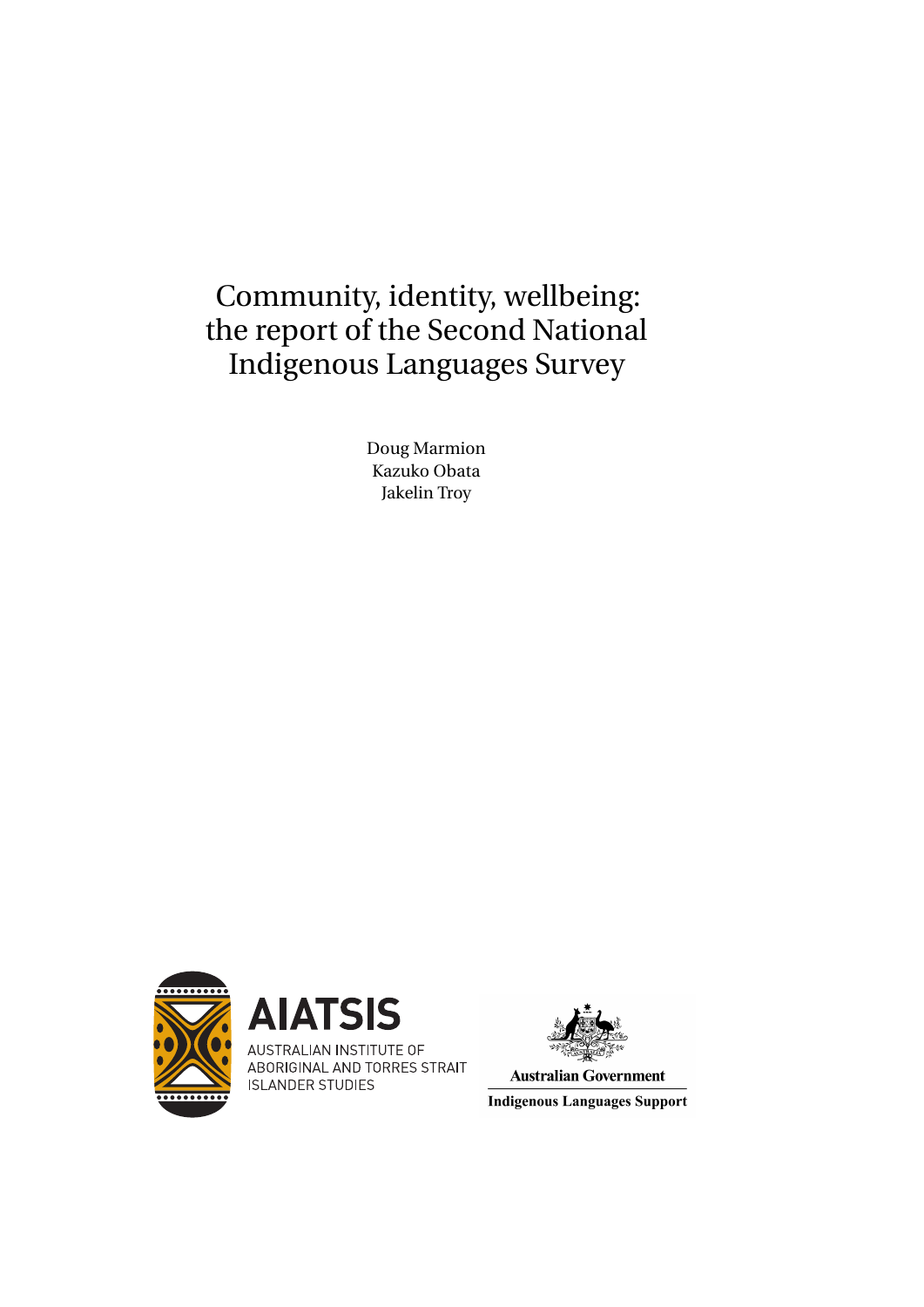© Australian Institute of Aboriginal and Torres Strait Islander Studies 2014

All rights reserved. No part of this publication may be reproduced or transmitted in any form or by any means, electronic or mechanical, including photocopying, recording or by any information storage and retrieval system, without prior permission in writing from the publisher. The Copyright Act 1968 (Cth) (the Act) allows a maximum of one chapter or 10 per cent of this publication, whichever is the greater, to be photocopied by any educational institution for its educational purposes provided that the educational institution (or body that administers it) has given a remuneration notice to the Copyright Agency Limited (CAL) under the Act.

The views expressed in this report are those of the authors and do not necessarily reflect the official policy or position of the Australian Institute of Aboriginal and Torres Strait Islander Studies.

Australian Institute of Aboriginal and Torres Strait Islander Studies (AIATSIS) GPO Box 553, Canberra ACT 2601

| Phone: | (612) 6246 1111         |
|--------|-------------------------|
| Fax:   | (612) 6261 4285         |
| Email: | research@aiatsis.gov.au |
| Web:   | www.aiatsis.gov.au      |

National Library of Australia Cataloguing-in-Publication entry

| Author:   | Marmion, Doug, author.                                                                                                                             |  |
|-----------|----------------------------------------------------------------------------------------------------------------------------------------------------|--|
| Title:    | Community, identity, wellbeing: the report of the Second<br>National Indigenous Languages Survey /<br>Doug Marmion, Kazuko Obata and Jakelin Troy. |  |
| ISBN:     | 9781922102249 (ebook: pdf)                                                                                                                         |  |
| Notes:    | Includes bibliographical references.                                                                                                               |  |
| Subjects: | Aboriginal Australians--Languages--Government policy.<br>Torres Strait Islanders--Languages--Government policy.<br>Australian languages.           |  |
|           | Other Authors/Contributors:                                                                                                                        |  |
|           | Obata, Kazuko, author.                                                                                                                             |  |
|           | Troy, Jakelin, author.                                                                                                                             |  |
|           | Australian Institute for Aboriginal and Torres Strait Islander Studies.                                                                            |  |

Dewey Number: 499.15

For information on the Second National Indigenous Languages Survey project, contact Dr Jakelin Troy, Director of Research, Indigenous Social and Cultural Wellbeing, AIATSIS, jaky.troy@aiatsis.gov.au

This project was funded by the Ministry for the Arts, Attorney-General's Department.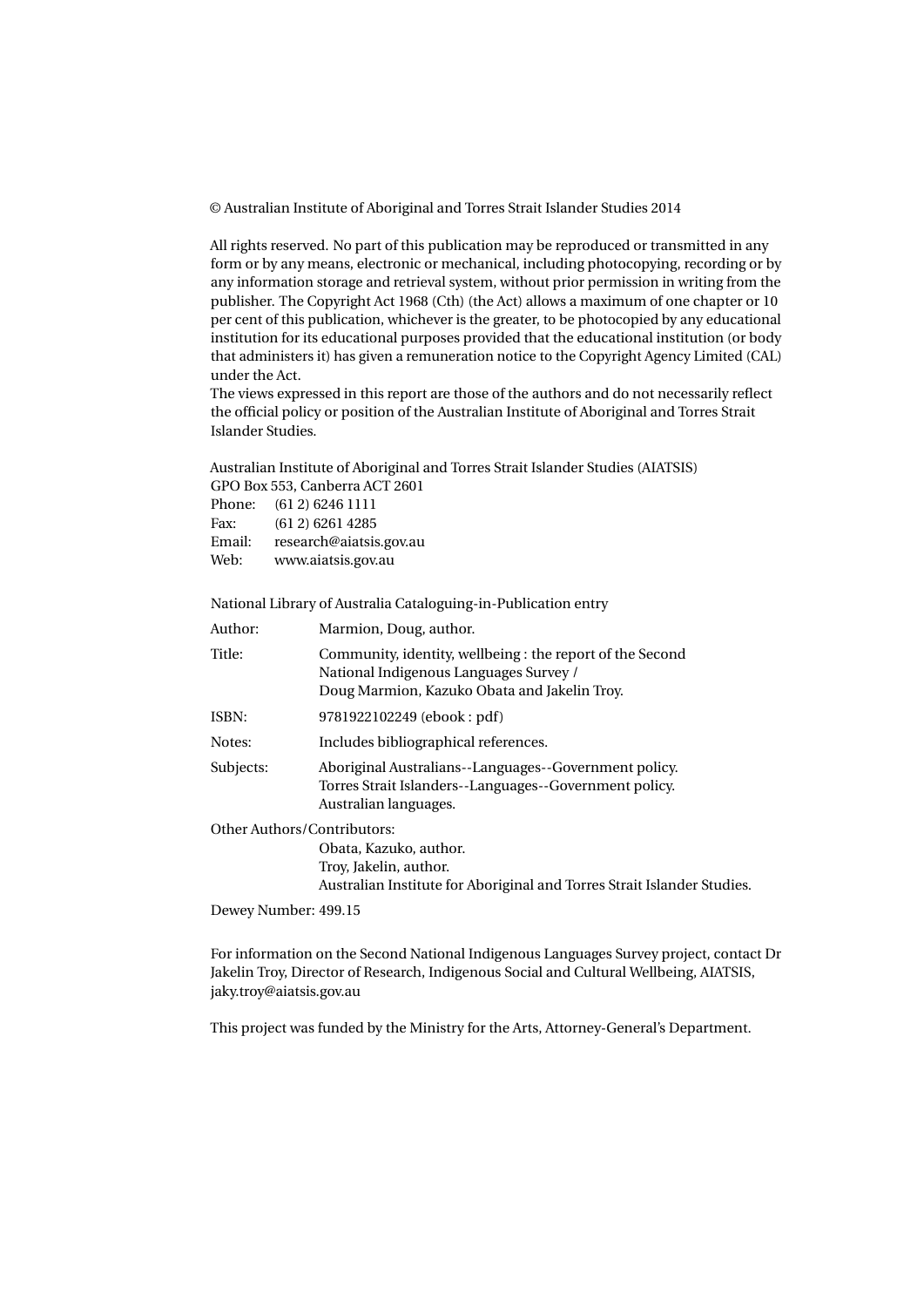# **Contents**

<span id="page-2-0"></span>

|              | <b>Contents</b> |                                                               | iii            |
|--------------|-----------------|---------------------------------------------------------------|----------------|
|              |                 | <b>List of figures</b>                                        | $\mathbf{V}$   |
|              |                 | <b>List of tables</b>                                         | vi             |
|              |                 | <b>Abbreviations and conventions</b>                          | vii            |
|              |                 | <b>Acknowledgements</b>                                       | ix             |
|              |                 | <b>Executive summary</b>                                      | $\mathbf X$    |
|              |                 | <b>Key Findings</b>                                           | xii            |
|              |                 | <b>Recommendations</b>                                        | xiv            |
| 1            |                 | <b>Introduction</b>                                           | 1              |
|              | 1.1             |                                                               | $\overline{c}$ |
|              | 1.2             | Language Activity Survey and Language Attitude Survey         | 3              |
|              | 1.3             | Structure of the NILS2 Report and supporting documents        | 4              |
| $\mathbf{2}$ |                 | <b>Current language situation</b>                             | 5              |
|              | 2.1             | Overview $\ldots$                                             | 5              |
|              | 2.2             |                                                               | $\, 8$         |
|              | 2.3             | Traditional languages which have gained speakers              | 11             |
|              | 2.4             | Traditional languages which have been stable                  | $15\,$         |
|              | 2.5             |                                                               | 16             |
|              | 2.6             | Recently developed Indigenous languages                       | 17             |
| 3            |                 | <b>Activities supporting languages</b>                        | 19             |
|              | 3.1             |                                                               | 19             |
|              | 3.2             |                                                               | 20             |
|              | 3.3             |                                                               | 23             |
| 4            |                 | Views about the most effective types of language action       | 26             |
| 5            |                 | People's attitudes and aspirations                            | 28             |
|              | 5.1             |                                                               | 28             |
|              | 5.2             | Keep traditional language strong through use and transmission | 31             |

iii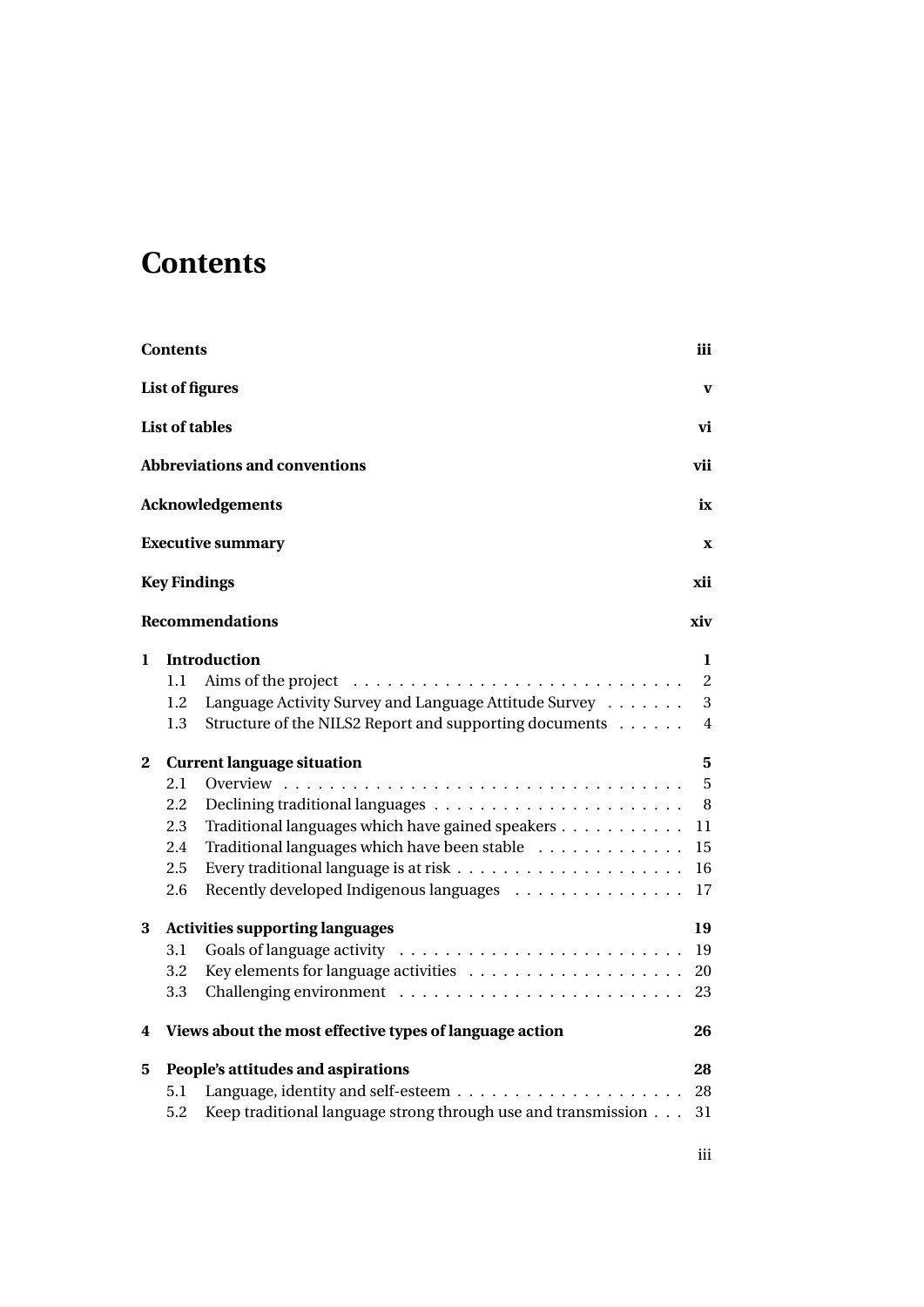|   | 5.3<br>5.4<br>$5.5^{\circ}$ | Traditional language in the wider community 34<br>Recently developed Indigenous languages 36 |    |
|---|-----------------------------|----------------------------------------------------------------------------------------------|----|
| 6 |                             | Key findings, discussion and recommendations                                                 | 40 |
|   |                             |                                                                                              |    |
|   | 6.2                         |                                                                                              |    |
|   | 6.3                         |                                                                                              |    |
|   | 6.4                         |                                                                                              |    |
|   |                             | <b>Bibliography</b>                                                                          |    |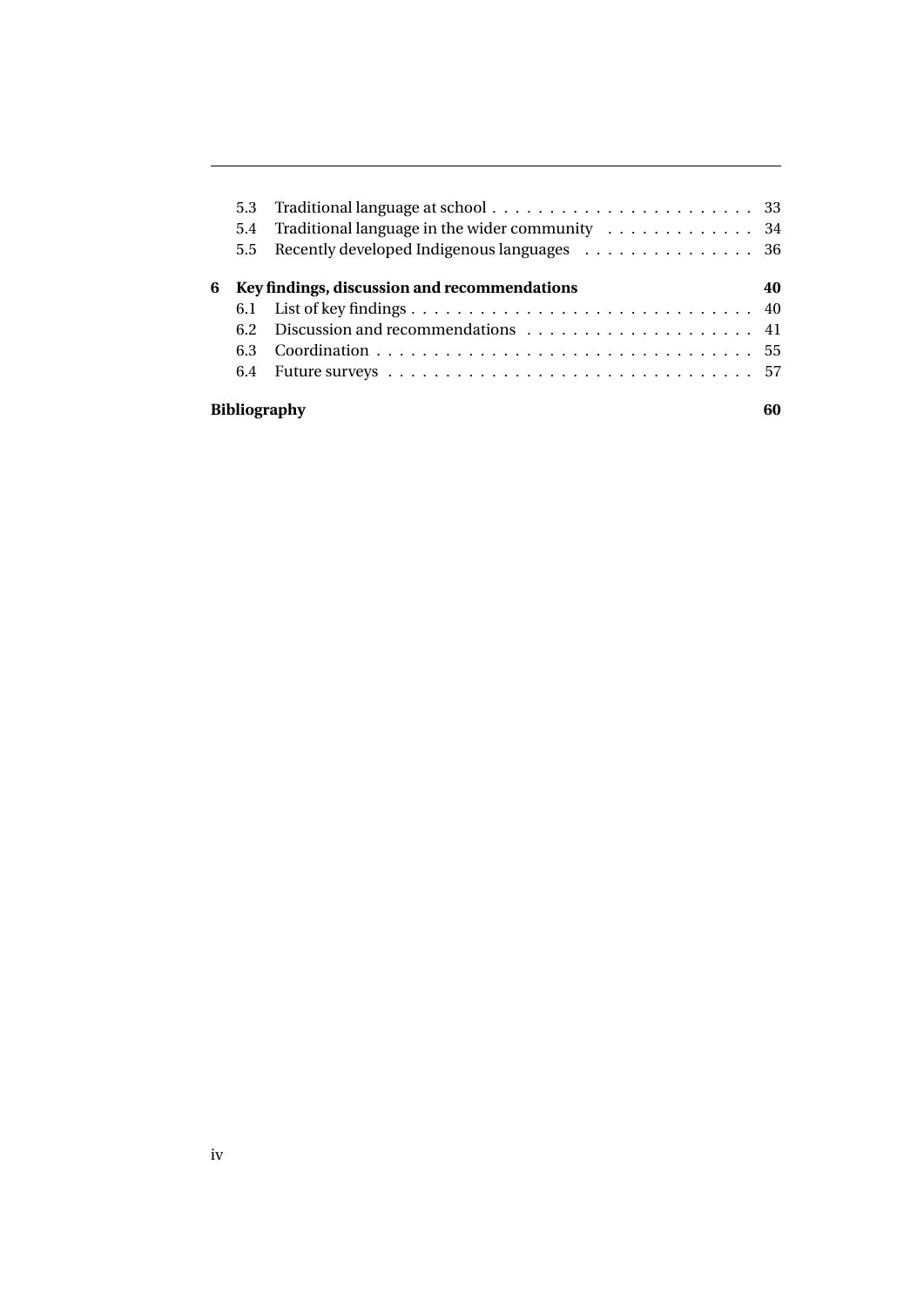# **List of figures**

<span id="page-4-0"></span>

| 3.1<br>3.2 | Six most frequently mentioned factors for successful language activities                                                                                                              | 21 |
|------------|---------------------------------------------------------------------------------------------------------------------------------------------------------------------------------------|----|
|            | (percentage out of 86 activities)                                                                                                                                                     | 22 |
| 3.3        | Five most frequently mentioned factors that prevent language activities<br>from succeeding (Percentage out of 86 activities)                                                          | 23 |
| 5.1        | Responses to the statement, 'The use of traditional language is a strong<br>part of my identity as an Aboriginal/Torres Strait Islander person' (per-                                 |    |
| 5.2        | centage out of 288 respondents)<br>Responses to the statement, 'The use of traditional languages improves<br>the wellbeing of Aboriginal and Torres Strait Islander people' (percent- | 29 |
| 5.3        | Reasons why use of traditional languages improves wellbeing of Abori-                                                                                                                 | 30 |
|            | ginal and Torres Strait Islander people (percentage out of 281 respondents) 30                                                                                                        |    |
| 5.4        | Top three factors that keep traditional languages in use by people within<br>a community (percentage out of 288 respondents)                                                          | 32 |
| 5.5        | Responses to the statement, 'Traditional languages should be taught in                                                                                                                |    |
|            | school' (percentage out of 288 respondents)                                                                                                                                           | 34 |
| 5.6        | Responses to the statement, 'The use of traditional languages helps Ab-<br>original and Torres Strait Islander people succeed at school' (percentage                                  |    |
|            | out of 288 respondents) $\ldots \ldots \ldots \ldots \ldots \ldots \ldots \ldots$                                                                                                     | 35 |
| 5.7        | Responses to the statement, 'It is okay for non-Aboriginal and Torres<br>Strait Islander people to learn traditional languages' (percentage out of                                    |    |
|            |                                                                                                                                                                                       | 35 |
| 5.8        | Responses to the statement, 'Only Aboriginal and Torres Strait Islander<br>people should teach traditional languages' (percentage out of 288 re-                                      |    |
|            | spondents)<br>$\frac{1}{2}$ , $\frac{1}{2}$ , $\frac{1}{2}$ , $\frac{1}{2}$ , $\frac{1}{2}$ , $\frac{1}{2}$ , $\frac{1}{2}$ , $\frac{1}{2}$ , $\frac{1}{2}$                           | 36 |
| 5.9        | Place of recently developed Indigenous languages within Australia as a<br>whole (percentage out of 288 respondents)                                                                   | 38 |
| 5.10       | Responses to the statement, 'There is too much support for recently<br>developed Indigenous languages such as Kriol, Yumplatok, or Aboriginal                                         |    |
|            | English' (percentage out of 288 respondents)                                                                                                                                          | 39 |
| 5.11       | Responses to the statement, 'It is more important to be able to speak<br>recently developed Indigenous languages such as Kriol, Yumplatok, or                                         |    |
|            | Aboriginal English than traditional languages' (percentage out of 288                                                                                                                 |    |
|            | $respondents) \ldots \ldots \ldots \ldots \ldots \ldots \ldots \ldots \ldots \ldots \ldots$                                                                                           | 39 |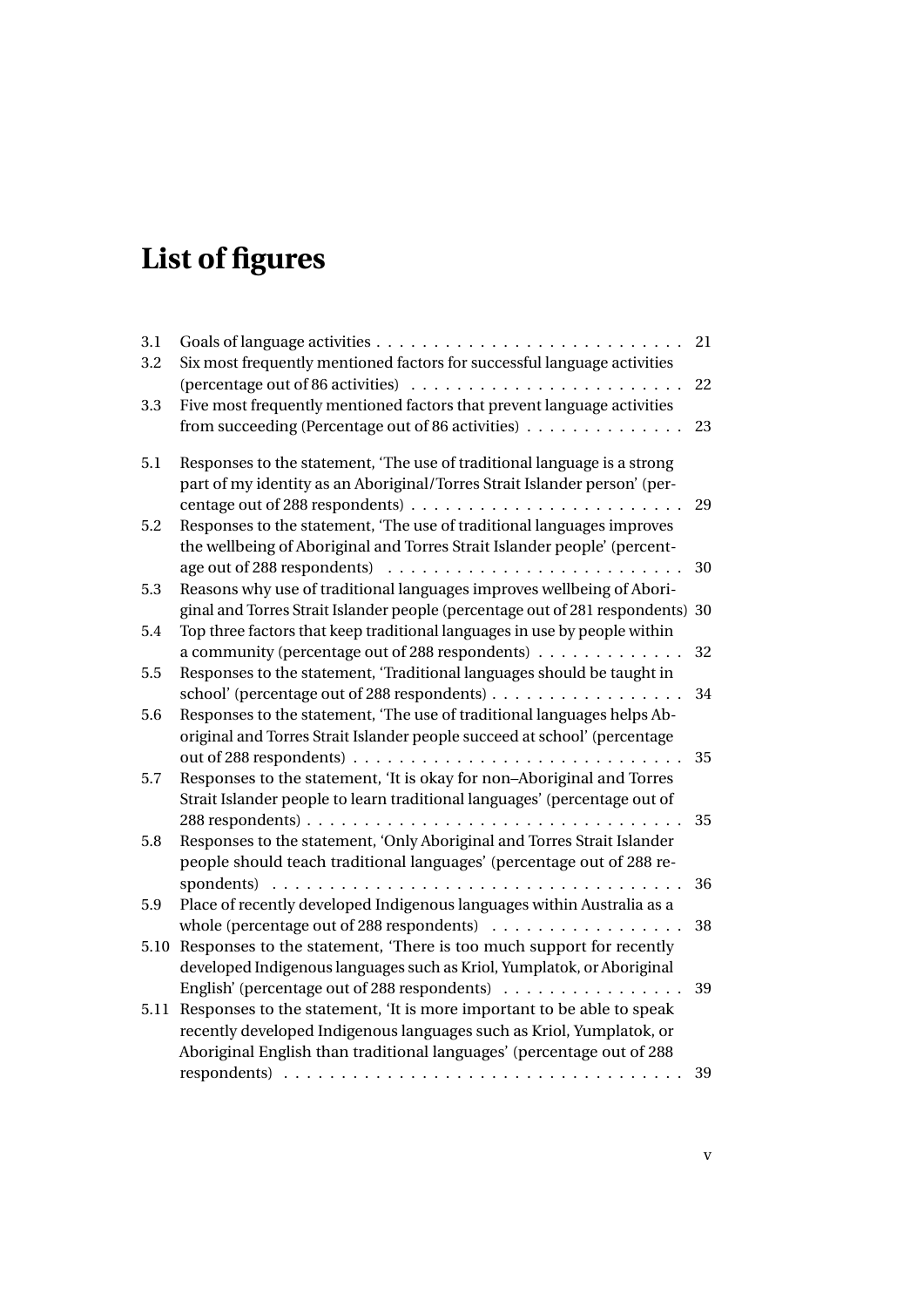# **List of tables**

<span id="page-5-0"></span>[2.1 Frequency of language use categories, NILS1–NILS2 equivalences](#page-22-0) . . . 7 [2.2 Number of speakers by proficiency level and age group—Anmatyerre](#page-24-0) . 9 2.3 Frequency of language use, NILS1-NILS2 comparison-Anmatyerre . . 9 [2.4 Number of speakers by proficiency level and age group—Wik Mungkan](#page-25-0) 10 [2.5 Frequency of language use, NILS1–NILS2 comparison—Wik Mungkan](#page-25-1) . 10 [2.6 Number of speakers by proficiency level and age group—Badimaya](#page-26-1) . . . 11 [2.7 Frequency of language use, NILS1–NILS2 comparison—Badimaya](#page-26-2) . . . 11 [2.8 Number of speakers by proficiency level and age group—Dharawal](#page-27-0) . . . 12 [2.9 Frequency of language use, NILS1–NILS2 comparison—Dharawal](#page-27-1) . . . 12 [2.10 Number of speakers by proficiency level and age group—Wajarri](#page-28-0) . . . . 13 2.11 Frequency of language use, NILS1-NILS2 comparison—Wajarri . . . . . 14 [2.12 Number of speakers by proficiency level and age group—Murrinh-Patha](#page-29-1) 14 [2.13 Number of speakers by proficiency level and age group—Warlpiri](#page-30-1) . . . . 15 [2.14 Frequency of language use, NILS1–NILS2 comparison—Warlpiri](#page-30-2) . . . . 15 [2.15 Number of speakers by proficiency level and age group—Anindilyakwa](#page-31-1) 16 [2.16 Number of speakers by proficiency level and age group—Tiwi](#page-32-1) . . . . . . 17 [2.17 Number of speakers by proficiency level and age group—Yumplatok](#page-33-0) . . 18 [2.18 Frequency of language use, NILS1–NILS2 comparison—Yumplatok](#page-33-1) . . . 18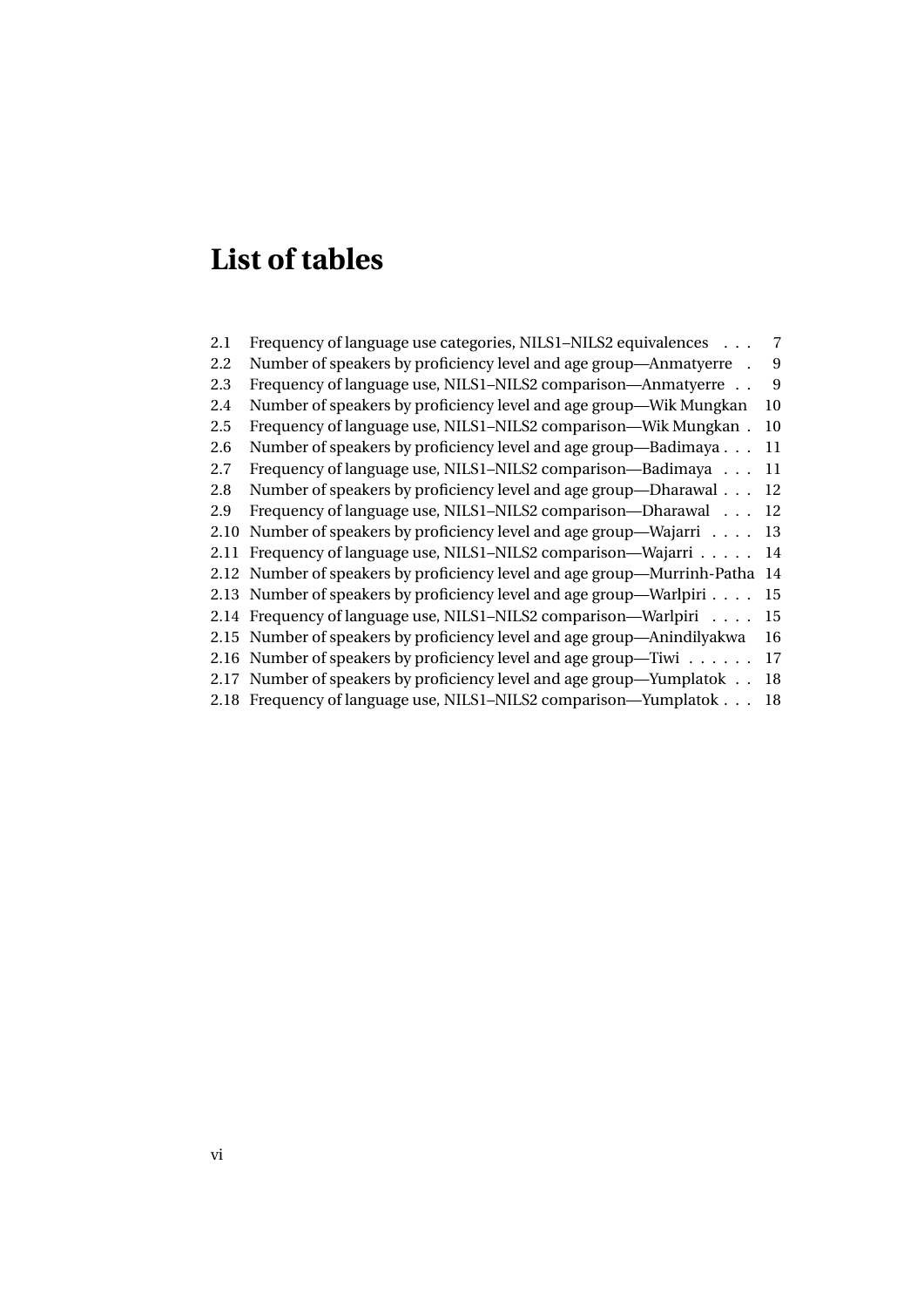# <span id="page-6-0"></span>**Abbreviations and conventions**

| ABC                  | <b>Australian Broadcasting Corporation</b>                                                                                                              |  |  |
|----------------------|---------------------------------------------------------------------------------------------------------------------------------------------------------|--|--|
| <b>ABS</b>           | <b>Australian Bureau of Statistics</b>                                                                                                                  |  |  |
| <b>ACARA</b>         | Australian Curriculum Assessment and Reporting Authority                                                                                                |  |  |
| <b>ACT</b>           | <b>Australian Capital Territory</b>                                                                                                                     |  |  |
| <b>Activity Q</b>    | Language Activity Survey question                                                                                                                       |  |  |
| <b>AIATSIS</b>       | Australian Institute of Aboriginal and Torres Strait Islander<br><b>Studies</b>                                                                         |  |  |
| Attitude Q           | Language Attitude Survey question                                                                                                                       |  |  |
| <b>AUSTLANG</b>      | Australian Indigenous Languages Database                                                                                                                |  |  |
| Australian languages | Wthin linguistics this is the standard term to refer to the Indi-<br>genous languages of Australia                                                      |  |  |
| <b>ATSIC</b>         | Aboriginal and Torres Strait Islander Commission (ceased<br>functions in 2003)                                                                          |  |  |
| <b>ATSIS</b>         | Aboriginal and Torres Strait Islander Services (ceased<br>functions in 2003)                                                                            |  |  |
| <b>BIITE</b>         | Batchelor Institute of Indigenous Tertiary Education                                                                                                    |  |  |
| CDU                  | Charles Darwin University, Darwin, Northern Territory                                                                                                   |  |  |
| <b>DCITA</b>         | (former) Department of Communications, Information<br>Technology and the Arts                                                                           |  |  |
| ESL                  | English as a second language                                                                                                                            |  |  |
| <b>FATSIL</b>        | Federation of Aboriginal and Torres Strait Islander Languages                                                                                           |  |  |
| FaHCSIA              | Department of Families, Housing, Community Services and<br><b>Indigenous Affairs</b>                                                                    |  |  |
| <b>HORSCATSIA</b>    | House of Representatives Standing Committee on Aboriginal<br>and Torres Strait Islander Affairs                                                         |  |  |
| <b>ILS</b>           | Indigenous Languages Support, a program of the Ministry for<br>the Arts, Attorney-General's Department (formerly known as<br>Office for the Arts, OFTA) |  |  |
| <b>MILR</b>          | Maintenance of Indigenous Languages and Records program<br>(now known as ILS)                                                                           |  |  |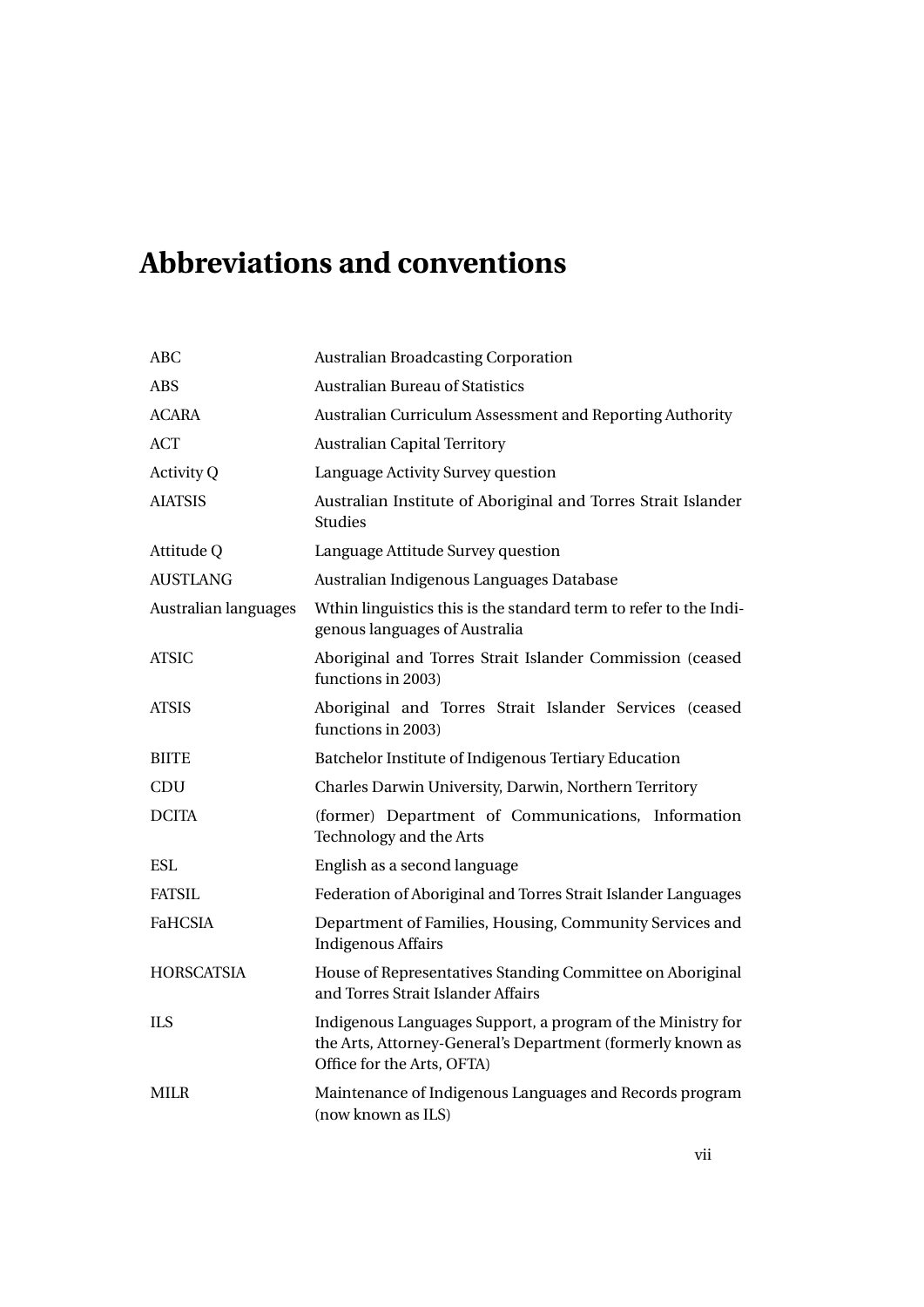| <b>NAATI</b>     | National Accreditation Authority for Interpreters and<br><b>Translators</b>                        |  |  |
|------------------|----------------------------------------------------------------------------------------------------|--|--|
| n.d.             | 'no date'—used in the bibliography to indicate the item in<br>question has no publication date     |  |  |
| NILS1            | (the first) National Indigenous Languages Survey                                                   |  |  |
| NILS2            | Second National Indigenous Languages Survey                                                        |  |  |
| <b>NITV</b>      | National Indigenous Television http://www.nitv.org.au                                              |  |  |
| <b>NSW</b>       | <b>New South Wales</b>                                                                             |  |  |
| NΤ               | Northern Territory                                                                                 |  |  |
| <b>OCHRE</b>     | Opportunity, Choice, Healing, Responsibility, Empowerment<br>(NSW government program)              |  |  |
| <b>OZBIB</b>     | A Bibliography of Aboriginal Australia and the Torres Strait<br>Islander languages and linguistics |  |  |
| <b>PARADISEC</b> | Pacific and Regional Archive for Digital Sources in Endangered<br>Cultures                         |  |  |
| QLD              | Queensland                                                                                         |  |  |
| <b>RNLD</b>      | Resource Network for Linguistic Diversity                                                          |  |  |
| <b>SA</b>        | South Australian                                                                                   |  |  |
| <b>SBS</b>       | Special Broadcasting Service http://www.sbs.com.au                                                 |  |  |
| TAS              | Tasmania                                                                                           |  |  |
| <b>TAFE</b>      | <b>Technical and Further Education</b>                                                             |  |  |
| <b>UNESCO</b>    | Nations<br>Educational Cultural and<br>United<br>Scientific<br>Organisation                        |  |  |
| VIC              | Victoria                                                                                           |  |  |
| WA               | Western Australia                                                                                  |  |  |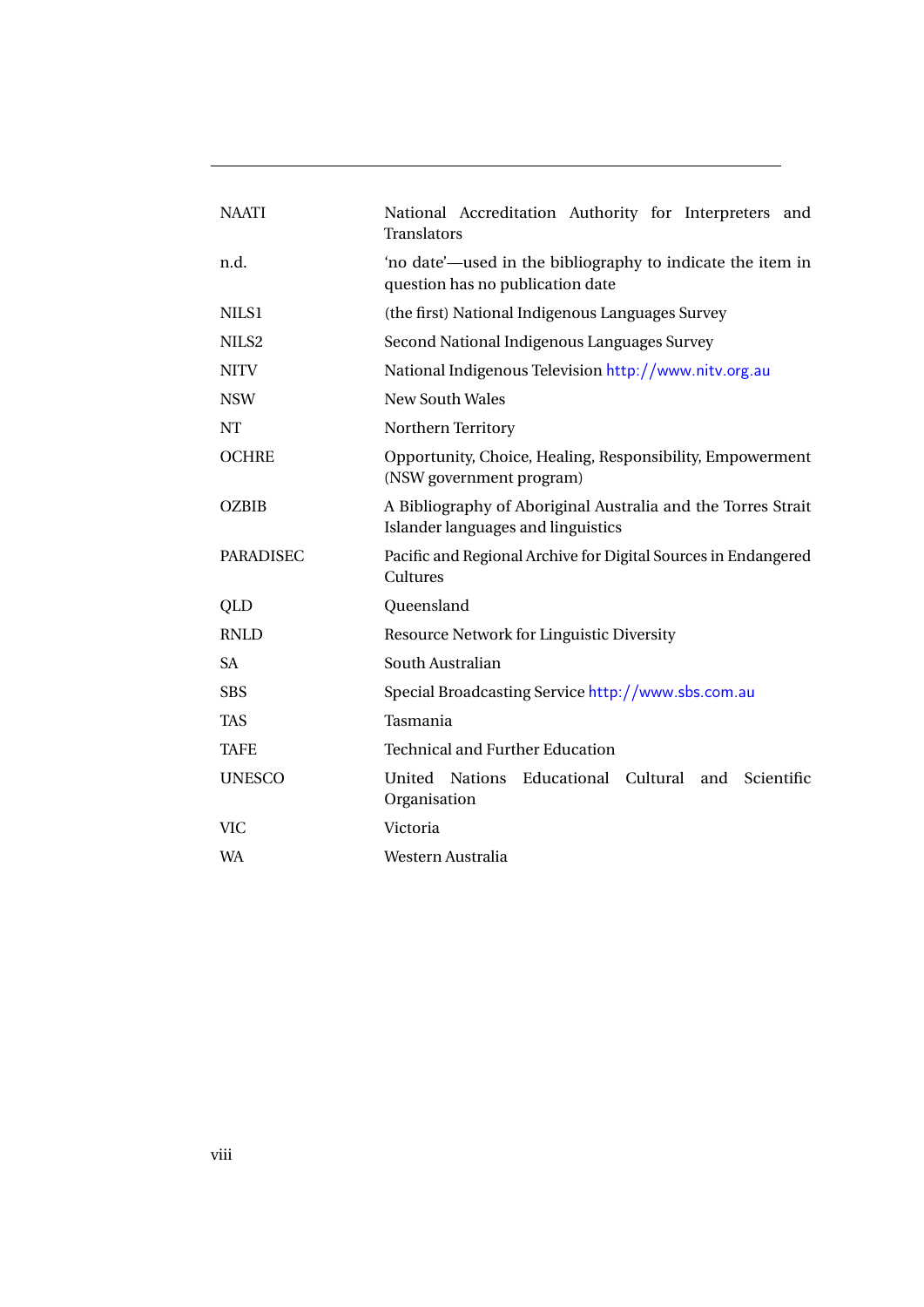# <span id="page-8-0"></span>**Acknowledgements**

The authors were well supported by our team from the AIATSIS Centre for Australian Languages (ACAL). Many people contributed to this work directly and indirectly. For various reasons not all can be named, but we extend our gratitude to everyone who has been involved in this project. We are grateful to all the individuals and organisations that participated, and could not have conducted the project without the support of the many Aboriginal and Torres Strait Islander organisations who are at the heart of language work in Australia.

We would particularly like to thank staff from the Ministry for the Arts, Attorney-General's Department, who contributed to the initial discussions about the aim and purpose of the survey, to the development of the instruments used for the survey, and who ultimately provided ongoing feedback as the report took shape.

We also thank our Principal, Russell Taylor, who has supported the project and provided us with advice and encouragement throughout.

In designing the surveys and the project we were supported and advised by the NILS2 Reference Panel: Faith Baisden, Jeanie Bell, Karina Lester, Kevin Lowe and Paul Paton. We also had the support of a focus group who piloted the questionnaires, and advice from external readers.

No one part of any effort is more important than another and we are grateful to all who have ensured this project has been a success.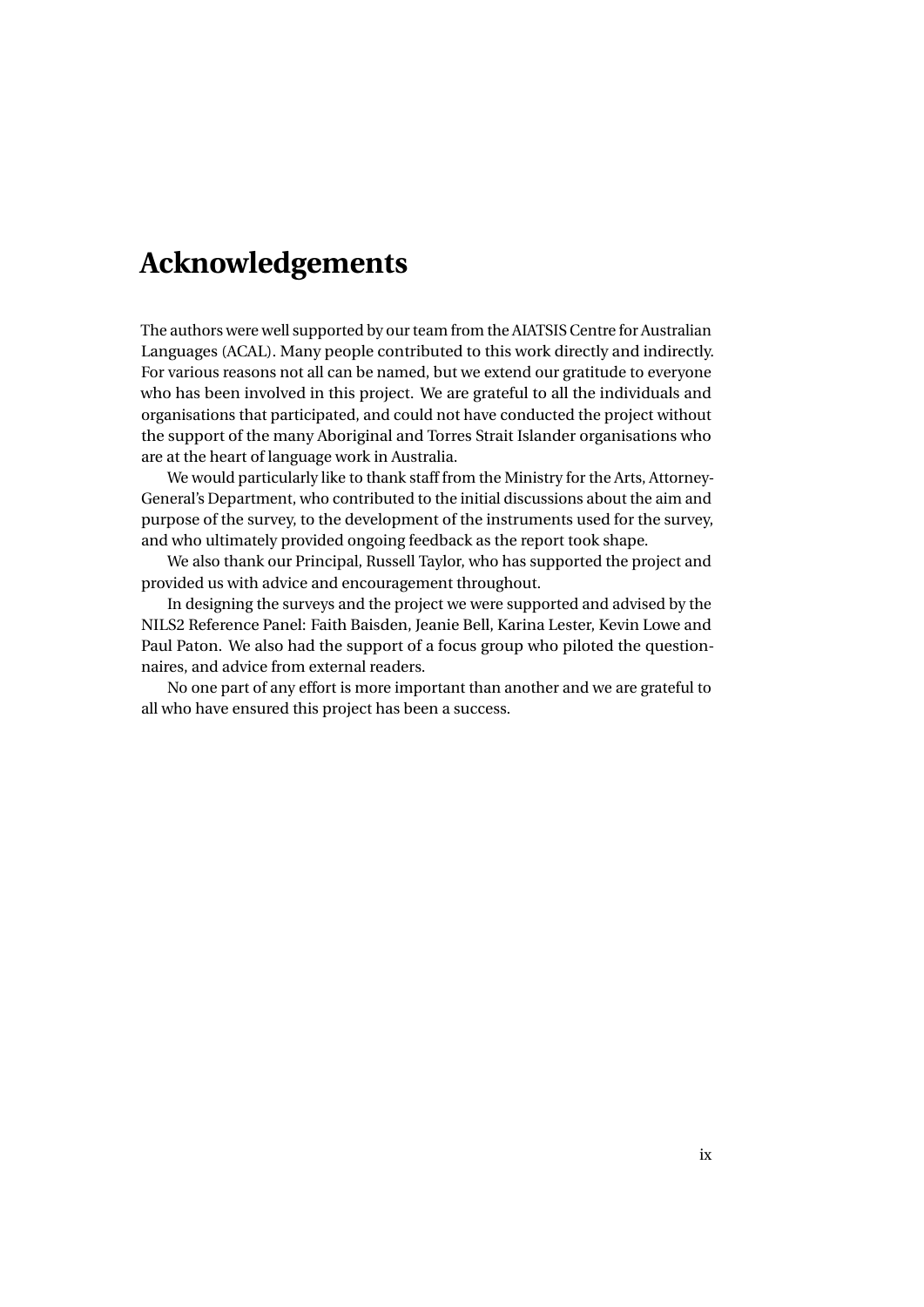### <span id="page-9-0"></span>**Executive summary**

Across the world Indigenous peoples are taking action to protect, preserve and revitalise their languages. Yet every few weeks, at least one language is dying (Moseley [2012,](#page-77-0) p. 3). In 2007, *National Geographic* published a map of the top five language endangerment hotspots (Anderson and Harrison [2007\)](#page-75-1) and tragically Australia is one of those five.

In order to keep Australian languages strong, Aboriginal and Torres Strait Islander communities are engaging in numerous language activities, and governments are providing significant support. The first ongoing national funding for Australian languages began in 1992. This national program has now grown to approximately \$10 million annually for funding language activities, particularly at the community level, to create and support projects that ensure the continuation, revival and survival of Australian languages. Nationally, there is an increase in forums for those interested in Australian languages, for example, Puliima—the biennial National Indigenous Language and Technology Forum, dedicated sessions at the Australian Linguistic Society annual conference, mailing lists, websites and other local and international forums.

In this, the report of the Second National Indigenous Languages Survey (NILS2), we offer key insights for governments and communities into the current situation of Australian languages, how they are being supported and how best to continue this support. Crucially, it complements and coincides with a renewed policy focus on supporting Australian languages, in particular *Our land our languages: language learning in Indigenous communities* (House of Representatives Standing Committee on Aboriginal and Torres Strait Islander Affairs 2012 [HORSCATSIA]), the new National Cultural Policy *Creative Australia* (Australian Government [2012\)](#page-75-2), which includes new funding to support Australian languages, the development by the Australian Curriculum Assessment and Reporting Authority (ACARA) of the *Framework for Aboriginal Languages and Torres Strait Islander Languages* within the *Australian Curriculum—Languages* (Australian Curriculum, Assessment and Reporting Authority [2013a\)](#page-75-3), and the development by the Australian Government of a National Framework for Indigenous Interpreting and Translating.

NILS2 follows on from the first *National Indigenous Languages Survey* (NILS1) conducted by AIATSIS in 2004–5, which had a much broader scope than the current project. The NILS1 report (Australian Institute of Aboriginal and Torres Strait Islander Studies and Federation of Aboriginal and Torres Strait Islander Languages 2005 [henceforth AIATSIS/FATSIL]) included a recommendation for a national survey of Indigenous language programs. NILS2 provides, in essence, this timely survey, together with a survey of language attitudes.

NILS2 was funded through an agreement with the Ministry for the Arts,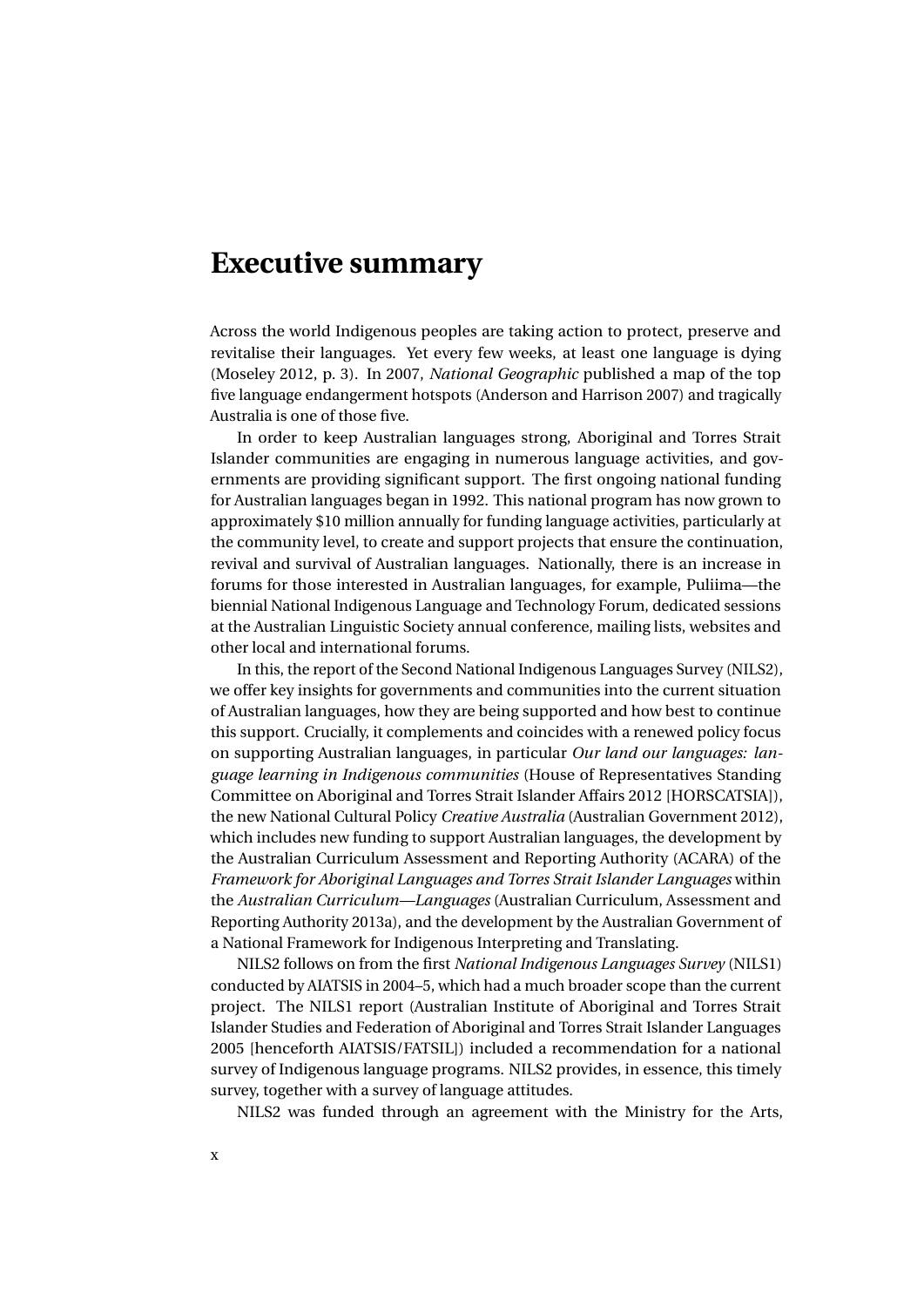Attorney-General's Department, through the Indigenous Languages Support (ILS) program and undertaken by the Australian Institute of Aboriginal and Torres Strait Islander Studies (AIATSIS). The agreed aims for the project were to build a better understanding of:

- 1. the current situation of Australian languages
- 2. activities supporting Australian languages
- 3. people's attitudes towards and aspirations for their languages, and
- 4. views about the most effective types of language action.

These aims are addressed in the list of 18 recommendations.

Significantly, NILS2 demonstrates that among Indigenous people across the country and of all ages, there is an overwhelming desire to strengthen traditional languages. As one survey facilitator commented, *'I was surprised that young people who don't speak language and who didn't show interest in getting involved in language programs still expressed strong feelings about the importance of their language'*. The survey data also highlighted the connection between language and

identity, and between language and community. When survey participants talked about keeping language strong, they were not just talking about the number of speakers or their proficiency level. They often spoke about their desire for the language to have a stronger presence in their own and wider communities, noting

*I believe that if we were to revive our sleeping language, we could not only gain recognition in the Aboriginal and wider community but we could also regain our sense of identity, we could start to become a strong community and family again.*

> Jenna Richards Barngala descendant

that this in turn strengthens identity and connection with Country and heritage. It is not surprising that, given the strength of community support for languages and language activities, the NILS2 survey results highlight the need for more work and further funding of activities involving traditional languages.

Ultimately the intention of this report is to provide a basis for future discussions involving both governments and communities on how best to support Australian languages through building on current initiatives.

Finally, it should be noted that the focus of NILS2 was on language activities and language attitudes among organisations currently undertaking language activities. In contrast, NILS1 was focused on measuring levels of endangerment across as many languages as possible. This means that the two surveys are quite different, making comparisons difficult. Nevertheless the following section (Key Findings) presents a comparison between the broad levels of language endangerment identified in the two surveys. $<sup>1</sup>$  $<sup>1</sup>$  $<sup>1</sup>$ </sup>

<span id="page-10-0"></span><sup>&</sup>lt;sup>1</sup>The terms used to describe the levels of endangerment are defined in the NILS1 report, for example on pages 24 and 31.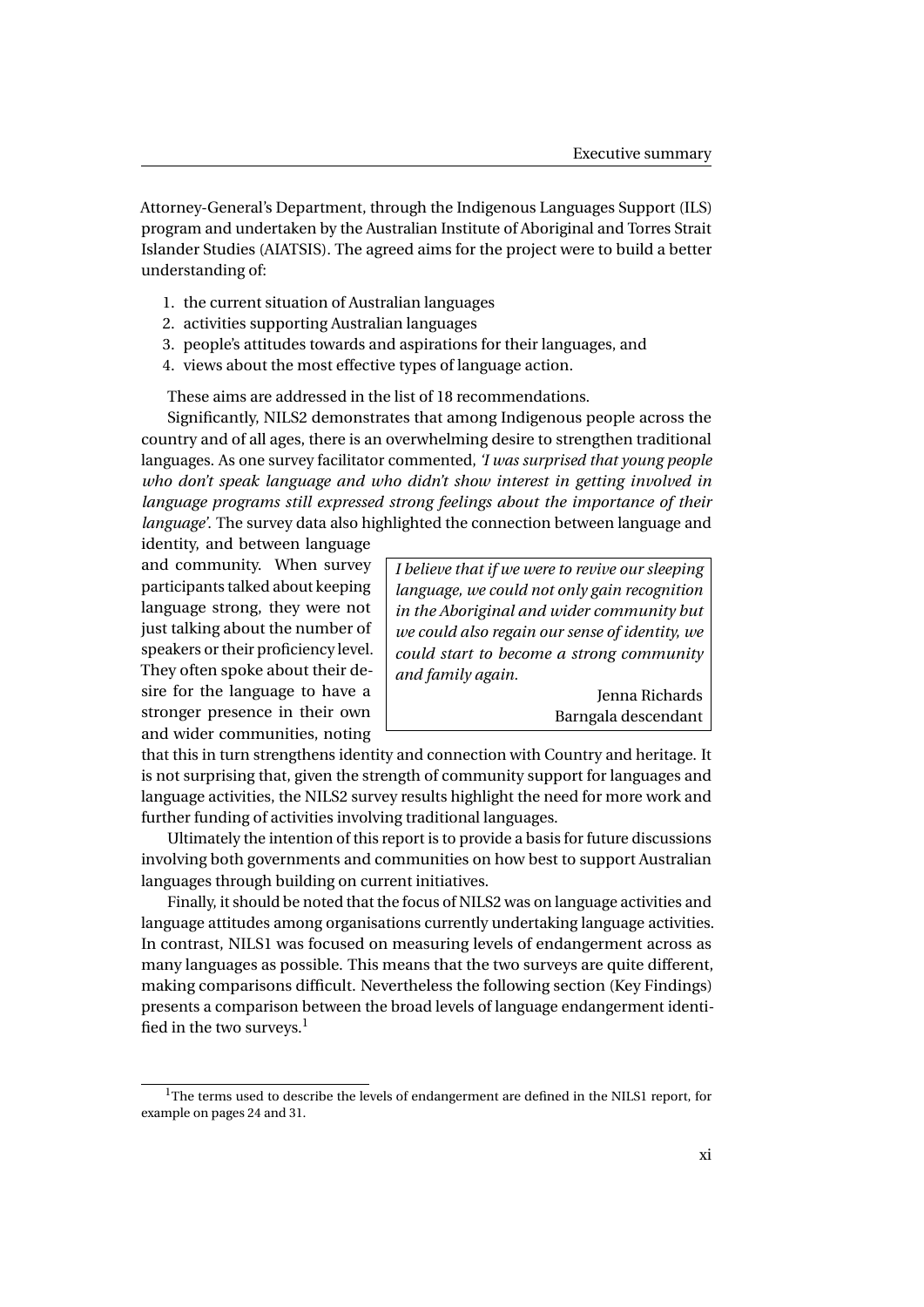## <span id="page-11-0"></span>**Key Findings**

The findings in NILS2 show a complicated picture with ongoing decline but also some definite signs of recovery.

The previous NILS1 survey found that of over 250 Australian Indigenous languages about 145 were still spoken, with about 110 severely or critically endangered and that about 18 languages were strong, still spoken by all age groups and being passed on to children.

Examination of the NILS2 data allows us to make the assessment that there are now only around 120 languages still spoken. Of these about 13 can be considered strong, five fewer than in NILS1. These five are now in the moderately endangered group, while some languages from that group have moved into the severely/critically endangered category. There appear to now be around 100 languages that can be described as severely or critically endangered, but at the same time a fair number of languages in this category, perhaps 30 or more, are seeing significant increases in levels of use as a result of language programs.<sup>[2](#page-11-1)</sup>

#### **Language situation**

- Some of the traditional languages considered to be 'very strong' are showing signs of decline.
- Some traditional languages are gaining more speakers. Mostly these are languages which have not been spoken for some time but have been gradually brought back into use.
- There are traditional languages which have a substantial number of full speakers and are in a stable state of vitality.
- There is great variety in the situations of traditional languages, but regardless of their situation all traditional languages are at risk of declining.
- Recently developed Indigenous languages, such as Kriol and Yumplatok, have the largest speaker numbers, in the thousands.

#### **Language activities and actions**

• The Language Activity Survey found that language activities are not just aimed at increasing speaker numbers and revitalising or maintaining languages, they are also about helping people to connect with language and culture and improving the wellbeing of Aboriginal and Torres Strait Islander people.

<span id="page-11-1"></span><sup>&</sup>lt;sup>2</sup>These figures are estimates based on limited data so should be used with caution.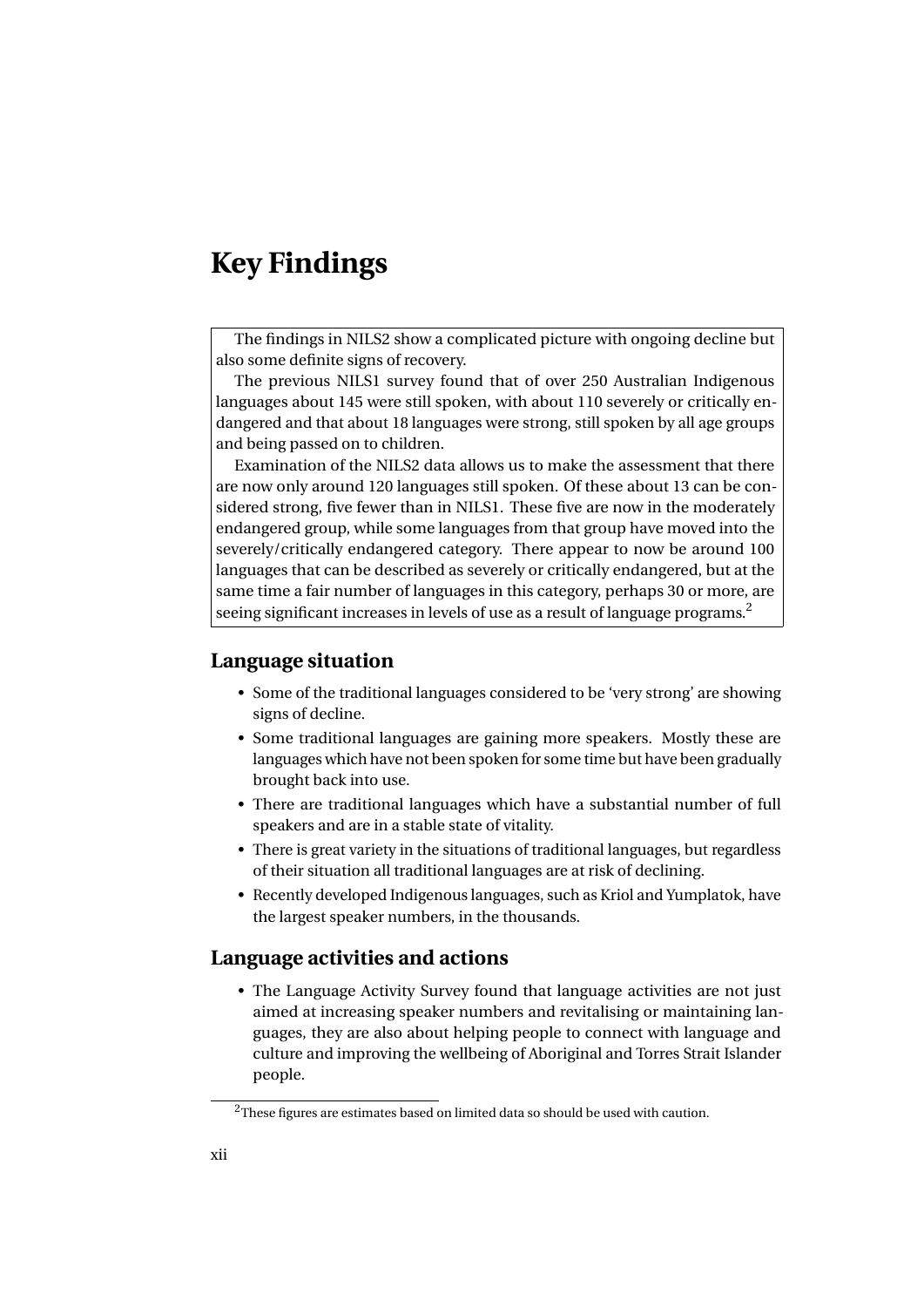- The survey data indicates that key elements for the successful delivery of language activities are that community members are involved and committed, that there is adequate funding, and there is access to language resources.
- Many survey respondents have high ambitions for their language activities, with multiple goals, and they are carrying out these activities in a challenging environment, especially with regard to funding and skills.
- The survey data shows that there is a wide range of needs and demands in relation to traditional language, and people are delivering a wide variety of language activities throughout Australia. These include resource development, teaching, policy development, and promotion. However, more research is required to identify what language activities or language actions are most effective in what circumstances.
- Among activities surveyed there was only one instance each of master– apprentice programs and language nest programs despite the international literature indicating these are among the most effective programs. This may be changing, at least for the master-apprentice approach.<sup>[3](#page-12-0)</sup>

#### **Aspirations and attitudes towards Indigenous languages**

- The survey data shows that traditional language is a strong part of Indigenous people's identity, and connection with language is critical for their wellbeing.
- Survey respondents were largely unanimous in their opinions about traditional languages: they want traditional languages to be strong well into the future; they want to have their language taught in school and feel that learning traditional language will help students succeed at school; they also want their languages to have better recognition within Australia. A large majority of respondents indicated that they feel it is okay for non–Aboriginal and Torres Strait Islander people to learn traditional languages.
- The survey data indicates that active use and transmission of languages is the key to strengthening or maintaining traditional languages, while lack of opportunities prevents respondents from learning traditional languages.
- There were different opinions on recently developed Indigenous languages among survey respondents.

<span id="page-12-0"></span><sup>&</sup>lt;sup>3</sup>Towards the end of the survey period a workshop took place to train people from across Australia in the master–apprentice model of language revitalisation; this has led to a number of such programs starting up in various locations.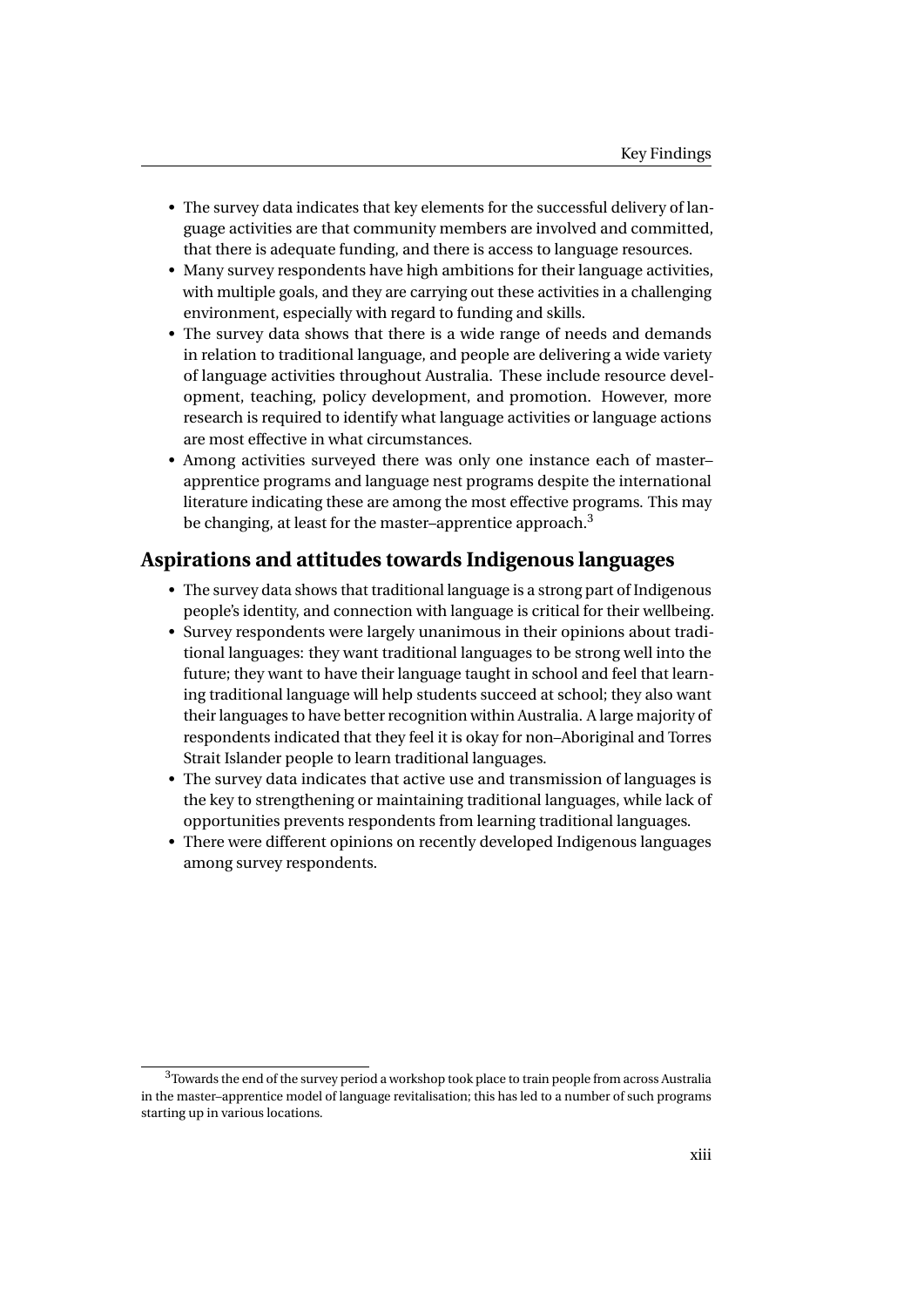### <span id="page-13-0"></span>**Recommendations**

#### **Recommendation 1**

Funding bodies should support communities that wish to implement master– apprentice and language nest programs. Community groups should be encouraged to consider these programs.

#### **Recommendation 2**

A study of the different types of language activities should be conducted, especially to examine what types of activities might be suitable for what situations. The study needs to take into consideration the different language situations as well as the community's goals.

#### **Recommendation 3**

Further research into the connection between language and wellbeing is necessary. Organisations with a special interest in Indigenous health and wellbeing should consider funding studies to examine this issue.

#### **Recommendation 4**

All Australian state and territory governments should provide dedicated ongoing funding for language work, especially targeting community-led language programs.

#### **Recommendation 5**

The Australian Government should include allocation of funding to language activities as part of health and justice programs.

#### **Recommendation 6**

The Australian Government, and state and territory governments should allocate funding for the development and delivery of programs to train language workers, interpreters and language teachers.

#### **Recommendation 7**

Language centres and universities should cooperate to identify opportunities for students of linguistics to gain experience in working with community-led language programs. We particularly support the provision of scholarships for Indigenous students of linguistics.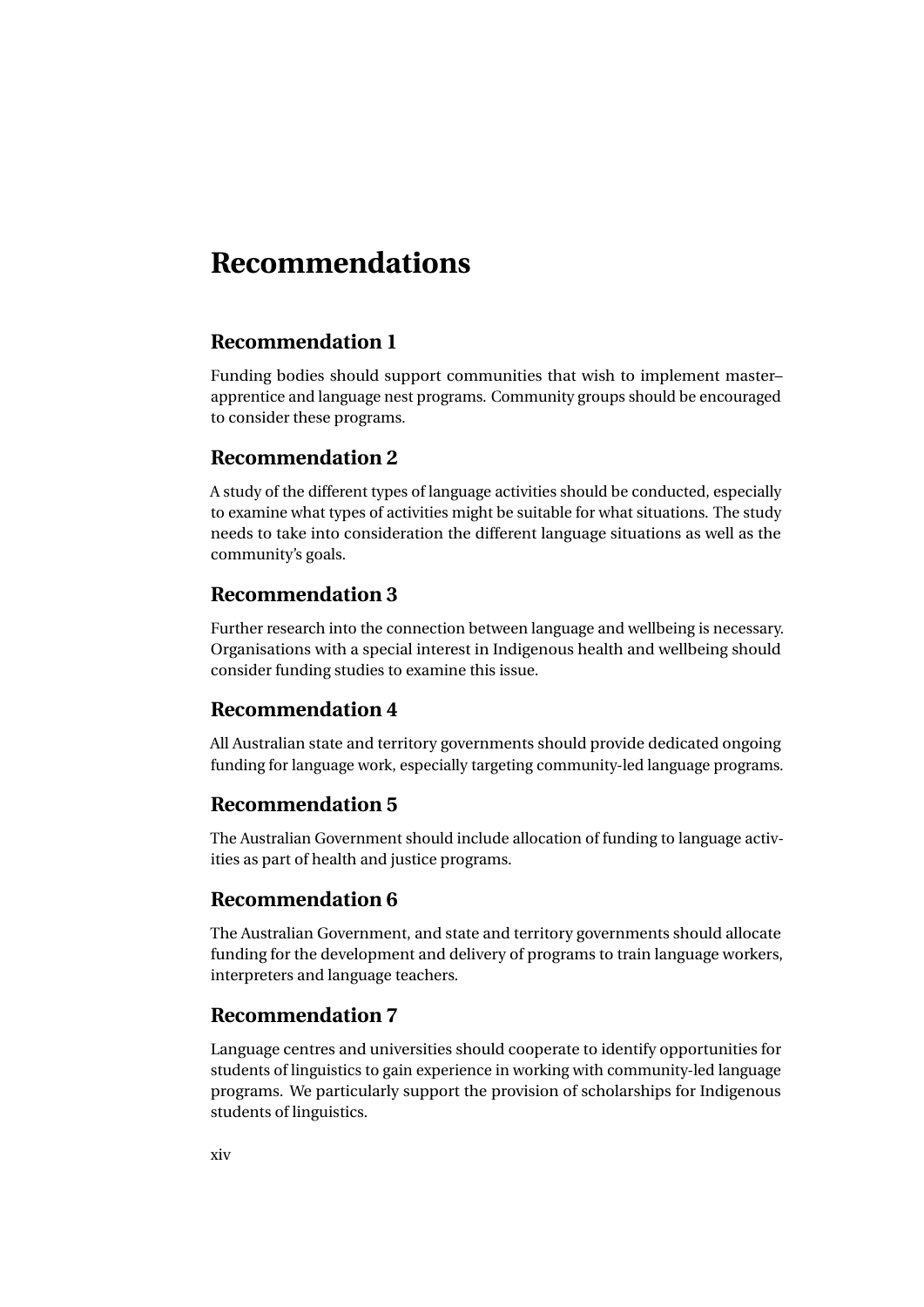### **Recommendation 8**

All levels of government should allocate funding to collecting institutions which hold material on traditional languages for digitisation, preservation and access.

### **Recommendation 9**

All levels of government should support projects to collate information about language material, particularly that held in small, local and private collections which may not be listed in public collection catalogues, and make the information available online. Ideally this would be done on a national level as a single project.

### **Recommendation 10**

The Australian Government, and state and territory governments should allocate funding to the recording of languages which are poorly documented.

### **Recommendation 11**

Funding bodies for language activities should make it a condition of funding that a copy of any materials produced with their funding will be archived at AIATSIS. The importance of archiving materials should be promoted more generally to those who are running language programs.

### **Recommendation 12**

The Australian Government and language advocacy groups should widely promote the importance of using traditional languages at home, and especially with children.

### **Recommendation 13**

All levels of government should consult local communities to identify and implement appropriate measures that increase the use of traditional languages in local areas; for example, in dual place naming.

### **Recommendation 14**

All levels of government should engage translators and interpreters of traditional languages for communication between governments and community people whose first language is an Aboriginal or Torres Strait Islander language, as well as in legal, health and other situations where effective communication is paramount.

#### **Recommendation 15**

Traditional languages should be recognised in the Australian Constitution as the first languages of Australia. All levels of government should promote Australian languages as a fundamental part of the unique heritage of Australia.

#### **Recommendation 16**

All education systems should work together with Indigenous communities to implement traditional language classes in schools, and schools should work with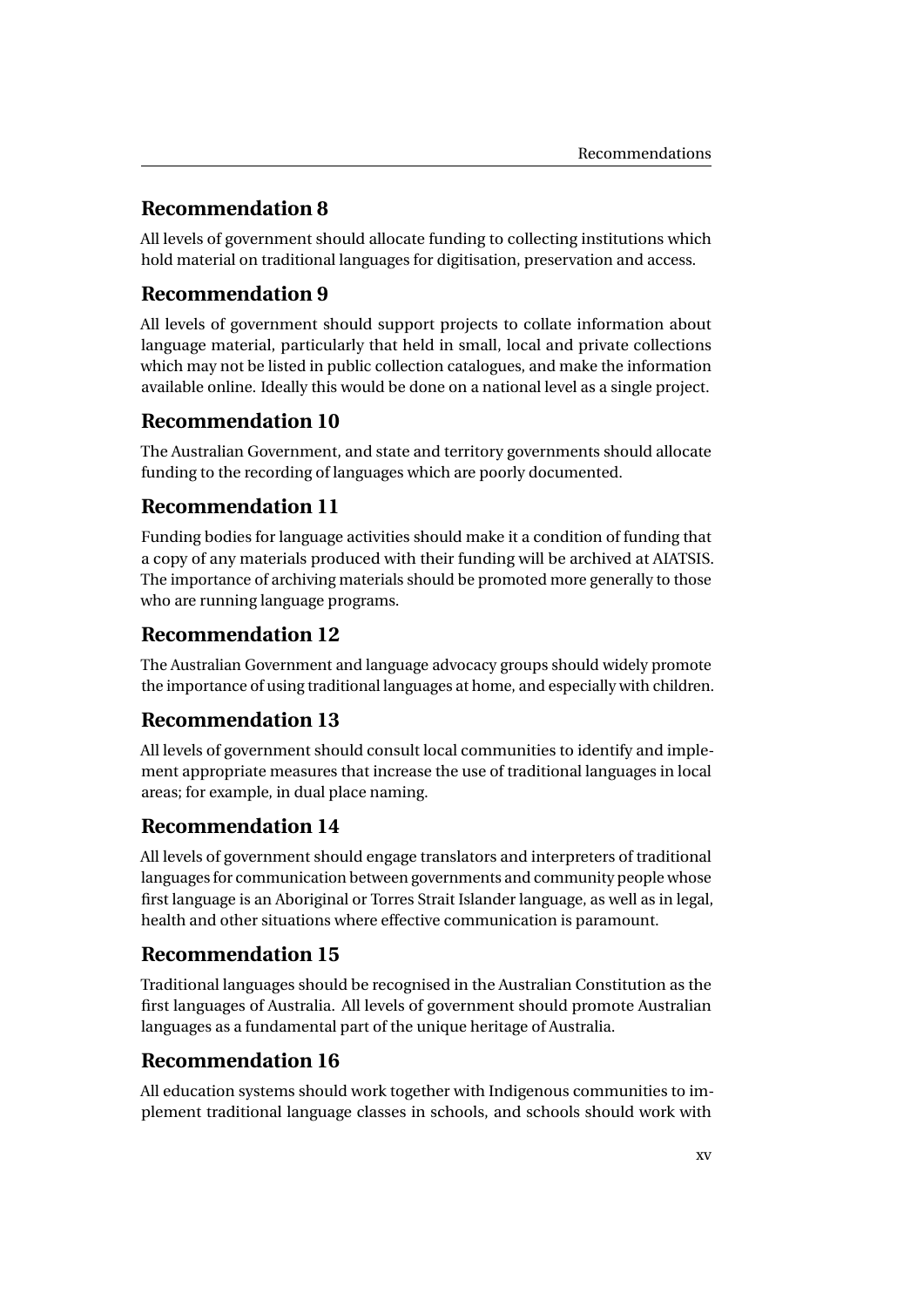local Indigenous groups and communities to develop appropriate ways to give recognition to the languages of their region.

#### **Recommendation 17**

Speakers of recently developed Aboriginal and Torres Strait Islander languages such as Kriol, Yumplatok and Aboriginal English should be given appropriate support, including interpreter/translator services and first-language education (bilingual education).

#### **Recommendation 18**

The Australian Government should commission a project to develop a model for a coordinated approach to language work and a funding mechanism that supports this model.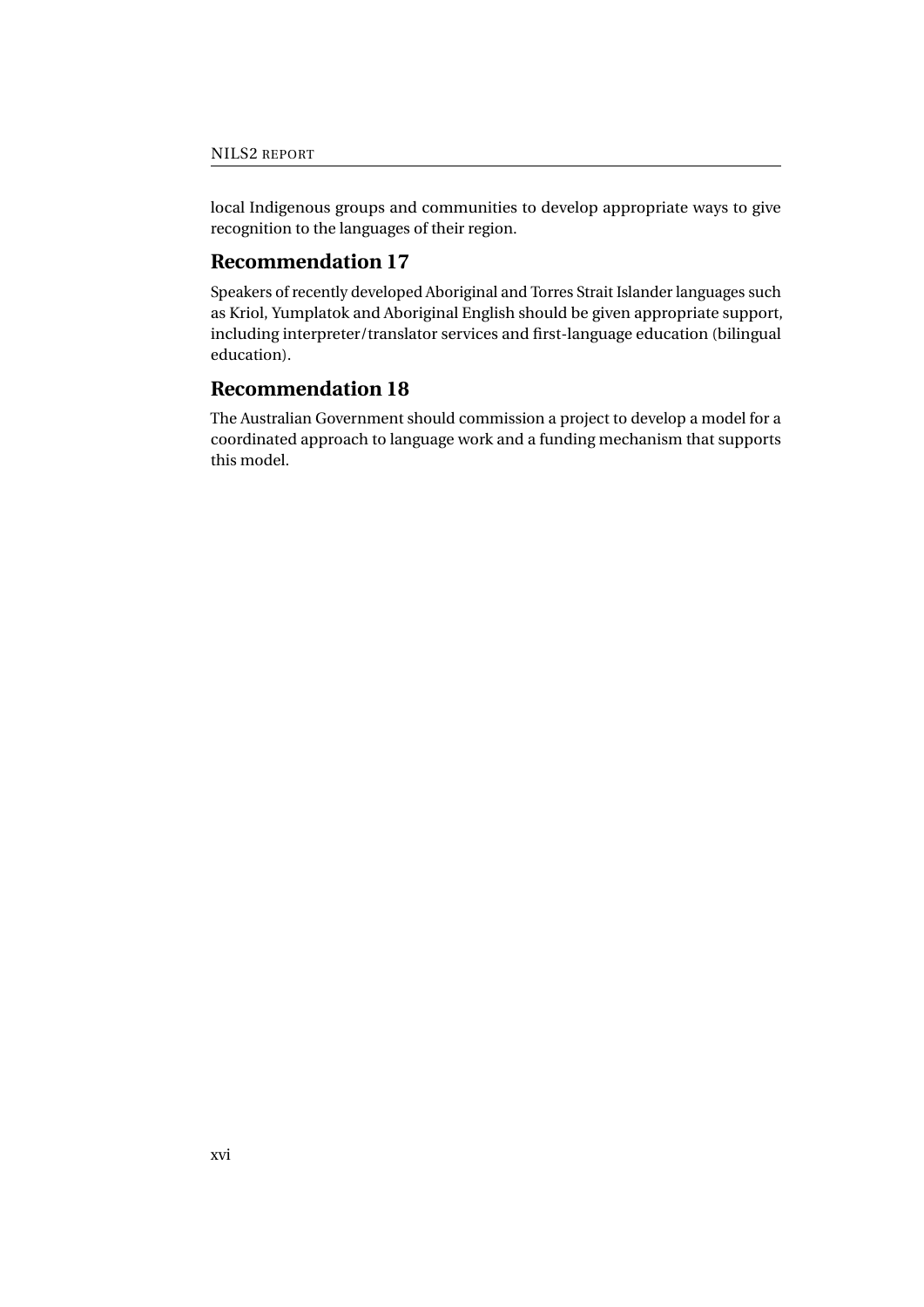# <span id="page-16-0"></span>**1 Introduction**

This is the report of the second National Indigenous Languages Survey (NILS2) project. It presents the results of a survey of work being done throughout Australia on Australian languages, and reports on the attitudes of Aboriginal and Torres Strait Islander people towards their languages and their aspirations for them.

NILS2 follows on from the first National Indigenous Languages Survey (NILS1), conducted in 2004. The NILS1 report [\(AIATSIS/FATSIL 2005\)](#page-75-4) helped to lay the groundwork for the Australian Government's development of the first National Indigenous Languages Policy (Garrett and Macklin [2009\)](#page-76-0), released in 2009. The NILS1 survey asked a wide range of questions about language situations, resources and programs. As well as updating some of the information collected under NILS1, NILS2 collected additional types of information, in particular details about language activities and people's views about languages and language activities. NILS2 was undertaken by the Australian Institute of Aboriginal and Torres Strait Islander Studies (AIATSIS) under a funding agreement with the Ministry for the Arts, Attorney-General's Department, which administers the Indigenous Languages Support program (ILS), formerly known as Maintenance of Indigenous Languages and Records or MILR.<sup>[4](#page-16-1)</sup>

NILS2 employed a very different methodology and survey instrument from NILS1 (the NILS2 and NILS1 survey methodology and instruments are described in Appendix 1 and Appendix 4 respectively), which was developed through discussions between AIATSIS and the Ministry for the Arts in addition to wide-ranging community consultation. These discussions and consultations strongly indicated that it would be most beneficial and valuable to both the government and those involved in language work for NILS2 to focus on collecting information about languages and language activities, and on people's views about languages and language activities.

The NILS2 report comes at a time when Australia's Indigenous languages are being discussed more widely than ever before. Aboriginal and Torres Strait Islander people across Australia are speaking out about the need to protect, preserve and strengthen their languages. Indeed there is a wave of activity across Australia, with Aboriginal and Torres Strait Islander people in many places actively working to learn more about their languages, to use and strengthen them, and to ensure they are passed on to the next generation. This activity encompasses individuals collecting materials and educating themselves about their own heritage language, Indigenous groups and organisations setting up a great variety of projects to access and make use of existing (often archived) materials, language classes for children

<span id="page-16-1"></span><sup>&</sup>lt;sup>4</sup>For the purposes of this report, the two terms 'ILS' and 'MILR' are interchangeable, but the term appropriate to the point in time will be used in each instance.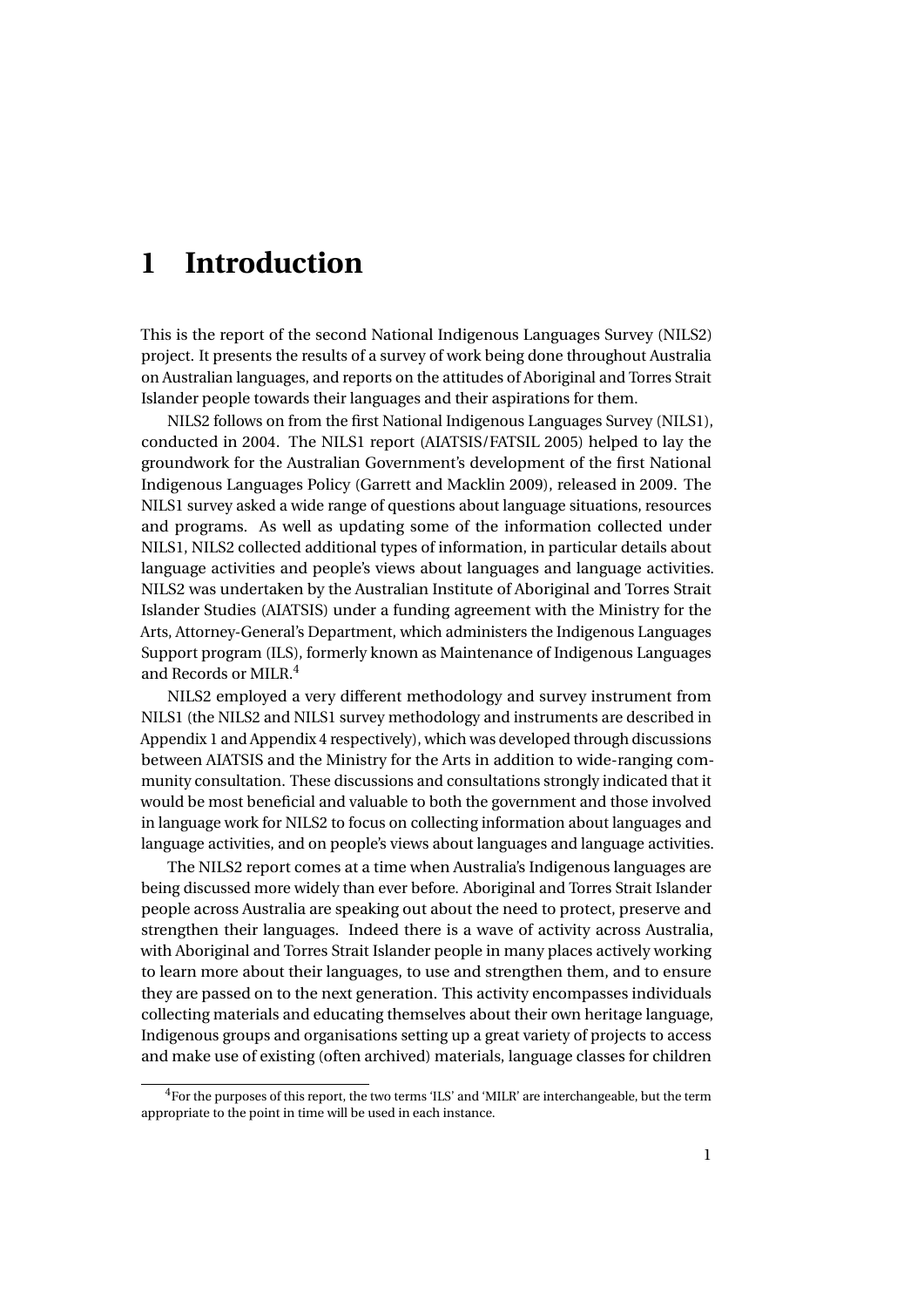and adults, and formal and informal networks to make language knowledge more widely available.<sup>[5](#page-17-1)</sup>

At the same time, Australian languages are receiving unprecedented public attention. For example:

- the release of *Our land our languages* [\(HORSCATSIA 2012\)](#page-76-1), the report of the inquiry by the House of Representatives Standing Committee on Aboriginal and Torres Strait Islander Affairs into language learning in Indigenous communities
- the Australian Government's new national cultural policy, *Creative Australia* (Australian Government [2012\)](#page-75-2), which incorporates action on Australian languages, including new funding
- the development of the *Draft Framework for Aboriginal Languages and Torres Strait Islander Languages*, part of the Australian Curriculum—Languages (Australian Curriculum, Assessment and Reporting Authority [2013a\)](#page-75-3)
- the discussion of Australian languages in work such as FaHCSIA's *Footprints in time: the Longitudinal Study of Indigenous Children* (Department of Families, Housing, Community Services and Indigenous Affairs [2013b\)](#page-76-2)
- *Closing the Gap Prime Minister's Report* 2013 (Department of Families, Housing, Community Services and Indigenous Affairs [2013a\)](#page-76-3)
- the National Framework for Indigenous Interpreting and Translating, currently under development by FaHCSIA
- the long-running debate about bilingual education in the Northern Territory
- the NSW Government's Indigenous languages strategy (New South Wales Government [n.d.\)](#page-77-1)
- increased media attention on ABC, SBS, NITV, as well as on commercial media networks
- dual-naming policies being adopted by state governments

These examples demonstrate that the value of Australian Indigenous languages is becoming more widely understood among governments, policy makers, academics and activists, as well as the wider public. This NILS2 report assembles valuable information about Australian languages that can be used for policy development by governments and those planning language projects across the spectrum of community and government organisations.

#### <span id="page-17-0"></span>**1.1 Aims of the project**

The aims of the NILS2 project are to build a better understanding of:

- the current situation of Australian languages
- activities supporting Australian languages
- <span id="page-17-1"></span>• people's attitudes towards and aspirations for their languages, and

<sup>5</sup>See the *Our Languages* website (Our Languages [2011\)](#page-78-0) for different types of language programs delivered, and also the website of the Ministry for the Arts (Office for the Arts [2013a\)](#page-77-2) for case studies and short clips of examples of language programs from the ABC.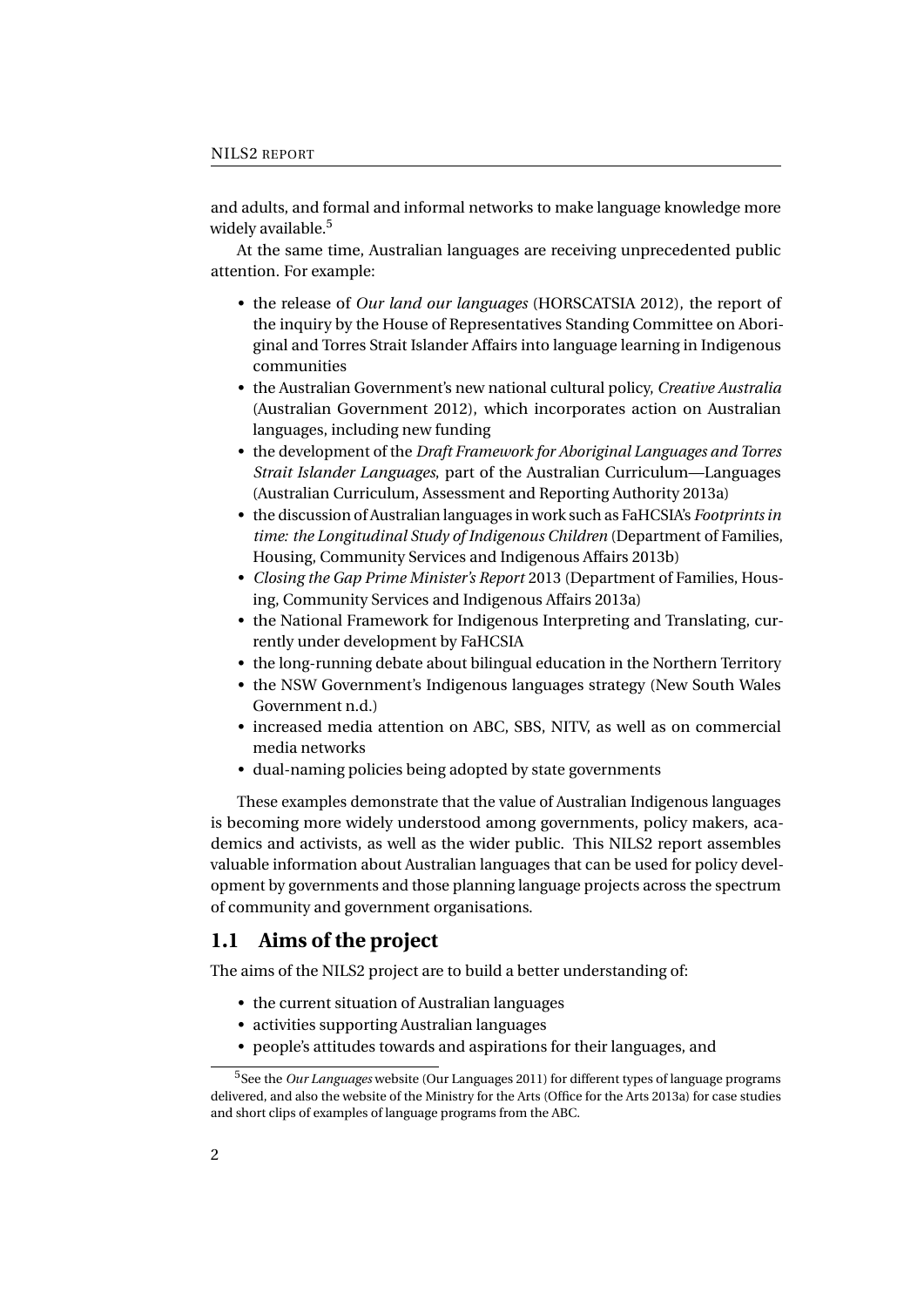• views about the most effective types of language action.

These terms of reference are the result of discussions between AIATSIS and the Ministry for the Arts. They are also informed by community consultations conducted by AIATSIS, with the hope that the information collected will help communities and governments to make future plans that support Australian Indigenous languages. The results coming out of the project provide information that will help communities and governments to strengthen traditional languages.

### <span id="page-18-0"></span>**1.2 Language Activity Survey and Language Attitude Survey**

The purposes of the project fell into two broad categories: to establish the nature of language activities, and to canvass people's opinions on Australian languages and effective language programs. This approach required two methodologies, therefore NILS2 employed two surveys: a Language Activity Survey and a Language Attitude Survey.

The Language Activity Survey asked *organisations* about the sorts of community-based Australian language activities that they have run or are running. Survey questions addressed:

- type of language activity
- output of language activity
- goal of language activity
- resources required for language activity, and
- state of the language.

Seventy-five organisations participated in the Language Activity Survey, yielding information for 86 language activities. These organisations were primarily Indigenous organisations but also included universities and other non-Indigenous bodies.

The Language Attitude Survey asked Aboriginal and Torres Strait Islander *individuals* for their thoughts about their languages. The questionnaire asked:

- how Aboriginal and Torres Strait Islander people feel about traditional languages—languages that arose in Australia before 1788
- how Aboriginal and Torres Strait Islander people feel about recently developed Indigenous languages—contact languages, such as Kriol, Yumplatok and varieties of English that have arisen since 1788, and
- the language background of the person.

A total of 288 Aboriginal and Torres Strait Islander people participated in the Language Attitude Survey. Questionnaires for each of these surveys can be found in Appendix 2, while a description of the survey methodology and intended reach is in Appendix 1.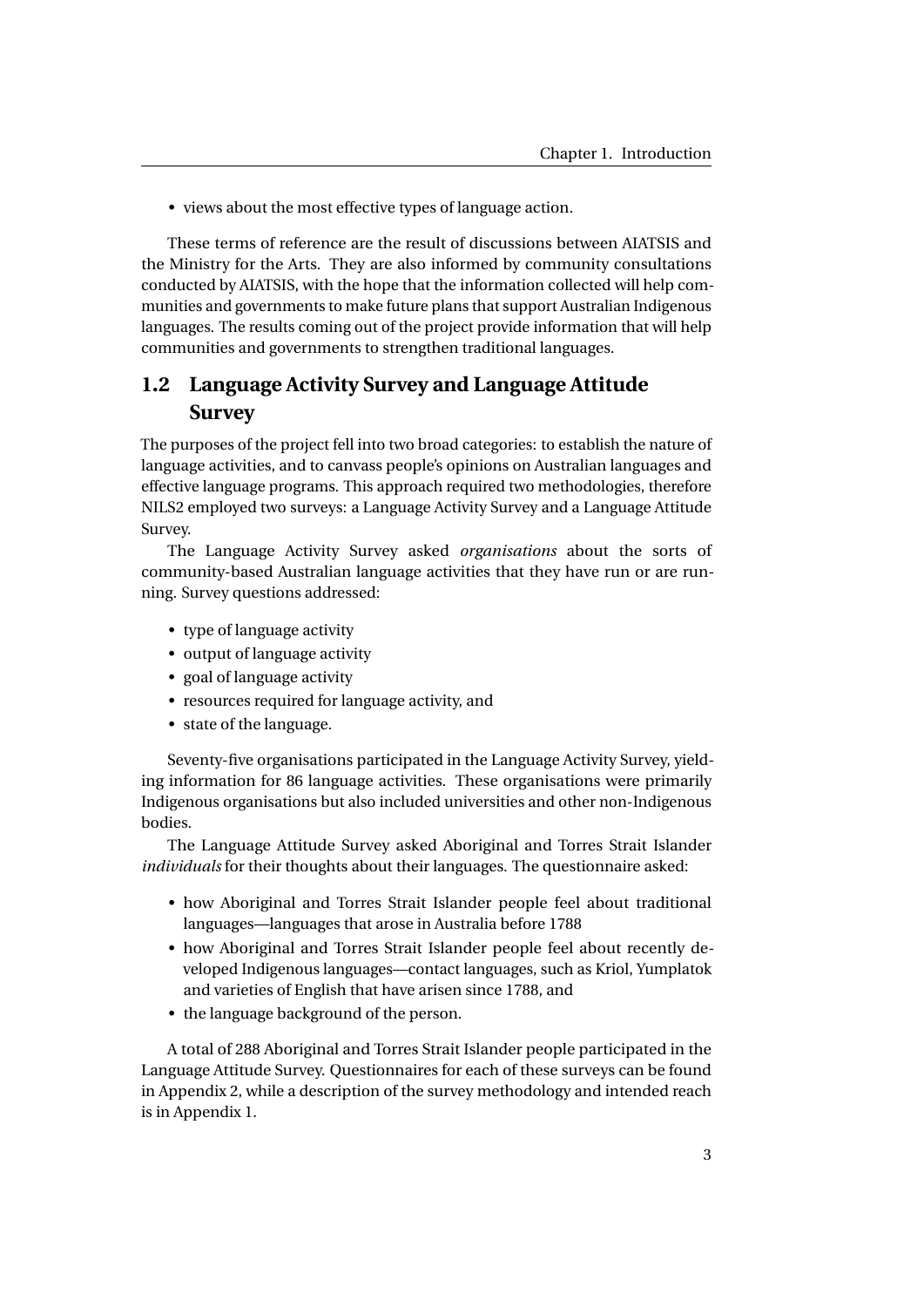### <span id="page-19-0"></span>**1.3 Structure of the NILS2 Report and supporting documents**

The documents resulting from NILS2 consists of three parts: the NILS2 Report, the NILS2 Survey Results, and the Appendices.

Chapters 2–5 of the NILS2 Report present the key findings which arose from the analysis of survey data, while Chapter 6 sets out a discussion of these findings and recommendations. The NILS2 Report consists of:

- **Chapter 2 'Current language situation'** This chapter presents key findings that address the project aim 'To build a better understanding of the current situation of Australian languages'.
- **Chapter 3 'Activities supporting languages'** This chapter presents key findings addressing the project aim 'To build a better understanding of the activities supporting the languages'.
- **Chapter 4 'Views about the most effective types of language action'** This chapter presents key findings addressing the project aim 'To build a better understanding of views about the most effective types of language action'.
- **Chapter 'People's attitudes and aspirations'** This chapter presents key findings that address the project aim 'To build a better understanding of people's attitudes towards and aspirations for their languages'.
- **Chapter 6 'Key findings, discussion and recommendations'** This final chapter presents a discussion of key findings and the recommendations that emerge.

The NILS2 Survey Results document presents the detailed results for each question asked in each of the Language Activity Survey and the Language Attitude Survey. This document lays out the data that underpins the findings presented in the NILS2 Report.

The Appendices consist of the following sections:

**Appendix 1 NILS2 project** An overview of the NILS2 project.

**Appendix 2 Survey questionnaires** A copy of the survey questionnaires.

- **Appendix 3 Language surveys** A list and review of language surveys conducted around the world.
- **Appendix 4 NILS1 project** An overview of the NILS1 project and an update on the status of the recommendations listed in the NILS1 report.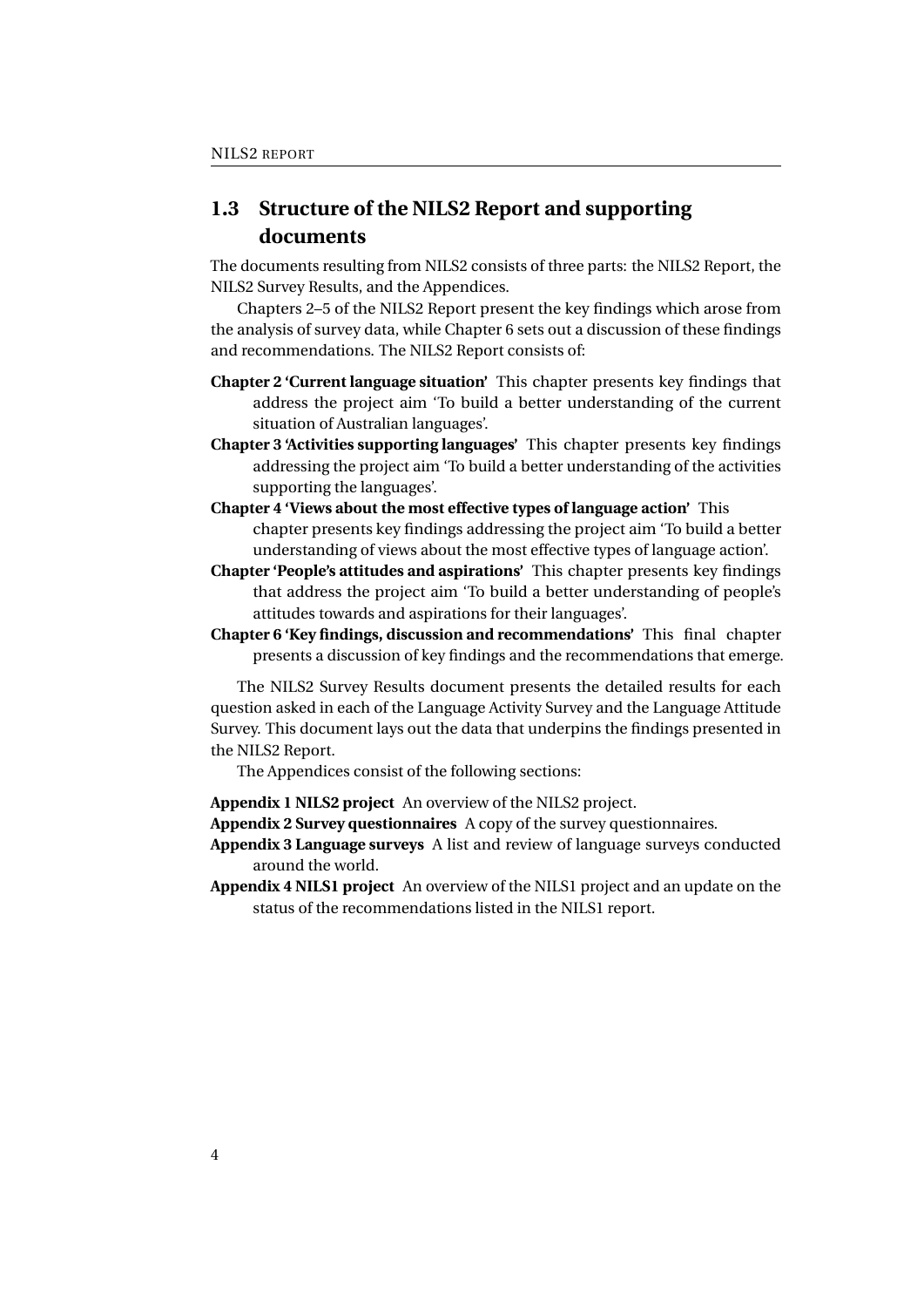# <span id="page-20-0"></span>**2 Current language situation**

### **Key findings**

- Some of the traditional languages considered to be 'very strong' are showing signs of decline.
- Some traditional languages are gaining more speakers. Mostly these are languages which have not been spoken for some time but have been gradually brought back into use.
- There are traditional languages which have a substantial number of full speakers and are in a stable state of vitality.
- There is great variety in the situations of traditional languages, but regardless of their situation all traditional languages are at risk of declining.
- Recently developed Indigenous languages, such as Kriol and Yumplatok, have the largest speaker numbers, in the thousands.

#### <span id="page-20-1"></span>**2.1 Overview**

A key aim of the project was to develop 'a better understanding of the current situation of Australian languages', with a focus on language use and proficiency against speaker numbers. The reach of the Language Activity Survey was restricted to those organisations currently undertaking language activities, so it does not examine all languages and language situations.

To address this aim the NILS2 Language Activity Survey asked respondents to provide information on speaker numbers, proficiency, frequency of language use, and intergenerational language transmission. Despite its restricted reach the survey does give revealing information about the current situation of Australian languages. All of these—not just speaker numbers, but also levels of language knowledge and use—are important indicators of the language situation. In addition, the Language Activity Survey sought the number of people who identify with each language.

Four age groups were used to measure the language situation in the survey questionnaire:

- $\bullet$  01–19 years
- 20–39 years
- 40–59 years
- $\bullet$  60+ years.

Three proficiency levels were used in the questionnaire:

- can only say some words and simple sentences
- can have a conversation in limited situations—not able to express everything in the language (part-speakers)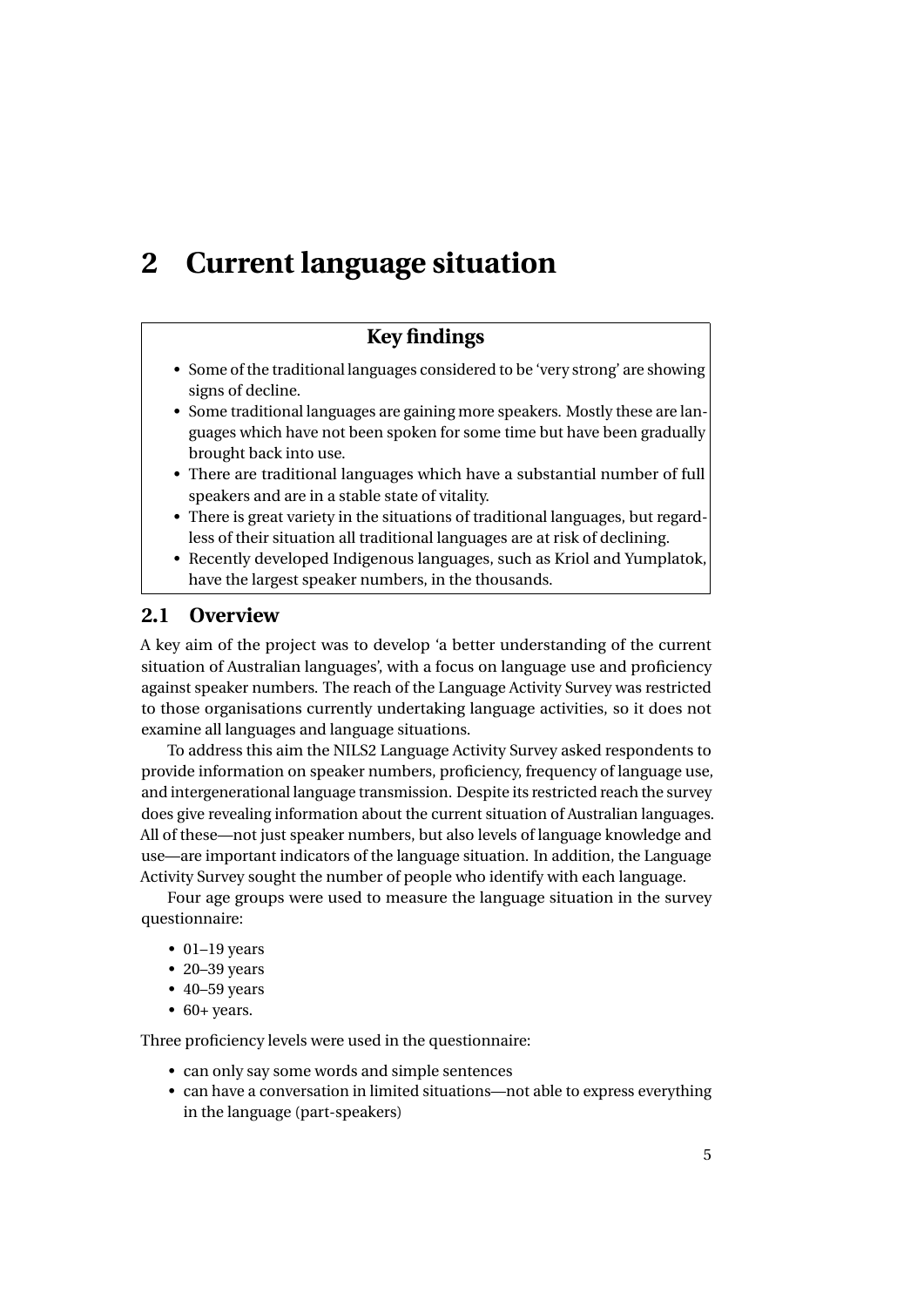• can have a conversation in all situations—able to express almost everything in the language (full speakers).

Frequency of language use was divided into five categories:

- always
- often
- sometimes
- rarely
- never

Language transmission categories used in the survey questionnaire were:

- The language has not been used as an everyday language for some time, but some people are now learning the language.
- The language is known to very few speakers, mostly of the greatgrandparental generation. Only people in this generation are fluent in the language.
- The language is used mostly by the grandparental generation and older. Only people in the grandparental generation and older are fluent in the language.
- The language is used mostly by the parental generation and older. Only people in the parental generation and older are fluent in the language.
- The language is used by most children in limited situations, but some children can use it in all situations. Some children and older people are fluent in the language but some children are not fluent.
- The language is used by all age groups, including children. People in all age groups are fluent in the language.
- There are no speakers left.

The Language Activity Survey received 102 responses, covering about 79 individual languages (some languages appeared more than once). It should be noted that not every respondent answered every question. The analysis of responses shows that:

- Of the 54 languages for which responses were received to this question, 32 were said to have full speakers in at least one of the age groups. The number of full speakers varied from one full speaker to a few thousand. Other languages had part-speakers and/or people who can only say some words and simple sentences.
- The survey data shows a wide cross-generational decline in usage; for example, one language has 'always' for the 60+ age group, declining through each generation to 'rarely' for the 0–19 age group. However, there are also languages where some younger age groups are said to have a higher usage than the older groups.
- Of 102 responses received, 15 respondents answered that people in all age groups are fluent in the language, while six respondents answered that there are no speakers left. Twenty-six responses indicated that these languages have not been used as an everyday language but some people are now learning the language. Others are spoken by some generations but not all.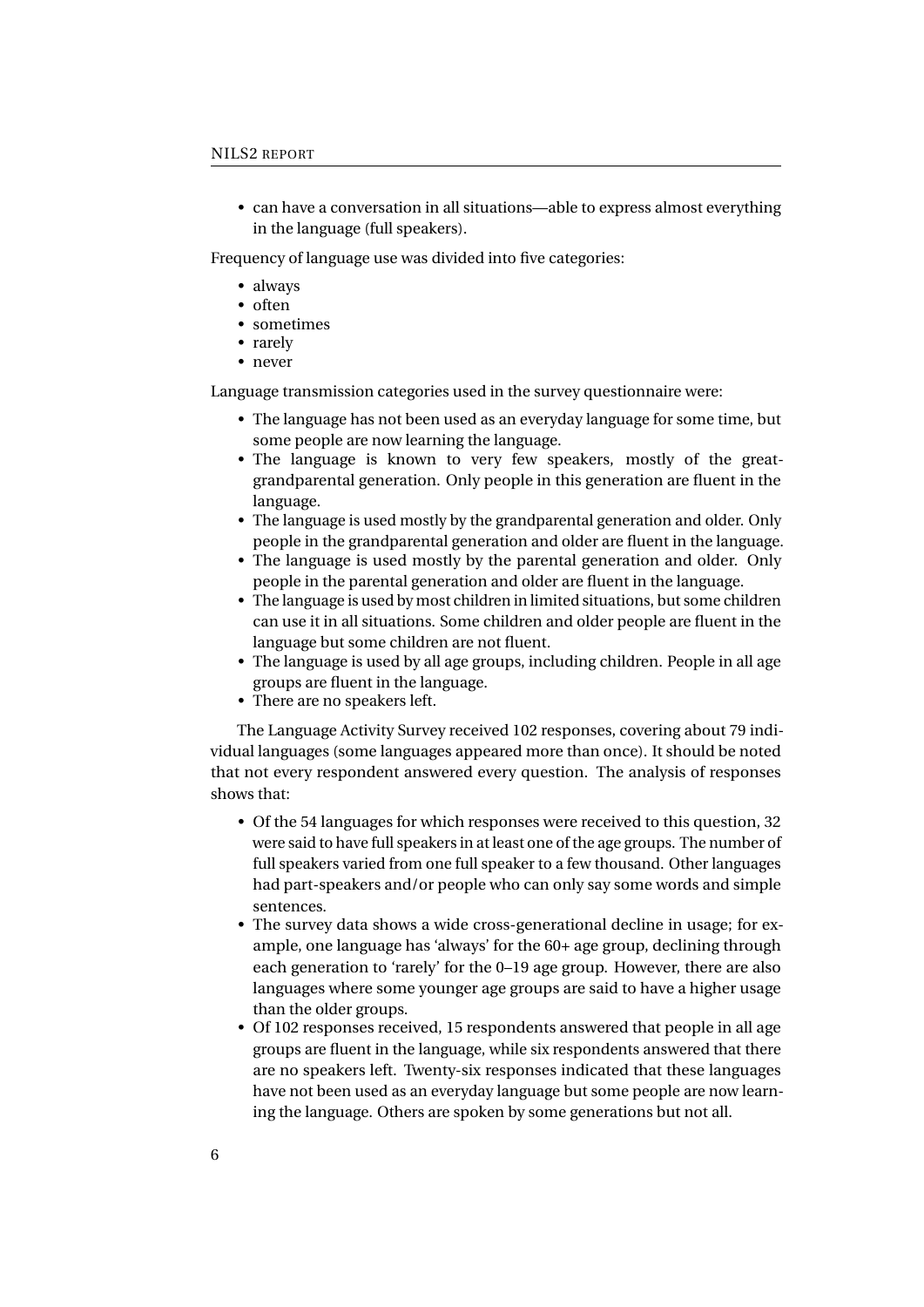Responses given in the NILS2 surveys were analysed and compared to NILS1 data and census data, where possible, with regard to numbers of speakers, speaker proficiency levels and frequency of language use. The NILS2 Language Activity Survey used slightly different categories from NILS1 for frequency of language use, but for the purpose of analysis the following equivalences can be assumed.

<span id="page-22-0"></span>

|  |  |  | Table 2.1: Frequency of language use categories, NILS1-NILS2 equivalences |
|--|--|--|---------------------------------------------------------------------------|
|--|--|--|---------------------------------------------------------------------------|

| <b>NILS1</b>            | NILS <sub>2</sub> |  |
|-------------------------|-------------------|--|
| All day, most days      | <b>Always</b>     |  |
| Often                   | Often             |  |
| Some words a day        | <b>Sometimes</b>  |  |
| <b>Few times a week</b> |                   |  |
| On special occasions    | Rarely            |  |
| Not at all              | <b>Never</b>      |  |

The proficiency categories used were also different between NILS1 and NILS2. NILS1 used the following categories:

- don't speak or understand
- understand some and speak some
- understand well and speak some
- understand well and speak fluently
- $\bullet$  N/A.

Moreover, NILS1 simply asked for the total number of speakers, and it was often not clear whether a response included the number of full speakers only or all proficiency levels. To resolve this issue, NILS2 asked for the number of speakers of different proficiency levels and across each age group.

Thus the NILS1 and NILS2 data sets are not completely comparable. The census data is also not comparable to NILS1 or NILS2 data as it is based on the total number of individuals who use the language at home and does not contain questions about proficiency or frequency of use.<sup>[6](#page-22-1)</sup> The data collected for both NILS1 and NILS2 only represents individual understandings of the language situation. In only a few cases were there multiple respondents for the one language. Furthermore, NILS2 respondents were unlikely to be the same as for NILS1.

Comparisons between NILS1, NILS2 and the census data present methodological problems. Nevertheless we applied comparisons as this is the only data of its

- Mark one box only
- If more than one language other than English, write the one that is spoken most often.'

<span id="page-22-1"></span> $6$ The exact question used in the census is, 'Does the person speak a language other than English at home?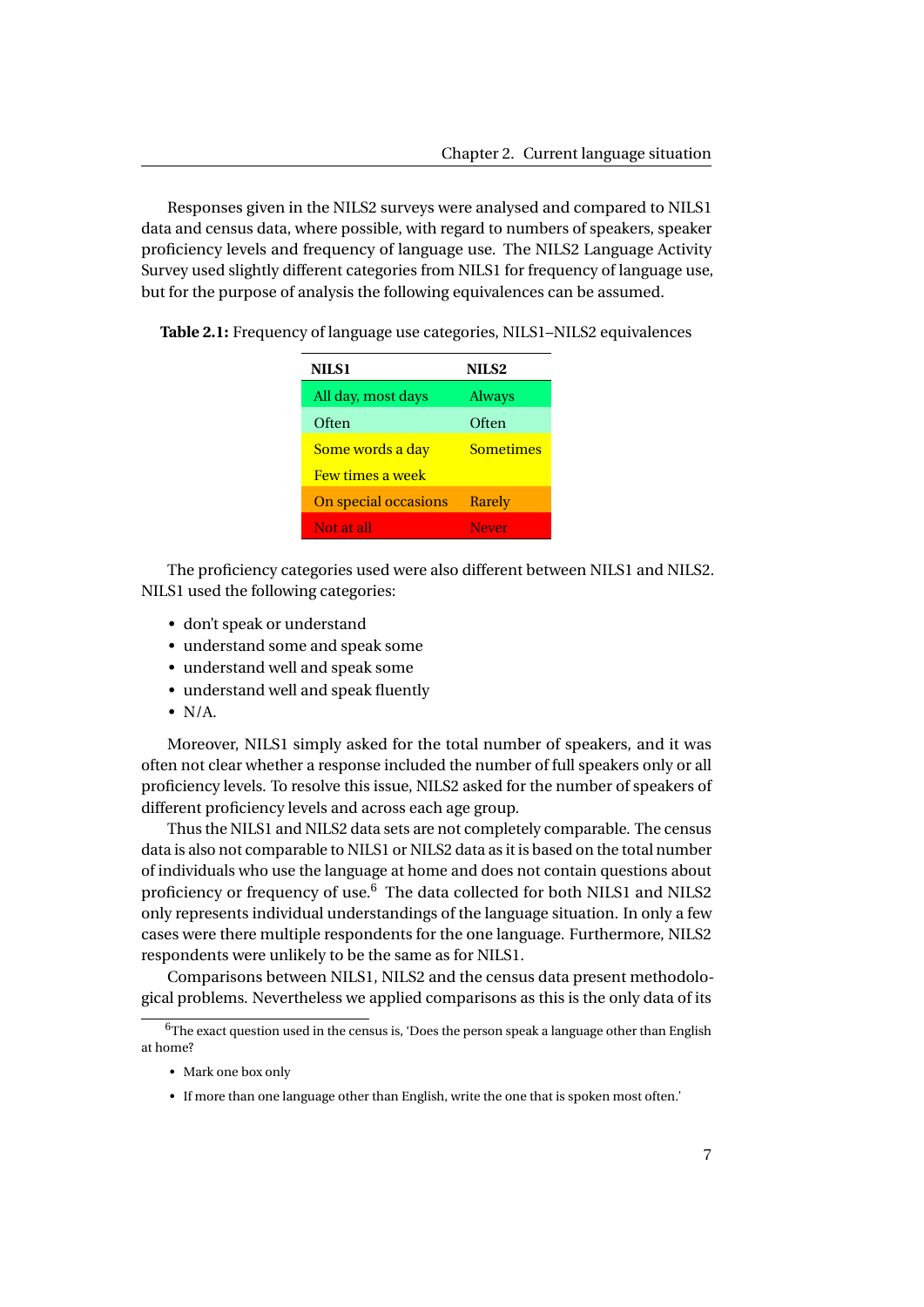kind available. Our view is that the comparison still provides valuable insights into the situations of the languages surveyed and the changes they have undergone.

The analysis of NILS1, NILS2 and census data indicates that some languages are showing signs of decline, some have been stable and some have gained speakers. We also found that among the traditional languages surveyed there is great variety in how each language situation has changed since NILS1, including in terms of: number of speakers, levels of proficiency, frequency of use, and language transmission. This variety indicates that while categories such as 'languages under revitalisation' or 'languages in the maintenance situation' can be useful in broad discussions, work to strengthen a language requires a detailed understanding of that language on its own terms, its history, its status, the attitude of the community, etc. It is not sufficient to simply assign a language to an endangerment category and use that as the basis for action.

It should be mentioned here that all of the languages surveyed have associated language activities and these activities may have contributed to the current situation of each of these languages. For example, the language of the Adelaide Plains, Kaurna, had not been spoken on a daily basis since the  $19<sup>th</sup>$  century, and had no full or even part-speakers throughout most of the 20<sup>th</sup> century. But over the last three decades there has been much intensive and dedicated work on reviving Kaurna (Amery [2010\)](#page-75-5), resulting in a small number of people who can say some words and sentences.

In the following sections of this chapter we present evidence found in the survey data against each of the key findings above, with specific examples to illustrate the findings.[7](#page-23-1)

#### <span id="page-23-0"></span>**2.2 Declining traditional languages**

A language may be said to have declined or be declining when it is spoken by more limited age groups, less frequently by certain age groups, by fewer speakers, or a combination of these. A language may also be said to be declining if speakers' proficiency levels have declined.

The survey data shows that even some of the traditional languages considered to be strong—they have a relatively large number of full speakers in all age groups are declining. The data also indicates that some traditional languages are at risk of losing full speakers completely.

The following examples present detailed information on several languages which currently have full speakers but are showing signs of decline. The languages were selected to illustrate the variety of situations.

#### **2.2.1 Anmatyerre**

Anmatyerre is a language from central Australia that is reported to have comparatively large numbers of full speakers in all age groups. It can therefore be considered

<span id="page-23-1"></span> $7$ In cases where NILS1 does not have information on frequency of language use, there is no comparison table.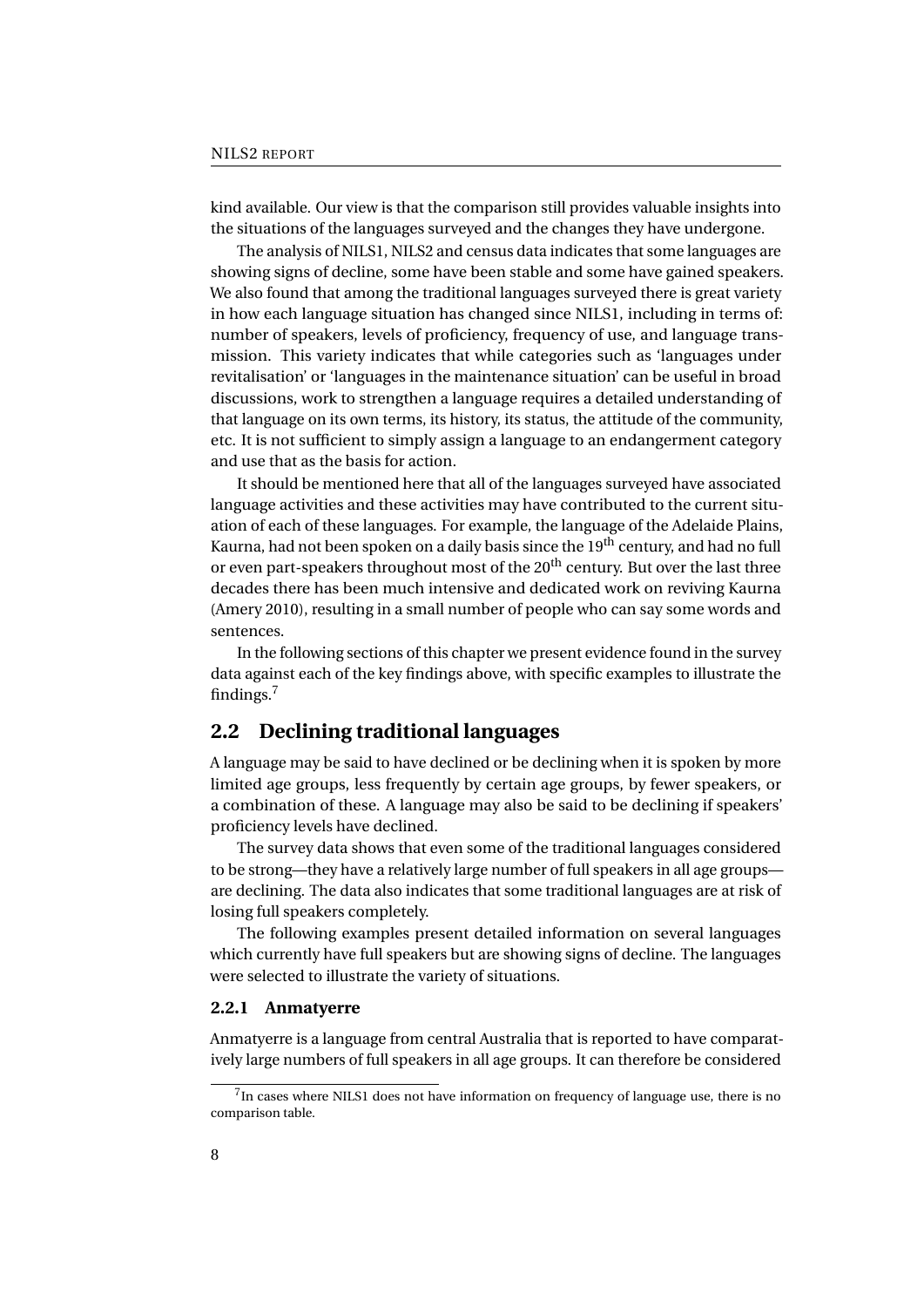to be a 'strong' language but it is showing signs of decline. The NILS2 survey data shows that there are more speakers of Anmatyerre in the younger age groups—322 full speakers in each of the 0–19 and 20–39 age groups, with 230 full speakers in the 40–59 age group and only 46 in the 60+ age group. This could be a reflection of how the population is distributed across age groups. According to the census (Australian Bureau of Statistics [2012\)](#page-75-6) the 0–24 age group has the highest population among Aboriginal and Torres Strait Islander people, so if, as seems likely, all Anmatyerre persons speak the language, we would expect more speakers among the younger generations.

<span id="page-24-0"></span>

|                     | $0 - 19$ years |           | $20-39$ years $40-59$ years | 60+ years |
|---------------------|----------------|-----------|-----------------------------|-----------|
| Full speakers       | 322            | 322       | 230                         | 46        |
| Part-speakers       | Unsure         | Unsure    | Unsure                      | Unsure    |
| Words and sentences | No answer      | No answer | No answer                   | No answer |

**Table 2.2:** Number of speakers by proficiency level and age group—Anmatyerre

The total number of full speakers is 920. The respondent reported that there are between 501 and 1000 people who identify with Anmatyerre. If these 920 full speakers all identify with Anmatyerre, it means that most of the 1000 people who identify with Anmatyerre are full speakers. In the NILS1 report the number of speakers in 2005 was estimated at 900, so there is little change.

When only the number of speakers is considered, Anmatyerre appears to be strong and healthy, but when the frequency of language use by different age groups is taken into account, the language shows signs of decline. The NILS2 survey data shows that only the oldest age group, 60+ years, speak the language 'always', while the other age groups speak the language 'often'. This appears to be due to the dominance both of English and another traditional language, Warlpiri. The respondent who provided the information for Anmatyerre commented that a lot of speakers are multilingual and switch between Anmatyerre, Warlpiri and English, with Warlpiri being the primary language.

Comparison with the NILS1 data also indicates that people are speaking the language less often compared to the situation in 2004.

|  | <b>Table 2.3:</b> Frequency of language use, NILS1–NILS2 comparison—Anmatyerre |
|--|--------------------------------------------------------------------------------|
|--|--------------------------------------------------------------------------------|

<span id="page-24-1"></span>

|       |         | $0-19$ years $20-39$ years $40-59$ years |       | $60+$ years                           |
|-------|---------|------------------------------------------|-------|---------------------------------------|
| NILS1 | - Often | <b>Often</b>                             |       | All day, most days All day, most days |
| NILS2 | - Often | Often                                    | Often | <b>Always</b>                         |

This age distribution suggests that for languages like Anmatyerre to remain 'strong', younger generations need to speak the language more often. It is also essential for these languages to be properly documented while full speakers are around so that their knowledge can be kept and passed on to future generations.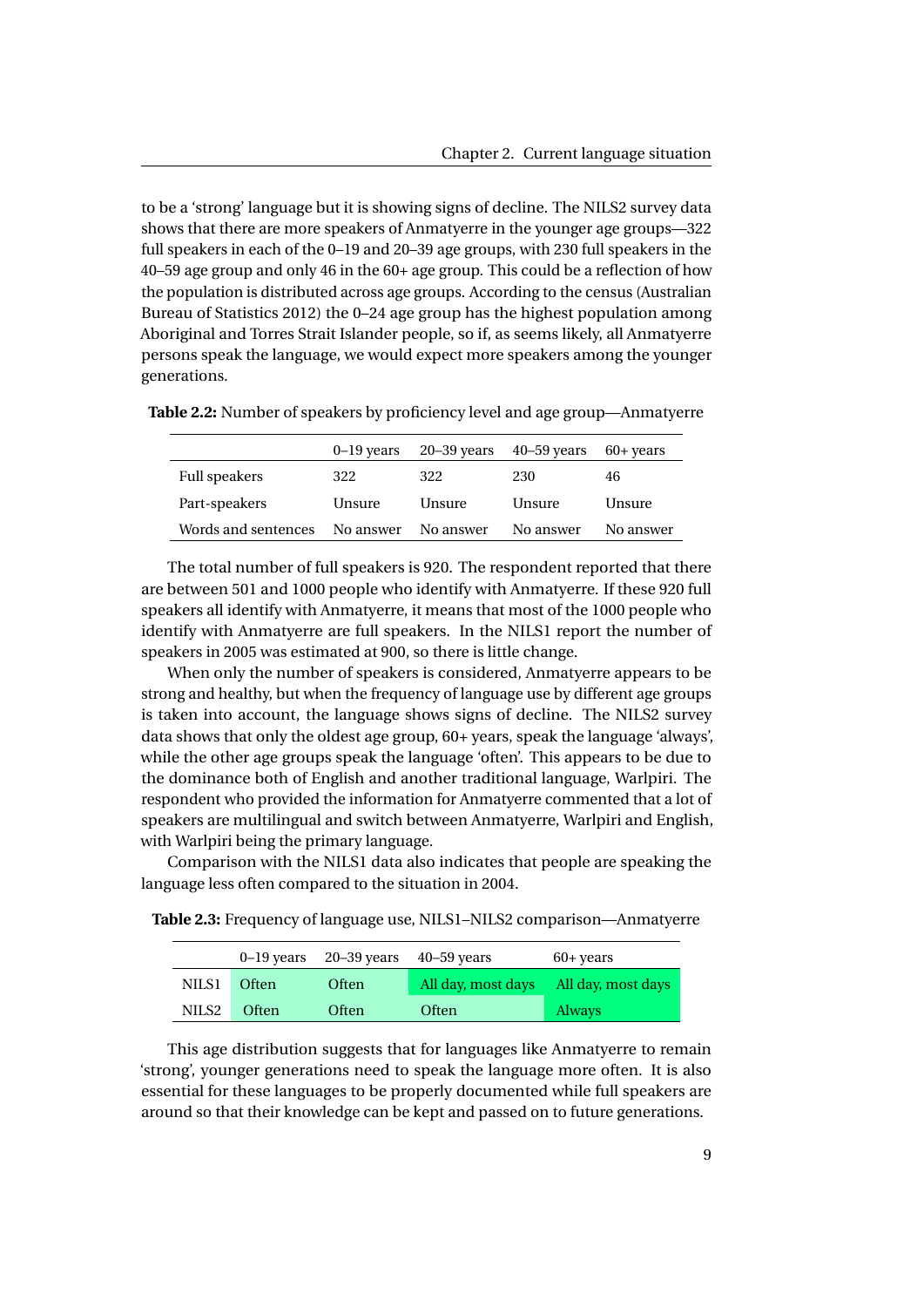#### **2.2.2 Wik Mungkan**

Wik Mungkan is a language from regional Queensland. NILS 2 data shows that it has full speakers in all generations, but comparison with NILS1 data on the number of full speakers and part-speakers in each age group, and also the frequency of use in different age groups, reveals signs of decline. One NILS2 respondent reported that in the youngest group (0–19 years) there are more part-speakers (200 speakers) than full speakers (50 speakers).

<span id="page-25-0"></span>

|                      | $0-19$ years |           | $20-39$ years $40-59$ years | 60+ years |
|----------------------|--------------|-----------|-----------------------------|-----------|
| <b>Full speakers</b> | 50           | 300       | 200                         | 80        |
| Part-speakers        | 200          | 150       | 50                          | No answer |
| Words and sentences  | No answer    | No answer | No answer                   | No answer |

**Table 2.4:** Number of speakers by proficiency level and age group—Wik Mungkan

The response shown in Table [2.4](#page-25-0) gives a total of 1030 speakers while the sole respondent for this language reported that more than 1000 people identify with the language, making it difficult to know what proportion of the total are speakers. The NILS1 report gave the number of speakers in 2004 as 1500 while the 2011 census reports that 1355 people indicated that they use this language at home. Although it is problematic to compare these numbers they suggest that the number of speakers may be declining.

The level of language use also appears to be declining between generations with NILS2 data demonstrating that only the oldest group (60+ years) 'always' speak the language while other age groups speak the language 'often'. Again, comparison to the NILS1 data indicates that speakers are using the language less often.

|       | $0-19$ years | $20 - 39$ years                                                       | $40 - 59$ years | $60+$ years   |
|-------|--------------|-----------------------------------------------------------------------|-----------------|---------------|
|       | days         | NILS1 All day, most All day, most All day, most All day, most<br>days | davs            | days          |
| NILS2 | <b>Often</b> | Often                                                                 | Often           | <b>Always</b> |

<span id="page-25-1"></span>**Table 2.5:** Frequency of language use, NILS1–NILS2 comparison—Wik Mungkan

We suggest that to address the declining use of languages like Wik Mungkan by younger generations it is important to support community activities which encourage the use of the language in a wide range of domains. Young people are more likely to want to maintain the use of their language if it is relevant to the activities in which they are particularly engaged, such as multimedia devices, school, music and sport. Again, it is essential for these languages to be properly documented while there are still full speakers to ensure the knowledge is preserved and passed on to future generations.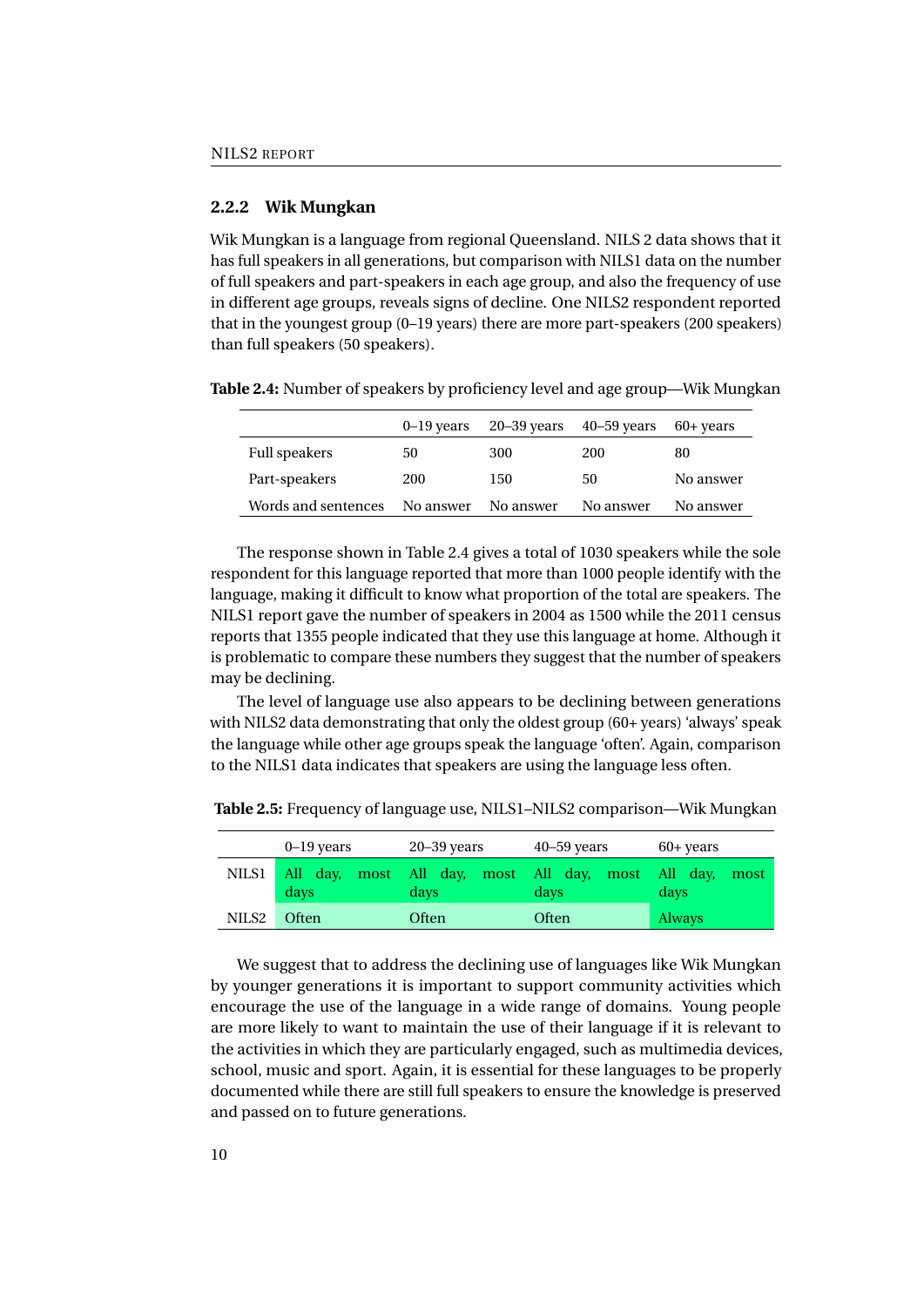#### **2.2.3 Badimaya**

Badimaya is a language from Western Australia. According to the NILS2 respondent, this language has declined to the point that there is only one full speaker left and it is at risk of losing full speakers completely. The one remaining full speaker is over 60 years of age. There are some other speakers in older age groups (40–59 and 60+ years) who can have a conversation in limited situations. The response also suggests that there could be people who can say several words and simple sentences—the respondent wrote 'unsure' instead of '0'.

**Table 2.6:** Number of speakers by proficiency level and age group—Badimaya

<span id="page-26-1"></span>

|                     |        | $0-19$ years $20-39$ years $40-59$ years |        | $60+$ years |
|---------------------|--------|------------------------------------------|--------|-------------|
| Full speakers       |        |                                          |        |             |
| Part-speakers       |        |                                          | ~5     | ~5          |
| Words and sentences | Unsure | Unsure                                   | Unsure | Unsure      |

The respondent reported that the number of people who identify with this language is in the range 51–250, which means that only a small percentage of these people speak the language. The NILS1 report gives an estimate of three speakers in 2005 but it is not clear whether this number includes part-speakers. Regardless, unless full knowledge of the language is passed on to the younger generation by this one remaining speaker, this language will soon have no full speakers. This appears to be almost inevitable, as the language is little used. The one remaining full speaker, as well as part-speakers in the  $60+$  age group, use the language 'rarely' and other age groups do not use the language at all. This is less frequent than before—the NILS1 data indicates that people used to use the language more often.

<span id="page-26-2"></span>**Table 2.7:** Frequency of language use, NILS1–NILS2 comparison—Badimaya

|                   | $0-19$ years | $20 - 39$ years                                               | $40 - 59$ years | $60+$ years |
|-------------------|--------------|---------------------------------------------------------------|-----------------|-------------|
| NILS1             | sions        | On special occa- Few times a Few times a Some words a<br>week | week            | day         |
| NILS <sub>2</sub> | Never        | Never                                                         | Never           | Rarely      |

Clearly, Badimaya is critically at risk of losing all full speakers, if not all speakers, with the total number of full and part-speakers being so small. We note that efforts have been made to record languages like Badimaya, develop language resources and run teaching and transmission activities but further effort is required to ensure that the language knowledge is recorded and can be passed on to future generations.

#### <span id="page-26-0"></span>**2.3 Traditional languages which have gained speakers**

Among the survey data there is evidence of some traditional languages having gained speakers. These languages include those which have not been spoken for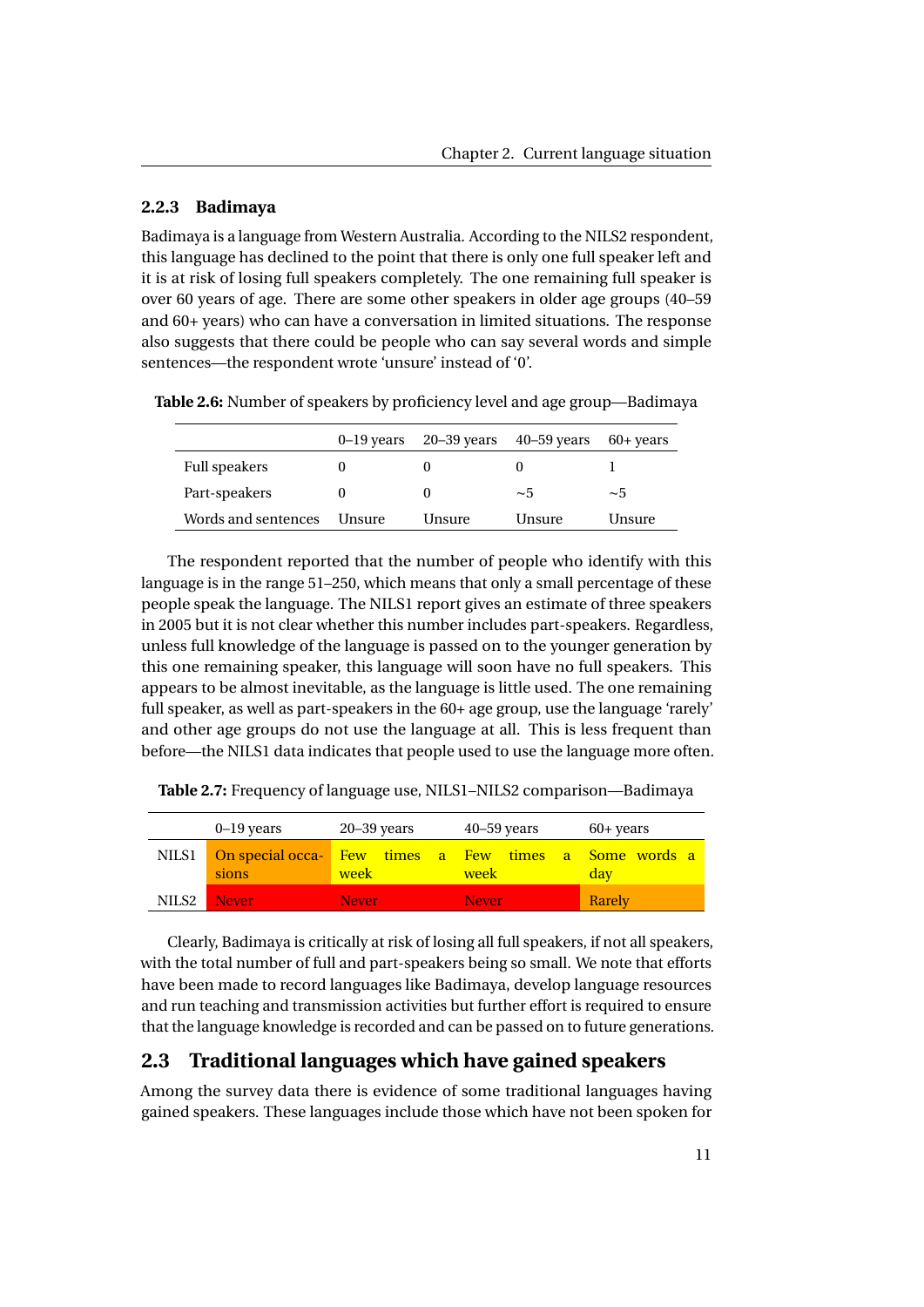some time but have been brought back into use by community people. *This does not necessarily mean that they are becoming stronger*, as the number of speakers is only one indication of language health—other indicators might reveal signs of decline. It may be that the increase in the number of speakers is the result of language activities, an outcome that should be celebrated.

#### **2.3.1 Dharawal**

Dharawal is a language from coastal New South Wales. This language has gained speakers in the youngest age group, 0–19 years.

The NILS1 report estimated the number of speakers of Dharawal in 2005 to be four. No number was reported in either the 2001 or the 2006 census, but in the 2011 census 16 people indicated that they use this language at home. A NILS2 respondent reported many more speakers (50 in total, all in the youngest group) using the language 'often', though their proficiency level is low, able to say only some words and simple sentences.

**Table 2.8:** Number of speakers by proficiency level and age group—Dharawal

<span id="page-27-0"></span>

|                     |           | $0-19$ years $20-39$ years $40-59$ years |           | $60+$ years |
|---------------------|-----------|------------------------------------------|-----------|-------------|
| Full speakers       | No answer | No answer                                | No answer | No answer   |
| Part-speakers       | No answer | No answer                                | No answer | No answer   |
| Words and sentences | 50        | No answer                                | No answer | No answer   |

This is still a very small percentage of the people who identify with Dharawal; the respondent reported that over 1000 people identify with this language.

Although the respondent gave no number for other age groups (20–39 years, 40–59 years and 60+ years), these age groups were reported to use the language 'rarely'. This suggests that there are speakers in these age groups as well.

Comparison to NILS1 data also indicates that the younger age groups (0–19 years, 20–39 years and 40–59 years) are using the language more frequently. In fact, the NILS1 data indicates that these age groups did not use the language at all previously.

<span id="page-27-1"></span>**Table 2.9:** Frequency of language use, NILS1–NILS2 comparison—Dharawal

|                   | $0-19$ years | $20 - 39$ years | $40 - 59$ years | $60+$ years               |
|-------------------|--------------|-----------------|-----------------|---------------------------|
| NILS1             | Not at all   | Not at all      | Not at all      | On special occa-<br>sions |
| NILS <sub>2</sub> | Often        | Rarely          | Rarely          | Rarely                    |

Dharawal was reported not to have been used as an everyday language for some time. There are other languages which belong to this category but have gained speakers, although they may have very limited proficiency. We ascribe this achievement to community people's efforts to bring the languages back to life.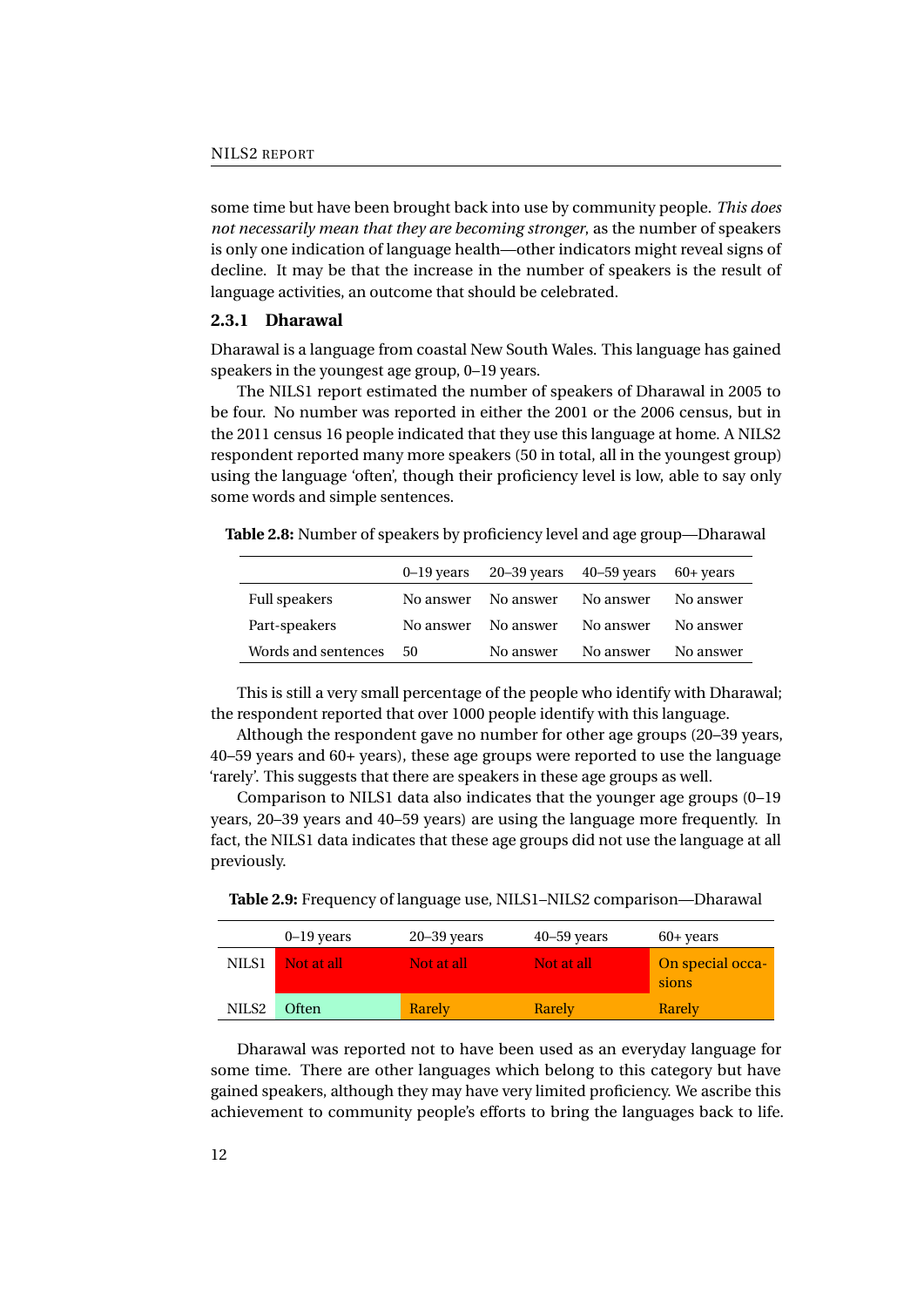However, these languages could easily lose speakers and quickly decline if efforts to strengthen the languages are not maintained.

#### **2.3.2 Wajarri**

Wajarri is a language from the Murchison region of Western Australia. The respondent for Wajarri reported that the language is mostly used by grandparental and older generations, and the most fluent speakers belong to the oldest age group (60+ years), up to 15 speakers. There are several other full speakers: around two speakers in the 20–39 age group and around five speakers in the 40–59 age group. There are also around 20 part-speakers in each of the 40–59 and 60+ age groups, as well as people in all age groups who can say several words and simple sentences.

**Table 2.10:** Number of speakers by proficiency level and age group—Wajarri

<span id="page-28-0"></span>

|                     | $0-19$ years | 20–39 years | $40 - 59$ years | $60+$ years |
|---------------------|--------------|-------------|-----------------|-------------|
| Full speakers       |              | $\sim$ 2    | ~5              | $\sim$ 1.5  |
| Part-speakers       | Unsure       | Unsure      | $\sim$ 20       | $\sim$ 20   |
| Words and sentences | 50(?)        | 50(?)       | 30(?)           | 20(?)       |

The respondent reported that the number of people who identify with Wajarri was in the range 51–250, which means that more than half of these people have some language knowledge (based on the assumption that all who speak Wajarri identify as Wajarri).

The NILS1 report estimated the number of Wajarri speakers in 2005 to be 20, but with no full speakers in the 20–39 and 40–59 age groups. By contrast, the NILS2 data indicates a total of up to 22 full speakers, some from within these two age groups, and a total of 40 part-speakers. Thus, comparison of data between the two surveys indicates an increase in the number of speakers and of proficiency level (note, however, both the NILS1 data and the NILS2 data were dependent on the respondents' opinion and perception, and the proficiency categories used in the two surveys were not the same). The census shows a slight increase from 86 in 2006 to 88 in 2011.

This does not mean that the language is not at risk of decline. The language has only a small number of full speakers, spread disproportionately across the older age groups. The younger the age group, the fewer full speakers there are, with none at all in the 0–19 age group. In fact, when the frequency of language use is compared between NILS1 and NILS2, decline is evident for all ages. The youngest age group (0–19 years) is reported to have changed from speaking the language 'on special occasions' to 'never', although we note that this is in conflict with the '50(?)' in this age group who have some knowledge.

Languages like Wajarri can rapidly decline without a more concentrated effort to transfer the full knowledge of the language to younger generations and to get younger people using the language.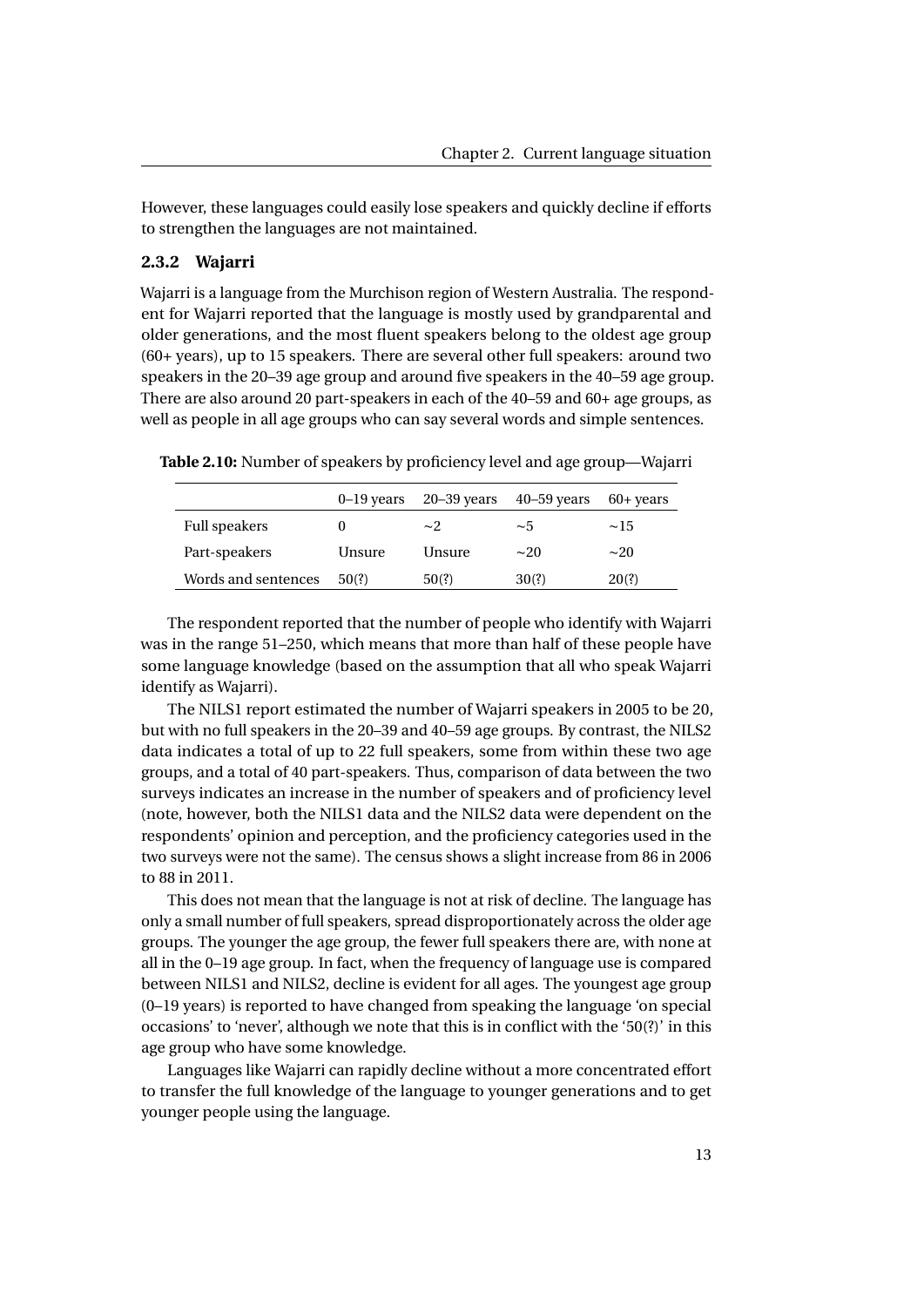|                   | $0-19$ years | $20 - 39$ years                            | $40 - 59$ years                    | $60+$ years      |
|-------------------|--------------|--------------------------------------------|------------------------------------|------------------|
| NILS1             | sions        | On special occa- On special occa-<br>sions | <mark>  Some words a</mark><br>day | Often            |
| NILS <sub>2</sub> | Never        | Rarely                                     | Rarely                             | <b>Sometimes</b> |

<span id="page-29-0"></span>**Table 2.11:** Frequency of language use, NILS1–NILS2 comparison—Wajarri

#### **2.3.3 Murrinh-Patha**

Murrinh-Patha is a language from Wadeye (Port Keats) in the Northern Territory. Murrinh-Patha is the common language of the region and is gaining speakers. Several respondents to the Language Attitude Survey listed Murrinh-Patha as one of the traditional languages with which they identify. One respondent mentioned that they do not speak their parents' languages, but rather Murrinh-Patha because it is the language of the place in which they grew up; that is, Port Keats/Wadeye.

This language is spoken by all generations, with a substantial number of full speakers in each age group. More speakers (1500) are found in the youngest group (0–19 years) than in the older age groups, again reflecting population distribution across age groups. There is also a substantial number of speakers across all age groups who can only say some words and simple sentences, and a small number of part-speakers who can have a conversation in limited situations.

<span id="page-29-1"></span>

|                     | $0-19$ years | $20 - 39$ years | 40–59 years | $60+$ years |
|---------------------|--------------|-----------------|-------------|-------------|
| Full speakers       | >1500        | >1000           | >500        | >100        |
| Part-speakers       | 15           | h.              | 30          | C.          |
| Words and sentences | >1000        | >1000           | >1000       | >1000       |

**Table 2.12:** Number of speakers by proficiency level and age group—Murrinh-Patha

The respondent reported that the number of people who identify with

Murrinh-Patha is over 1000; it is likely that all of these people have some language knowledge, many as full speakers.

The numbers reported by the NILS2 respondent are much higher than those in the 2011 census, which reports Murrinh-Patha as being spoken at home by 2410 people, compared to 1832 in the 2006 census and 1157 in the 2001 census. The NILS1 report

*Murrinh-patha is the lingua franca of the community so it is a strong language. Getting kids on country is very important as much of the knowledge of dreaming and spiritual associations with place is being lost due to lack of access to country. Ethnobiological knowledge is also being lost as children spend almost all of their time in the community.*

Maree Klesch Batchelor Institute

gives an estimate of 1150 speakers in 2005. Murrinh-Patha has thus been steadily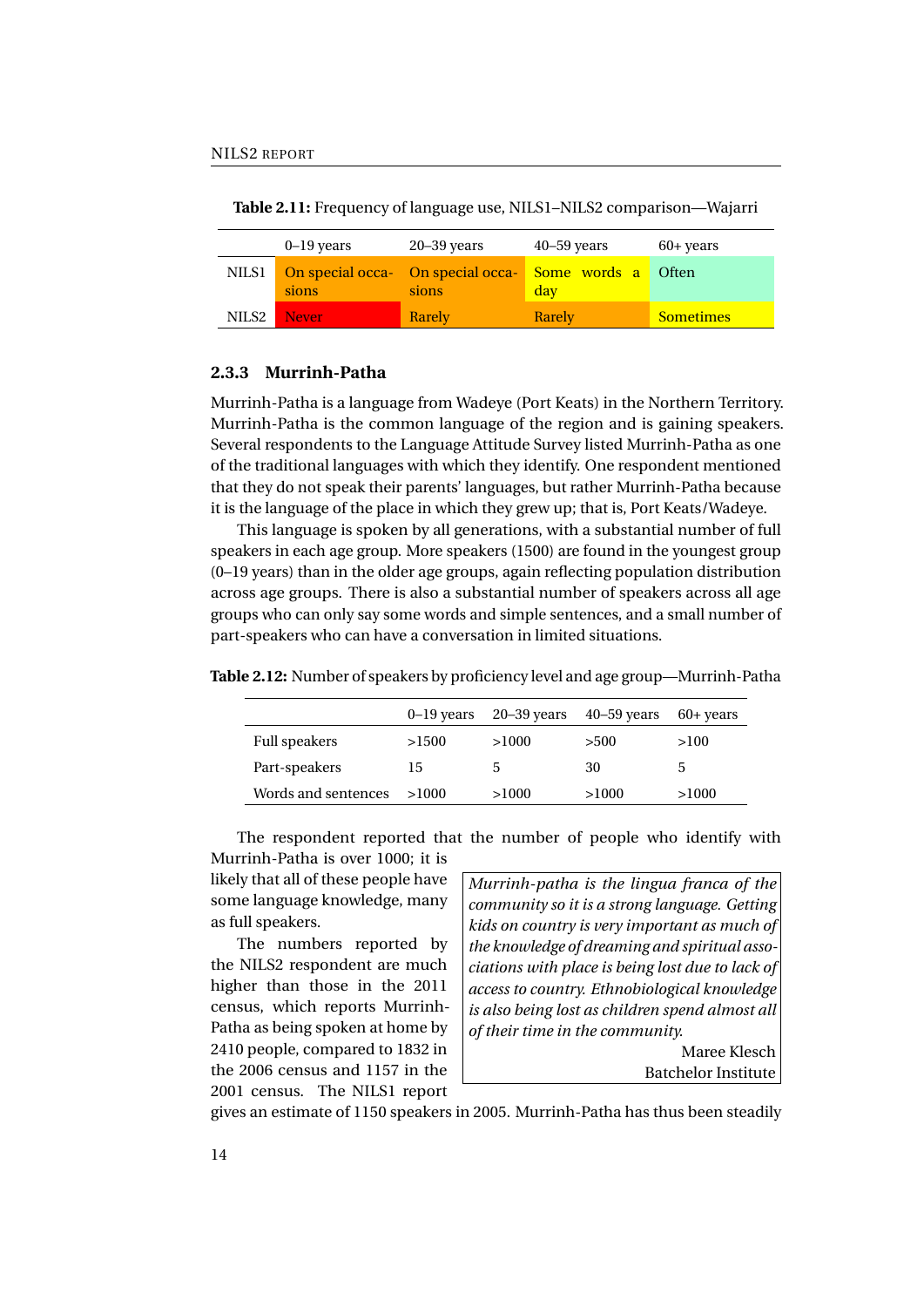gaining speakers and will likely continue to do so. This does not mean that all aspects of language knowledge are passed down to younger generations. Younger generations are not learning certain knowledge, such as Dreaming stories and ethnobiological knowledge, due to the lack of opportunities to visit Country.

#### <span id="page-30-0"></span>**2.4 Traditional languages which have been stable**

Languages which are stable are those showing little change over the last several years in the number of speakers, frequency of use or proficiency levels.

#### **2.4.1 Warlpiri**

Warlpiri is a language from central Australia. The respondent who provided information on Warlpiri did not give actual numbers of speakers but rather indicated that in each age group 'all' speak the language. This presumably means everyone who identifies with the language, which the respondent gives as over 1000. Speakers of all age groups are reported to use the language 'always'.

**Table 2.13:** Number of speakers by proficiency level and age group—Warlpiri

<span id="page-30-1"></span>

|                     |     | $0-19$ years $20-39$ years $40-59$ years | 60+ years |
|---------------------|-----|------------------------------------------|-----------|
| Full speakers       | All | All                                      |           |
| Part-speakers       |     |                                          |           |
| Words and sentences |     |                                          |           |

It should be noted that there were three respondents who provided information about Warlpiri. The answers shown here were from one of the respondents. Two other respondents wrote 'unsure' for all age categories and proficiency levels.

It is thus not clear how many speakers there are for this language, but according to the 2006 and 2011 census data the number of people who use this language at home has not changed significantly. The censuses report 2507 speakers in 2006 and 2509 in 2011, suggesting that this language is stable, showing signs of neither decline nor growth.

<span id="page-30-2"></span>**Table 2.14:** Frequency of language use, NILS1–NILS2 comparison—Warlpiri

|       | $0-19$ years  | $20 - 39$ years                                            | $40 - 59$ years | $60+$ years   |
|-------|---------------|------------------------------------------------------------|-----------------|---------------|
| NILS1 | days          | All day, most All day, most All day, most All day,<br>days | days            | most<br>days  |
| NILS2 | <b>Always</b> | <b>Always</b>                                              | <b>Always</b>   | <b>Always</b> |

#### **2.4.2 Anindilyakwa**

Anindilyakwa is a language from Groote Eylandt and Bickerton Island, in the Top End of the Northern Territory. A NILS2 respondent reported that Anindilyakwa is used by all age groups, with full speakers in all age groups using the language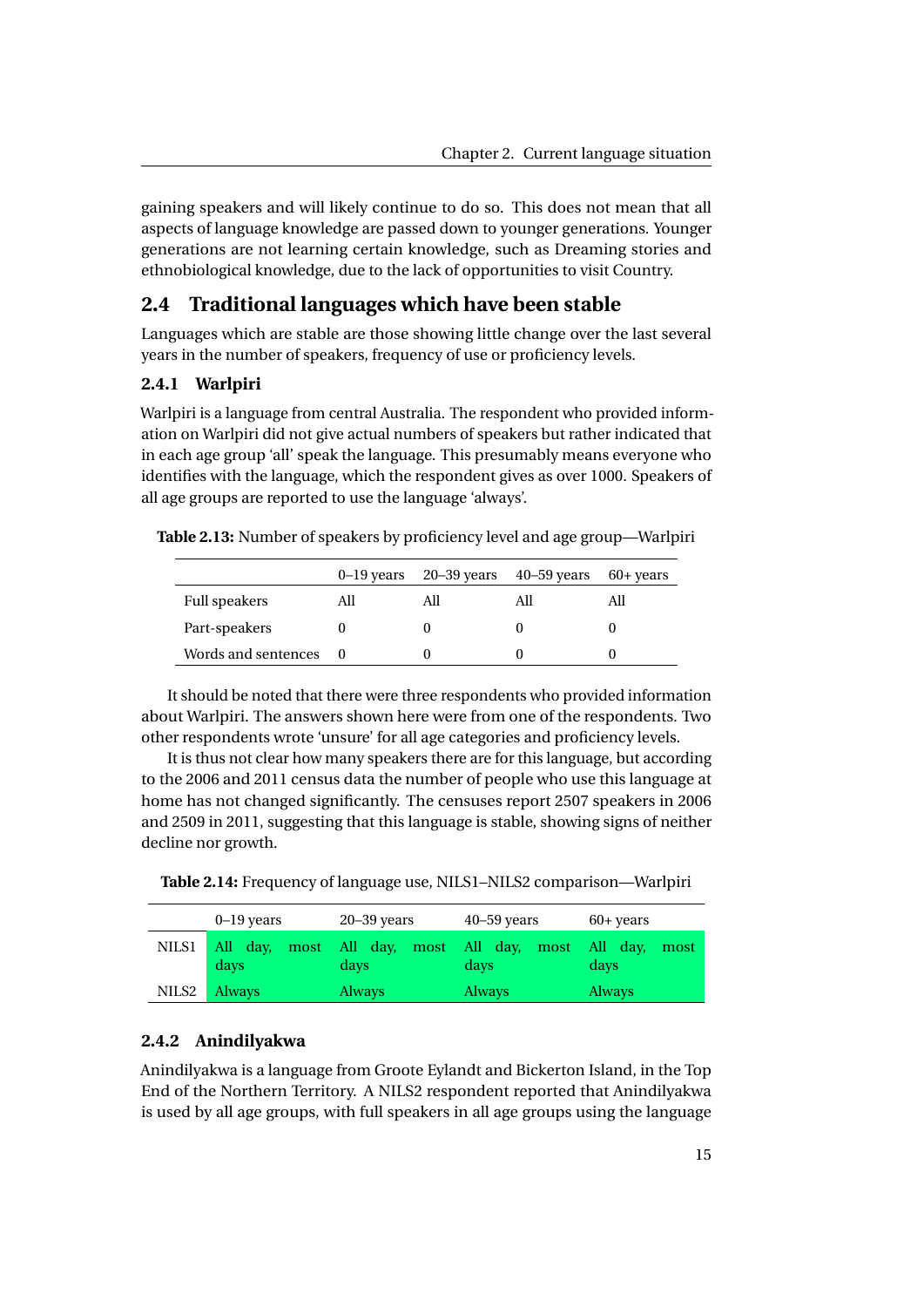'always'. The number of speakers tapers off in the older age groups. The 0–19 age group has 800 speakers while the next generation up, 20–39 years, has only 500 speakers. This number is more than halved in the 40–59 age group (200 speakers), and in the 60+ age group it is halved again (100 speakers).

**Table 2.15:** Number of speakers by proficiency level and age group—Anindilyakwa

<span id="page-31-1"></span>

|                     |           | $0-19$ years $20-39$ years $40-59$ years |           | $60+$ years |
|---------------------|-----------|------------------------------------------|-----------|-------------|
| Full speakers       | 800       | 500                                      | 200       | 100         |
| Part-speakers       | No answer | No answer                                | No answer | No answer   |
| Words and sentences | No answer | No answer                                | No answer | No answer   |

There were two respondents who provided information about Anindilyakwa. The above answers were from one of the respondents; the other did not answer this question.

The total of the speakers from the data presented above is 1600, so it is likely that everyone who identifies with this language is a speaker. This number is a little higher than the 2011 census figure of 1480 people using Aninydilyakwa at home. The NILS1 report also estimates the number of speakers in 2005 as 1500. So again, this language appears to be neither declining nor gaining speakers.

Warlpiri and Aninydilyakwa have both been reported to be targets for language activities. We believe it is likely that these activities have contributed to keeping them strong, and that any interruption to the continuity of these activities could undermine the stability of their target languages.

#### <span id="page-31-0"></span>**2.5 Every traditional language is at risk**

As illustrated in the sections above, there is great variety in the situations of traditional languages in Australia; some are declining, some are gaining speakers and others are remaining stable. But regardless of their situation, all traditional languages are at risk of decline and loss. Some languages considered to be strong are already showing signs of declining vitality. This tendency can be extrapolated to other 'strong' languages not included in the survey. It is likely that the previously mentioned language activities, combined with other factors, have contributed to the continued strength of Warlpiri and Anindilyakwa, and that without continued effort their vitality is not assured. Even languages which are gaining speakers are at risk: neither Dharawal's increase in speaker numbers and language use nor Wajarri's increase in speaker numbers are guaranteed to continue without ongoing efforts. Murrinh-Patha is currently gaining speakers due to the centralisation of people in Port Keats/Wadeye from the surrounding areas, as well as its status as a common language for the region; however, language knowledge is still diminishing due to the lack of opportunities to visit Country. Clearly, all traditional languages surveyed, if not all traditional languages in Australia, are at risk of declining, and appropriate actions need to be taken for each language to safeguard its vitality.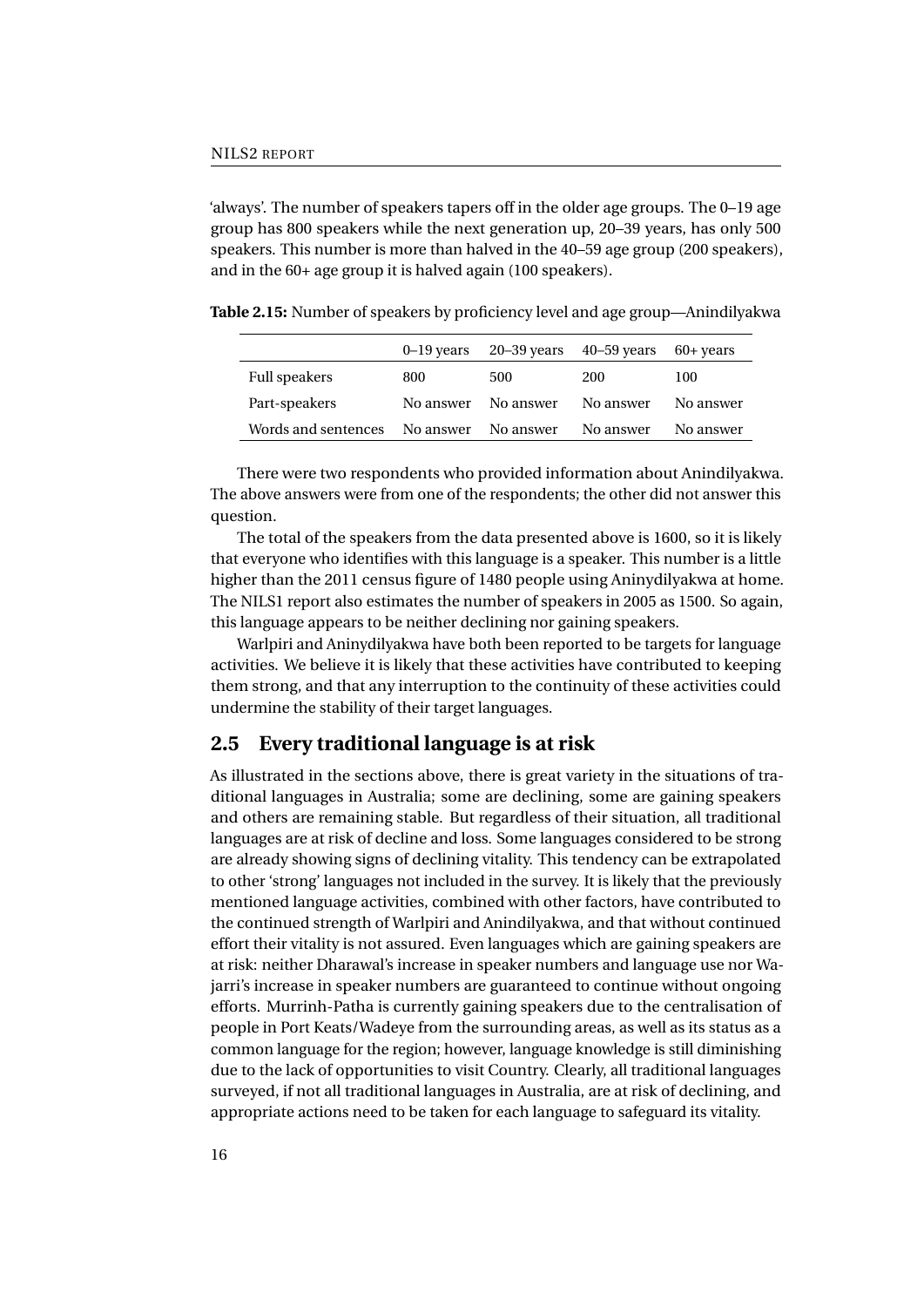There is also a question of what is now spoken. A traditional language used today could be very different from the traditional language as it was spoken before 1788. For example, a NILS2 respondent reported that Tiwi has up to 35 speakers, none of whom are full speakers. There are five part-speakers in the oldest age group (60+ years) and some people who can say several words and simple sentences among people over 20 years and possibly in the 0–19 age group.

|                      |               | 0–19 years $20-39$ years $40-59$ years |    | $60+$ years |
|----------------------|---------------|----------------------------------------|----|-------------|
| <b>Full speakers</b> |               |                                        |    |             |
| Part-speakers        |               |                                        |    | <5          |
| Words and sentences  | <b>Unsure</b> | <10                                    | 10 | 10          |

<span id="page-32-1"></span>**Table 2.16:** Number of speakers by proficiency level and age group—Tiwi

The numbers given in Table [2.16](#page-32-1) are significantly lower than those reported in the past. The 2006 census reports 1716 people who speak Tiwi at home, and in the 2011 census the figure increased to 2102, but this increase is at odds with the NILS2 figures above. In fact, the NILS2 respondent (to the Language Activity Survey) specified that they were reporting the number of speakers of 'Old Tiwi'. There were four Tiwi respondents who participated in the Language Attitude Survey, and three of them specifically indicated that they speak Modern/New Tiwi, which is very different from Old Tiwi—the language which used to be spoken—because of the influence of English; it has undergone rapid change since colonisation. Warlpiri too is undergoing change with many younger people now speaking 'Light' Warlpiri (O'Shannessy [2005\)](#page-77-3), while research on young men's Murrinh-Patha indicates that young people speak differently to the extent that older people may sometimes struggle to understand what they are saying (John Mansfield, personal communication).

#### <span id="page-32-0"></span>**2.6 Recently developed Indigenous languages**

The category 'recently developed Indigenous languages' includes Aboriginal Englishes and creoles such as Kriol, spoken across the region from the Kimberley to Katherine NT, and Yumplatok, spoken in the Torres Strait Islands. A pidgin is a language that develops from contact between languages and is not the first language of anyone, whereas a creole is an expanded pidgin with communities of speakers at all age levels. These recently developed Indigenous languages are now used widely among Aboriginal and Torres Strait Islander people in certain parts of Australia. 'Australian Aboriginal English' refers to the distinctive varieties of English used by many Aboriginal and Torres Strait Islander people and which display influences from traditional languages.

A NILS2 respondent for Yumplatok reported that it is used by all age groups and has thousands of full speakers in each age group. It also has part-speakers and people who are able to say several words and simple sentences.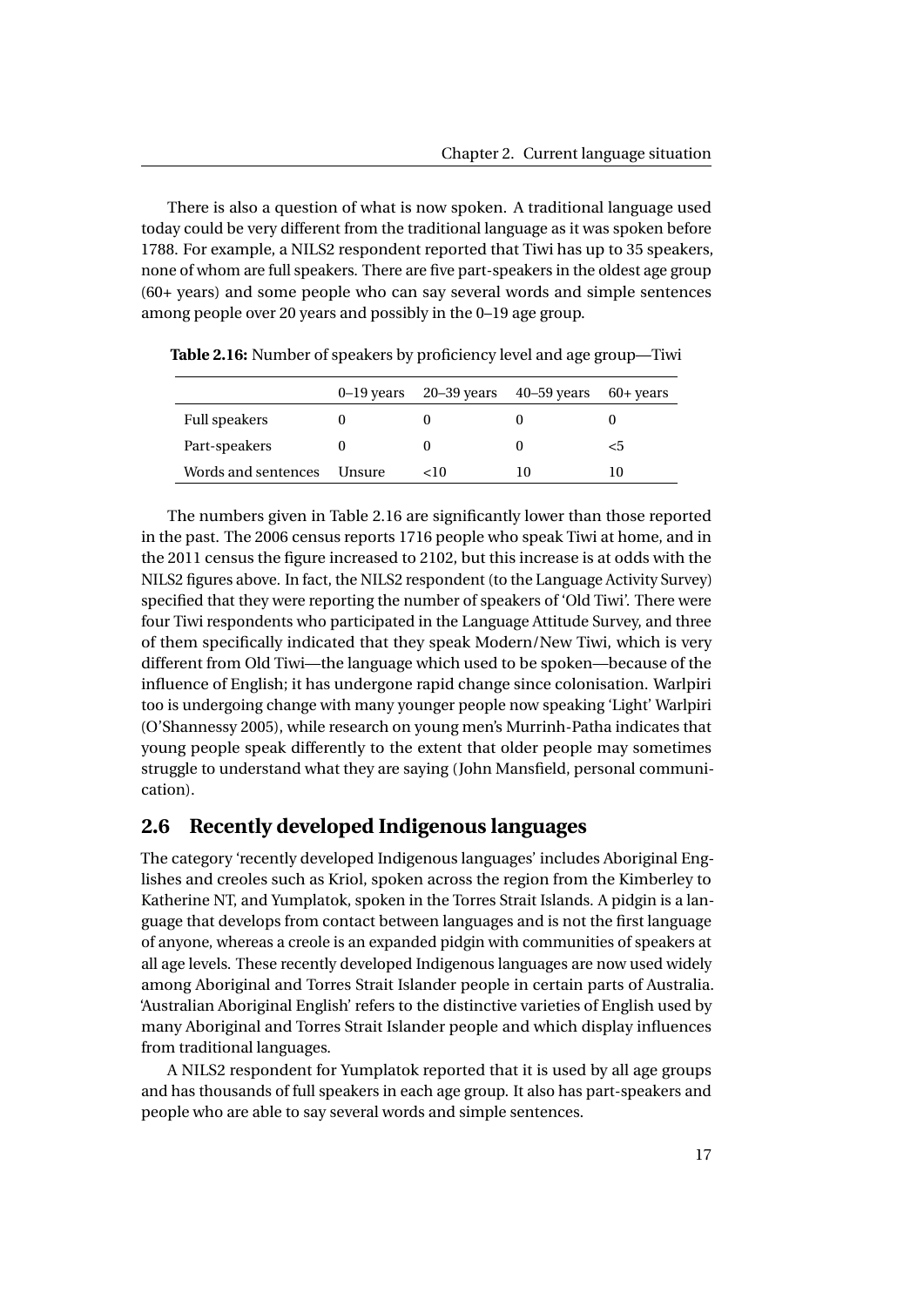<span id="page-33-0"></span>

|                      | $0-19$ vears | $20 - 39$ years | $40 - 59$ years | $60+$ years |
|----------------------|--------------|-----------------|-----------------|-------------|
| <b>Full speakers</b> | 5000         | 7000            | 4000            | 3000        |
| Part-speakers        | Unsure       | Unsure          | Unsure          | Unsure      |
| Words and sentences  | Few          | Few             | Few             | Few         |

**Table 2.17:** Number of speakers by proficiency level and age group—Yumplatok

There is no data on the number of Yumplatok speakers from NILS1. The census data shows an increase followed by a decline: 1240 in the 2001 census, 6042 in the 2006 census and 5369 in the 2011 census, but this could be an undercount. Many Torres Strait Islander people are multilingual—the data from the Language Attitude Survey shows that many if not all speak Yumplatok in addition to local traditional languages, such as Kalaw Kawaw Ya (and its close relatives) and/or Meriam Mir. However, the census only allows for one language name, and in the most recent census respondents might have written the name of traditional languages rather than Yumplatok. Nonetheless, Yumplatok is spoken by a large number of people and the reality is more likely to be in line with the increase between 2001 and 2006.

Yumplatok speakers in all age groups use the language 'often'. As mentioned above, many Torres Strait Islander people are multilingual and the reported frequency of use, 'often' rather than 'always', suggests speakers switch between Yumplatok and other languages.

<span id="page-33-1"></span>**Table 2.18:** Frequency of language use, NILS1–NILS2 comparison—Yumplatok

|       | $0-19$ years | $20 - 39$ years | $40 - 59$ years | $60+$ years |
|-------|--------------|-----------------|-----------------|-------------|
| NILS2 | Often        | Often           | Often           | Often       |

Yumplatok was the only recently developed Indigenous language reported in the NILS2 Language Activity Survey, but information from other sources such as the census indicates that Kriol is rapidly gaining speakers. The 2001, 2006 and 2011 census data sets give the number of people who speak Kriol at home as 2990, 4213 and 6781 respectively. These numbers again seem to be undercounts as, according to Year Book Australia, 2009–2010 (Australian Bureau of Statistics [2010\)](#page-75-7), linguists estimate as many as 20,000 to 30,000 Aboriginal and Torres Strait Islander people speak Kriol as their first language.

Clearly, recently developed Indigenous languages have more speakers than traditional languages. The value of these languages needs to be recognised, in particular by governments, education bodies and the wider public, and they should be given ongoing support. This support could include interpreter/translator services and recognition and use (where appropriate) within schools (possibly in first-language/bilingual education) and any agencies where effective communication is necessary.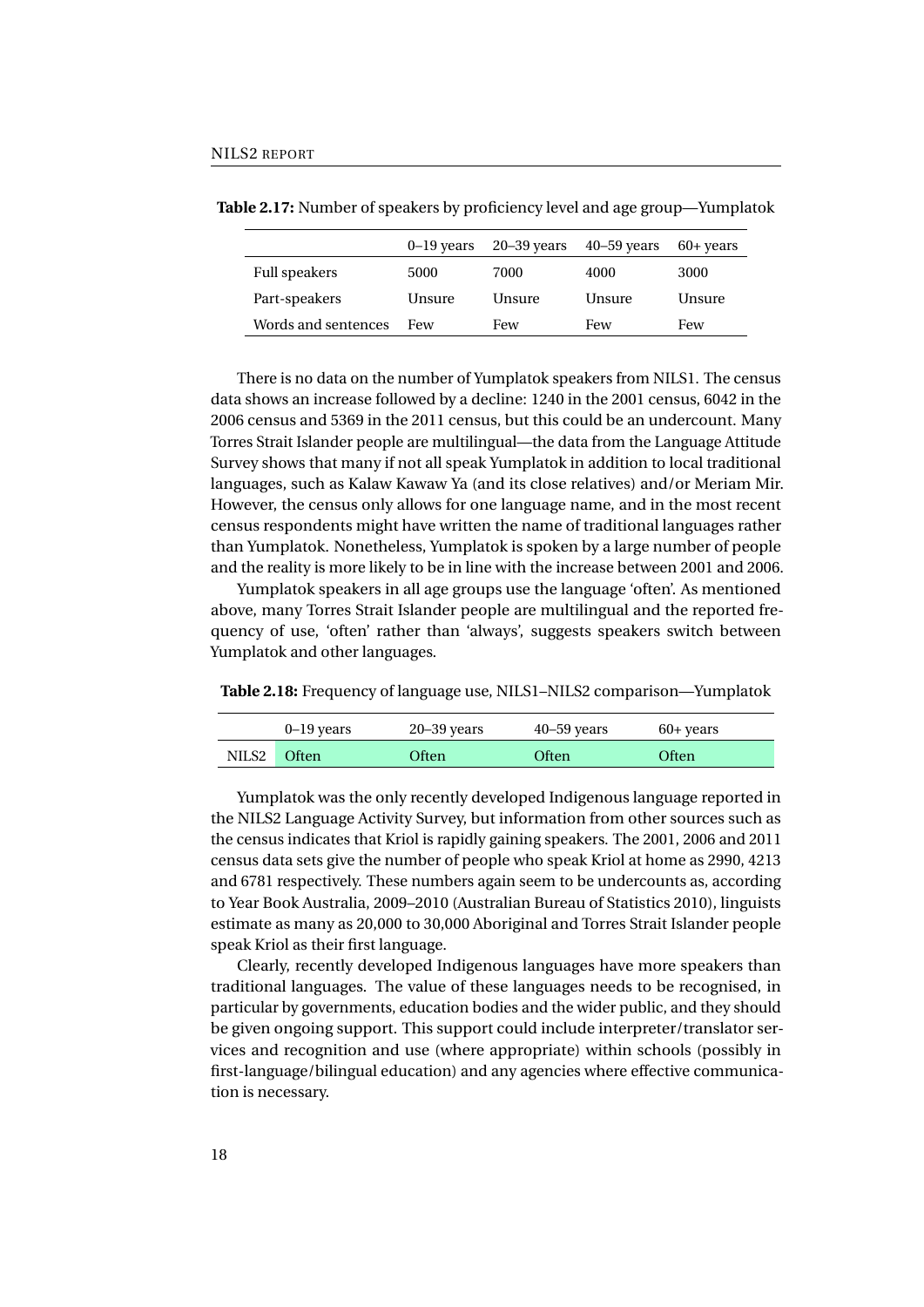# <span id="page-34-0"></span>**3 Activities supporting languages**

#### **Key findings**

- The Language Activity Survey found that language activities are not just aimed at increasing speaker numbers and revitalising or maintaining languages, they are also about helping people to connect with language and culture and improving the wellbeing of Aboriginal and Torres Strait Islander people.
- The survey data indicates that key elements for the successful delivery of language activities are that community members are involved and committed, that there is adequate funding, and there is access to language resources.
- Many survey respondents have high ambitions for their language activities, with multiple goals, and they are carrying out these activities in a challenging environment, especially with regard to funding and skills.

The Language Activity Survey collected information about 86 language activities. The potential range of activities being surveyed was diverse, and questions were organised within five broad categories as set out below.

- 1. language teaching and transmission (e.g. language nests, language classes)
- 2. development of language resources (e.g. dictionary, story book, computer program)
- 3. collecting, recording and archiving language information
- 4. promotion of language (e.g. performance, radio program)
- 5. language planning and policy (e.g. advocacy, establishment of a language centre).

There was diversity even within these categories, and no two activities were the same. Yet the analysis of data revealed some commonalities between activities.

#### <span id="page-34-1"></span>**3.1 Goals of language activity**

Although there may be a perception that language activities are primarily aimed at increasing proficiency levels and speaker numbers, the Language Activity Survey data does not support this assumption. Rather, the survey found that respondents most commonly conduct language activities in order to strengthen people's connection with their language and culture, to build a sense of identity and wellbeing, and to increase language awareness.

The Language Activity Survey asked respondents to select the goals of their language activities from a list of 14 goals (see Figure [3.1\)](#page-36-0). The most frequently selected goal was 'To help people to connect with their language and culture' (91 per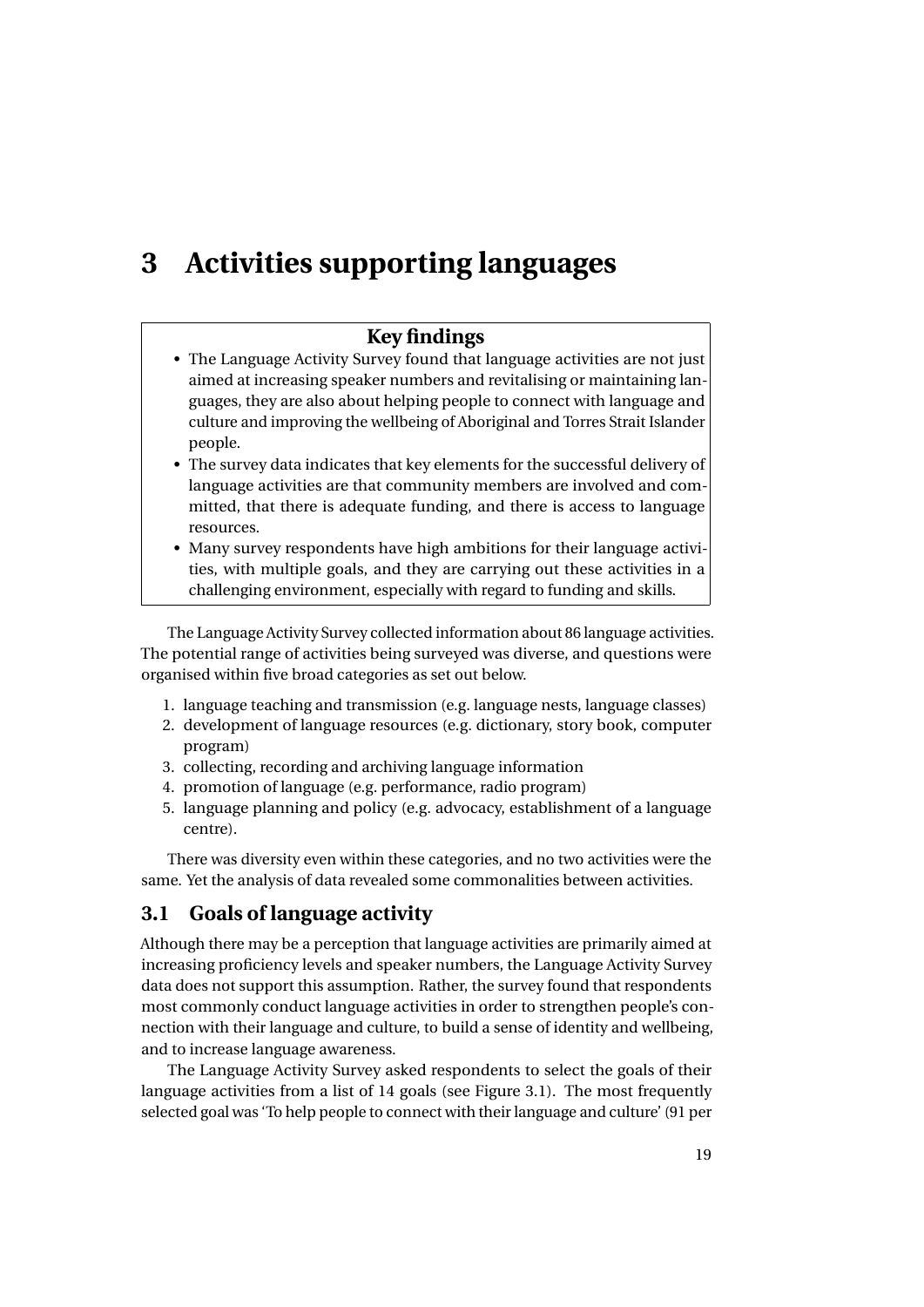cent), followed by 'To increase awareness of the language among the community' (81 per cent) and 'To improve the wellbeing of Aboriginal and Torres Strait Islander people' (79 per cent). The fourth most frequently mentioned goal was 'To promote the language to the general public', mentioned by 74 per cent of respondents. None of these are primarily about increasing the number of speakers or making language stronger.

In order to meet these goals, respondents have been delivering programs such as language camps and teaching on Country, which tie together language and cultural activities, as well as promotional activities using different media, performance and song. Respondents for 89 per cent of activities agreed with the statement that their activities will improve the wellbeing of participants.

On the other hand, fewer language activities had goals related to language use: 70 per cent of activities had a goal 'To increase the use of the language in the target group', 65 per cent had a goal 'To increase language use within a particular setting' and 50 per cent had a goal 'To increase the number of language speakers'. These results indicate that not all language activities are about increasing the number of speaker or language use.

#### <span id="page-35-0"></span>**3.2 Key elements for language activities**

The analysis of survey responses indicates there are three key elements for the success of community-led language activities:

- 1. having community members involved and committed, in particular people with appropriate skills and language knowledge
- 2. funding
- 3. access to language resources.

These concur with some of the characteristics of successful language activities identified by the House of Representatives Standing Committee on Aboriginal and Torres Strait Islander Affairs [\(HORSCATSIA 2012,](#page-76-1) p. 199).

The Language Activity Survey asked respondents to describe success factors for language activities. It also asked what factors could prevent or limit success in their language activities. Several themes came

out of the responses, with community involvement the most frequently mentioned (63 per cent). The importance of community involvement underscores the fact that language cannot exist without a community and vice versa. Language activities cannot take place without people's involvement (thus 'commitment among participants' is the fourth factor). The emphasis on community reflects the need for ownership of language activities—for a language activity to be successful, the language community has to endorse it and have a sense of owning it.

*Firstly ongoing funding, Secondly community support, including Indigenous and non-Indigenous organisations, i.e. Local Council, DECD, and community members. [Also] the knowledge and expertise of Linguists.*

> Emma Hay Burrandies Aboriginal Corporation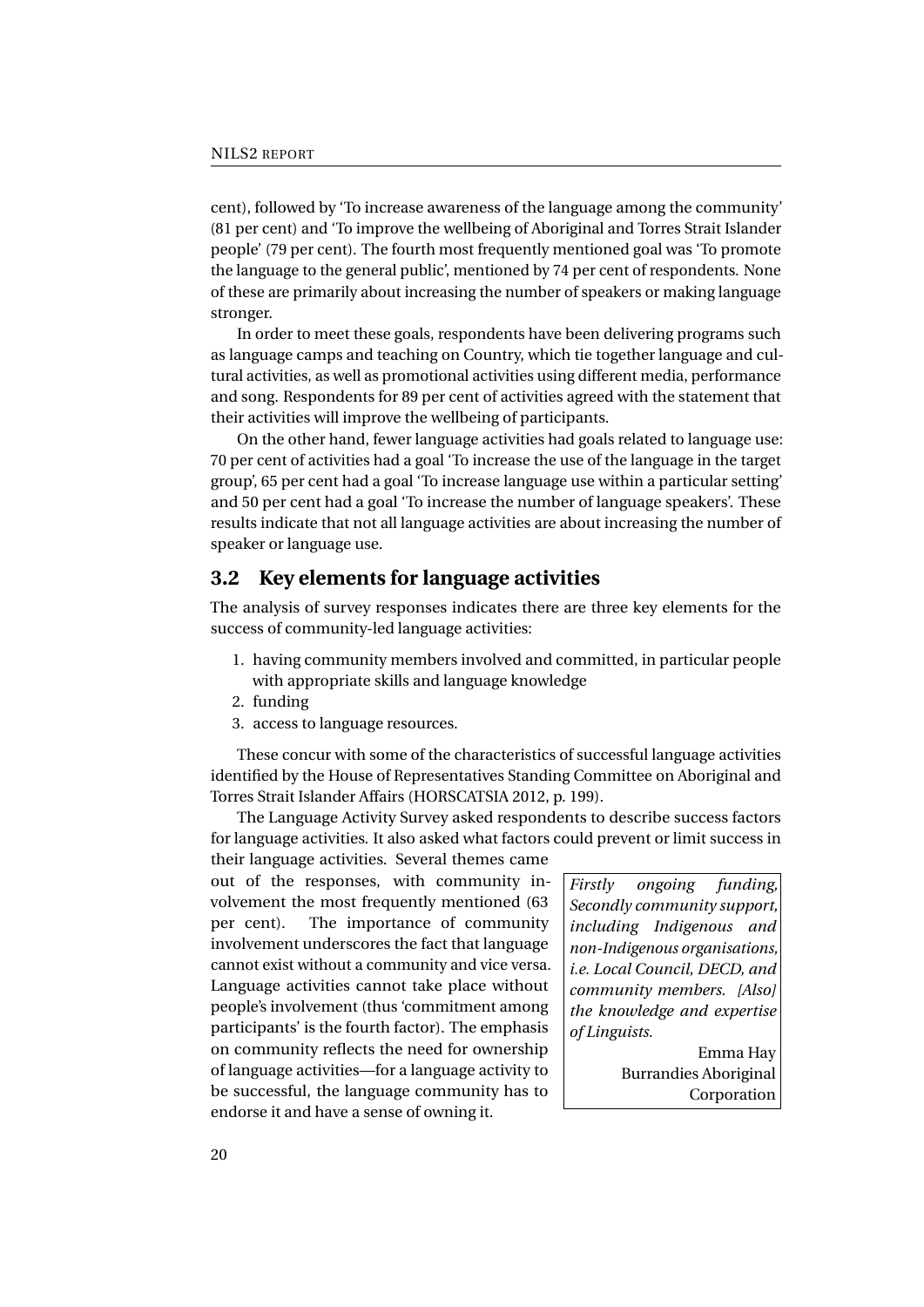

#### **Figure 3.1:** Goals of language activities

The six most frequently mentioned categories were the following (also see Figure [3.2\)](#page-37-0):

- **Community involvement.** Involving local community members in language activity planning, administration and facilitation helps language activities to succeed. These members can be Elders, particularly language speakers, or anyone in the community. (63 per cent of activities)
- **Funding.** The availability or otherwise of funding has great impact (38 per cent)
- **Access to resources.** Availability of and access to language resources for teaching and learning helps language activities to succeed. These materials include dictionaries, recordings, and textbooks. This category also includes easy access to materials, especially in remote areas. (35 per cent)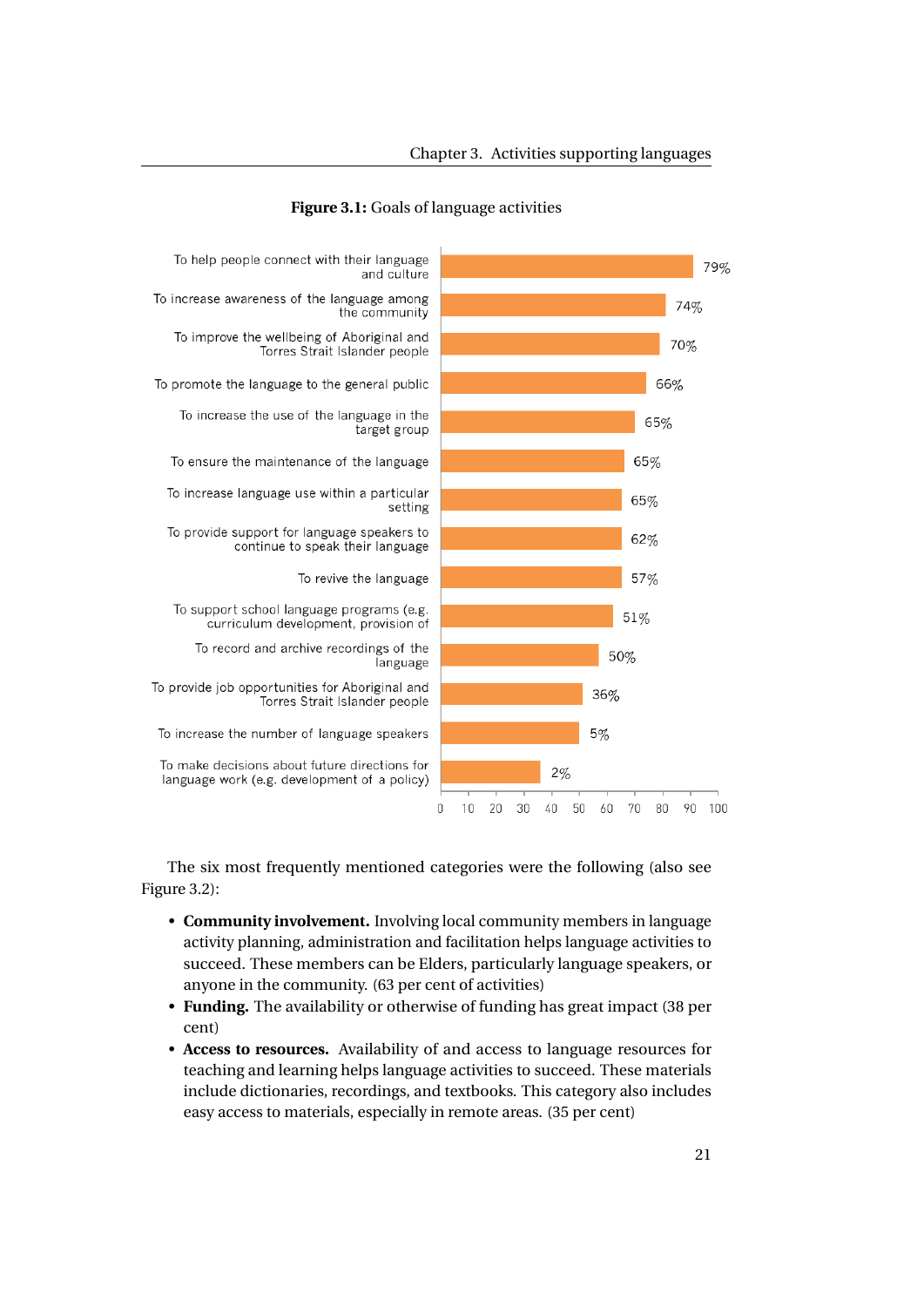- **Involvement of professionals.** Involving experienced linguists, researchers, or teachers, as well as training for such professionals (29 per cent)
- **Commitment among participants.** Participants' interest, commitment, and dedication to language programs (24 per cent)
- **Collaboration.** Collaborating with or receiving support from other organisations. This category also includes in-kind contributions from other organisations, such as schools. (20 per cent)
- <span id="page-37-0"></span>**Figure 3.2:** Six most frequently mentioned factors for successful language activities (percentage out of 86 activities)



Unsurprisingly, most of the factors reported to prevent language activities from succeeding are the opposite of those that aid their success (see Figure [3.3\)](#page-38-0). 'Lack of funding' stood out, cited for 49 per cent of activities, followed by

three other factors that were nearly equal: 'lack of community involvement' (28 per cent), 'lack of professional assistance' (28 per cent) as well as lack of traditional language speakers/aging speakers (26 per cent). 'Lack of resources' was also frequently mentioned (22 per cent).

*For our program to be successful, financial and professional support to provide training to community members so they can deliver language classes with the appropriate developed resources for all ages.*

> Michael Ingrey Dharawal Language Program

In summary, the factors for successful language activities and the factors that prevent success are practically the same. Involvement of community and people is the key element of community-led language activities. A language activity cannot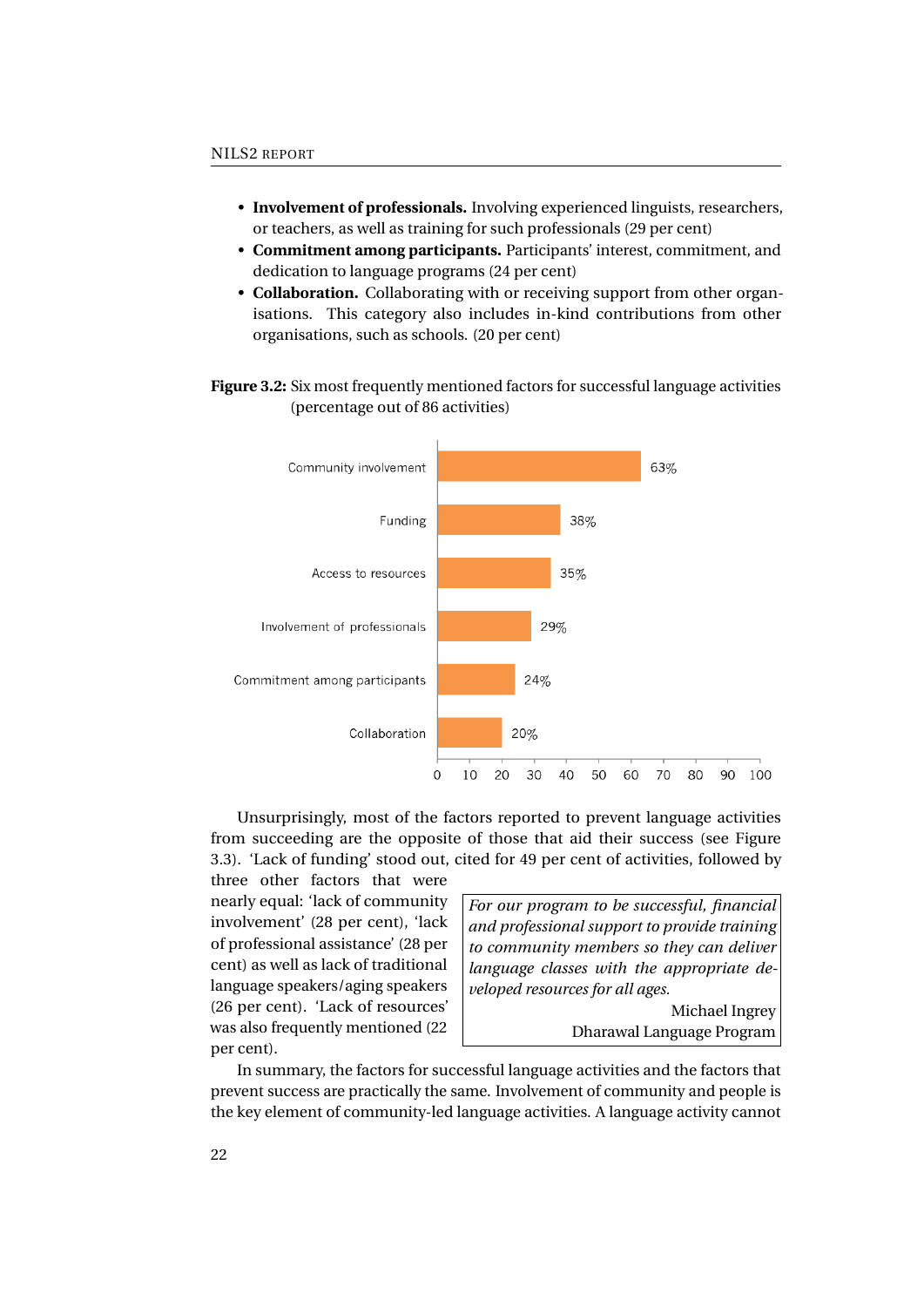

<span id="page-38-0"></span>

take place without adequate involvement from community members, people with the appropriate skills to lead the activity, and committed participants. Further, support and collaboration from outside the community could also aid language activities.

Two other key elements are funding and access to language resources, but these are not readily available, as discussed below.

## **3.3 Challenging environment**

The survey data shows that many language activities have multiple goals, suggesting that respondents have many aspirations for their language activities, despite the fact that they are carried out within a challenging environment. These ambitious activities are often carried out despite a lack of sufficient funding and human resources to carry them out properly.

Among the 86 activities surveyed, 52 per cent were reported to be well supported financially. This percentage appears to be high, but the result should be interpreted with caution; it may be the case that organisations with sufficient funding were more willing to participate in the Language Activity Survey. In fact, some of the organisations approached about participating in this survey declined to participate because their application for ILS funding had been unsuccessful.

The majority of activities surveyed were dependent on external funding—only seven per cent of activities were fully self-funded. The Australian Government is the main funding source for the activities surveyed; 65 per cent of activities received funding from the Australian Government, of which 26 per cent are solely funded by this source. These figures could have been inflated slightly due to the accessibility of information about current and recent grantees on the ILS website these organisations were all approached about the survey. There is no register of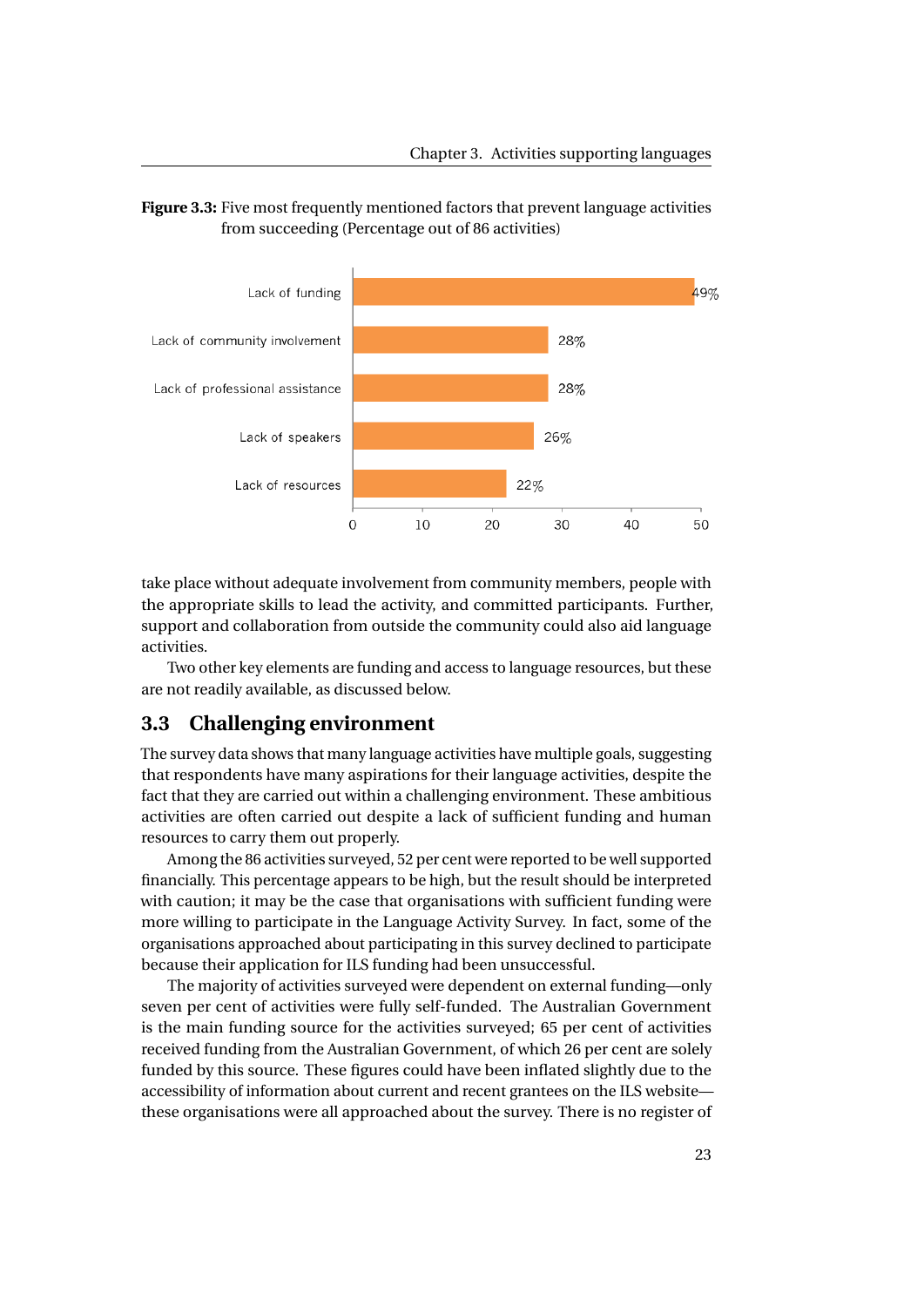language programs, so information about language activities which are funded by other sources cannot be easily found. At the same time, there is a very small number of funding sources for language activities. It may truly be the case that most language activities in Australia are funded by the Australian Government and the fact that many of the activities surveyed are funded by ILS could be a reflection of this situation. AIATSIS has suspended its grant program due to lack of funding.<sup>[8](#page-39-0)</sup> However, the program was never large and only a small proportion was available for language activities. Another source is the Australian Research Council but it only funds activities with an academic research component.

In any case, competition for Australian Government funding is tight. For the 2012–13 financial year the ILS program administered by the Ministry for the Arts received 108 applications seeking over \$16 million against a budgeted \$9.9 million (Office for the Arts [2012b\)](#page-77-0). The government recently announced an increase in ILS funding of just under \$14 million over four years (Australian Government [2012\)](#page-75-0), but this still does not meet demand. Also, this funding is directed to only certain types of activities, namely digital and multimedia activities (Office for the Arts [2013b\)](#page-77-1). Further, as more new applicants apply for funding, which is likely to happen, the competition could become tighter. $9$  State funding is very limited with only New South Wales having a funding program. Other states do not have dedicated programs although funding may be offered under different kinds of programs or departments such as the Northern Territory Jobs program, the Western Australia Department of Justice, and so on.

Securing ongoing funding is almost impossible. Funding usually runs from one to, at most, three years, and community organisations are burdened with having to continually apply for funding. One year may give them just enough time to get things going, when the reality is that language activities can often take many years to complete or have no pre-determined end point. A large proportion of language activities surveyed, 34 per cent, are reported to be ongoing with no planned end point. Some respondents commented that they are doing whatever they can with limited funding, and if funding stops their activity stalls until funding becomes available again. As mentioned above, lack of funding was the most frequently mentioned factor that limits or prevents the success of language activities.

Another issue is human resources. By nature, a language activity most often requires people who have had training in language work or with a linguistics background, or teachers who can deliver language classes. Many of the activities surveyed had such people involved (but not necessarily full-time, some as little as

<span id="page-39-0"></span><sup>8</sup>*Our land, our languages* [\(HORSCATSIA 2012,](#page-76-0) Recommendation 29) recommends the Australian Government consult with AIATSIS to determine an appropriate and sustainable funding model in order for it to recommence its research grants program in the 2013–14 budget.

<span id="page-39-1"></span><sup>&</sup>lt;sup>9</sup>Many grantees apply for further funding and thus the total of number of applicants is likely to increase (note that the introduction of three-year funding means that some recipients may only apply for funding every few years), but this in turn means that some of the available money in coming years is already allocated to these organisations and the remaining funding available to new applicants will be less.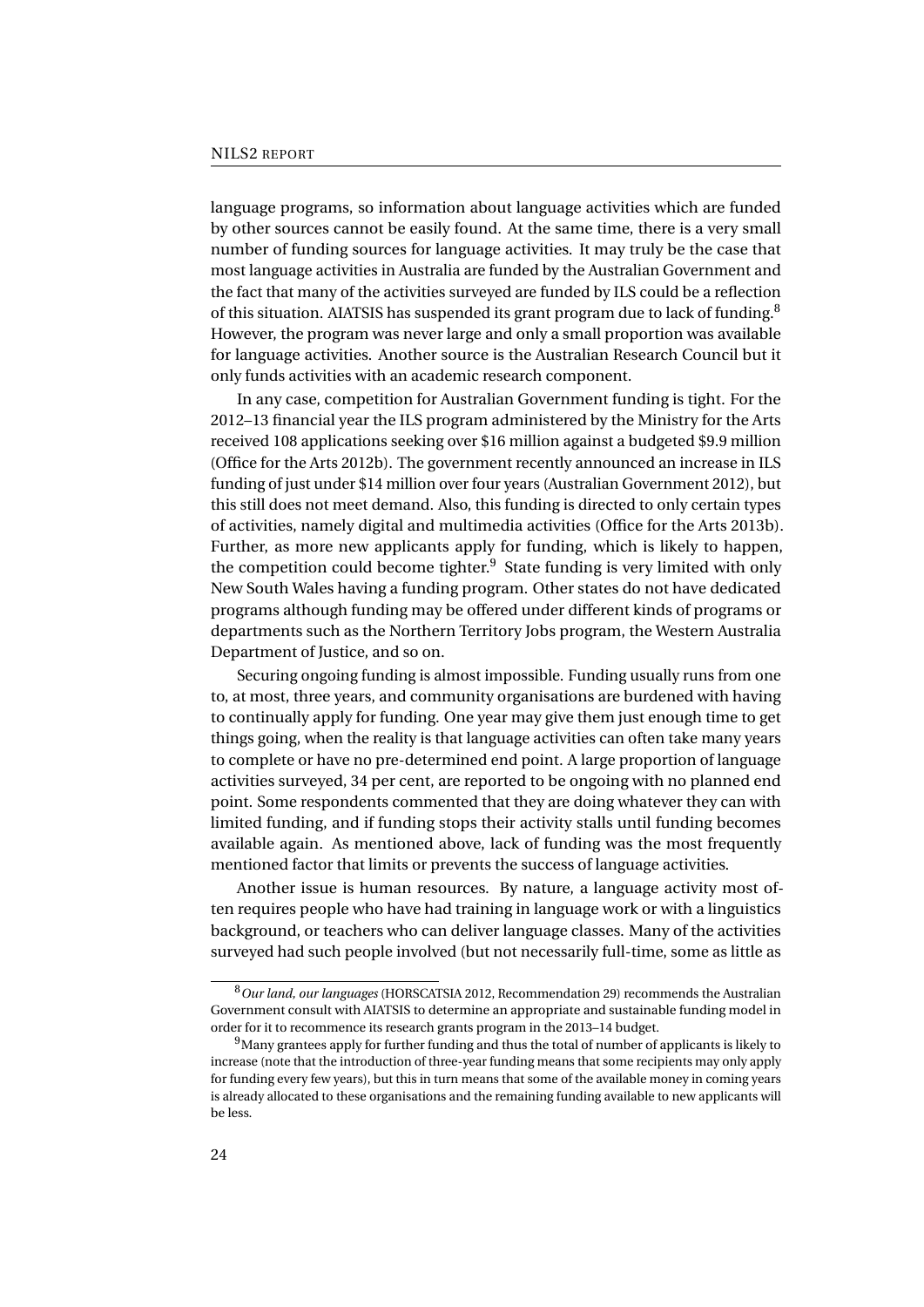a half-day per week); 57 per cent had linguists, 23 per cent had language workers with a formal qualification (certificate or diploma), and 34 per cent had teachers involved.[10](#page-40-0) However, 26 per cent of activities surveyed were carried out without any of these professionals even when the activities appear to require their skills, such as making a dictionary, teaching language through adult or child language classes, and making resources for teaching. Moreover, 38 per cent of activities had language workers without a formal qualification involved. It is notable that respondents for 66 per cent of activities agreed that their activities would have benefited from additional staff training.

A lack of training, or of trained people, is not the only human resources issue; employment is another. Many of the activities surveyed had unpaid staff; 49 per cent of activities involved unpaid Aboriginal and Torres Strait Islander people while 30 per cent of activities had unpaid non– Aboriginal and Torres Strait Islander people. This high proportion of unpaid staff may be due to the lack of funding, another argument for more funding. It is risky for an activity to depend on the good will and availability of unpaid people, as their level of involvement may not be guaranteed.

Another key element identified above is limited access to language resources. Unsurprisingly, there is a lack of language resources that can be used in language activities since, for many languages, activities have only recently begun and resources have not had time

*Indigenous remote communities have to do their best with the people and resources available and these are not always the most qualified. Accommodation constraints, living conditions and funding limitations also mean that the work which needs to be ongoing over many years, if not having an unlimited time scale, does not work to the optimum level. Also, because government policies change, the support changes also so it may be a case of one step forward and two steps back. For instance when the government decided to stop the bilingual program in the school it was believed by the people in the community that one of the Principals burnt a lot of the resources that were held in the school and that had been made by the local people.* Jane Karyuka

Aurukun Shire Council

to develop. Thus, half of all activities surveyed (53 per cent) had a component for developing language resources in order to meet this shortfall.

<span id="page-40-0"></span> $10$ The survey did not ask whether teachers had a teaching qualification.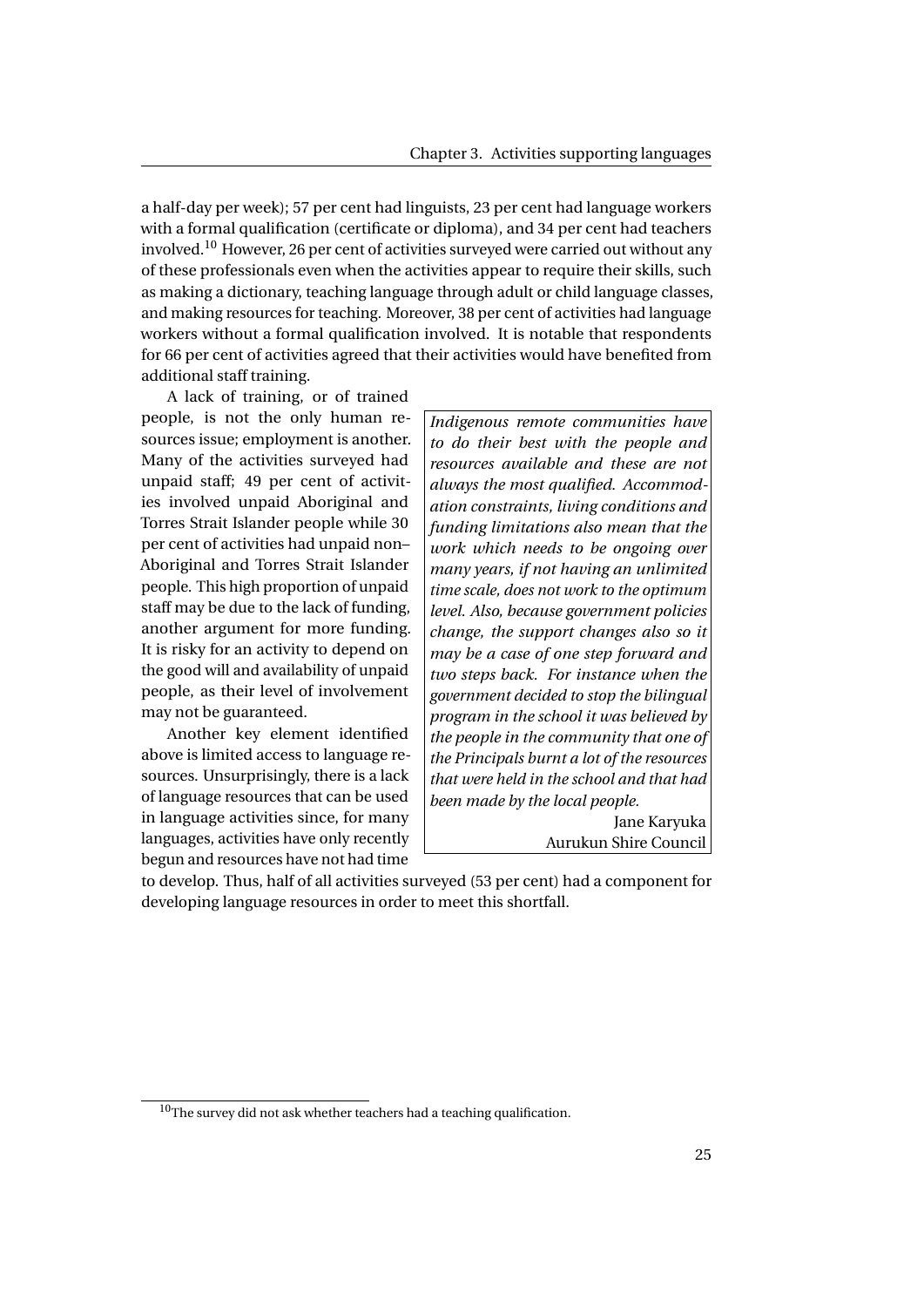# **4 Views about the most effective types of language action**

## **Key findings**

- The survey data shows that there is a wide range of needs and demands in relation to traditional language and people are delivering a wide variety of language activities throughout Australia. These include resource development, teaching, policy development and promotion. However, more research is required to identify what language activities or language actions are most effective in what circumstances.
- Among activities surveyed there was only one instance each of master– apprentice programs and language nest programs, despite the international literature indicating these are among the most effective programs. This may be changing, at least for the master–apprentice approach.

In addressing the question about the most effective types of language action, the survey sought responses in two main areas: (1) what people want to see happening and what they are trying to achieve, and (2) what types of action could support people's needs and aspirations.

It is clear from the Language Attitude Survey data that Aboriginal and Torres Strait Islander people want traditional languages to be strong, and respondents indicated that for this to happen languages have to be *used* and *transmitted* from one generation to another (see the discussion in Chapter [5](#page-43-0) on people's attitudes towards traditional languages).

Languages can be used in a variety of domains and services; indeed, respondents expressed their interest in using traditional languages in a variety of situations: school classes, care services for both Elders and children, interpreting/translating, community newspapers, TV or radio programs, music and song writing programs, etc. There is an array of language activities that has the potential to increase language use.

Among the activities surveyed, the most frequently cited transmission activity was 'school programs'—14 per cent of activities included this component. This is despite the fact that schools were not target participants for the survey.<sup>[11](#page-41-0)</sup> Another frequently mentioned transmission activity was 'community language class or workshop for children' (seven per cent), while there was only one 'community language class or workshop for adults' in the survey data. There were other kinds of

<span id="page-41-0"></span> $11$ See Appendix 1 for the target participants of the survey. Purdie et al. [2008](#page-78-0) presents a study of Indigenous language programs in schools.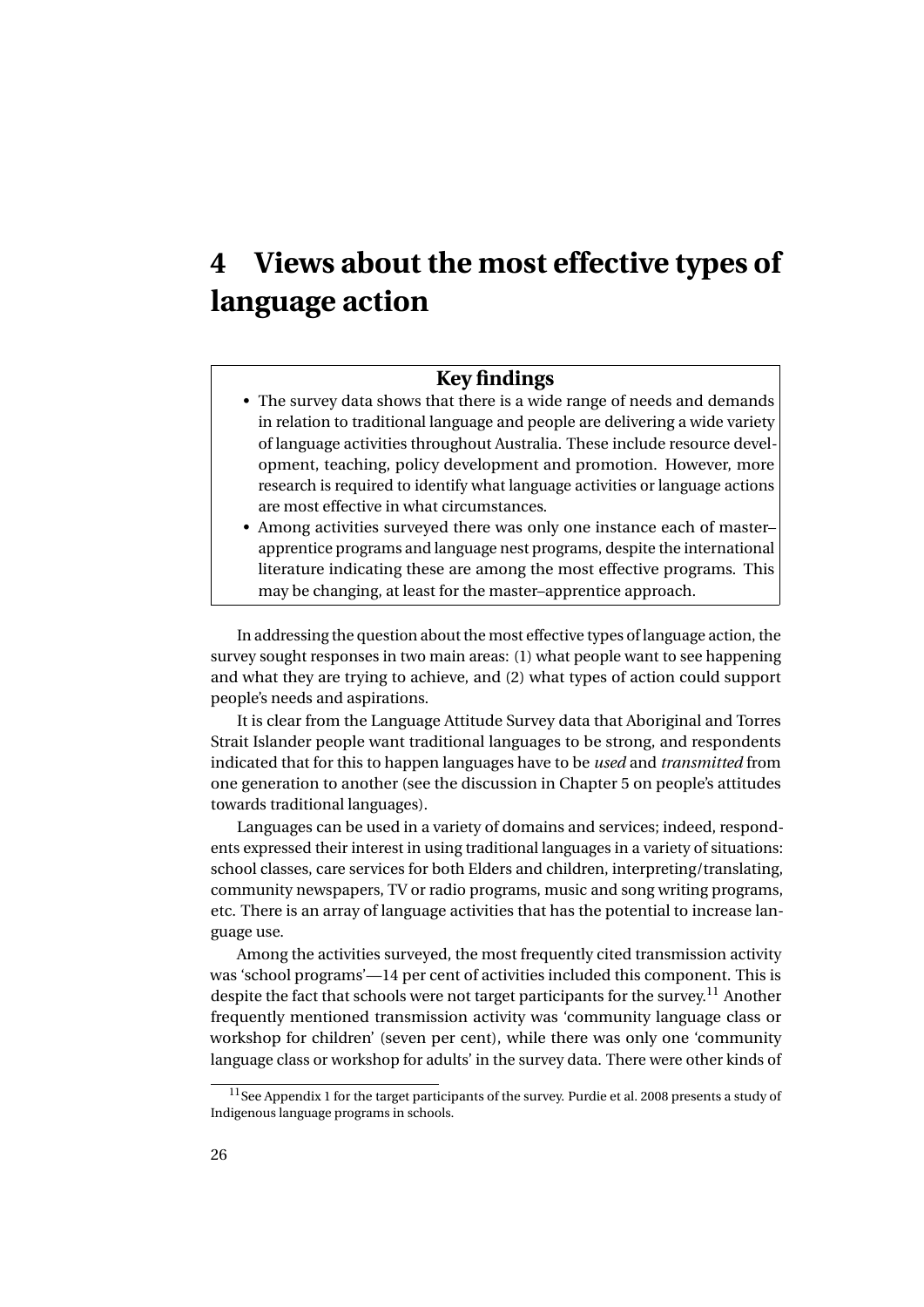activities that involved language use and transmission: language camp; teaching language through song; language content for a radio program, TV program or a local paper in traditional language; and so on.

However, there was only one instance each of a master–apprentice program and a language nest program in the survey data. These programs create opportunities for intergenerational transmission of languages between speakers and adults, and between speakers and pre-school children respectively, and these programs have been adopted by many language groups overseas.

The Language Activity Survey asked respondents to identify the goals of their language activities. As discussed in Chapter [3,](#page-34-0) the majority of language activities reported in the survey had multiple goals. The top three were 'To help people connect with their language and culture', 'To increase awareness of the language among the community' and 'To improve the wellbeing of Aboriginal and Torres Strait Islander people'. In working towards these goals, respondents are delivering a variety of language activities, but the survey data does not shed any light on which types of activities are most effective for meeting each of these goals.

Many of the language activities surveyed were not yet completed; among 86 activities surveyed, only 15 activities had been finished. Respondents for 60 per cent (nine activities) of these completed activities answered that their activities had met the intended goals. On the other hand, 64 activities were still in progress at the time of the survey. Respondents for 70 per cent (45 activities) of these in-progress activities answered that their activities would meet the intended goals. A slightly higher percentage of respondents from in-progress activities felt that their activities would meet their goals compared to respondents from completed activities. It may be that this difference reflects respondents' optimism while they are in the midst of delivering activities.

It should be noted that these results are based on self-reported information so it is difficult to say whether the responses are a true reflection of actual outcomes. Some respondents might have had reservations about saying their activity did not succeed or that it might not achieve its goals, so this result has to be considered carefully. Without an external assessment of language activities it is difficult to determine which activities were successful, to what extent, and in what sense.

Even among the 15 completed activities that were reported to have met their goals, when the categories of the activity, a description of the activity, output of the activity and goals of the activity are compared it is often difficult to see how they relate to each other. This is not to say that efforts made by community people to strengthen or keep language strong have not been fruitful. As discussed in Chapter [2,](#page-20-0) some languages are getting stronger and gaining more speakers due to community efforts.

The NILS2 project provides valuable insights into Aboriginal and Torres Strait Islander people's aspirations for their languages, and the types of activities that are being undertaken. However, the survey data does not provide strong evidence as to which types of language action are the most effective in which situations, largely because of the variety and complexity of the situations.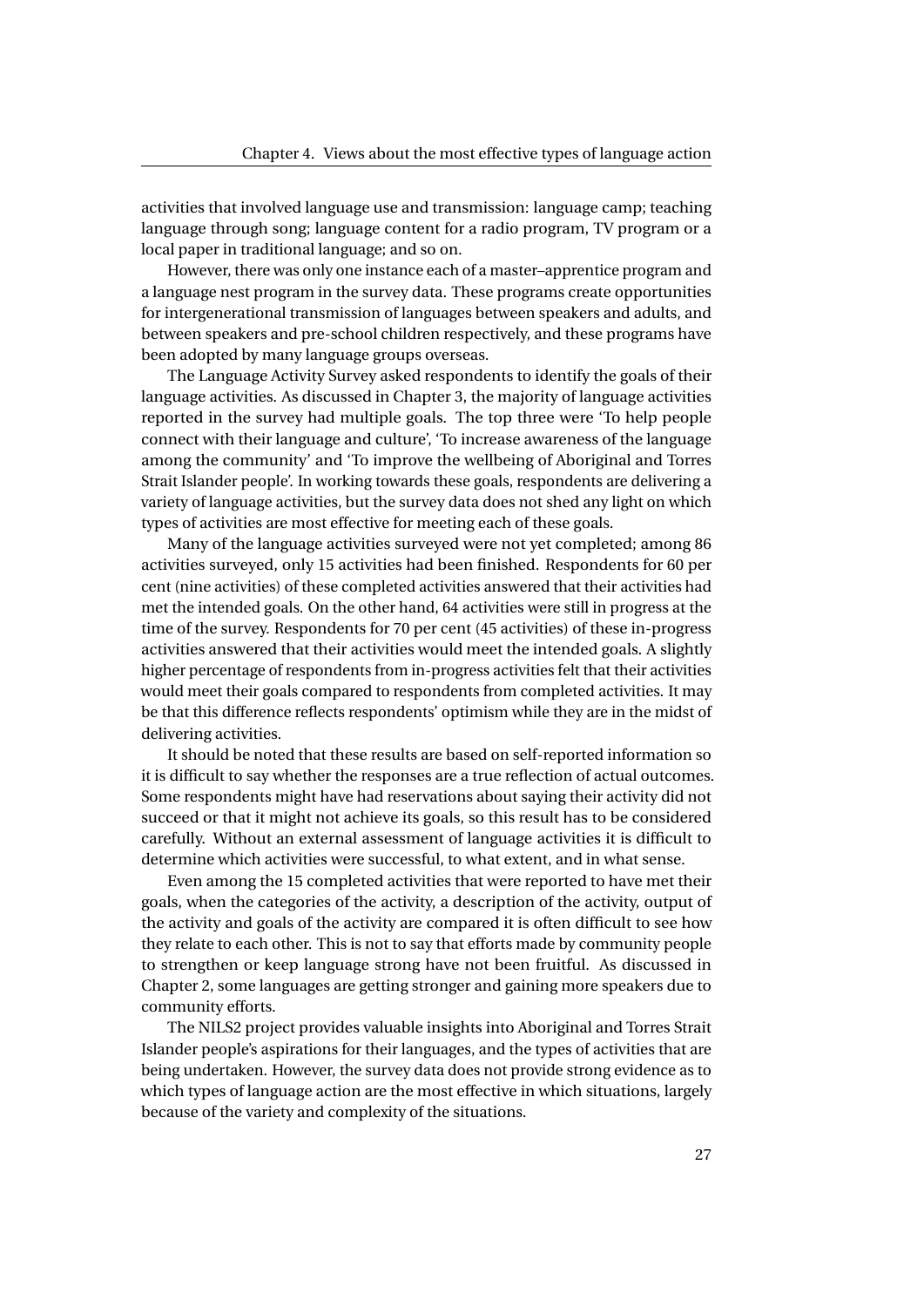# <span id="page-43-0"></span>**5 People's attitudes and aspirations**

## **Key findings**

- The survey data shows that traditional language is a strong part of Indigenous people's identity and that connection with language is critical for their wellbeing.
- Survey respondents were largely unanimous in their opinions about traditional languages: they want traditional languages to be strong well into the future; they want to have their language taught in school and feel that learning traditional language will help students succeed at school; they also want their languages to have better recognition within Australia. A large majority of respondents indicated that they feel it is okay for non–Aboriginal and Torres Strait Islander people to learn traditional languages.
- The survey data indicates that active use and transmission of languages is the key to strengthening or keeping traditional language strong, while lack of opportunities prevents respondents from learning traditional languages.
- There were different opinions on recently developed languages among survey respondents.

The 288 respondents who participated in the Language Attitude Survey were from diverse backgrounds. They came from different parts of Australia—urban, regional and remote—from different age groups and from both genders. There were those who speak traditional language and those who do not. Some had participated in language activities and some had not. Despite the diversity, they were of one voice in numerous parts of the survey.

## **5.1 Language, identity and self-esteem**

Throughout the survey it was clear that a large majority of respondents felt that their traditional language is a very important part of their identity. As shown in Figure [5.1,](#page-44-0) the majority of respondents (91 per cent) agreed or strongly agreed that the *use* of traditional language is a strong part of their identity as an Abori-

*Strong cultural identity enables one to feel proud of themselves, and speaking and maintaining ones language raises self esteem and enables one to feel good about themselves. Traditional language is important for maintaining strong cultural connections. Where traditional languages have been taken away from communities, a sense of loss, grief and inadequacy develops. To keep communities and generations strong, traditional language being passed from one generation to another is vital.*

> Brooke Joy Boandik descendant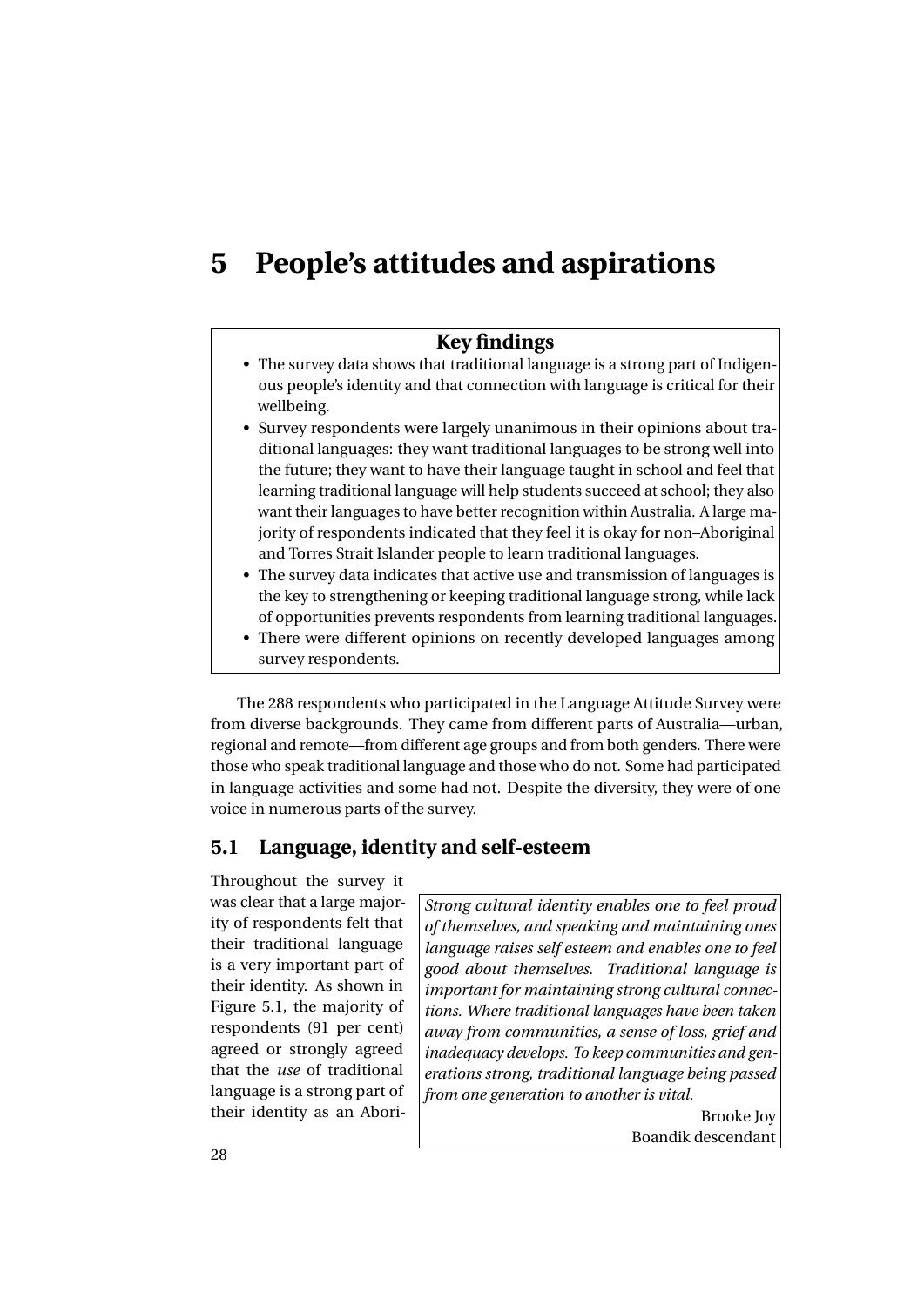ginal/Torres Strait Islander person. More precisely, 75 per cent of respondents strongly agreed, illustrating that traditional language plays an important role in respondents' sense of identity. Only six per cent disagreed or strongly disagreed with the statement.

Most respondents (98 per cent) agreed that the use of traditional languages improves the wellbeing of Aboriginal and Torres Strait Islander people (see Figure [5.2\)](#page-45-0). The fact that 76 per cent of this majority 'agreed strongly' gives further weight to this response. Only one respondent (0.3 per cent) disagreed with this statement.

<span id="page-44-0"></span>**Figure 5.1:** Responses to the statement, 'The use of traditional language is a strong part of my identity as an Aboriginal/Torres Strait Islander person' (percentage out of 288 respondents)



Respondents were then asked to write why they feel the use of traditional languages improves the wellbeing of Aboriginal and Torres Strait Islander people. The following three themes emerged from the responses (see Figure [5.3\)](#page-45-1).

- **Belonging.** The use of traditional languages improves the wellbeing of Aboriginal and Torres Strait Islander people by strengthening their sense of identity and sense of belonging to their tradition, culture, ancestor, spirit, family, community, land, and/or country. (57 per cent)
- **Empowerment.** The use of traditional languages empowers Aboriginal and Torres Strait Islander people by strengthening their self-esteem, pride, and positive feelings in general. (38 per cent)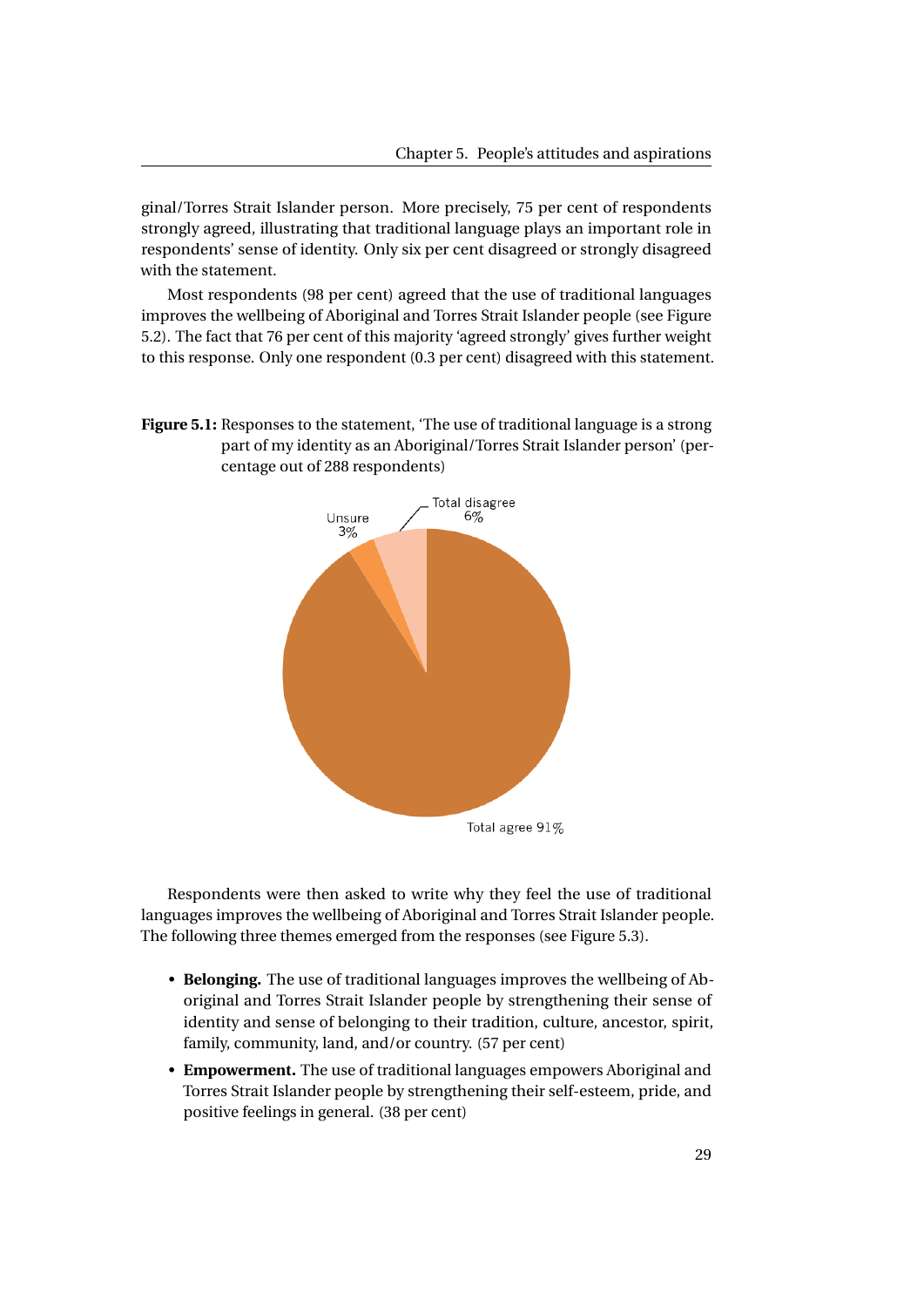**Figure 5.2:** Responses to the statement, 'The use of traditional languages improves the wellbeing of Aboriginal and Torres Strait Islander people' (percentage out of 288 respondents)

<span id="page-45-0"></span>

<span id="page-45-1"></span>



30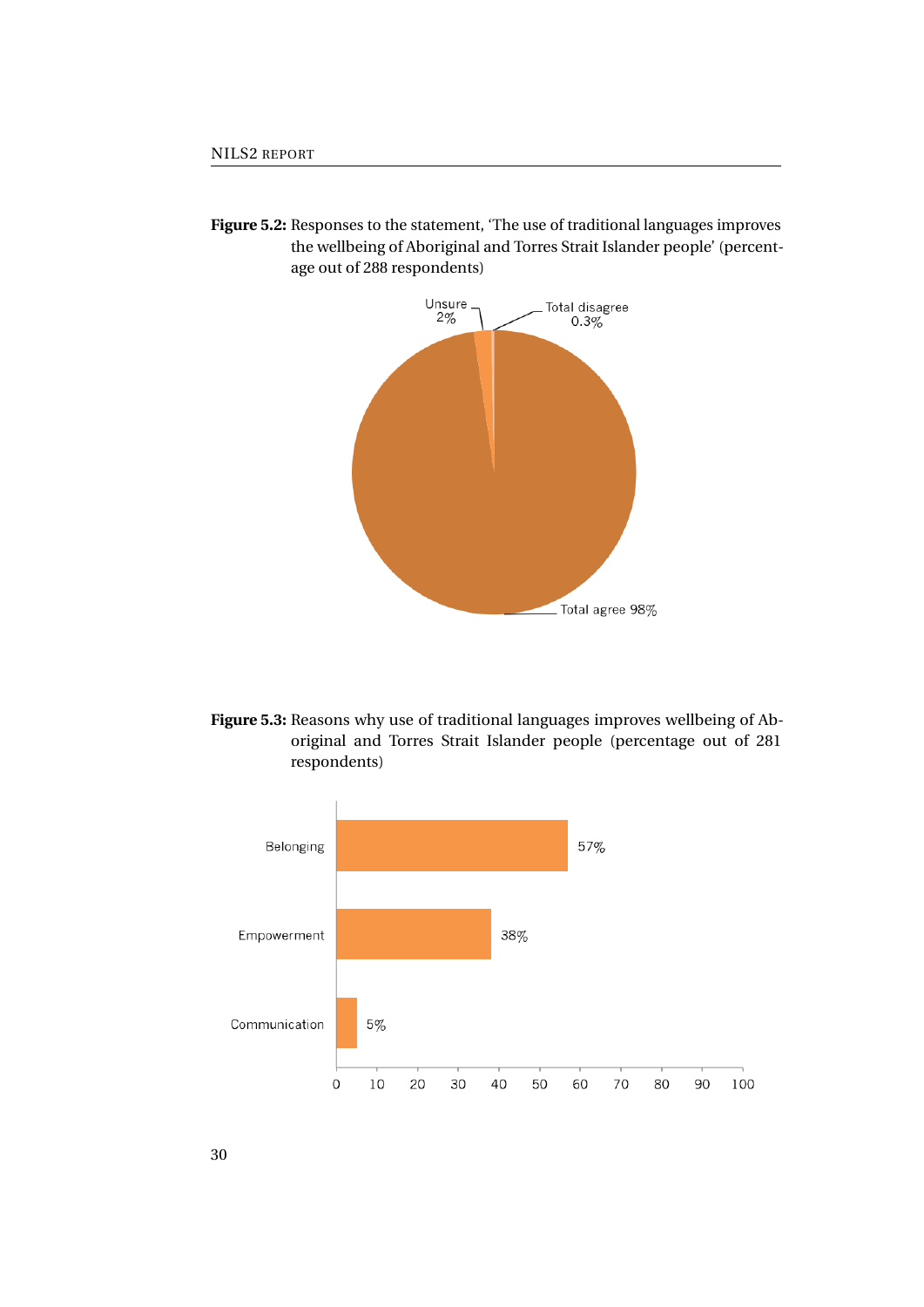• **Communication.** The use of traditional languages improves the wellbeing of Aboriginal and Torres Strait Islander people by allowing them to communicate with each other. (5 per cent)

The first two categories are clearly closely related; knowledge of one's traditional language was seen to be very closely connected to positive feelings about a sense of identity and self-esteem.

The more functional value of language, as a medium of communication, is considered by only five per cent of respondents to play a role in wellbeing.

# **5.2 Keep traditional language strong through use and transmission**

The survey data indicates that the majority of respondents felt traditional languages should be kept strong well into the future. Indeed, the response was almost unanimous, with 97 per cent of respondents agreeing or strongly agreeing that keeping traditional languages strong is important to them.

Also representing this view are responses given to the question asking what people would like to see 20 years from now in regard to the use of traditional languages. Seventy-four per cent of respondents expressed a desire for traditional

languages to be strong, widely spoken, used or known in communities and passed on to younger generations. Twenty-nine per cent of respondents indicated that they want opportunities to learn traditional languages through language programs delivered in schools, in language centres and/or communities, and employment opportunities around these programs.

*That properly resourced language programs are available in schools throughout Australia. That students who have gained competency in languages are able to gain employment which uses those language skills. That all Australians have an understanding of the wealth of the languages and share pride in promoting them to the rest of the world.*

Faith Baisden Yugambeh community

Respondents were also virtually unanimous about the importance of using traditional language. Ninety-eight per cent agreed that it is important to know and use traditional language. The majority (95 per cent) also agreed that it is important for their children to learn and use traditional language. When asked why they feel that way, 46 per cent explained that traditional languages should be passed down to the next generation. Many respondents (41 per cent) also attributed their response to the fact that traditional language is their identity, who they are: it is part of their heritage and it allows them to connect with their culture and their people. This concurs with the finding discussed in the last section.

These responses on the importance of the use of traditional language agree with the opinions expressed about what keeps traditional language in use by people within a community. The survey data indicates that most respondents felt the key to keeping their traditional languages strong is ensuring their use and transmission.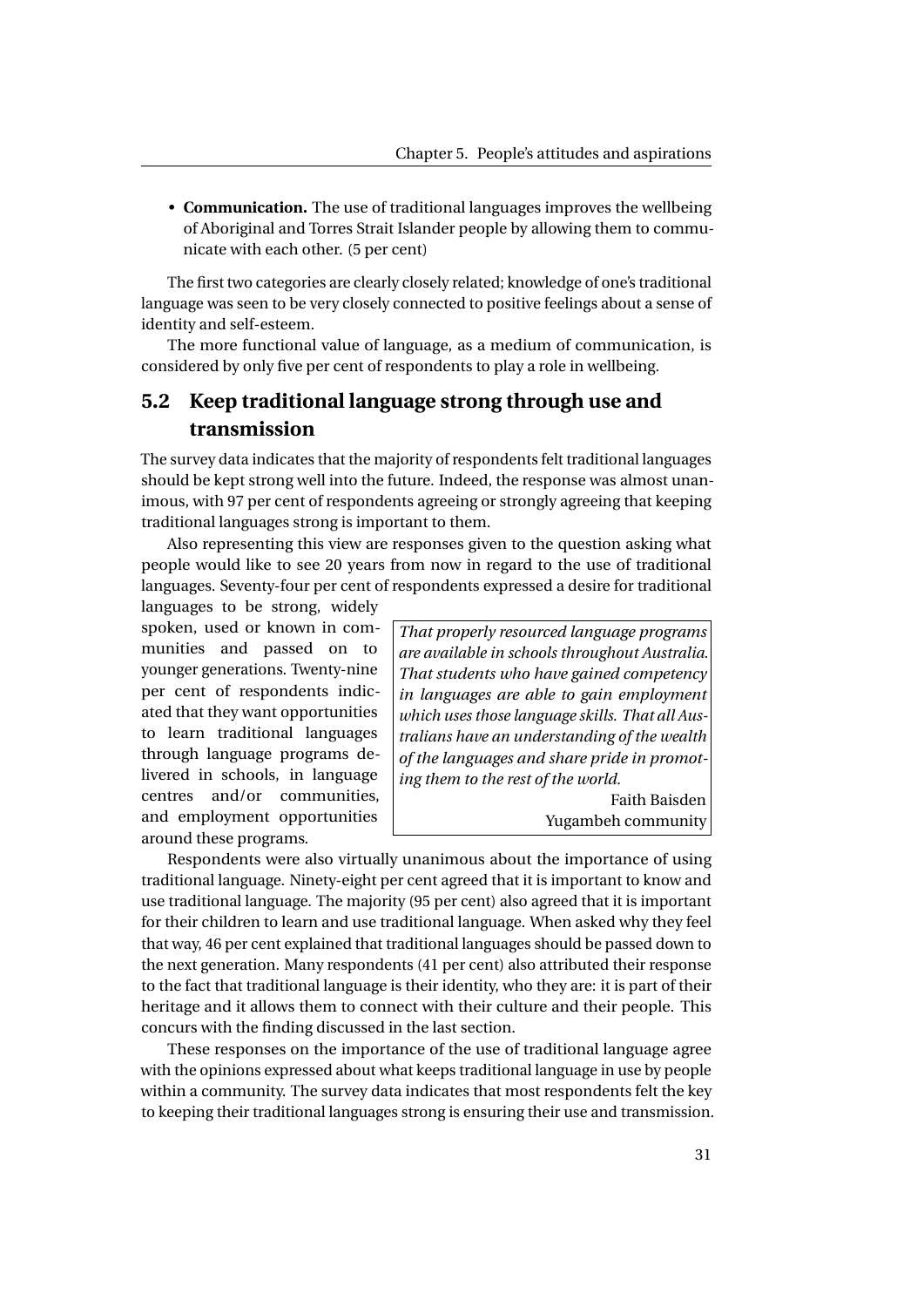The survey asked respondents what helps to keep traditional languages in use by people within a community (see Figure [5.4\)](#page-47-0). The most frequent response (52 per cent) was 'active use'; using traditional languages as much as possible and engaging in activities that require them. While this response appears to be a repetition of the question, this was how many respondents answered and the most likely interpretation is that people were referring to the need for greater 'opportunity' to use the language.

The second most frequently mentioned aid was 'transmission': transmission of

traditional languages from the older to younger generations, from speakers to non-speakers (40 per cent). This may take place at school, in a community or a family setting, or on Country. This is closely related to the first factor, 'active use'—language cannot be transmitted without being used. Another category of response, less frequent than the previous two, focused on 'community'; being part of communities or families that facilitate and support the use and learning of language, or being in the bush, on Country, et cetera. This was mentioned by 15 per cent of respondents.

*Because I want my kids to be able to learn what I couldn't at a young age, so that they can learn culture and language to help find their identities. I want my children to know who they are & be proud of themselves no matter what obstacles or negatives get thrown their way. Life has always been hard for me growing up as an Indigenous man & to this day I still feel like I'm fighting, fighting to get an education as well as still finding out who I am & about my culture. I do not want that kind of struggle for my children, I want them to get the best education possible & to know that we are all equal, even in our own country & to be able to learn more about their identities.*

Ray Burns Butchulla descendant

**Figure 5.4:** Top three factors that keep traditional languages in use by people within a community (percentage out of 288 respondents)

<span id="page-47-0"></span>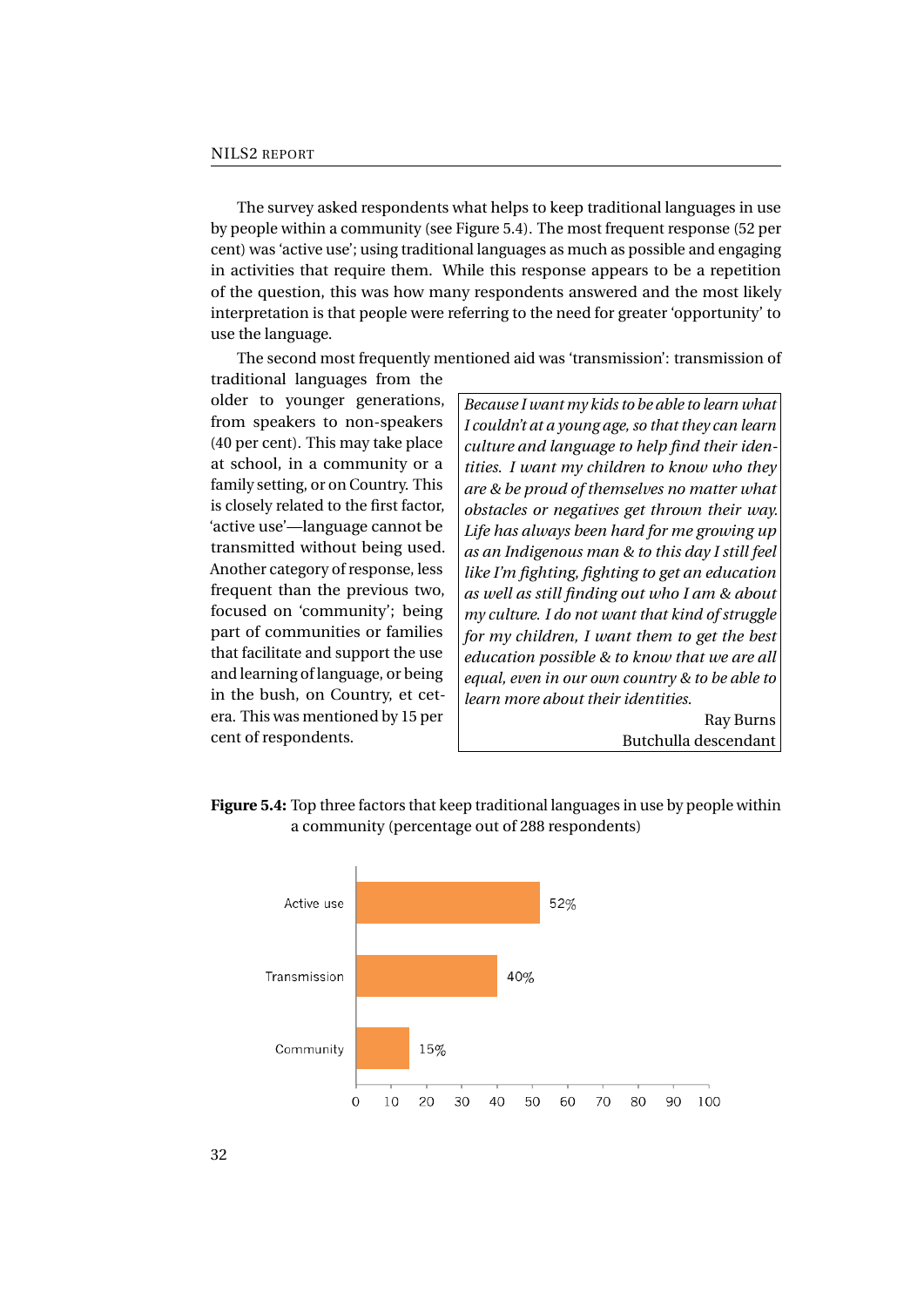The converse was also true: many responses indicated that a major handicap to learning language is the lack of use by speakers and the lack of speakers. Sixty-seven per cent of respondents mentioned that external factors limit opportunities for using traditional languages. This could be because there are few speakers around them with whom to use the language, or due to the dominance of English or another traditional language which is not their own. Some respondents also pointed to social problems in Indigenous communities, such as drugs, alcohol and violence. Twenty per cent of respondents mentioned emotional factors. People feel they are disconnected from community or culture and this feeling prevents them from using traditional language. Or some are unwilling to use or learn traditional language because they are ashamed or shy, or they lack the confidence.

When asked what obstacles prevent them from participating in a language activity, the two most commonly selected reasons from a list of 12 possibilities were about opportunities—33 per cent of respondents selected 'scheduled at wrong time' and 35 per cent selected 'not available in area'. Both of these refer to a lack of opportunities.

While the majority of respondents (97 per cent) were certain that keeping traditional languages strong is important for themselves, many people were not certain about how others feel. When asked whether they feel most people in their community are *not* interested in keeping the language strong, 50 per cent of respondents disagreed, 17 per cent were unsure while 33 per cent agreed

*Continual use of the language within the community and teaching it to children from as early in life as you start communicating with them, so from birth. Immersing Aboriginal community members in our traditional languages across all age groups.*

> Shannon Williams Dharawal, Dhungutti, Dhurga descendant

or strongly agreed. This latter result, with one-third agreeing, showed no correlation with respondents' age, gender, language proficiency level, or their experience with language activities. While it is difficult to know why such a large proportion feel this way, it may point to a need for more discussion within communities of language and language activities so that a shared view on these issues can be developed.

## **5.3 Traditional language at school**

Survey respondents were almost unanimous in the view that traditional language should be taught at school (see Figure [5.5\)](#page-49-0). This view was held by 95 per cent of respondents, with 76 per cent indicating they 'strongly agreed'. Only three respondents (one per cent) disagreed.

Respondents were also asked whether the use of traditional languages helps Aboriginal and Torres Strait Islander people succeed at school, with 80 per cent of respondents agreeing (see Figure [5.6\)](#page-50-0). Only three per cent of respondents disagreed or strongly disagreed about the effect of traditional language use on school performance, and 15 per cent were unsure.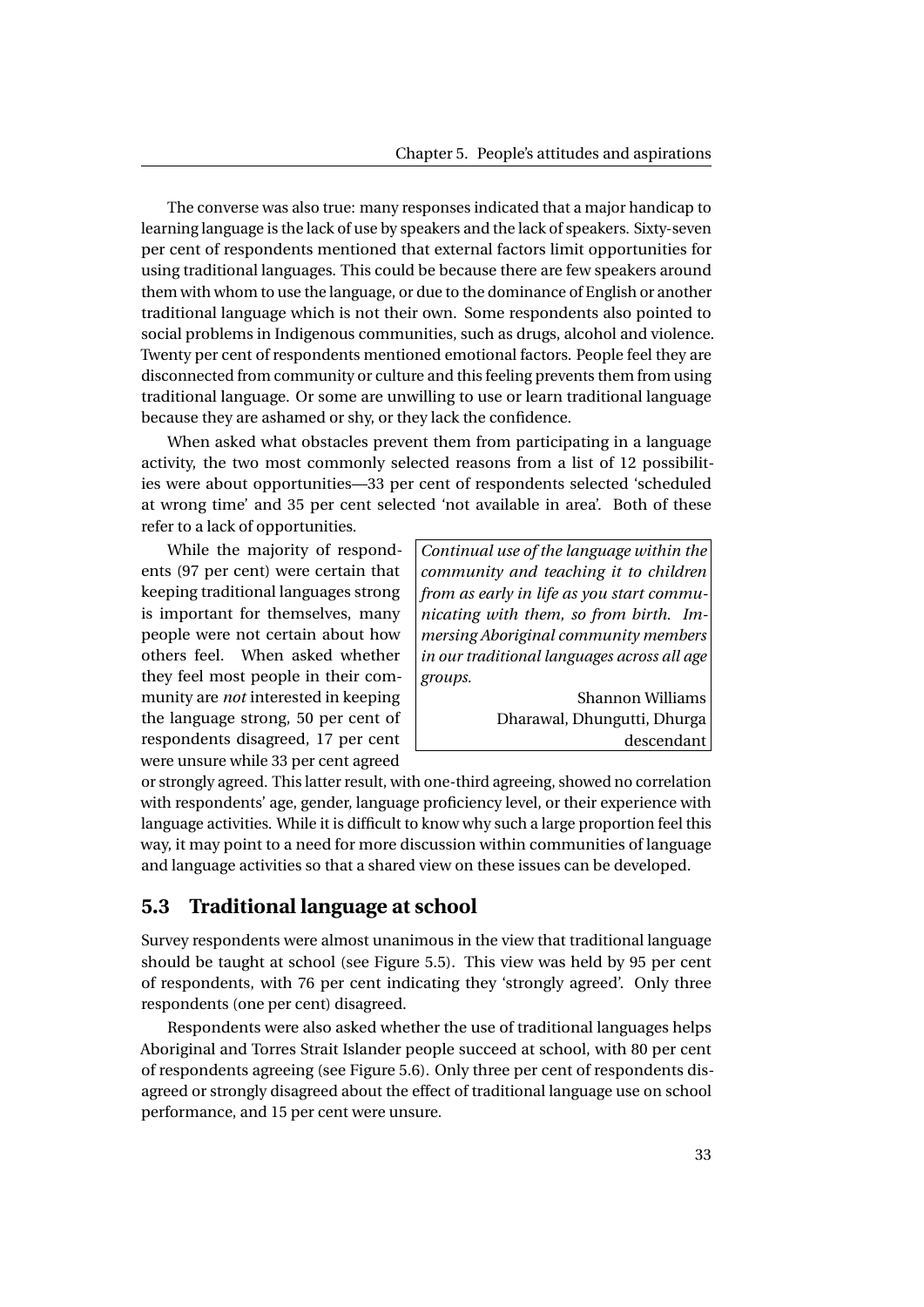<span id="page-49-0"></span>

**Figure 5.5:** Responses to the statement, 'Traditional languages should be taught in school' (percentage out of 288 respondents)

# **5.4 Traditional language in the wider community**

Survey respondents wanted traditional language recognised in the wider Australian community. When asked what place traditional languages should have within

Australia as a whole, respondents most frequently mentioned recognition of traditional languages from outside of Indigenous communities indicated by 41 per cent of respondents.

A large proportion of respondents (76 per cent) agreed or strongly agreed that it was okay for non–Aboriginal and Torres Strait Islander people to learn traditional languages, while 16 per cent were unsure. Seven per cent disagreed (see Figure [5.7\)](#page-50-1).

*I think that Aboriginal languages should be taught in schools to be offered to the whole community to let people know that we are a people with different language and culture. Australians and the rest of the world need to know that Aboriginal Languages are still here and need to be encouraged and preserved to keep our people strong. We have a voice that make us uniquely Australian. We have a language that goes on for thousands of years, and some are still as fluent as it was all those years ago. I think it's important and should be brought forward for all Australians to see and hear and respect.*

> Gillian Bovoro Adnyamathanha person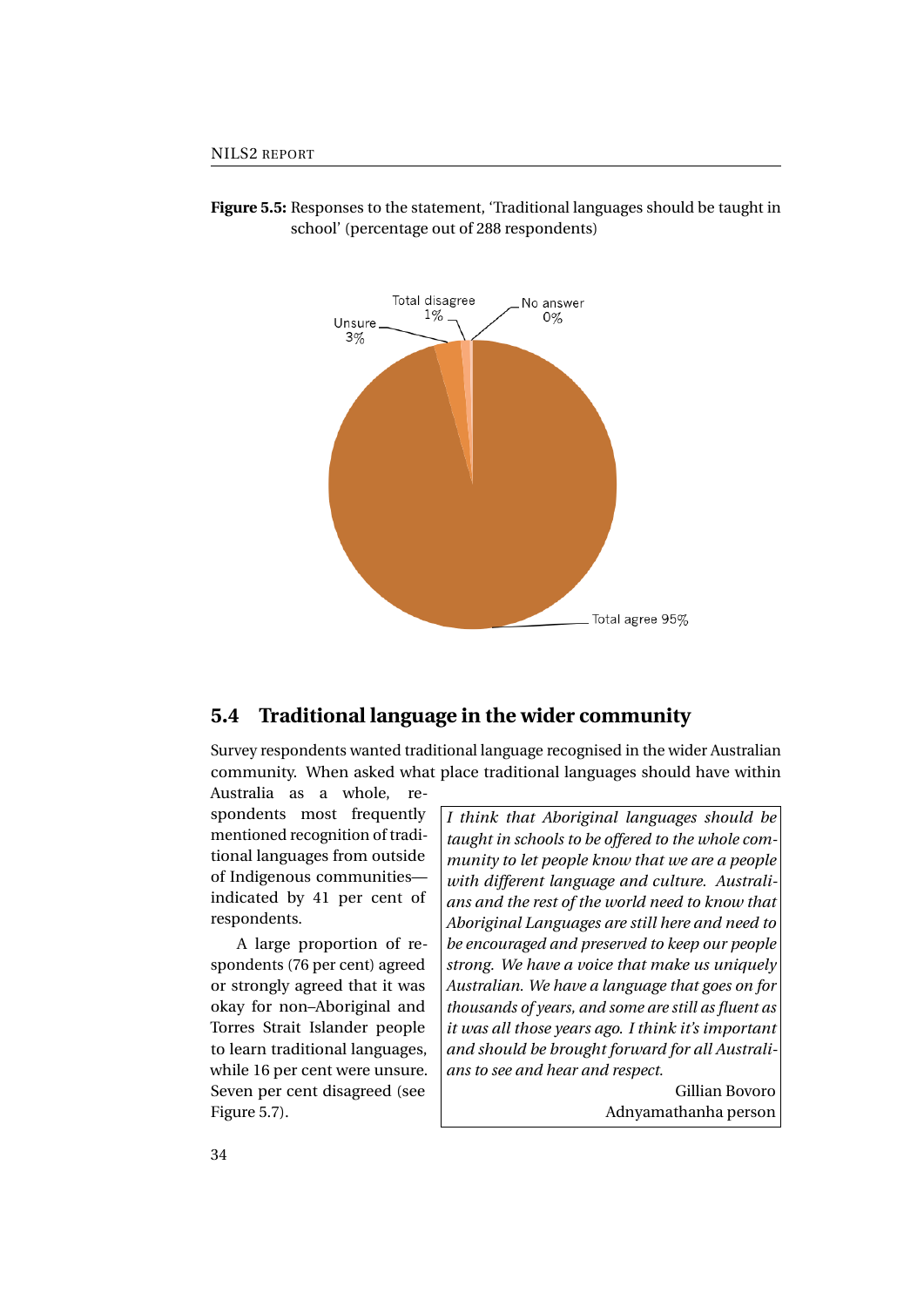<span id="page-50-0"></span>**Figure 5.6:** Responses to the statement, 'The use of traditional languages helps Aboriginal and Torres Strait Islander people succeed at school' (percentage out of 288 respondents)



<span id="page-50-1"></span>**Figure 5.7:** Responses to the statement, 'It is okay for non–Aboriginal and Torres Strait Islander people to learn traditional languages' (percentage out of 288 respondents)

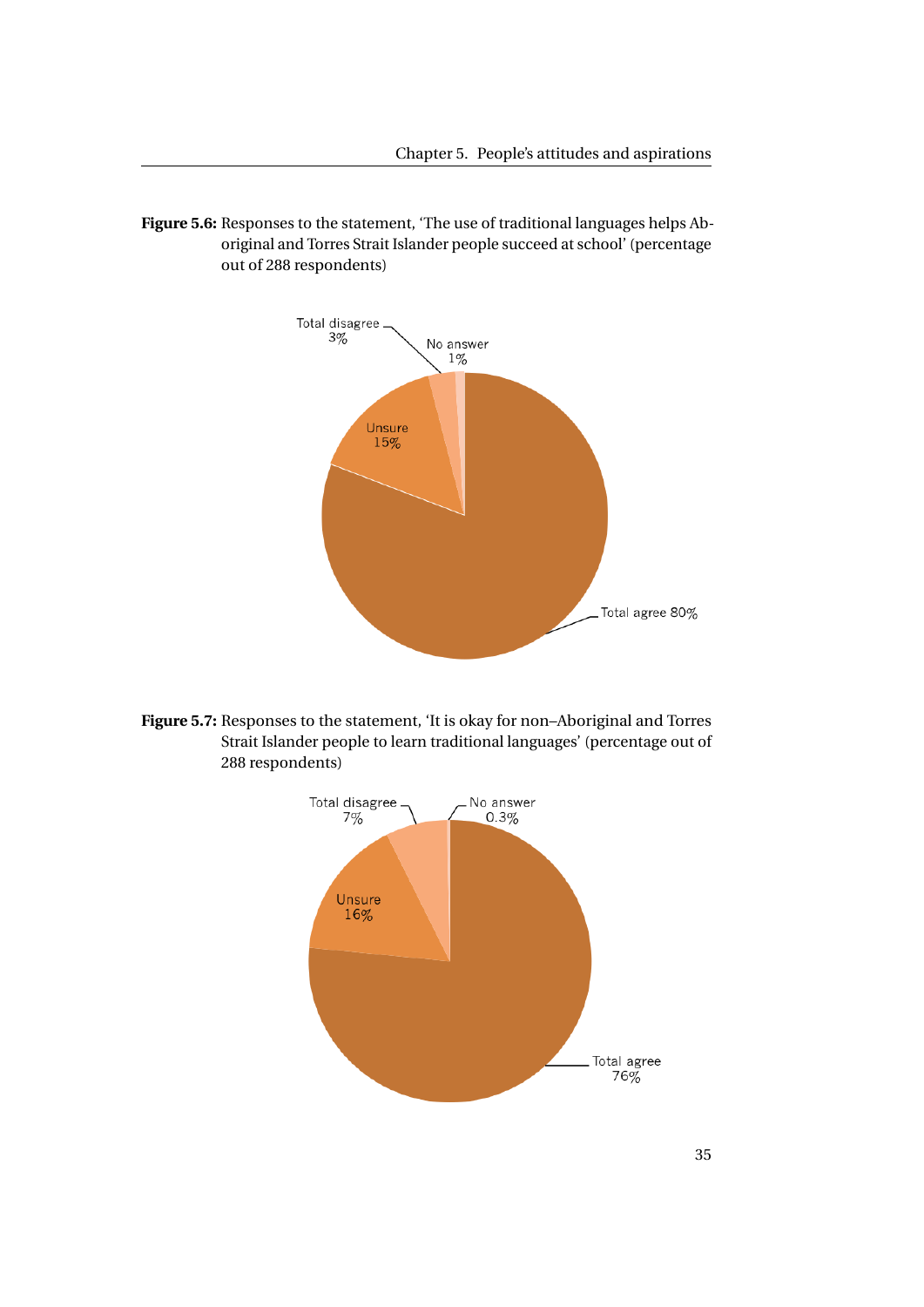This openness to non–Aboriginal and Torres Strait Islander people is echoed in responses to the question about target audience in the Language Activity Survey: 71 per cent of the 86 activities surveyed have non–Aboriginal and Torres Strait Islander people as one of the target audiences.

However, some indicated that this is only acceptable so long as Aboriginal and Torres Strait Islander people have opportunities to learn their language. Further, many respondents (70 per cent) felt that only Aboriginal and Torres Strait Islander people should teach traditional languages (see Figure [5.8\)](#page-51-0). Only 20 per cent of respondents disagreed with this restriction, and nine per cent were unsure how they felt about it. These results indicate that Aboriginal and Torres Strait Islander people feel a strong sense of ownership of their traditional languages, and that many wish to have some control over the learning and teaching of their traditional languages.



<span id="page-51-0"></span>

## **5.5 Recently developed Indigenous languages**

The survey data suggests that there is a wide range of opinions as to the role and importance of recently developed Indigenous languages.

The category 'recently developed Indigenous languages' includes Aboriginal English and creoles, such as Kriol spoken in northern Australia from the Kimberley through to the Katherine region, and Yumplatok spoken in the Torres Strait Islands. The Language Attitude Survey asked respondents, 'What place do recently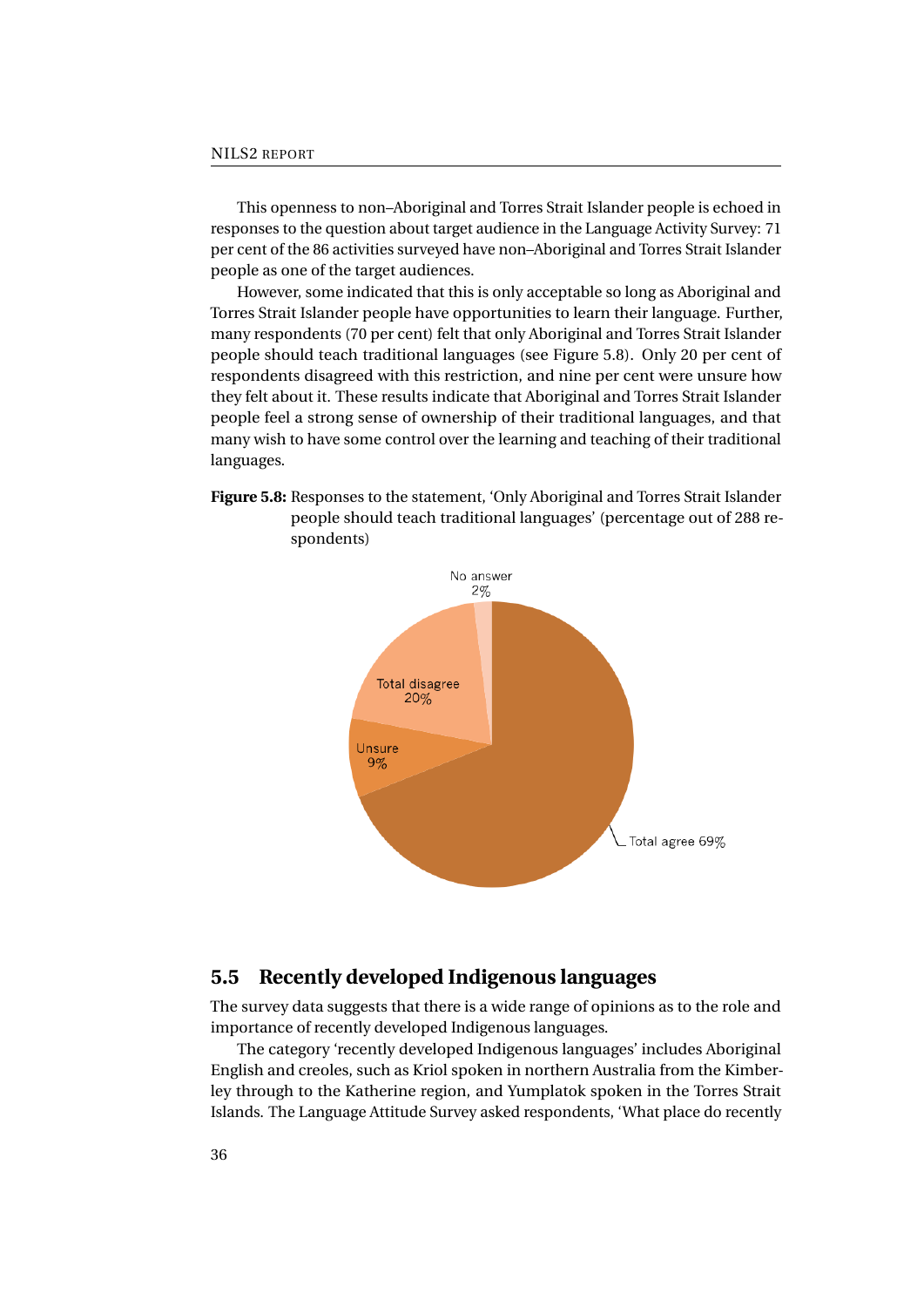developed Indigenous languages have within Australia as a whole?'; their responses fell into six categories (see Figure [5.9\)](#page-53-0). Each of the first three categories were mentioned by roughly the same percentage of respondents, approximately 20 per cent. They are:

- **Unsure.** Respondents specifically reported that they are not sure what place recently developed Indigenous languages have. (23 per cent)
- **Recognition.** Like traditional languages, recently developed Indigenous languages should be recognised within Australia, officially, legally, constitutionally, and within the education system. They should be available for interpreting and translating, and other government services, and the general public should be aware of and respect these languages. (22 per cent)
- **Important.** Recently developed Indigenous languages are important for many reasons, including communication, spiritual/physical wellbeing, preservation of knowledge of Country, and a sense of Aboriginality. (22 per cent)

'Recognition' was mentioned more frequently by those who identify with recently developed Indigenous languages—out of 41 respondents who identify with such languages, 49 per cent mentioned 'recognition', whereas only 18 per cent of the 244 respondents who do not identify with these languages mentioned 'recognition'.

*These languages are still important. They're part of the new world. Languages are going to change; they're going to be mixed with English now for the new generation. These new languages are still less important than traditional languages, though.*

> Dennis Thomas Nyangumarta language speaker

The 'important' category was more equally distributed, selected by 27 per cent of those who identify with recently developed Indigenous languages, and by 21 per cent of those who do not.

There were also some negative feelings about recently developed Indigenous languages. These feelings are represented in the following two categories.

- **Secondary.** Recently developed Indigenous languages have some place but are secondary in importance to traditional languages. (13 per cent)
- **No place.** There is no place for recently developed Indigenous languages. (9 per cent)

These two, 'secondary' and 'no place', were mentioned more often by people who do not identify with these languages, being reported by 14 per cent and 10 per cent of these people, respectively.

Another category is 'community', mentioned by 11 per cent of respondents.

• **Community.** Recently developed Indigenous languages are primarily for the communities to which they belong.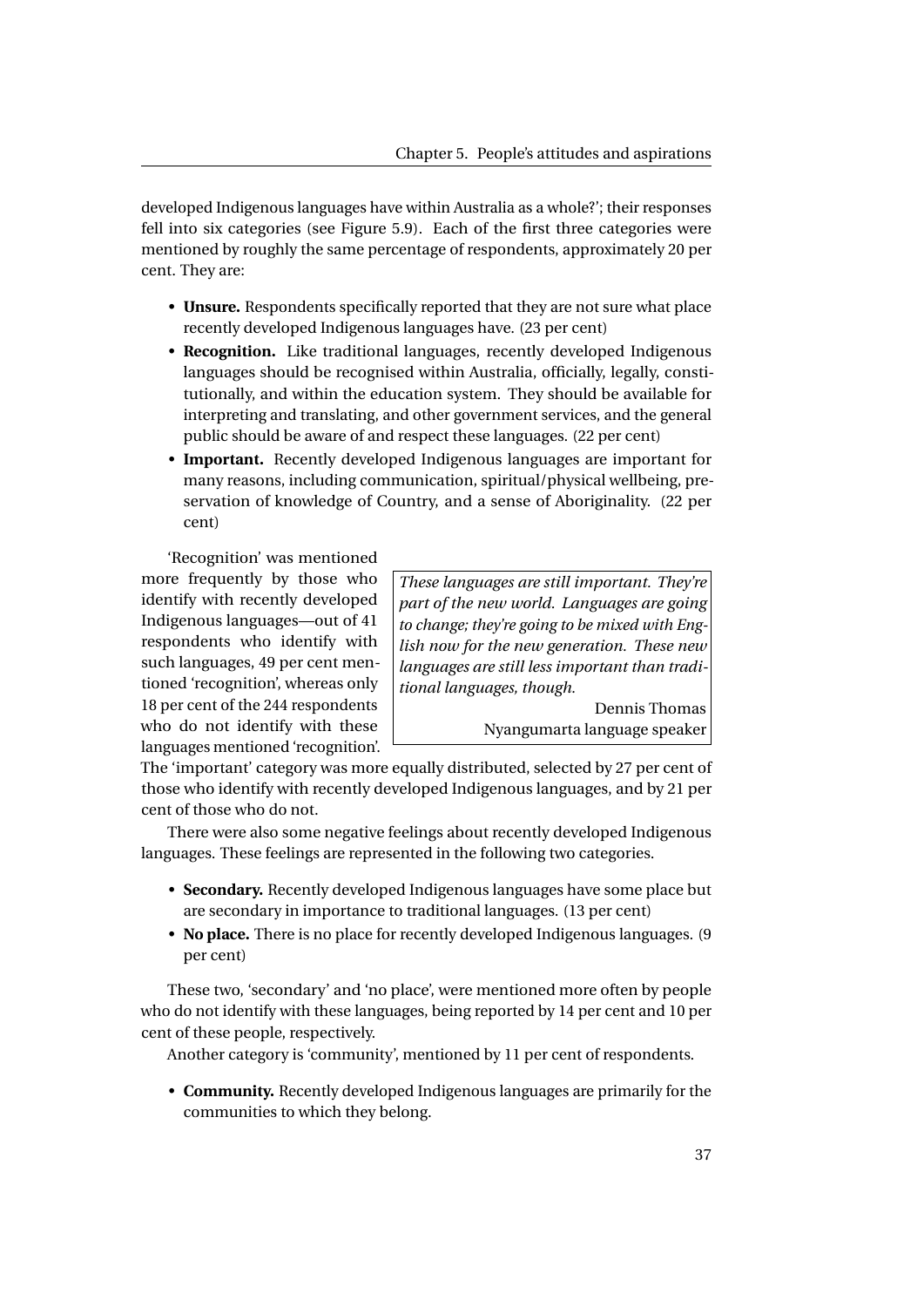

<span id="page-53-0"></span>**Figure 5.9:** Place of recently developed Indigenous languages within Australia as a whole (percentage out of 288 respondents)

Ambivalence regarding the place of recently developed Indigenous languages is also reflected in the responses about support for recently developed Indigenous languages (see Figure [5.10\)](#page-54-0). Close to half of all respondents (45 per cent) answered 'unsure' when asked whether there is too much support for recently developed Indigenous languages. The remaining responses were evenly spread between 'agree' and 'disagree'—28 per cent agreed or strongly agreed while 27 per cent disagreed or strongly disagreed.

The above result suggests that the place of recently developed Indigenous languages is a controversial issue. Regardless, the survey data indicates that most respondents feel traditional languages are more important than recently developed Indigenous languages (see Figure [5.11\)](#page-54-1). Sixty-seven per cent of respondents disagreed or strongly disagreed with the statement that it is more important to be able to speak recently developed Indigenous languages than traditional languages, while only 12 per cent agreed. Nineteen per cent of respondents were unsure.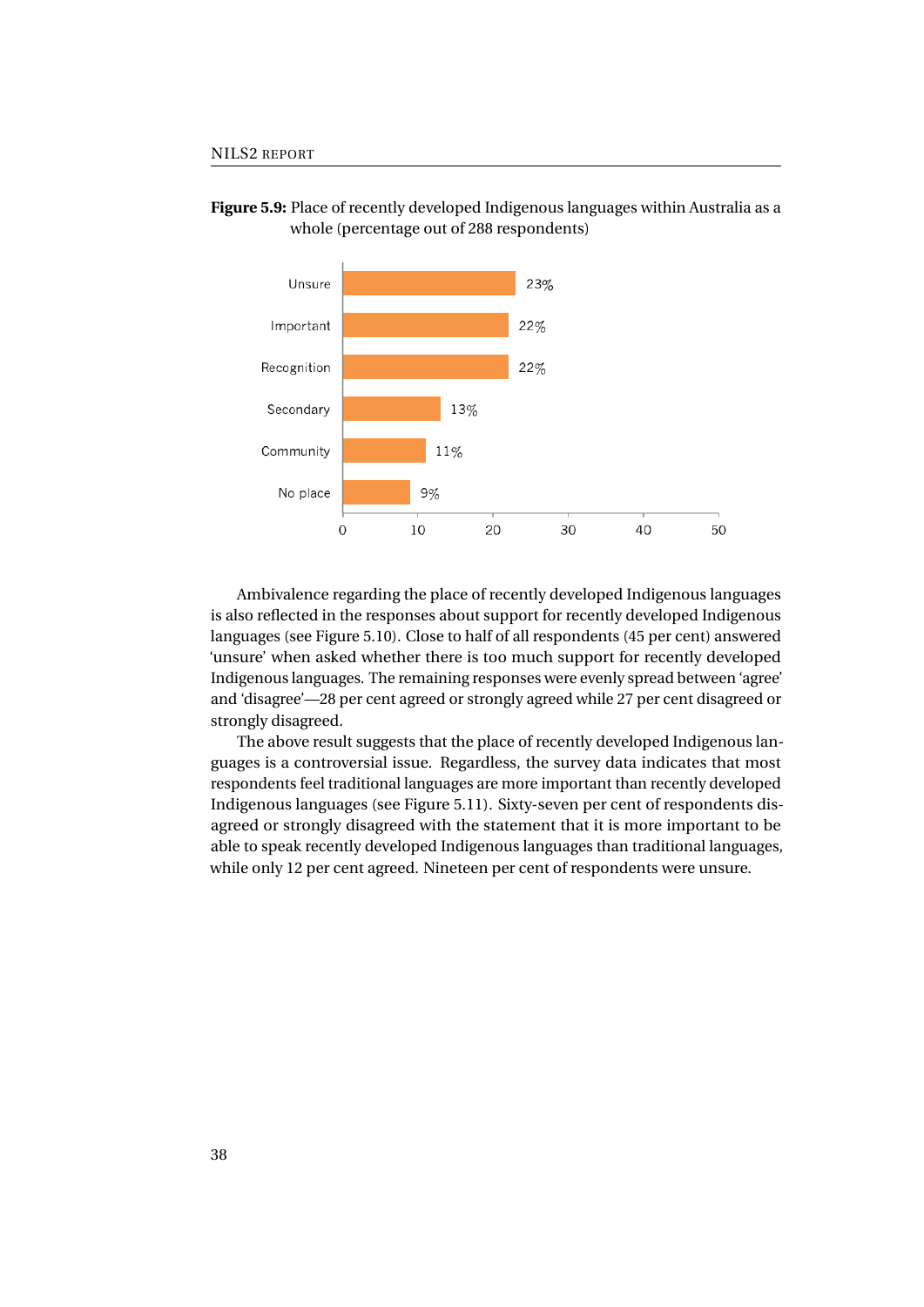<span id="page-54-0"></span>**Figure 5.10:** Responses to the statement, 'There is too much support for recently developed Indigenous languages such as Kriol, Yumplatok, or Aboriginal English' (percentage out of 288 respondents)



<span id="page-54-1"></span>**Figure 5.11:** Responses to the statement, 'It is more important to be able to speak recently developed Indigenous languages such as Kriol, Yumplatok, or Aboriginal English than traditional languages' (percentage out of 288 respondents)

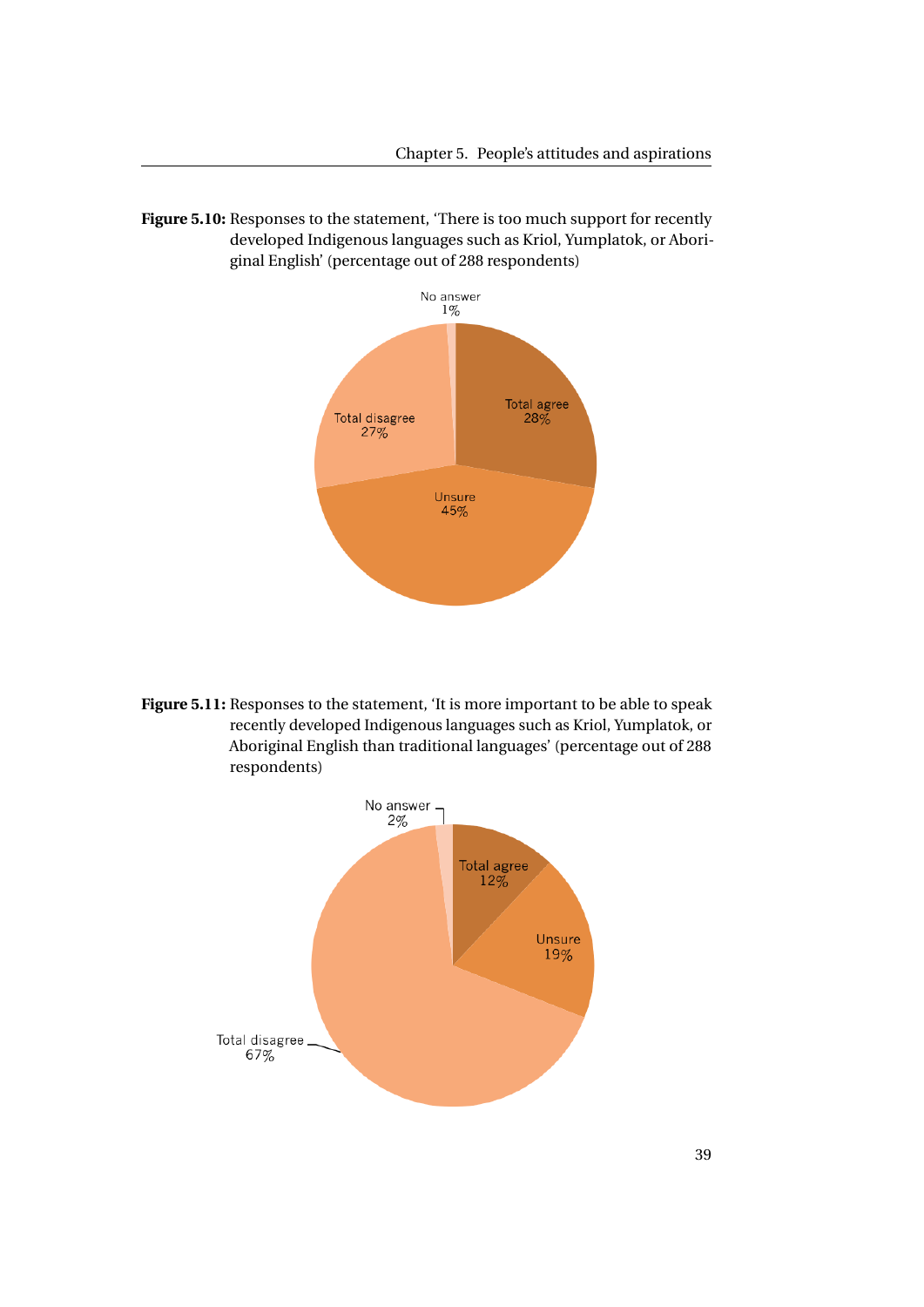# **6 Key findings, discussion and recommendations**

Chapters 2–5 presented the key findings against the four aims of the NILS2 project. This final chapter presents an overarching discussion of these findings and makes recommendations for future action. These recommendations are in keeping with those presented in the NILS1 report as well as the *Our land, our languages* report and have been advocated at numerous forums. In particular, we agree with Recommendation 4 of *Our land, our languages* [\(HORSCATSIA 2012\)](#page-76-0) that the Australian Government should consider updating its action plan in order to implement the National Indigenous Languages Policy.

# **6.1 List of key findings**

The following are the key findings, repeated from the previous chapters.

## **Language activities and actions**

## **Language situation**

- Some of the traditional languages considered to be 'very strong' are showing signs of decline.
- Some traditional languages are gaining more speakers. Mostly these are languages which have not been spoken for some time but have been gradually brought back into use.
- There are traditional languages which have a substantial number of full speakers and are in a stable state of vitality.
- There is great variety in the situations of traditional languages, but regardless of their situation all traditional languages are at risk of declining.
- Recently developed Indigenous languages, such as Kriol and Yumplatok, have the largest speaker numbers, in the thousands.

#### **Language activities and actions**

- The Language Activity Survey found that language activities are not just aimed at increasing speaker numbers and revitalising or maintaining languages, they are also about helping people to connect with language and culture and improving the wellbeing of Aboriginal and Torres Strait Islander people.
- The survey data indicates that key elements for the successful delivery of language activities are that community members are involved and committed, that there is adequate funding, and there is access to language resources.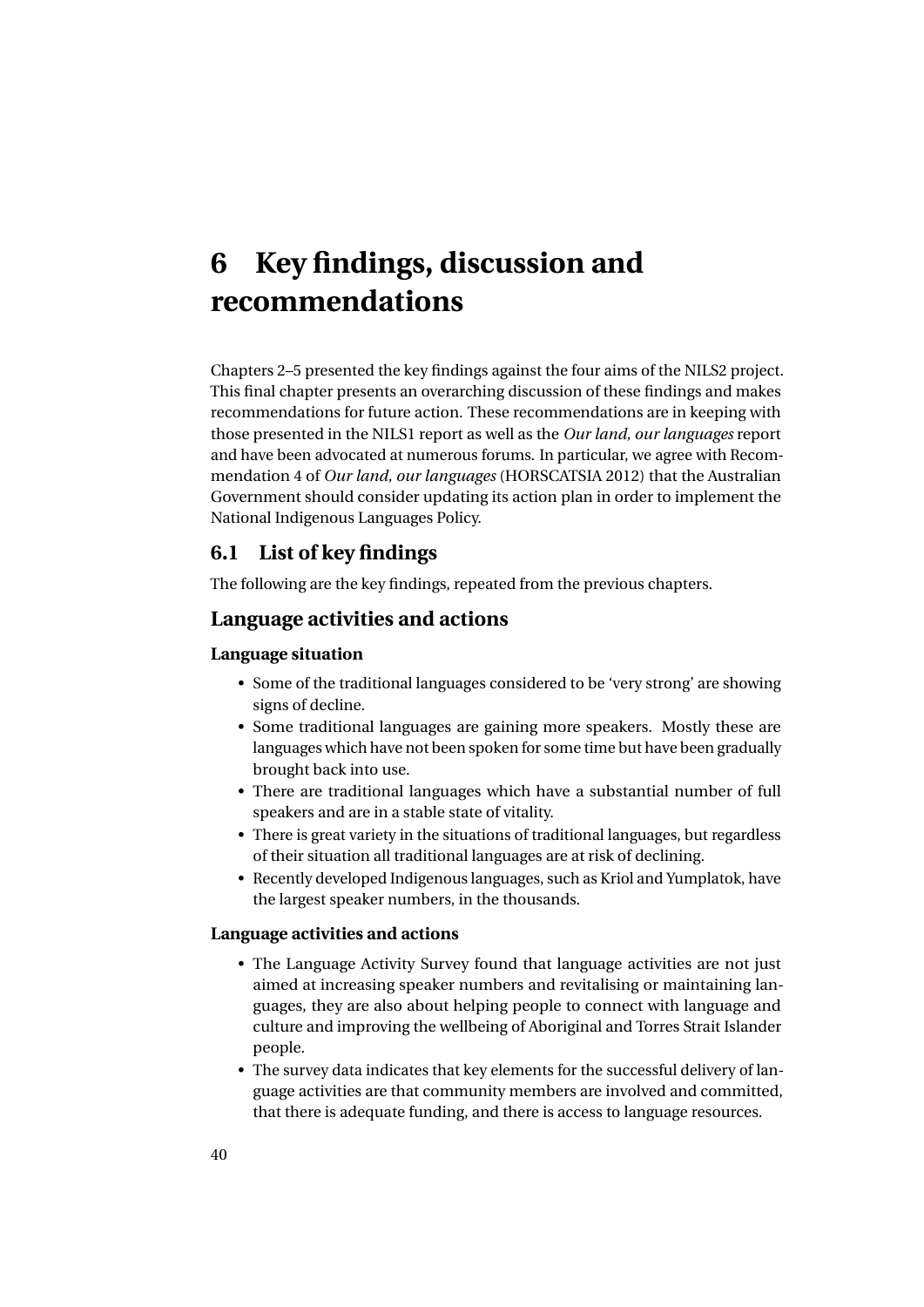- Many survey respondents have high ambitions for their language activities, with multiple goals, and they are carrying out these activities in a challenging environment, especially with regard to funding and skills.
- The survey data shows that there is a wide range of needs and demands in relation to traditional language, and people are delivering a wide variety of language activities throughout Australia. These include resource development, teaching, policy development, and promotion. However, more research is required to identify what language activities or language actions are most effective in what circumstances.
- Among activities surveyed there was only one instance each of master– apprentice programs and language nest programs despite the international literature indicating these are among the most effective programs. This may be changing, at least for the master-apprentice approach.<sup>[12](#page-56-0)</sup>

### **Aspirations and attitudes towards Australian languages**

- The survey data shows that traditional language is a strong part of Indigenous people's identity, and connection with language is critical for their wellbeing.
- Survey respondents were largely unanimous in their opinions about traditional languages: they want traditional languages to be strong well into the future; they want to have their language taught in school and feel that learning traditional language will help students succeed at school; they also want their languages to have better recognition within Australia. A large majority of respondents indicated that they feel it is okay for non–Aboriginal and Torres Strait Islander people to learn traditional languages.
- The survey data indicates that active use and transmission of languages is the key to strengthening or maintaining traditional languages, while lack of opportunities prevents respondents from learning traditional languages.
- There were different opinions on recently developed Indigenous languages among survey respondents.

## **6.2 Discussion and recommendations**

The NILS2 survey data indicates that a variety of language situations are found across Australia and there is no single common path that languages follow as they decline, gain strength or remain stable. But, regardless of the individual language situation, all traditional languages require support to address their particular needs if they are to be kept strong, and keeping languages strong is what survey respondents desire. Without measures in place, it is likely that these languages will lose strength rapidly or be unable to regain strength. Even languages which appear to be strong are showing signs of decline. A small number appear to be stable or gaining speakers based on the NILS2 data, but even these languages are changing or not all language knowledge is being passed on to younger generations.

But there is also positive news: several traditional languages which have not been spoken for some time are being brought back into use, ranging from some

<span id="page-56-0"></span><sup>12</sup>But see footnote [3](#page-12-0) on page [xiii](#page-12-0)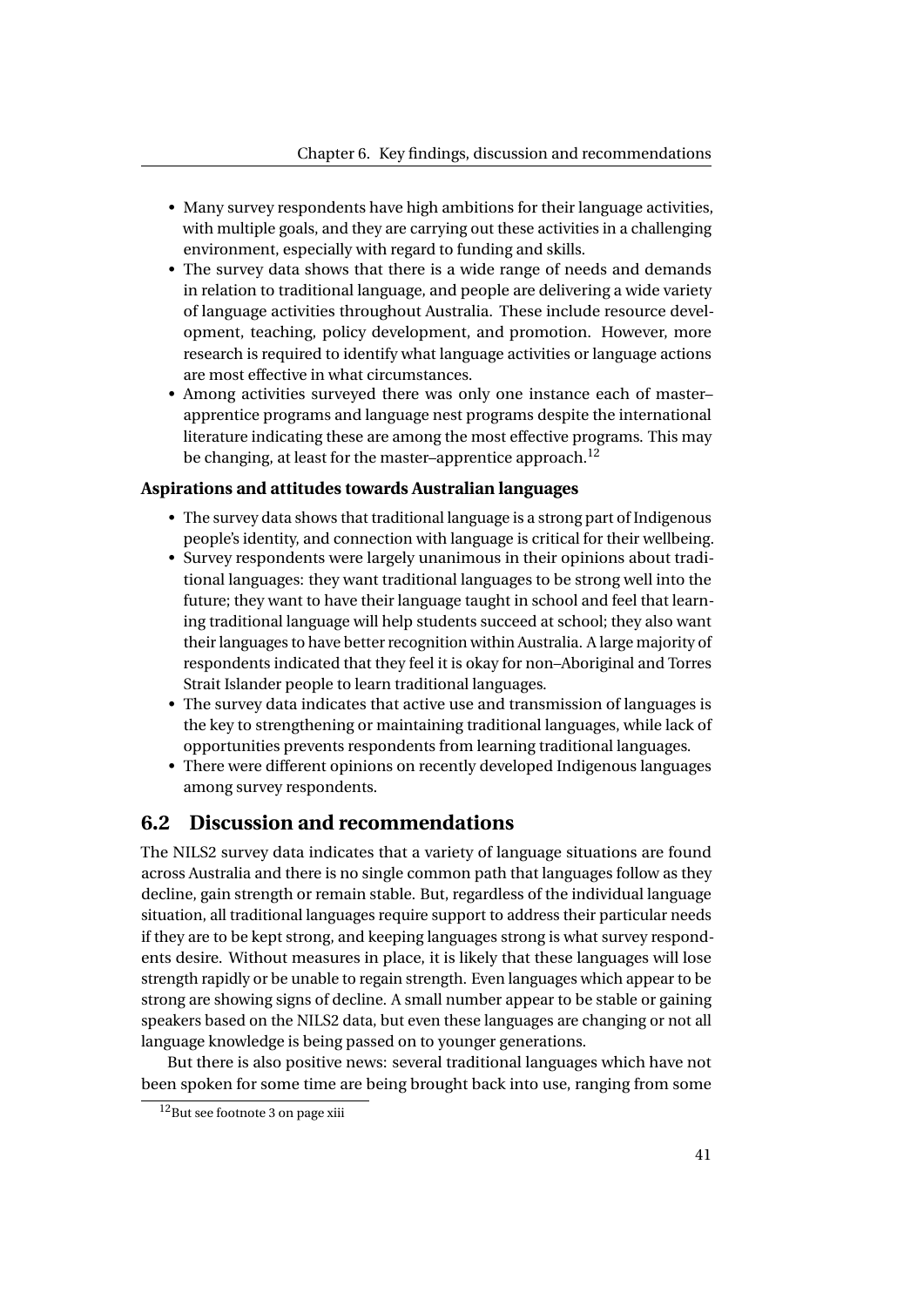words being used with English, to cases where people are working to bring back more complex aspects of their language, developing speeches, welcomes to Country, and finding ways to incorporate their language into daily life.

Recently developed Indigenous languages such as Kriol and Yumplatok have the largest speaker numbers of all Australian languages and are spoken as a first language by a large number of people. This fact needs to be acknowledged by governments, service providers, educators and the wider public. Appropriate support should be given to these languages and their speakers, in particular in education, where children may be first-language speakers of one of these varieties, and also in the provision of services, where interpreter/translator support should be available.

The NILS2 project highlights the fact that traditional languages have an important place in Aboriginal and Torres Strait Islander people's lives. It also highlights the fact that recently developed Indigenous languages have gained a strong foothold in some regions. At the same time we emphasise that proficiency in Standard Australian English is crucial to successful participation in wider Australian society. However, these three realities need not be in conflict. This issue is discussed further in Section [6.2.6](#page-69-0) 'Recently developed Indigenous languages'.

#### **6.2.1 Effective language work**

As highlighted in the NILS2 data, traditional languages in Australia exist within a great variety of situations, and for measures aimed at strengthening or maintaining traditional languages to be effective they must address the individual situations of those languages. Recommendation 11 in the NILS1 report states that 'Language programs must be tailored to the type of language situation in the local community'. This recommendation is still relevant and highlights the need for a greater understanding of language programs. This is also strongly supported in *Peetyawan Weeyn*, a community guide for language programs published by the Victorian Aboriginal Corporation for Languages (Paton, Eira and Solomon-Dent [2011\)](#page-78-1).

For languages with full speakers, but where transmission to younger people has been interrupted, evidence from around the world demonstrates that two types of immersion programs, the master–apprentice program and language nests, have been particularly effective, especially where transmission of languages and nurturing of the next generation of speakers are the aim.

The master–apprentice program (Hinton [1994,](#page-76-1) pp. 235–247) was first developed in California in 1993 and has been taken up by many Indigenous groups, particu-larly in North America.<sup>[13](#page-57-0)</sup> In this program a full speaker of an Indigenous language (the master) regularly spends time with a language learner (the apprentice) and communicates only in the Indigenous language. Thus, a master–apprentice program requires the involvement of full speakers, or at least part-speakers who can have conversations in some domains. Accordingly this program is only appropriate

<span id="page-57-0"></span> $13$ Hinton [\(1994\)](#page-76-1) and [\(2001\)](#page-76-2) provide background on the methodology, and detail numerous examples in North America. For a detailed discussion of the master–apprentice approach, see First Peoples' Cultural Council [\(2013b\)](#page-76-3).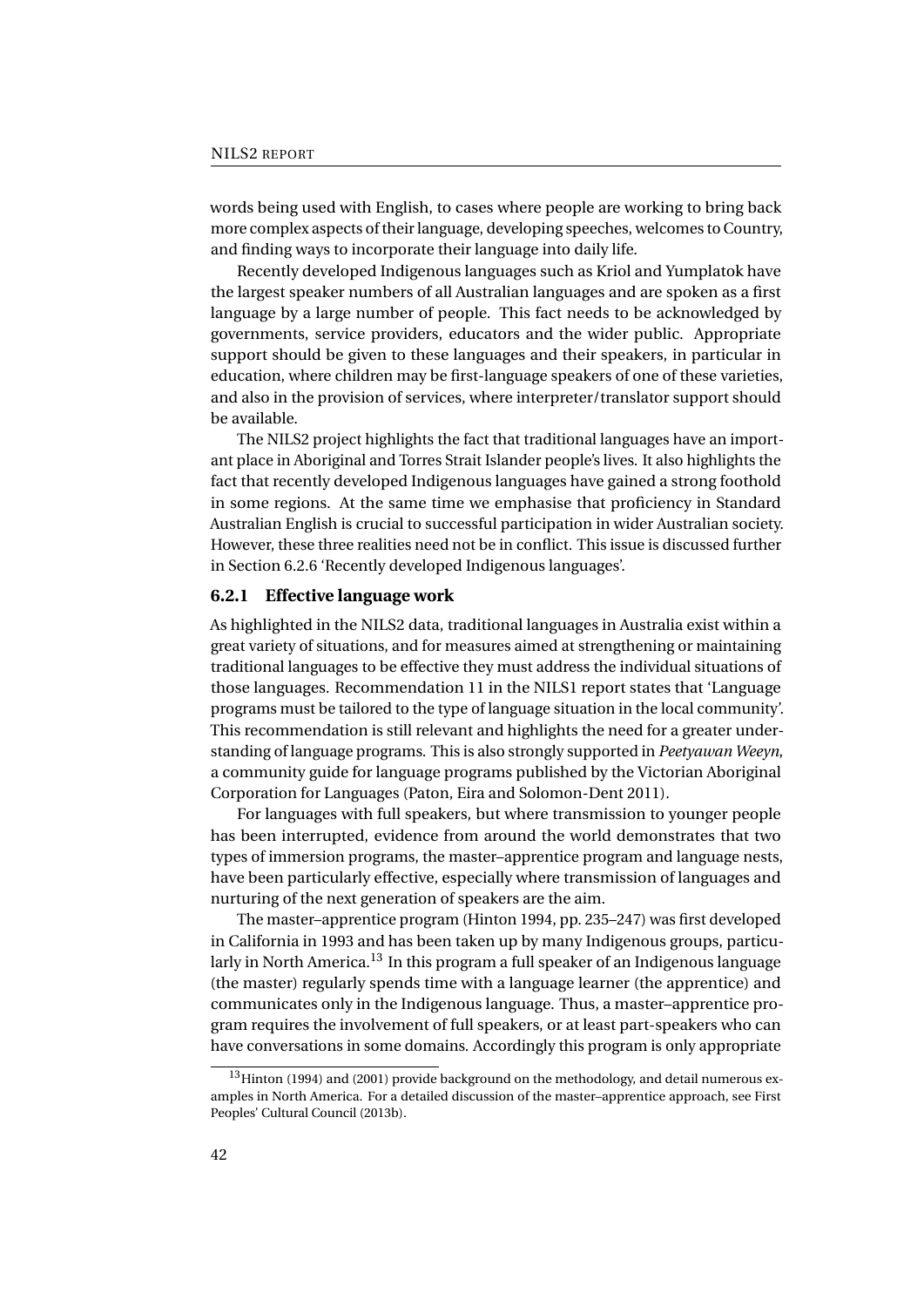for languages with full or part-speakers and would be most appropriate for languages with at least a few full speakers. This approach enables the language to be transmitted to another, usually younger, person who develops their language skills to the point that they are able to take on the task of teaching the language to others. This program can take place at home, at work, or at any other place where the master and the apprentice can spend substantial time together using the language.

One example of this program currently operating in Australia is that run by the Mirima Dawang Woorlab-gerring Language and Culture Centre in Kununurra, Western Australia, where it has been in place for some time (Olawsky [2013\)](#page-77-2). In 2012 the Resource Network for Linguistic Diversity ran two 'train the trainer' workshops (one in Kununurra and one in Alice Springs) on the master–apprentice program, delivered by trainers from the United States to participants from across Australia, including some from language communities where there are no longer full or partspeakers. There is a need for ongoing support for those who have participated in such workshops, and assistance to continue practising and developing a program appropriate to the language situation and their community. This approach was supported in *Our land, our languages* [\(HORSCATSIA 2012,](#page-76-0) Recommendation 19).

The language nest is an immersion program which has seen much success in New Zealand and Hawai'i. In this approach Indigenous language speakers spend time in natural play with very young children, interacting with them in their language and thereby enabling natural language transmission. Typically the language nest takes place at a preschool or in child care. Although the language nest approach has usually been implemented for languages with full speakers, the method can be applied to languages with less proficient speakers, though the same results cannot be expected—the children can only be expected to acquire partial knowledge of the language.

On the basis of the international experience of these approaches being very effective in supporting the transmission of language,  $14$  the following recommendation is made.

**Recommendation 1** Funding bodies should support communities that wish to implement master–apprentice and language nests programs. Community groups should be encouraged to consider these programs.

This was a key recommendation in the NILS1 report [\(AIATSIS/FATSIL 2005,](#page-75-1) Recommendation 1) and a similar recommendation was also proposed in *Our land, our languages* [\(HORSCATSIA 2012,](#page-76-0) Recommendation 12). Language nests are also strongly supported in the OCHRE (Opportunity, Choice, Healing, Responsibility, Empowerment) plan for Aboriginal Affairs recently developed in NSW (New South Wales Government [2013\)](#page-77-3).

<span id="page-58-0"></span> $^{14}$  For example, see: McIvor [\(1998\)](#page-77-4); Te Kōhanga Reo National Trust ([2013\)](#page-78-2); 'Aha Pūnana Leo ([n.d.\)](#page-75-2); First Peoples' Cultural Council [\(2013a\)](#page-76-4); Scarcia [\(2009\)](#page-78-3).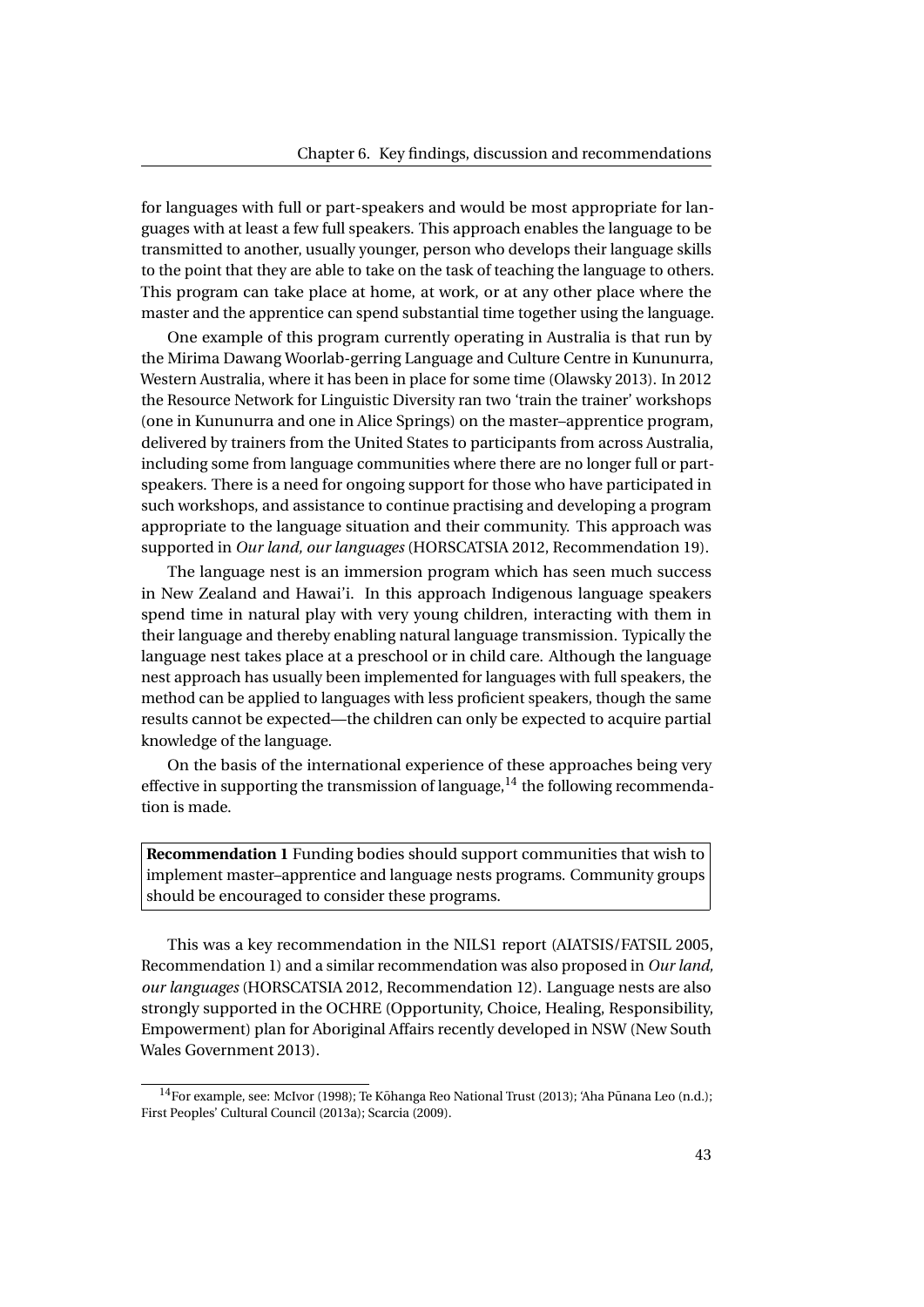The Language Activity Survey respondents reported that past activities included language nest activities across 22 different languages, and master–apprentice pro-grams for 20 different languages.<sup>[15](#page-59-0)</sup> Currently only one of each are reported to be running, so it is imperative to achieve a better understanding of these approaches and how best to apply them in Australia.<sup>[16](#page-59-1)</sup> Although we can learn from the overseas experience it would be very valuable to have case studies carried out on language nest and master–apprentice programs in Australia, especially those involving languages without full speakers, as this is a new application of these programs. This could include collecting information on the 22 language nests and 20 master– apprentice programs reported to have previously been operating in Australia, as well as collaborative research with the programs currently operating, in order to develop a better understanding of the factors that support or challenge this program.

For languages with no full speakers, there is no particular program that has been found most effective. The NILS2 survey data shows that there is a wide range of language activities taking place in Australia in these situations, and in some areas traditional languages are gaining strength and speaker numbers as a result. It is yet to be seen, however, what language activities are most effective, and a study of the different types of language activities should be conducted. Of course, effectiveness depends on what goals have been set, such as an increase in the number of speakers or their level of proficiency. However, as shown in the key findings presented earlier, the central goal can be to connect people with culture and language, to increase the wellbeing of Aboriginal and Torres Strait Islanders, or to increase awareness of Australian languages. This means that 'effectiveness' has to be assessed with regard to the particular goals of the program.

**Recommendation 2** A study of the different types of language activities should be conducted, especially to examine what types of activities might be suitable for what situations. The study needs to take into consideration the different language situations as well as the community's goals.

The recommended research could include case studies and would take several years; learning languages takes a long time. It may be comparatively easy to increase the number of speakers who can say several words and simple sentences. Taking it to the next level, though, to having conversations, even in limited situations, requires a lot of effort and time. So it can easily take a few years to see effective outcomes from language activities. The same also applies where goals involve cultural connectedness and/or wellbeing; for these also, significant change takes years.

<span id="page-59-0"></span> $^{15}\mathrm{The}$  authors are aware of the short-lived language nests that operated in Western Australia in the 1990s, but the report of previous master–apprentice programs is surprising and likely refers to the 'train the trainer' workshops held in 2012. See Florey and Olawsky [\(2013\)](#page-76-5).

<span id="page-59-1"></span><sup>&</sup>lt;sup>16</sup>Presumably more master-apprentice programs will be starting up in future as a result of the recent workshops.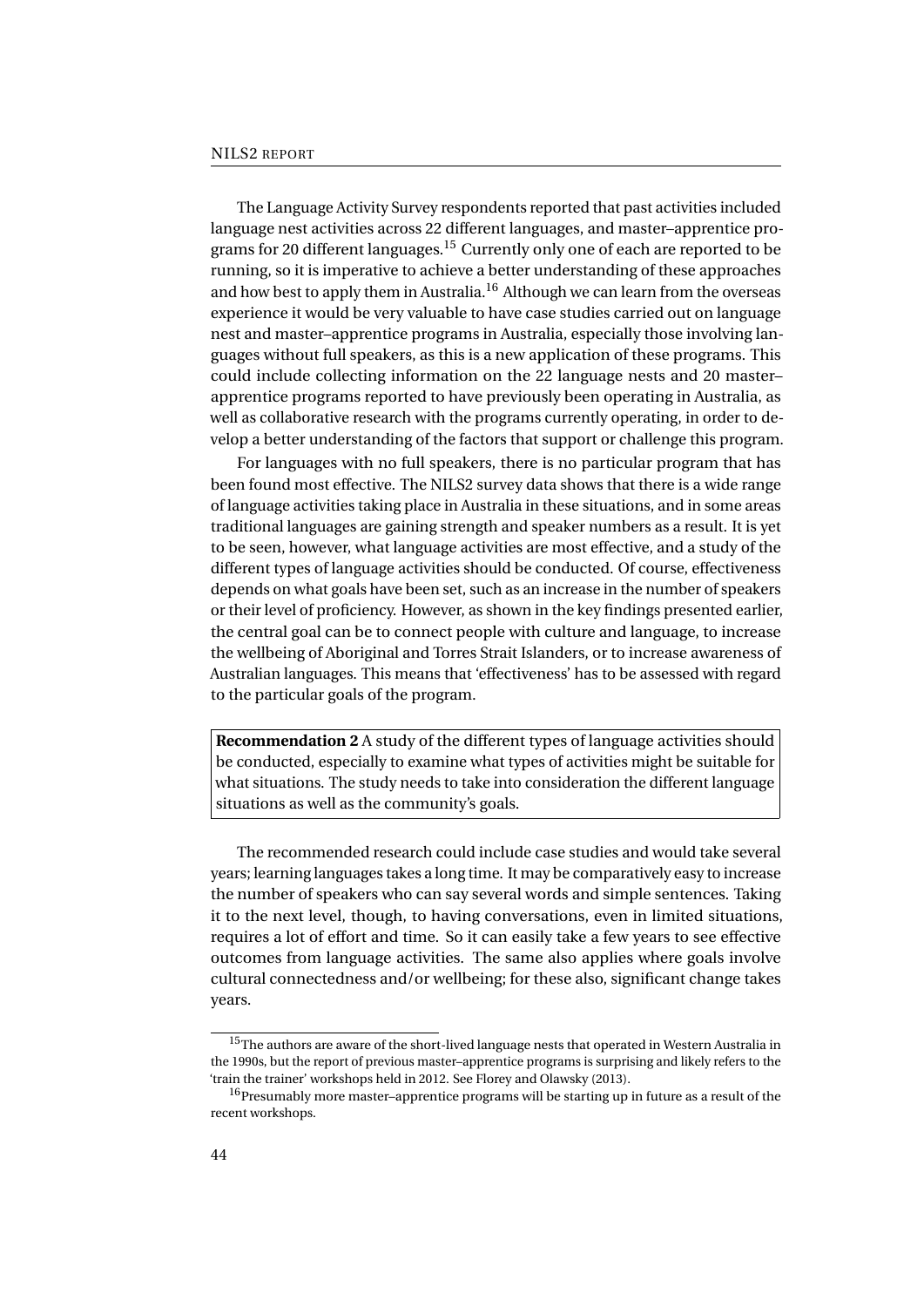The study results would help communities identify what types of language activities would be most suitable for their particular situation. While language work is carried out across a very diverse range of situations, case studies would enable the detection of correlations between situations, programs and effectiveness in achieving particular goals. This research would also help assessors of funding applications check whether proposed activities are appropriate to the applicant's language situation and goals.

However, it should be emphasised again that each situation is unique; there are a number of factors that need to be considered in developing a language activity plan and these will differ depending on the language and its community. Therefore, the study findings should only serve as a reference and not as a guideline. It should also be emphasised that no language activity can bring positive results to the community and its members if it is not community-led and planned around the interests of the community.

### **6.2.2 Healthy language, strong people and community**

The NILS2 project found that the involvement of the language community in language activities is a key element for their success. The importance of community involvement underscores the fact that language and community are intimately connected; language strengthens not only the individuals but also the community. The survey respondents said that they conduct language activities in order to improve people's wellbeing and to help people connect with language and culture. This is supported by research in this area; for example, a 10-year study in central Australia found that 'connectedness to culture, family and land, and opportunities for self-determination' assisted to significantly lower morbidity and mortality rates (Australian Human Rights Commission [2009,](#page-75-3) p. 61). Other researchers— Biddle [\(2011\)](#page-75-4) and [\(2012\)](#page-76-6), and Biddle and Swee [\(2012\)](#page-76-7)—have also found a clear link between language and wellbeing.<sup>[17](#page-60-0)</sup> Apart from these few examples, there is very little research on the connection between language and wellbeing, and what has been done is mostly preliminary.<sup>[18](#page-60-1)</sup> More research on the connection between language and wellbeing should be conducted, as this will strengthen the case for supporting languages and provide valuable information for health initiatives. It will also assist a more informed choice of language activity to achieve particular goals. The importance of the relationship between language and wellbeing or language and culture has been acknowledged by the government in statements such as, 'A strong cultural identity is fundamental to Indigenous health and wellbeing. Australian government initiatives that strengthen Indigenous culture and languages are essential for Closing the Gap'.[19](#page-60-2)

<span id="page-60-1"></span><span id="page-60-0"></span><sup>17</sup>Another useful reference in this area is Phillips [\(2003\)](#page-78-4).

<sup>18</sup>See McIvor, Napoleon and Dickie [\(2009\)](#page-77-5) for a valuable review and analysis of the existing literature relating to the connection between language, culture and wellbeing in Canada, pointing to the lack of work specifically on the language–wellbeing connection.

<span id="page-60-2"></span> $19$ See Office for the Arts [\(2012a\)](#page-77-6) for a link to the Ministry for the Arts fact sheet, which also includes references on wellbeing.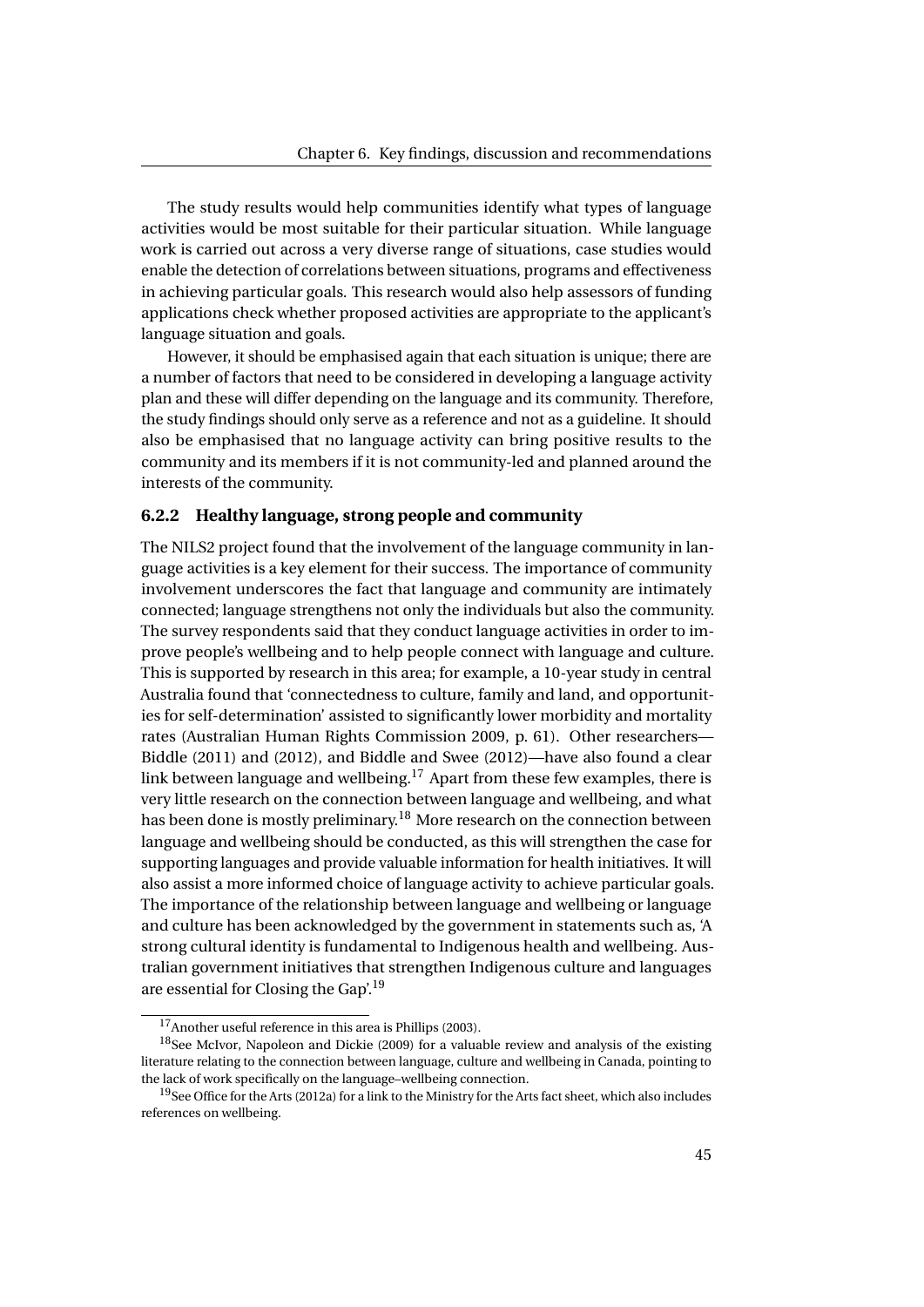**Recommendation 3** Further research into the connection between language and wellbeing is necessary. Organisations with a special interest in Indigenous health and wellbeing should consider funding studies to examine this issue.

#### **6.2.3 Supporting mechanism for language actions**

#### **6.2.3.1 Funding**

One of the key elements for the success of language activities highlighted by the NILS2 project is funding. Community organisations often struggle to secure funding for their language activities as there are limited funding opportunities for language work. The result is that many of the language activities surveyed are dependent on government funding, particularly from programs managed by the Ministry for the Arts. Only one state government, New South Wales, has dedicated ongoing statewide funding to traditional languages. Other states and territories could follow the New South Wales example; this was one of the recommendations made in NILS1 [\(AIATSIS/FATSIL 2005,](#page-75-1) Recommendation 5).

**Recommendation 4** All Australian state and territory governments should provide dedicated ongoing funding for language work, especially targeting community-led language programs.

Languages can be used in a variety of domains and services, suggesting that there could be more potential sources of funding for language work. Language work can be combined with media, art or music projects; for example, recording the stories behind artwork in traditional language. Indeed, some language activities are funded by a program or funding source not specifically targeted at languages, such as the Indigenous Broadcasting Program and the Community Broadcasting Foundation.

There are other areas where language work can take place or be included. Since strong languages are an important component in the health and wellbeing of Aboriginal and Torres Strait Islander people, health departments could consider ways to fund language programs and/or integrate language work into health programs. For example, evidence shows that young people who speak traditional languages are less likely to engage in high risk alcohol consumption and illicit substance use than those who do not (Australian Bureau of Statistics [2011\)](#page-75-5), indicating it could be worthwhile for some of the monies spent on alcohol and drug prevention programs to be directed to language programs. Another potential source of funding is the justice area. Strong social cohesion/connectedness, a sense of identity and self-esteem are widely held to be factors that reduce crime, so actions that strengthen these factors operate as preventive measures (Beecroft [2009\)](#page-75-6). With many survey respondents saying that connecting with traditional language can help to strengthen their identity and self-esteem, learning language could be an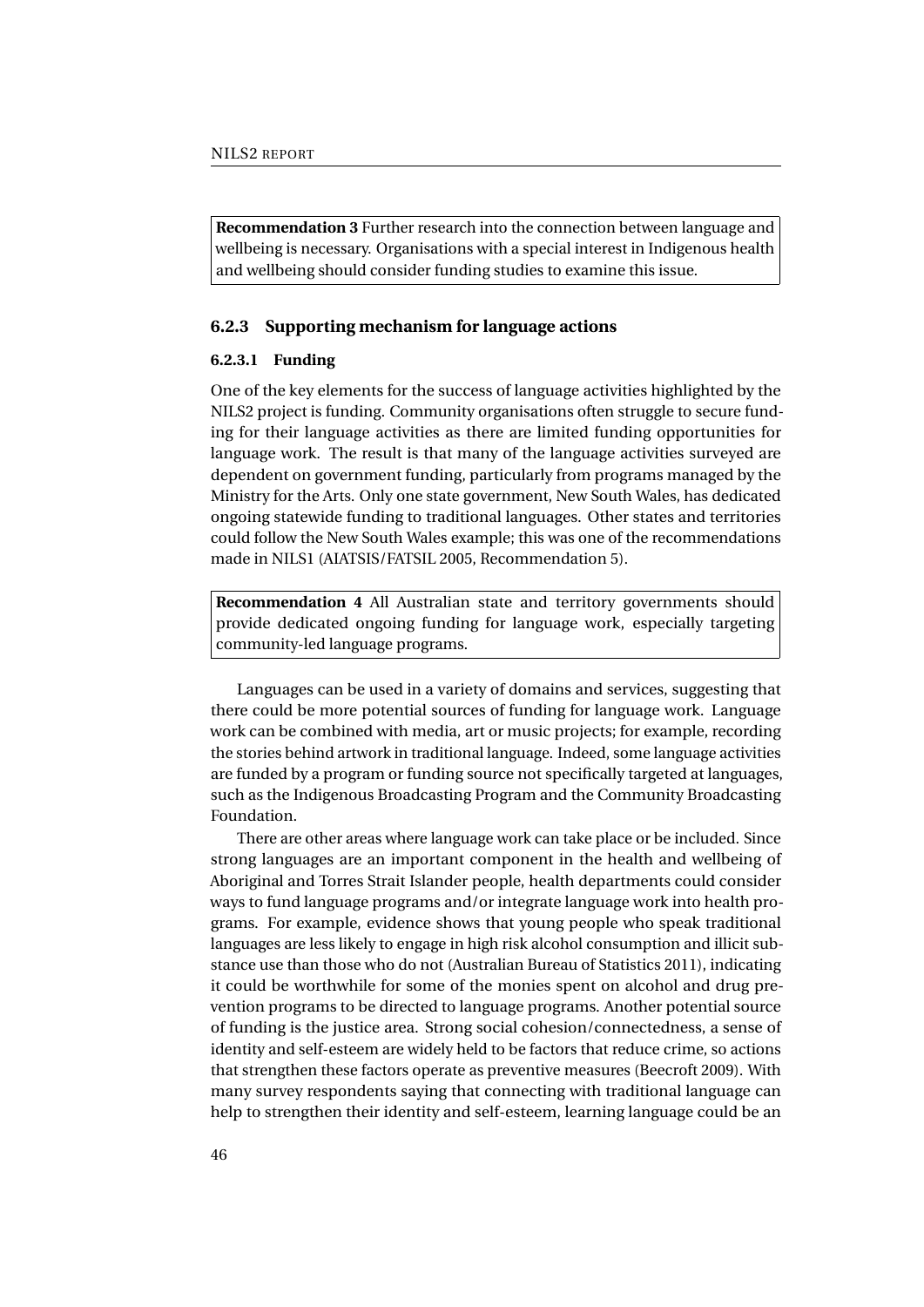important support measure. For those who are in prison, language programs could be offered as part of the measures to reduce recidivism.<sup>[20](#page-62-0)</sup>

**Recommendation 5** The Australian Government should include allocation of funding to language activities as part of health and justice programs.

#### **6.2.3.2 Human resources and training**

The NILS2 project found that involving people with appropriate skills, for example in language work, teaching, or linguistics, is often difficult, and a factor that may affect the success of language activities. The project also found that language activities could benefit from training opportunities.

Training opportunities for language workers, like funding sources, are very limited. Batchelor Institute of Indigenous Tertiary Education, Charles Darwin University, and fewer than half a dozen TAFE colleges offer formal training courses related to Australian languages and language work. Travelling to these locations for training is not an option for many Aboriginal and Torres Strait Islander people. More training opportunities and support mechanisms for Aboriginal and Torres Strait Islander people to attend such training are required across Australia. Similarly, training opportunities for interpreters of traditional languages are very limited. Currently, the only such training is offered by TAFE South Australia.

There is also a limited number of Aboriginal and Torres Strait Islander people who are qualified teachers or teaching assistants. Even among those who are trained teachers there are very few who have had training in language work. Currently the University of Sydney is the only place delivering such training programs to those who have teaching backgrounds, through the Indigenous Languages Education Program.

**Recommendation 6** The Australian Government, and state and territory governments should allocate funding for the development and delivery of programs to train language workers, interpreters and language teachers.

Similar recommendations were made in the NILS1 report [\(AIATSIS/FATSIL](#page-75-1) [2005,](#page-75-1) Recommendations 49, 50 & 51) and *Our land, our languages* [\(HORSCATSIA](#page-76-0) [2012,](#page-76-0) Recommendations 16, 17, 18, 26 & 27).

<span id="page-62-0"></span> $^{20}$ The New South Wales Government is working to improve and ensure access to language materials and programs for Aboriginal inmates and detainees. One reason for doing this is that 'there is anecdotal evidence that suggests that connecting Aboriginal inmates and detainees with their culture lowers rates of re-offending' (New South Wales Department of Aboriginal Affairs [n.d.\)](#page-77-7). An examination of this relationship could be incorporated in the language and wellbeing study proposed in Recommendation 3. Another possible source of funding is private companies; for example, BHP Billiton Iron Ore has provided funding to Wangka Maya Pilbara Aboriginal Language Centre to support a number of their projects. Private companies could consider developing reconciliation action plans incorporating support for community-led language programs (for information about the Reconciliation Action Plan program, see Reconciliation Australia [\(2005–2013\)](#page-78-5)).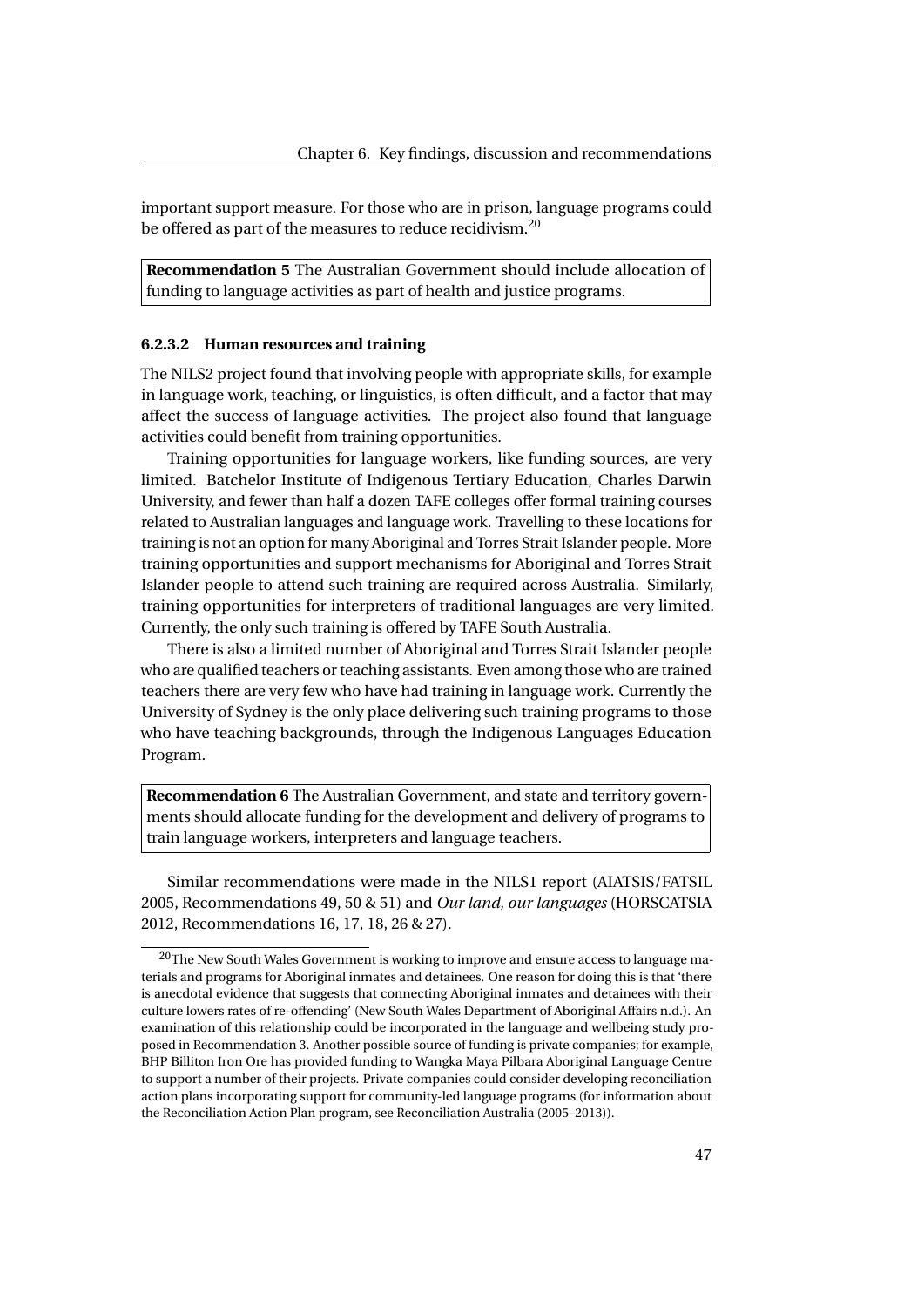The maximum benefits of training are achieved only when there are employment opportunities to work as language workers or teachers. As more people undertake training there will be more demand for employment as language workers or teachers, and those who deliver language activities will require funds to recruit these people. With the forthcoming completion by ACARA of the Framework for Australian Languages, which will support the teaching of Australian languages in schools, there will be a greater need for Aboriginal and Torres Strait Islander people with this training. If training only leads to unpaid work or to no work, people will be discouraged from undertaking the training. There is thus a need for the 'language industry' to develop, with promising career paths and decent wages.<sup>[21](#page-63-0)</sup> The industry cannot develop and language activities will suffer if there is a dependency on the good will of people who are prepared to work for low wages or without pay.<sup>[22](#page-63-1)</sup>

Not every type of language activity requires the technical skills that a linguist provides. For example, if an activity is to write a script in a traditional language for a radio program and if there are still full speakers, a linguist's advice is not necessarily needed (but this may require someone with literacy skills in the language). Some activities certainly do require a trained linguist, someone who has studied linguistics. Examples include an activity that requires language analysis for writing a learner's guide, or an activity that requires the interpretation of historical language records.

There are, however, not many linguists who are available for community language work. To begin with, the number of people with linguistic training is limited, and often linguists are employed by a university and engaged in academic research. This may limit their availability for community language work since such work does not necessarily result in academic publications, or contribute to building an academic reputation. There may be a lack of appreciation for community-driven research or language work among people who work in the university sector. Universities should acknowledge the importance of supporting community-driven research in their reconciliation action plans. They should promote the importance of designing research projects that meet community protocols and needs, and performance measures for researchers should recognise this type of community service.

There are currently very few trained linguists of Aboriginal and Torres Strait Islander descent. The shortage of such people means that many communities are unable to find linguists locally. Often language centres, especially those in remote areas, have trouble finding linguists.<sup>[23](#page-63-2)</sup> There is a lack of awareness of potential work as community linguists among linguistics students, which could be remedied

<span id="page-63-0"></span><sup>&</sup>lt;sup>21</sup>One respondent of the Language Activity Survey reported that there were no employment opportunities for people who successfully completed a Diploma of Interpreting.

<span id="page-63-1"></span><sup>22</sup>The *Our land, our languages* report expresses concern over the dependency of language centres and projects on government funding and encourages the development of market opportunities for language centres [\(HORSCATSIA 2012,](#page-76-0) p. 200).

<span id="page-63-2"></span> $^{23}$ There could be some reservation or barrier to Australian linguists of non-Aboriginal and Torres Strait Islander descent engaging with a community because of colonial history.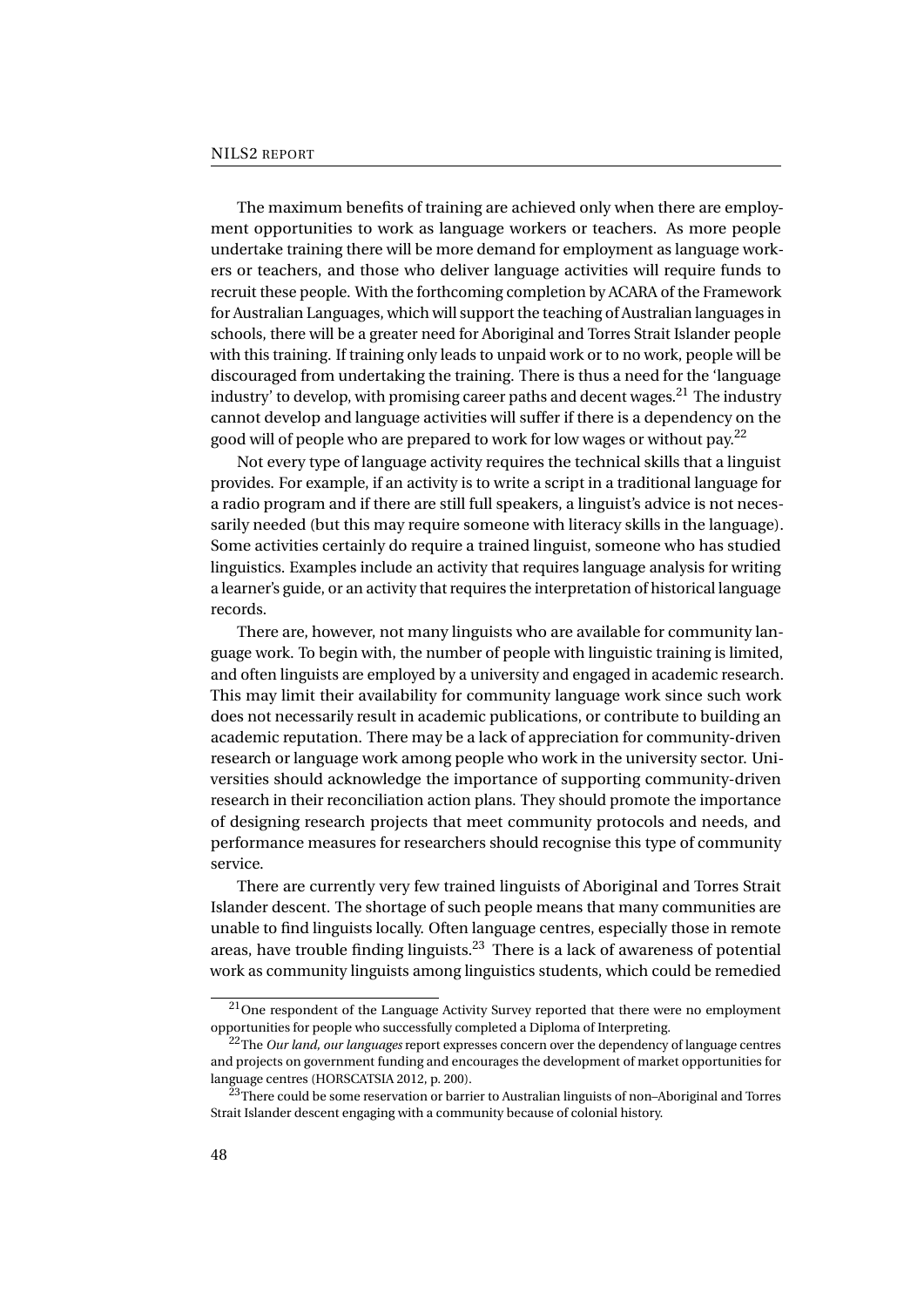by the promotion of Australian languages through internship programs. These programs could help students build an appreciation of Australian languages, which might lead them to consider a career as a community linguist.

**Recommendation 7** Language centres and universities should cooperate to identify opportunities for students of linguistics to gain experience in working with community-led language programs. We particularly support the provision of scholarships for Indigenous students of linguistics.

It is important for community people to build their understanding of why linguistic knowledge is useful in certain types of language activities. $^{24}$  $^{24}$  $^{24}$  An appreciation for linguistic knowledge may also lead more Aboriginal and Torres Strait Islander people to consider studying linguistics. Finally, scholarships to support Indigenous students of linguistics would be a valuable way to support people in undertaking this study.

#### **6.2.3.3 Language resources and archiving**

The NILS2 project found that access to language resources is a key element for successful language activities. The survey shows that a number of resource production activities are taking place. These activities should be given priority, especially in the current context where the Australian Government is developing an Australian Curriculum framework for Australian languages, discussed in more detail below.

The production of language resources may involve retrieving recordings and documentation from archives. The AIATSIS collection contains an unparalleled amount of relevant historical documentation for Australian languages; however, most libraries and collections throughout the country will hold language materials. In addition there are significant holdings in international and private collections. Preservation of and access to old language material, as well as new material, is essential for current and future language work. Old analog language material needs to be digitised to ensure its preservation and future access.

**Recommendation 8** All levels of government should allocate funding to collecting institutions which hold material on traditional languages for digitisation, preservation and access.

Not all language material is held in large collecting institutions; some is held by individual researchers or small organisations that do not have publicly available catalogues of their language collections. As a result, community people may not even be aware of the existence of some language material. It is important that information about such material becomes accessible. The NILS1 project started collating this information, although on a very small scale, and the NILS1 report

<span id="page-64-0"></span> $24$ Caffery [\(2008\)](#page-76-8) found that many Aboriginal and Torres Strait Islander people who have undertaken linguistic training did not go on to do language work in their community. One of the reasons for this is lack of appreciation of linguistic skills among community members, particularly Elders.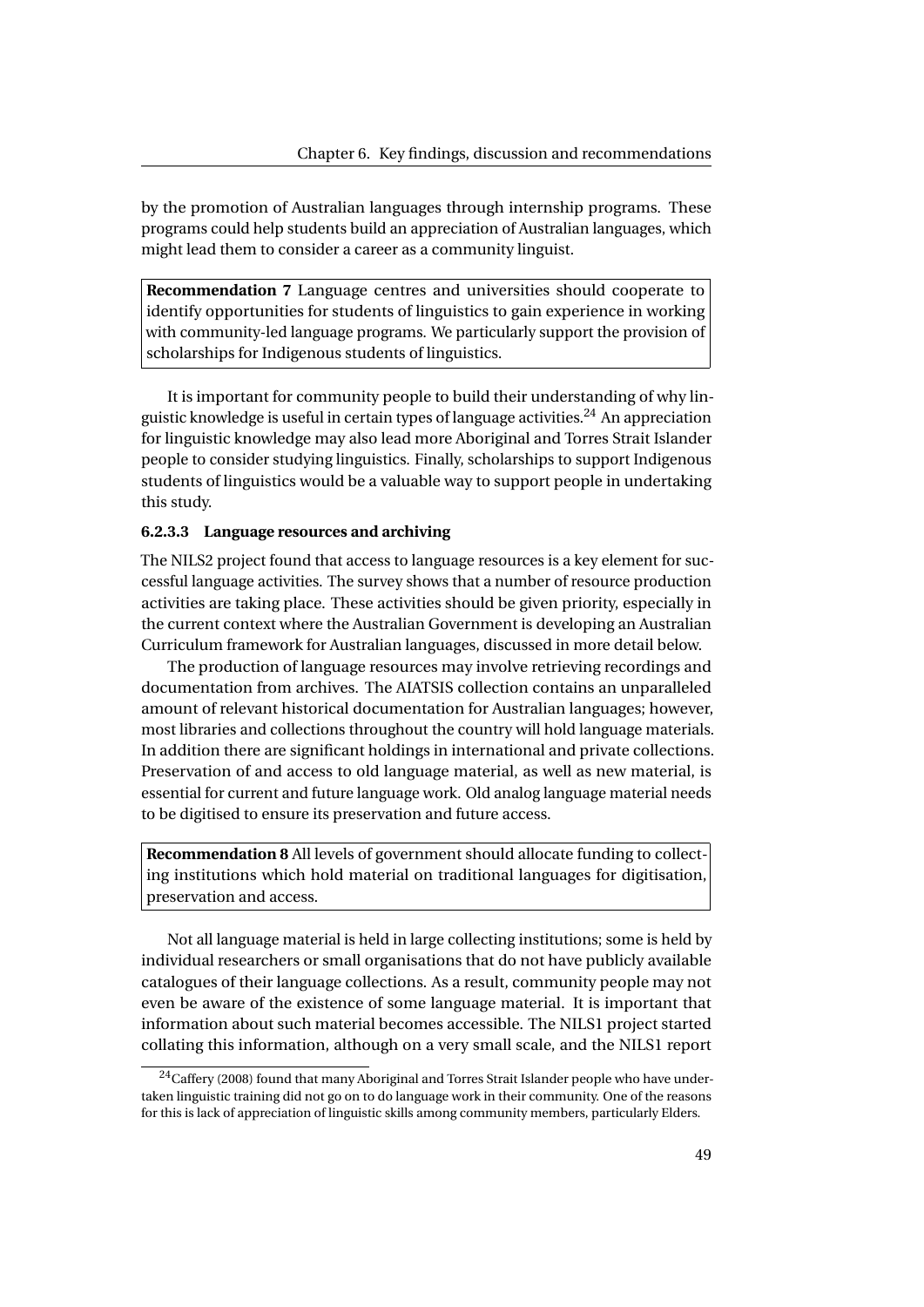recommended ongoing maintenance of this database [\(AIATSIS/FATSIL 2005,](#page-75-1) Recommendation 39). There are a number of bodies with the expertise to carry out this work, including the National Library of Australia and AIATSIS, the latter being best-placed due its existing archive holdings and as the host for AUSTLANG and OZBIB.

**Recommendation 9** All levels of government should support projects to collate information about language material, particularly that held in small, local and private collections which may not be listed in public collection catalogues, and make the information available online. Ideally this would be done on a national level as a single project.

This would require collaboration from individual researchers; researchers should understand the value and importance of community access to language material and make information readily available.

Language activities may involve recording languages for the development of resources as well as archiving recorded material. For languages where there are still speakers and recordings are scarce, it is critical to record languages while speakers are available. This was also recommended in the NILS1 report [\(AIATSIS/FATSIL](#page-75-1) [2005,](#page-75-1) Recommendation 23).

**Recommendation 10** The Australian Government, and state and territory governments should allocate funding to the recording of languages which are poorly documented.

It is equally important for recordings, as well as language resources developed from recordings, to be properly archived, again for preservation and access, as recommended in the NILS1 report [\(AIATSIS/FATSIL 2005,](#page-75-1) Recommendation 28).

**Recommendation 11** Funding bodies for language activities should make it a condition of funding that a copy of any materials produced with their funding will be archived at AIATSIS. The importance of archiving materials should be promoted more generally to those who are running language programs.

A similar recommendation was made by the Standing Committee on Aboriginal and Torres Strait Islander Affairs in *Our land, our languages* [\(HORSCATSIA 2012,](#page-76-0) Recommendation 30). The committee also emphasised the need for a central repository of language materials, with AIATSIS identified as having the potential to perform this role [\(HORSCATSIA 2012,](#page-76-0) p. 209).

It is also important that materials produced by language activities be shared. This enables other communities with the same language to avoid re-creating what has already been done, and gives other language groups useful materials to adapt or further develop rather than starting from scratch. This approach was supported in *Our land, our languages* [\(HORSCATSIA 2012,](#page-76-0) Recommendation 20).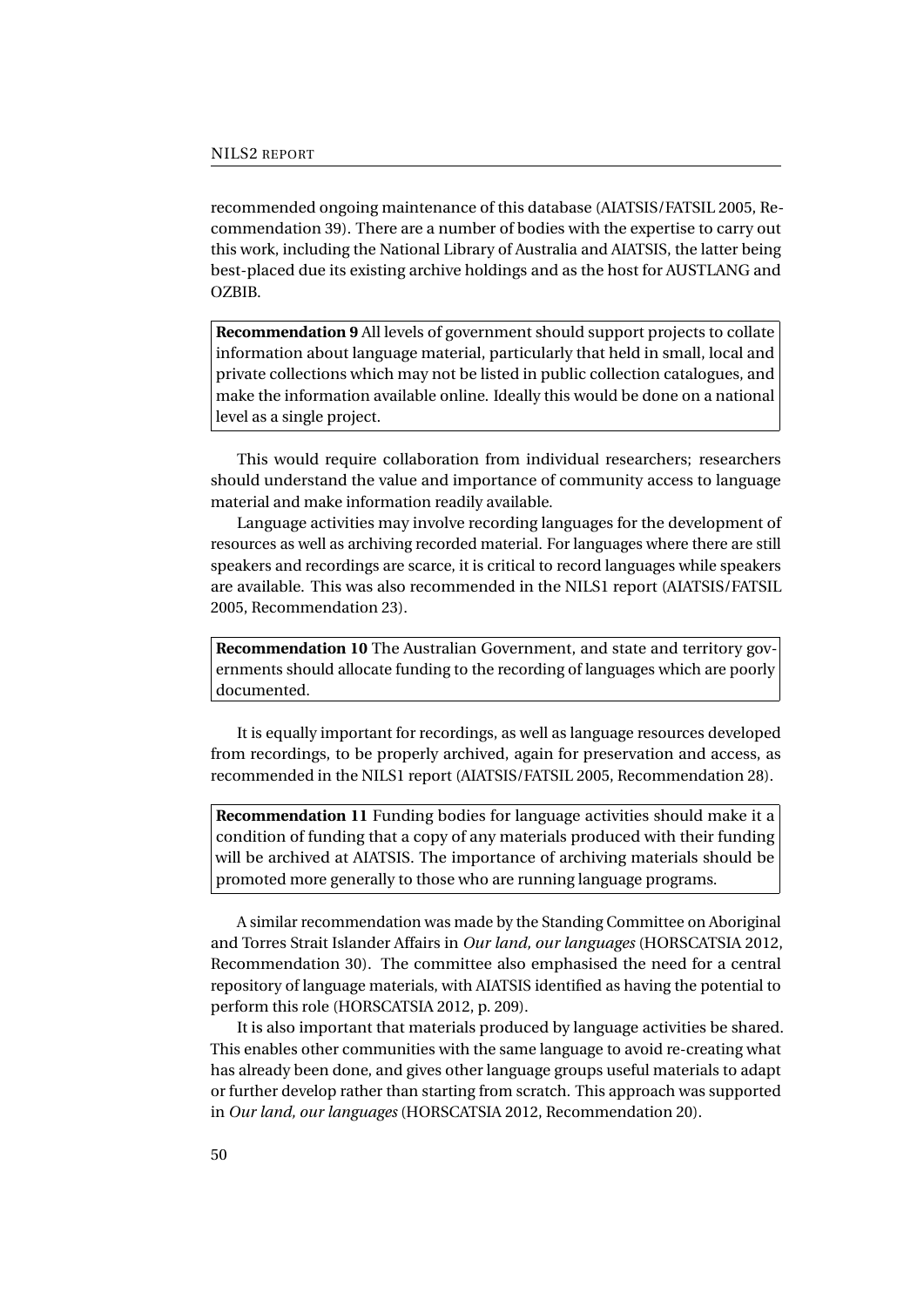#### **6.2.3.4 Increasing opportunities to use traditional language**

The NILS2 project found that the active use of language is key to keeping language strong. While this may seem a simple matter it points to a need to increase the opportunities for traditional languages to be used. Anyone who speaks a traditional language to some extent could start using it more often, and Aboriginal and Torres Strait Islander people should be encouraged to do so, particularly at home but also in other arenas. This does not necessarily require funding but primarily determination and commitment, and is something that can be promoted through various forums. This promotion could include suggestions for materials and methods to encourage greater language use and point to the ways in which people around the world are developing their own methods to pass on their languages, many of which are based in the home and family. A world expert on language maintenance and revival, Leanne Hinton, promotes the family and the home as the key element in the success of any revival project (Hinton [2013\)](#page-76-9).

**Recommendation 12** The Australian Government and language advocacy groups should widely promote the importance of using traditional languages at home, and especially with children.

Outside of the home, there are a number of ways to increase the use of traditional language: through media such as radio programs, TV programs, websites and newsletters/newspapers or through community events such as music and song writing workshops. These activities are already carried out by community people in some parts of Australia but require funding. The issue of funding was discussed above.

As recommended in the NILS1 report [\(AIATSIS/FATSIL 2005,](#page-75-1) Recommendation 8), governments could also take the initiative and support the use of traditional languages in the public domain and in government services. One such initiative is dual place naming. Many Aboriginal and Torres Strait Islander people who may not be speakers often have knowledge of place names. Dual naming also helps to promote and build appreciation of traditional languages to the general public. Dual naming was recommended in *Our land, our languages* [\(HORSCATSIA 2012,](#page-76-0) Recommendation 3).

**Recommendation 13** All levels of government should consult local communities to identify and implement appropriate measures that increase the use of traditional languages in local areas; for example, in dual place naming.

All levels of government could use traditional languages for communication with community members whose first language is an Aboriginal or Torres Strait Islander language, by employing translators and interpreters. This could not only increase the use of traditional languages but create employment opportunities for Aboriginal and Torres Strait Islander people and improve the quality and effective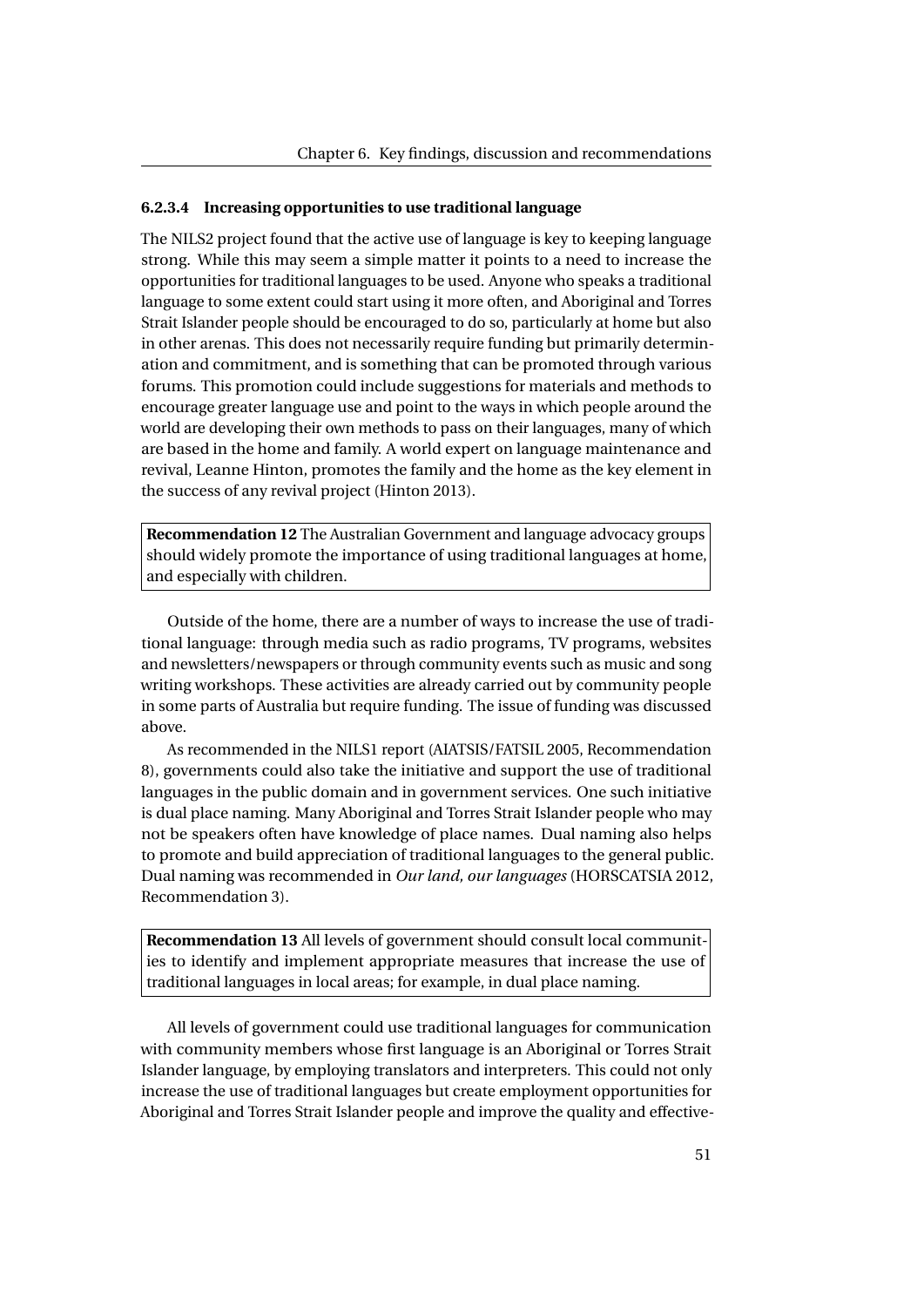ness of communication. It is especially important that translators and interpreters be engaged where misunderstandings must be avoided at all cost; for example, in legal and health situations [\(HORSCATSIA 2012,](#page-76-0) Recommendations 23, 24, 25 and 26).

**Recommendation 14** All levels of government should engage translators and interpreters of traditional languages for communication between governments and community people whose first language is an Aboriginal or Torres Strait Islander language, as well as in legal, health and other situations where effective communication is paramount.

#### **6.2.4 Recognition**

The NILS2 data indicated that recognition of traditional languages is of great importance to many Aboriginal and Torres Strait Islander people. An extremely important step in this regard is the recognition of traditional languages in the constitution. This proposal was included in *Our land, our languages* [\(HORSCATSIA 2012,](#page-76-0) Recommendation 8) and was recommended by the Expert Panel on Constitutional Recognition of Indigenous Australians [\(2012\)](#page-76-10); we reiterate this recommendation.

Official recognition in the constitution and other areas of government is an important change that is desired by many Aboriginal and Torres Strait Islander people and will provide a base for the support of more concrete actions. This recognition should come with commitment to the government's endorsement of the *United Nations declaration on the rights of indigenous peoples* (United Nations [2007\)](#page-78-6). The Australian Government should implement this commitment by taking actions to support 'the right to revitalise, use, develop and transmit to future generations their histories, languages, oral traditions [...]' (United Nations [2007,](#page-78-6) Article 13).

Recognition also has to be fostered in the broader public sphere, not just within government. The government's 'closing the gap' strategy targets health, education and employment, bringing Aboriginal people closer to the standard of living enjoyed by most non–Aboriginal and Torres Strait Islander people. The gap could also be bridged by targeting other areas such as appreciation of traditional languages as part of Australia's unique national heritage, and building strategies that cultivate this appreciation among non–Aboriginal and Torres Strait Islander people.

**Recommendation 15** Traditional languages should be recognised in the Australian Constitution as the first languages of Australia. All levels of government should promote Australian languages as a fundamental part of the unique heritage of Australia.

Flowing on from this would be a variety of outcomes; for example, parliamentary recognition at all levels of government (recommended in *Our land, our languages*, [HORSCATSIA 2012,](#page-76-0) Recommendation 3).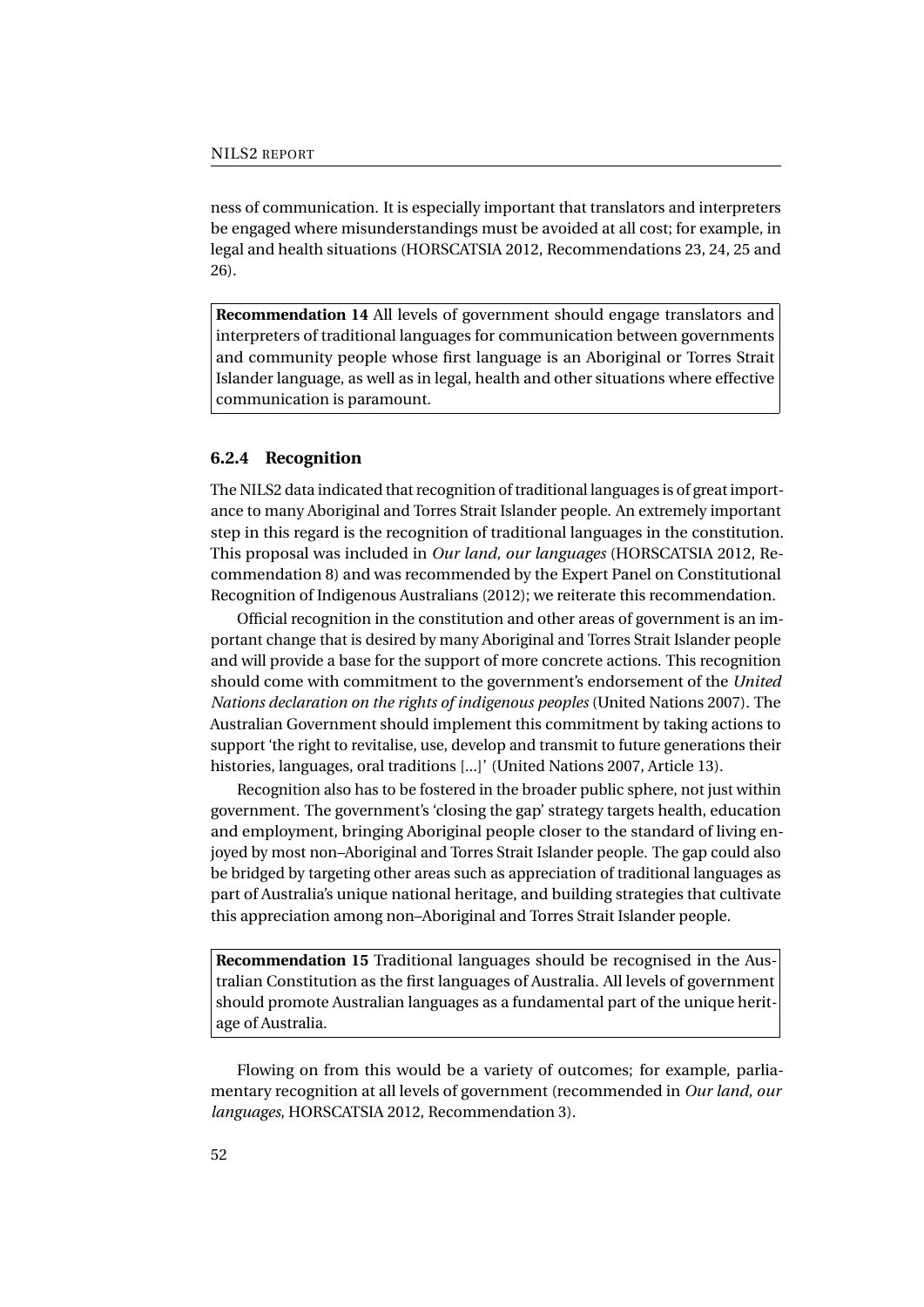#### **6.2.5 Traditional languages in schools**

As discussed elsewhere in this report, preserving and strengthening languages is not simply about language as a means of communication, but also relates to its role in supporting a strong sense of identity, an ongoing connection to traditional culture, and improved wellbeing. The NILS2 surveys show that there is a widespread and strong view that traditional languages should be taught and used in schools.<sup>[25](#page-68-0)</sup> School-based language programs are very popular, being the most frequently reported transmission activity, and identified by more than half of all respondents as a goal of their current language activity. The importance placed on schools as a site of activities to strengthen and maintain traditional languages is clearly shown by the fact that almost all respondents believe that traditional languages should be taught in schools. Importantly, the majority stated that the use of traditional languages in school also helps Aboriginal and Torres Strait Islander students to succeed.

These strongly held views make clear that schools play an important role in supporting traditional languages and that in doing so they will be providing better support to their students. It is worth noting that a large majority of respondents feel okay about non–Aboriginal and Torres Strait Islander people learning their languages, so this should not be seen as an obstacle for school language programs.

As Lowe [2010](#page-77-8) (and the papers following it) strongly attests, it is of great importance that language programs be based in the family and the community. But, while the home and the community remain the most crucial domains for language use and transmission, schools can play an important role as an additional place where languages are used and shown to be valued. As a controlled environment they can target particular languages for support, which is especially important for situations such as that of Anmatyerre, as discussed in Section [2.2.1,](#page-23-0) where an Indigenous common language (in this case, Warlpiri) may be starting to displace the local language. A number of states have developed programs that give traditional languages a place in schools; an important example is the development of the document *[Framework for the teaching of Aboriginal languages in primary schools](#page-76-11)* [\(1992\)](#page-76-11), which was implemented across Western Australia, and the more recent accreditation in that state of traditional (Aboriginal) language courses at secondary level (School Curriculum and Standards Authority [2013\)](#page-78-7). All education systems in Australia now have substantial support to make this possible in the Framework for Aboriginal Languages and Torres Strait Islander Languages, being developed by ACARA (the Australian Curriculum, Assessment and Reporting Authority) as part of the Australian Curriculum.<sup>[26](#page-68-1)</sup> This framework has been designed as a very broad approach that supports the development of language-specific curricula to target any Australian language, across three learner pathways:

<span id="page-68-0"></span> $^{25}\mathrm{A}$  detailed, if now somewhat dated, overview of the place of traditional languages in Australian schools can be found in Purdie et al. [2008.](#page-78-0)

<span id="page-68-1"></span> $^{26}\rm{Det}$  information is available at the ACARA website (Australian Curriculum, Assessment and Reporting Authority [2013b\)](#page-75-7).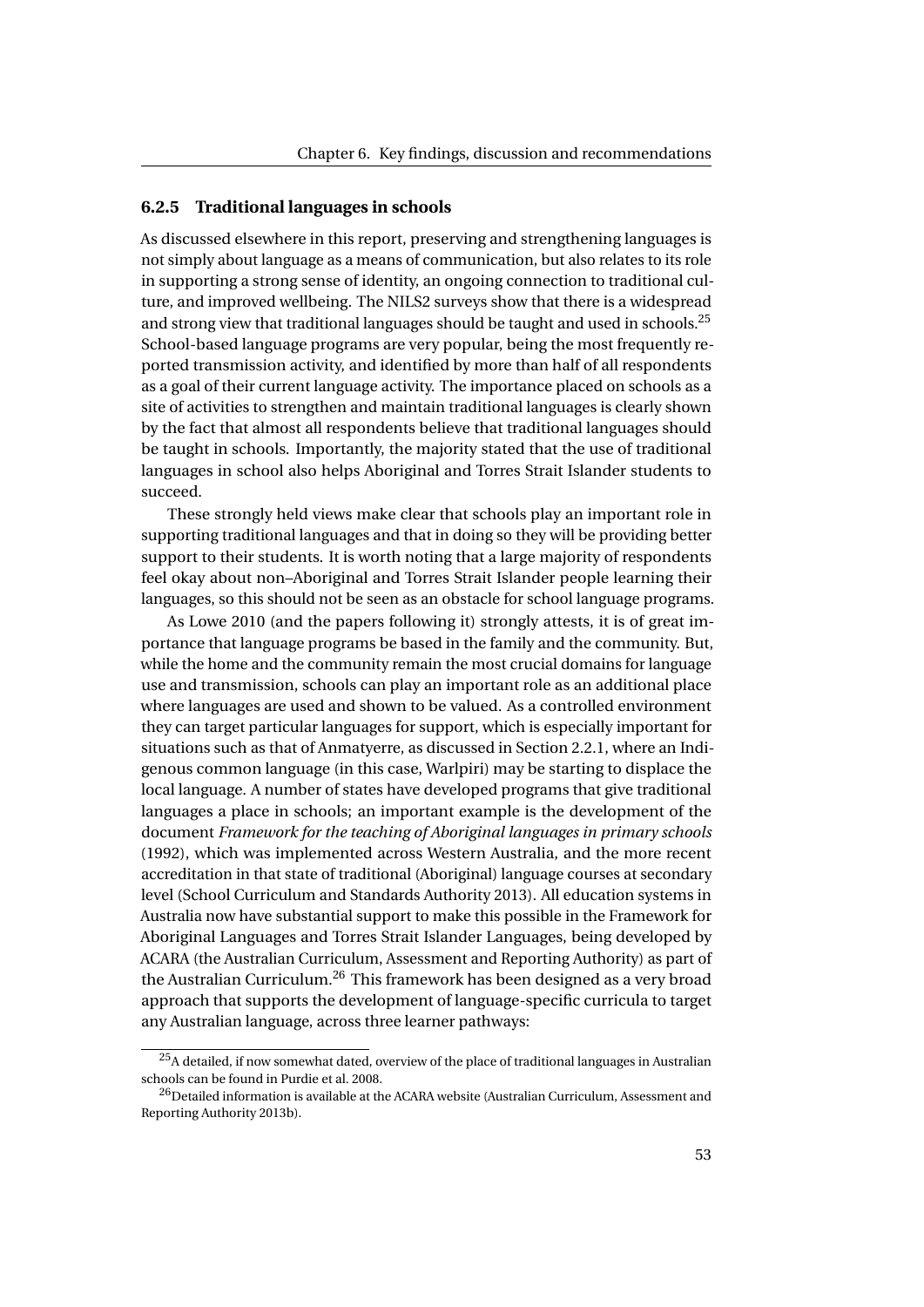- **First Language Learner Pathway:** for students whose first language is an Australian language
- **Revival Language Learner Pathway:** for students learning Australian languages which are in various stages of recovery and revitalisation (sometimes referred to as 'sleeping languages')
- **Second Language Learner Pathway:** for students learning an Australian language as a second language.

Each pathway has distinctive elements and approaches. For example, for languages which are still being passed on to children, the best approach—adopted in the framework's First Language Learner Pathway—is for children to complete the crucial early years of education in their own, first language, while also being taught English (using an English as a Second Language approach).<sup>[27](#page-69-1)</sup> Once the early education is completed and the students' English skills are at the appropriate level, it is possible to transition to English as the medium of instruction.<sup>[28](#page-69-2)</sup>

**Recommendation 16** All education systems should work together with Indigenous communities to implement traditional language classes in schools, and schools should work with local Indigenous groups and communities to develop appropriate ways to give recognition to the languages of their region.

Similar recommendations are found in NILS1 [\(AIATSIS/FATSIL 2005,](#page-75-1) Recommendations 5, 8, 10 & 49) and supported by *Our land, our languages* [\(HORSCATSIA](#page-76-0) [2012,](#page-76-0) Recommendation 11).

### <span id="page-69-0"></span>**6.2.6 Recently developed Indigenous languages**

The NILS2 project found a variety of opinions about recently developed Indigenous languages among the survey respondents. Although the survey responses indicate that these recently developed Indigenous languages, such as Kriol, Yumplatok and Aboriginal English, do not seem to have the same kind of emotional, spiritual and wellbeing-promoting impact as traditional languages, they are widely spoken by Aboriginal and Torres Strait Islander people (especially children) as first languages. Speakers of Kriol, Yumplatok and other new languages must receive the necessary support to ensure they are fully able to participate in Australian society, programs and services. It is crucial that education departments, health bodies, government agencies generally, and so on, are aware of this and implement appropriate measures in their dealings with Indigenous people. To be specific, this includes (but is not limited to) the provision of: interpreter/translator services; appropriate education in the first language (i.e. bilingual education); health services; legal services; and effective education to ensure all children acquire a sound proficiency in Standard Australian English.

<span id="page-69-1"></span> $^{27}$  Simpson, Caffery and McConvell [\(2009\)](#page-78-8) provide an important discussion of this approach and its implementation in the Northern Territory.

<span id="page-69-2"></span><sup>&</sup>lt;sup>28</sup>Research indicates the best time for this transition is around the end of primary school (Ouane and Glanz [2010\)](#page-77-9).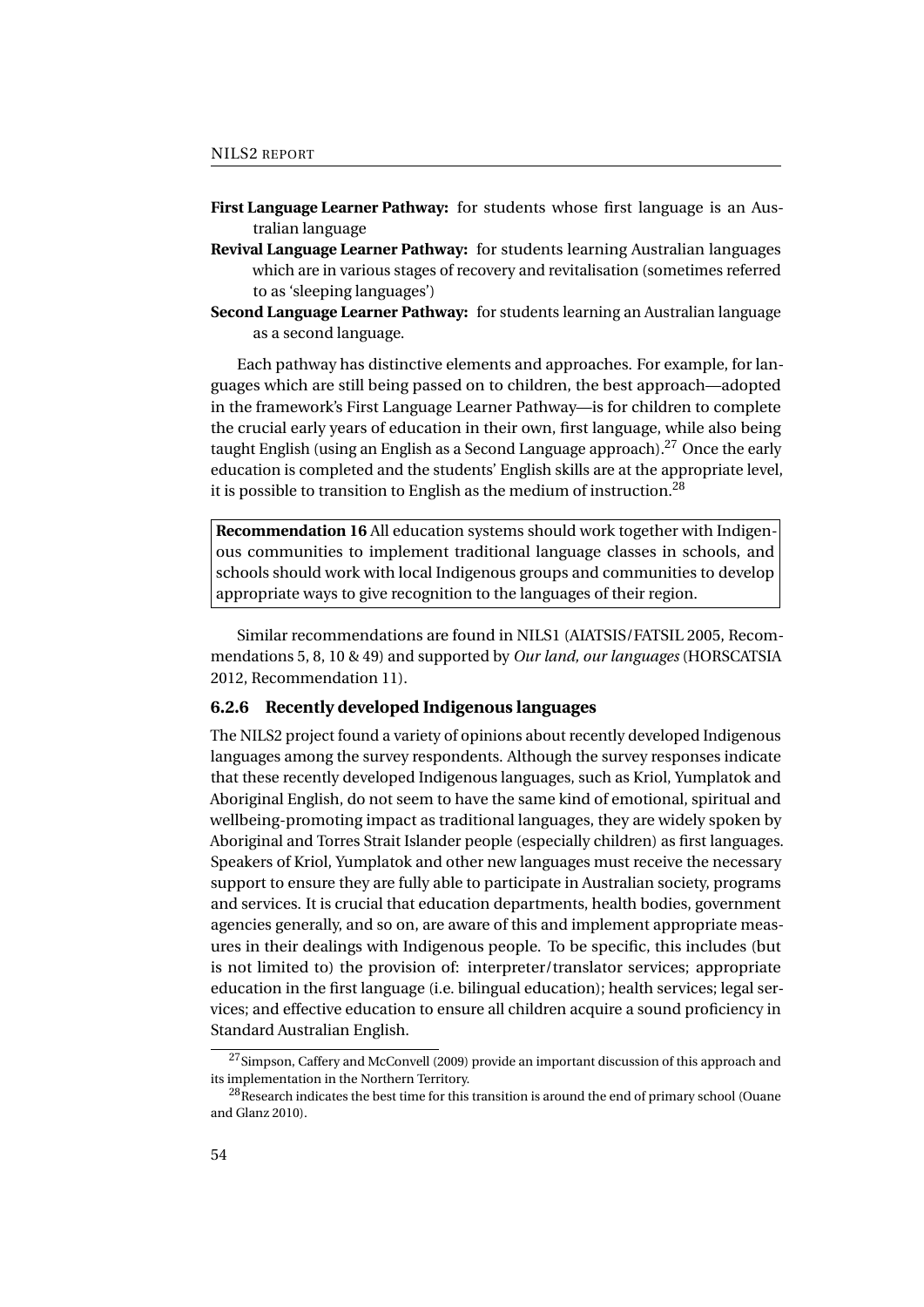**Recommendation 17** Speakers of recently developed Aboriginal and Torres Strait Islander languages such as Kriol, Yumplatok and Aboriginal English should be given appropriate support, including interpreter/translator services and firstlanguage education (bilingual education).

These languages should also be acknowledged by the general public. A common misunderstanding is that creoles (and other new varieties) are 'bad English'. This is not correct; although they can sound like a kind of English, creoles are in fact distinct languages and English speakers cannot understand them without learning them, just as with any other language. Aboriginal English is also frequently said, wrongly, to be 'bad English'; it is actually a variety of English that differs from Standard Australian English. As a language spoken across numerous different geographical, social and cultural domains, English has many varieties, such as Yorkshire English, American English, Irish English, and many more: Aboriginal English is one of them. Speakers of recently developed Indigenous languages should not be regarded as being unable to speak 'proper' English or as uneducated.

## **6.3 Coordination**

### **6.3.1 A national approach**

The results of the NILS2 project highlight the need for recognition, funding, training opportunities and access to language resources. But the maximum benefit both for languages and the people involved with them will only come if language work employs the coordinated approach advocated in the National Indigenous Languages Policy (Office for the Arts [2009\)](#page-77-10). The NILS1 report recommended the establishment of a national Indigenous languages centre for this purpose and outlines the possible functions of such a centre [\(AIATSIS/FATSIL 2005,](#page-75-1) Recommendation 4). Currently, language activities are most often conducted independently of one another, and, although forums such as Puliima offer space to share experiences and exchange information among people who work on language activities, there is still a lack of coordination between language activities. Similar activities could be taking place or might have taken place in different parts of Australia without those involved knowling of each other's activity. Indeed, there is no register of language activities, and it was difficult to identify those who ran or are currently running language activities for participation in the Language Activity Survey. There is a great need for strategies that enable people working on languages to share their experiences and learn from each other, to minimise the duplication of work, especially when funding for language work is limited. In recent years, the advancement of new technology has allowed people to share platforms for language resources, but technology-based language resources are only one aspect of language work.

A national approach does not necessarily require the establishment of a new national body. Certainly *Our land, our languages* does not support the idea of establishing a new body [\(HORSCATSIA 2012,](#page-76-0) p. 198). However, a coordinating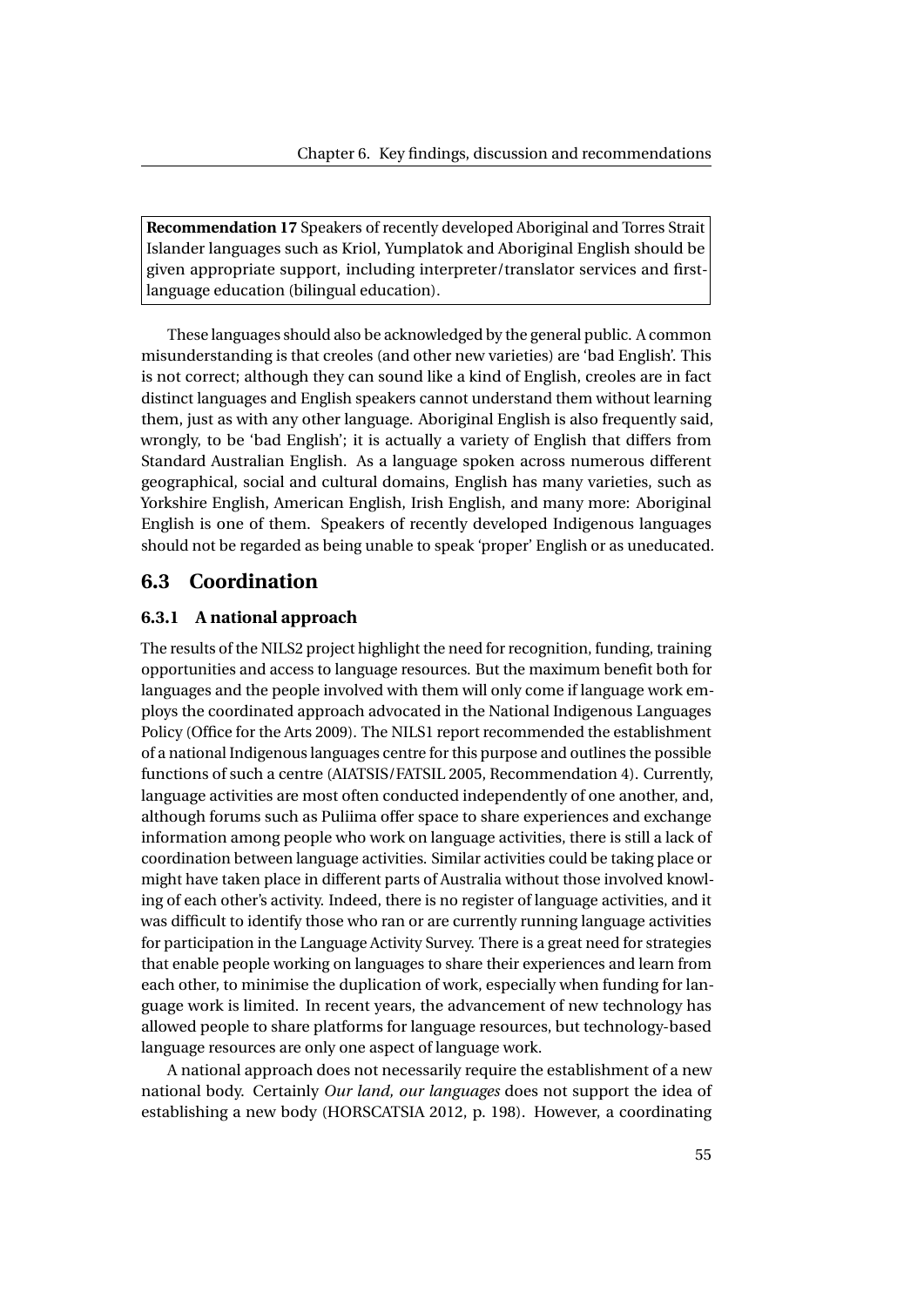role could be undertaken by an existing organisation or organisations. There are several organisations that could be considered for this role, such as the Ministry for the Arts or the National Congress of Australia's First Peoples. AIATSIS too is an organisation with the potential to undertake this coordinating role, working closely with the government, language organisations and the academic community, as it is Australia's premier archive for Indigenous language material, with connections to Indigenous communities and language organisations, as well as the academic community.

#### **6.3.2 Tiers of language work**

The NILS2 surveys, as well as experience from current practice, demonstrate the value of the coordinated approach described above. Under this approach there is a need for different tiers of language organisations. There should be three such tiers, as outlined in the NILS1 report: community language teams [\(AIATSIS/FATSIL](#page-75-1) [2005,](#page-75-1) Recommendation 2), regional language centres (Recommendation 3), and state/territory language centres (Recommendation 5), with each tier supporting the next.

Community language teams would be responsible for on-the-ground language activities and resource development for the traditional languages of the community. They should have at least one language worker working with linguists and senior language workers who are based at regional language centres. Those linguists and senior language workers at the regional language centres would provide on-the-job training to community-based language workers, as well as assisting their language work and offering professional support.

State/territory language centres would deal with state-level issues—for example, implementation of the Australian Curriculum–Languages—and would assist the regional language centres and community language teams with developing appropriate curriculum materials. They would also coordinate state/territory-level training and networking and would collate reports and information from the more local levels in order to monitor the state of traditional languages, enabling a decentralised, locally based approach to this activity (see Section [6.4](#page-72-0) on the future of language status surveys).

Currently, there are several regional language centres across Australia and only one state language centre, in Victoria. None of these have ongoing funding. The roles of these different levels of language organisations need to be further defined, together with their relationship to each other.

**Recommendation 18** The Australian Government should commission a project to develop a model for a coordinated approach to language work and a funding mechanism that supports this model.

This work would require the involvement of state governments and existing regional and state language centres.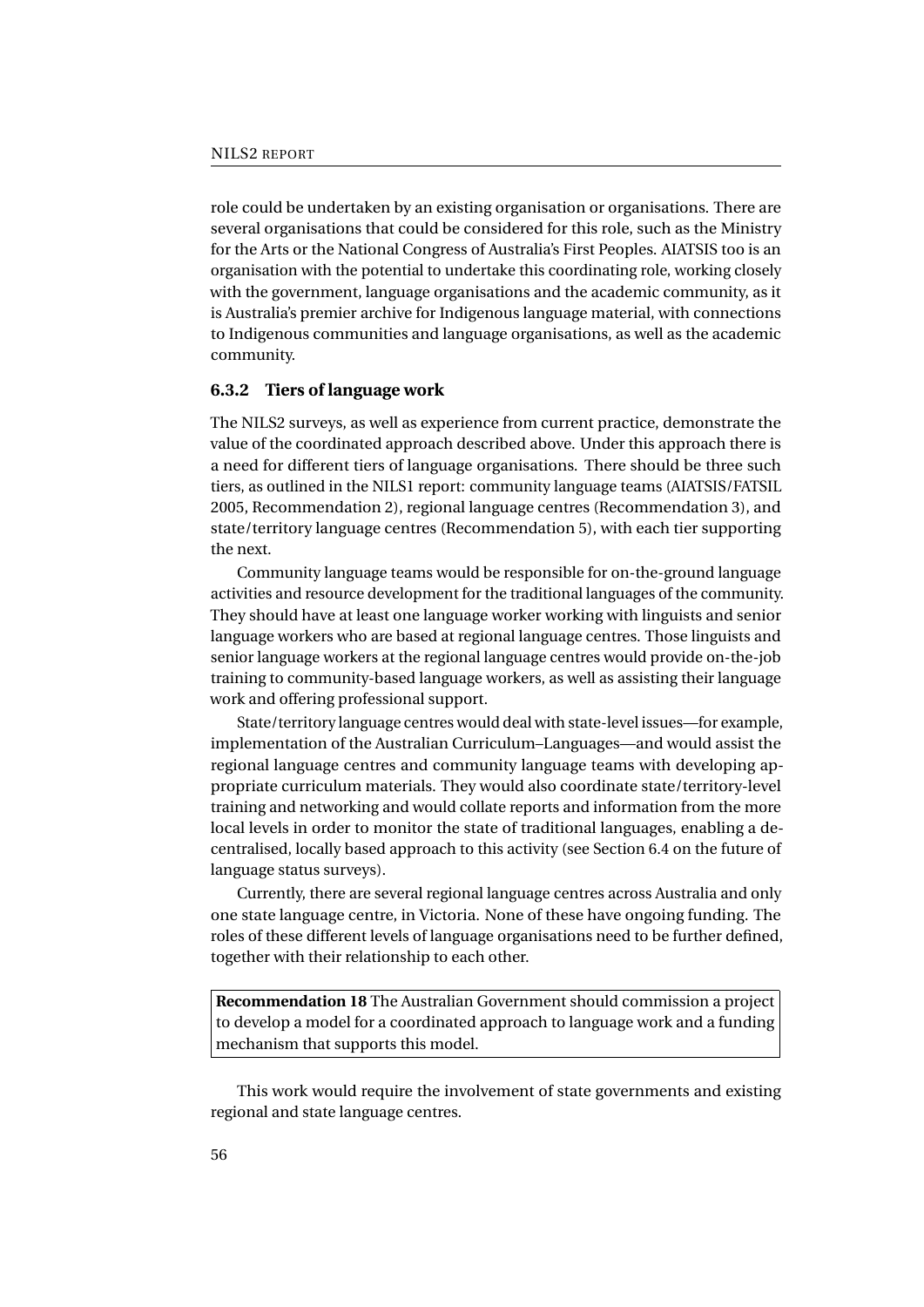## **6.4 Future surveys**

The NILS2 project collected three types of information about Australian languages language status, language activities and people's thoughts about Australian languages—with a hope that these types of information would help communities and governments to make future plans that support Australian languages. The results and outcome of the two surveys—the Language Attitude Survey and the Language Activity Survey:

- 1. identified the reasons why traditional languages are important to Aboriginal and Torres Strait Islander people and, in turn, why there need to be more resources and action in order to strengthen or keep traditional languages strong. The results also show that recently developed Indigenous languages now have a strong presence and role among Aboriginal and Torres Strait Islander people and they need to be supported
- 2. called for more research on language activities (Recommendation 2)
- 3. revealed that collecting information about language situations was, as expected, very difficult.

The question now is whether there should be more surveys of Australian languages. It does not seem to be necessary to conduct another survey like the Language Attitude Survey, at least in the near future—it seems unlikely that people's view's about traditional languages, if not recently developed Indigenous languages, will change in the near future. A new survey of language situations also does not seem to be necessary or beneficial from the point of view of work on individual languages.

Many of the Language Activity Survey respondents found it difficult to answer questions about speaker numbers, proficiency levels and frequency of language use. This does not mean that they have no idea about the situation of their languages; they probably have a general understanding about their language situation, but not detailed statistics. It seems this is because detailed statistical information about the language situation is not essential for the planning and delivery of their language work. It could be more useful to know what others are doing and how, and what kind of language work is suitable for their situation (again, see Recommendation 2, a study of different types of language activities).

Policy makers may have a different view on this; in order to allocate funding and resources to Australian languages, they possibly need to have a good understanding of the overall situation of Australian languages, as well as each individual language. Those who do research on Australian languages may also be interested in such information, especially to identify which languages require urgent documentation. Thus, there may be discord between community interests and other parties' interests in terms of the need for a survey on language situations.

If a survey of language situations has to take place, a standard measurement for language vitality needs to be established first. The NILS2 project and its predecessor, the NILS1 project, took a similar approach to language proficiency and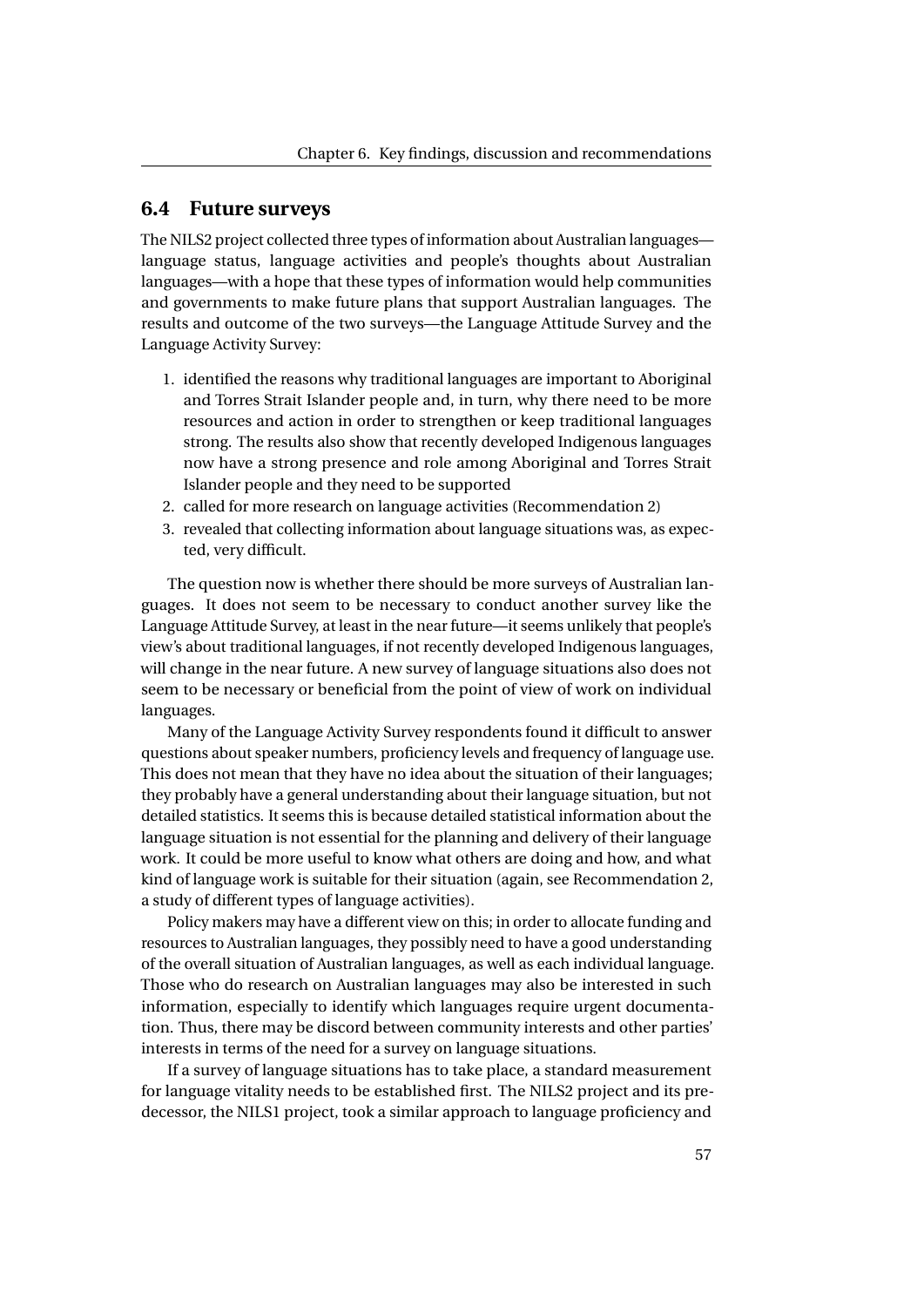use but did not use the same measurements. Both projects had questions about speaker fluency and frequency of language use in different age groups. But the descriptions of proficiency levels and frequency used in the two projects were not the same. The NILS2 project endeavoured to be clearer and more specific than NILS1. The measurement employed by the NILS2 project should be reviewed, with any necessary improvements made, and used as a standard measurement tool for surveys of language vitality in Australia.[29](#page-73-0) Such a tool could also be used in reports on language projects (see below), and be promoted among linguists for use in presenting language vitality information in their publications.

The NILS2 survey data, like the NILS1 survey data, was dependent on the views of a limited number of people. It is extremely difficult for any individual to accurately assess how many language speakers there are, what age groups they belong to and what their proficiency levels are. If the government is to collect more accurate information, it is necessary to allocate sufficient resources. It appears that collection of accurate information can only be done by having all Aboriginal and Torres Strait Islander people conduct an assessment of their own language proficiency and use. The most plausible instrument for this would appear to be the census. Conducting a separate survey of all Aboriginal and Torres Strait Islander individuals would probably be even more costly than adding a few questions to the census, and it would also first require locating all Aboriginal and Torres Strait Islander individuals. Questions in the census could be formulated based on the standard measurement developed as above. A similar recommendation was made in the NILS1 report [\(AIATSIS/FATSIL 2005,](#page-75-0) Recommendation 24).

Even with a standard measurement it is difficult to ensure that all individuals understand it and answer census questions accordingly. As a result, the census information will have limited accuracy, as well as only being collected at five-year intervals. So, while census information would be valuable, similar information should also be collected through another avenue, especially through funding programs. For example, the application form for funding through the ILS program could contain questions about the number of speakers, speakers' proficiency levels, and frequency of language use in different age groups. Successful applicants could answer the same questions at the end of their funded project so that any change in language vitality could become evident. This would also obviate the need for the Ministry for the Arts to fund survey projects, with more money going to communitybased language programs.

Of course, answering these questions on language vitality for the whole population of a particular language group is a difficult task, but at least when the information is compiled by the same organisation each time (NILS1 and NILS2 respondents were not necessarily the same organisations or individuals), one that is working with the language over a period of time, the data collected in the reports is comparable.

<span id="page-73-0"></span><sup>&</sup>lt;sup>29</sup>UNESCO [\(2003\)](#page-78-0) proposes additional metrics to assess language vitality, however, they do not propose any methodology for their application.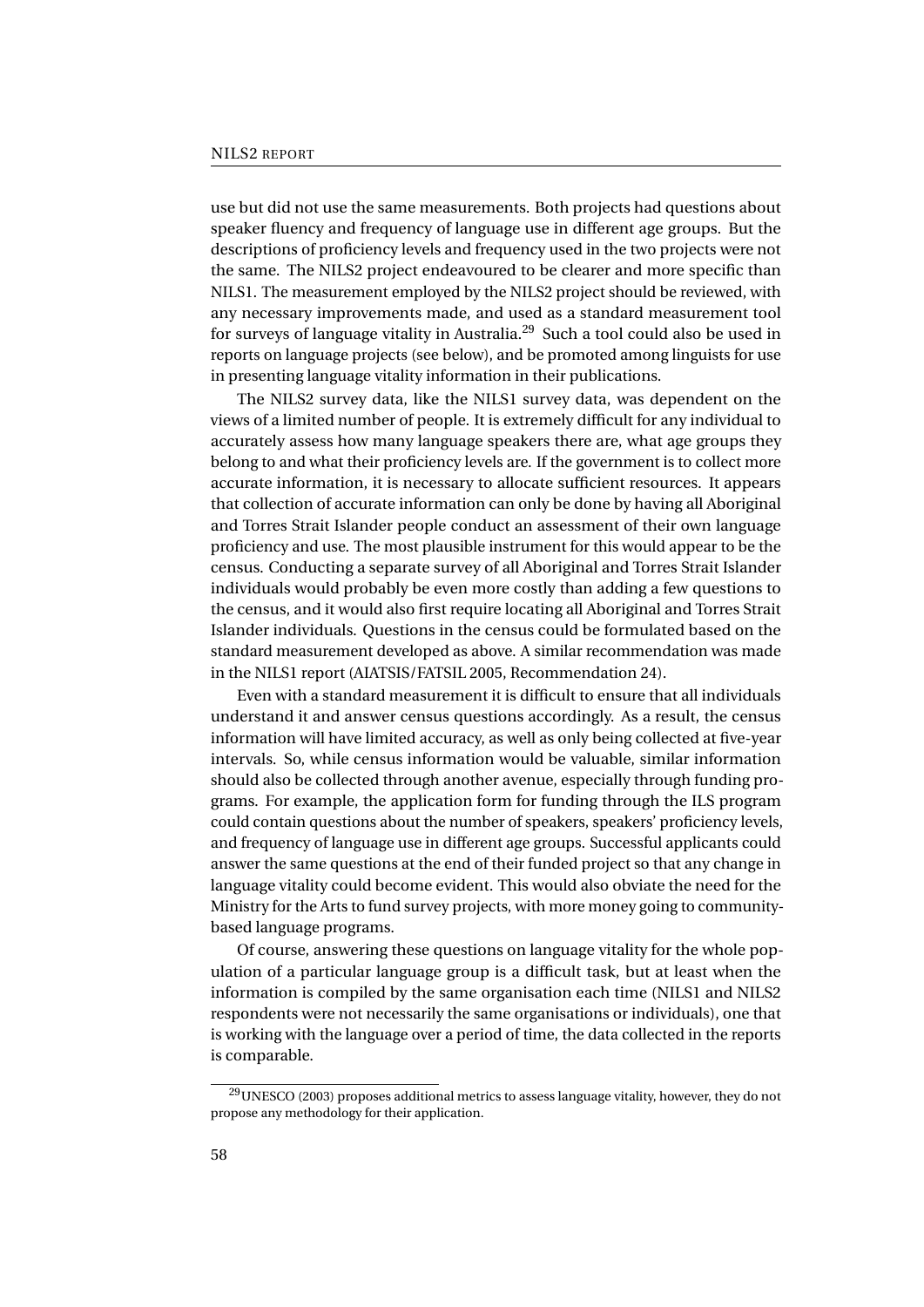Here, however, one should remember that rapid increases in the number of speakers or rapid improvements in proficiency level cannot be *expected*, and a lack of increase between reports should not be taken as a failure of the activity. As mentioned above, language learning takes time, so it may be years before any increase or improvement takes place. This understanding should be made clear to funded bodies to reduce any concerns they might have about unrealistic expectations for rapid results. It also needs to be emphasised that not all language activities are about increasing speaker numbers, so other assessment measures should be developed and employed to assess outcomes of a language activity particular to its goals. Some goals may not be easily measurable or may take a long time to achieve, such as increased awareness among community members or the general public and improved wellbeing of community people.

In summary, if it is essential for the Australian Government to conduct a survey of language situations, the Australian Government should fund a project that reviews the NILS2 language proficiency and use measurement and develops a standard measurement. This should be employed by the census and the census should contain appropriate questions about language proficiency and use. The Ministry for the Arts and any other funding providers for language programs should also employ this measurement and require its use in reporting of funded projects. Further, more importantly, more research on language activities would be beneficial for community.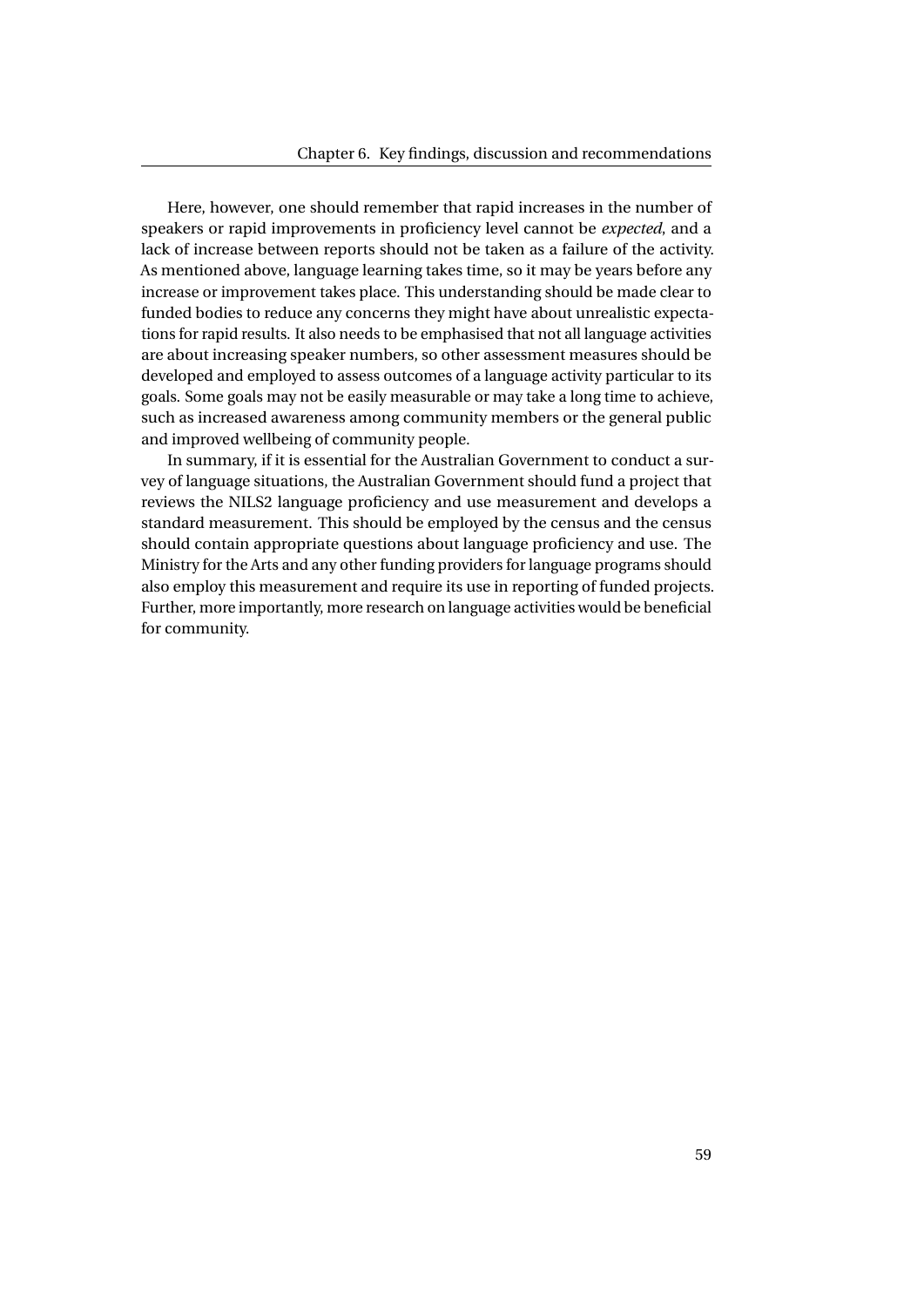## **Bibliography**

- 'Aha Pūnana Leo (n.d.). *'Aha Pūnana Leo website*. Accessed 4 June 2013. URL: [http:](http://www.ahapunanaleo.org) [//www.ahapunanaleo.org](http://www.ahapunanaleo.org).
- Amery, Rob (2010). 'Monitoring the use of Kaurna'. In: *Re-Awakening Languages: theory and practice in the revitalisation of Australia's Indigenous languages*. Ed. by J. Hobson, K. Lowe, S. Poetsch and M. Walsh. Sydney University Press.
- Anderson, G. and K. Harrison (2007). *Global language hotspots*. Accessed 6 June 2013. URL: <http://www.swarthmore.edu/SocSci/langhotspots/index.html>.
- Australian Bureau of Statistics (2010). *Year Book Australia, 2009–10: media story leads*. Accessed 21 May 2013. URL: [http://www.abs.gov.au/AUSSTATS/abs@](http://www.abs.gov.au/AUSSTATS/abs@.nsf/Previousproducts/1301.0Media%20Release22009-10?opendocument&tabname=Summary&prodno=1301.0&issue=2009-10&num=&view=/) [.nsf/Previousproducts/1301.0Media%20Release22009-10?opendocument&](http://www.abs.gov.au/AUSSTATS/abs@.nsf/Previousproducts/1301.0Media%20Release22009-10?opendocument&tabname=Summary&prodno=1301.0&issue=2009-10&num=&view=/) [tabname=Summary&prodno=1301.0&issue=2009-10&num=&view=/](http://www.abs.gov.au/AUSSTATS/abs@.nsf/Previousproducts/1301.0Media%20Release22009-10?opendocument&tabname=Summary&prodno=1301.0&issue=2009-10&num=&view=/).
- (2011). *Speaking an Indigenous language linked to youth wellbeing*. Media release, accessed 14 June 2013. URL: [http://www.abs.gov.au/ausstats/abs@](http://www.abs.gov.au/ausstats/abs@.nsf/latestProducts/4725.0Media%20Release1Apr%202011/) [.nsf/latestProducts/4725.0Media%20Release1Apr%202011/](http://www.abs.gov.au/ausstats/abs@.nsf/latestProducts/4725.0Media%20Release1Apr%202011/).
- (2012). *Australian demography statistics*. Tech. rep. September 2012, 3101.0. Canberra: Australian Bureau of Statistics.
- Australian Curriculum, Assessment and Reporting Authority (2013a). *Australian Curriculum: Languages*. Accessed 12 June 2013. URL: [http : / / consultation .](http://consultation.australiancurriculum.edu.au/Static/docs/Languages/Aboriginal%20Languages%20and%20Torres%20Strait%20Islander%20Languages%20Draft%20Framework%20%20-%20May%202013.pdf) [australiancurriculum . edu . au / Static / docs / Languages / Aboriginal %](http://consultation.australiancurriculum.edu.au/Static/docs/Languages/Aboriginal%20Languages%20and%20Torres%20Strait%20Islander%20Languages%20Draft%20Framework%20%20-%20May%202013.pdf) [20Languages % 20and % 20Torres % 20Strait % 20Islander % 20Languages %](http://consultation.australiancurriculum.edu.au/Static/docs/Languages/Aboriginal%20Languages%20and%20Torres%20Strait%20Islander%20Languages%20Draft%20Framework%20%20-%20May%202013.pdf) [20Draft%20Framework%20%20-%20May%202013.pdf](http://consultation.australiancurriculum.edu.au/Static/docs/Languages/Aboriginal%20Languages%20and%20Torres%20Strait%20Islander%20Languages%20Draft%20Framework%20%20-%20May%202013.pdf).
- (2013b). *Languages*. Accessed 8 June 2013. URL: [http://www.acara.edu.au/](http://www.acara.edu.au/default.asp) [default.asp](http://www.acara.edu.au/default.asp).
- Australian Government (2012). *Creative Australia National Cultural Policy*. online. Accessed 8 May 2013. URL: <http://creativeaustralia.arts.gov.au/>.
- Australian Human Rights Commission (2009). *Social Justice Report*. Accessed 6 June 2013. URL: [http://www.humanrights.gov.au/publications/social-justice-report-](http://www.humanrights.gov.au/publications/social-justice-report-2009)[2009](http://www.humanrights.gov.au/publications/social-justice-report-2009).
- <span id="page-75-0"></span>Australian Institute of Aboriginal and Torres Strait Islander Studies and Federation of Aboriginal and Torres Strait Islander Languages (2005). *National Indigenous Languages Survey Report 2005*. Canberra: Department of Communications, Information Technology and the Arts (DCITA).
- Beecroft, A. (2009). 'What causes youth crime, and what can we do about it?' Paper presented to the NZ Bluelight Ventures Inc Conference, Queenstown 7–10 May 2009.
- Biddle, N. (2011). 'Physical and mental health'. In: *Measures of Indigenous wellbeing and their determinants across the lifecourse*. ANU: Centre for Aboriginal Economic Policy Research. Chap. Lecture 3.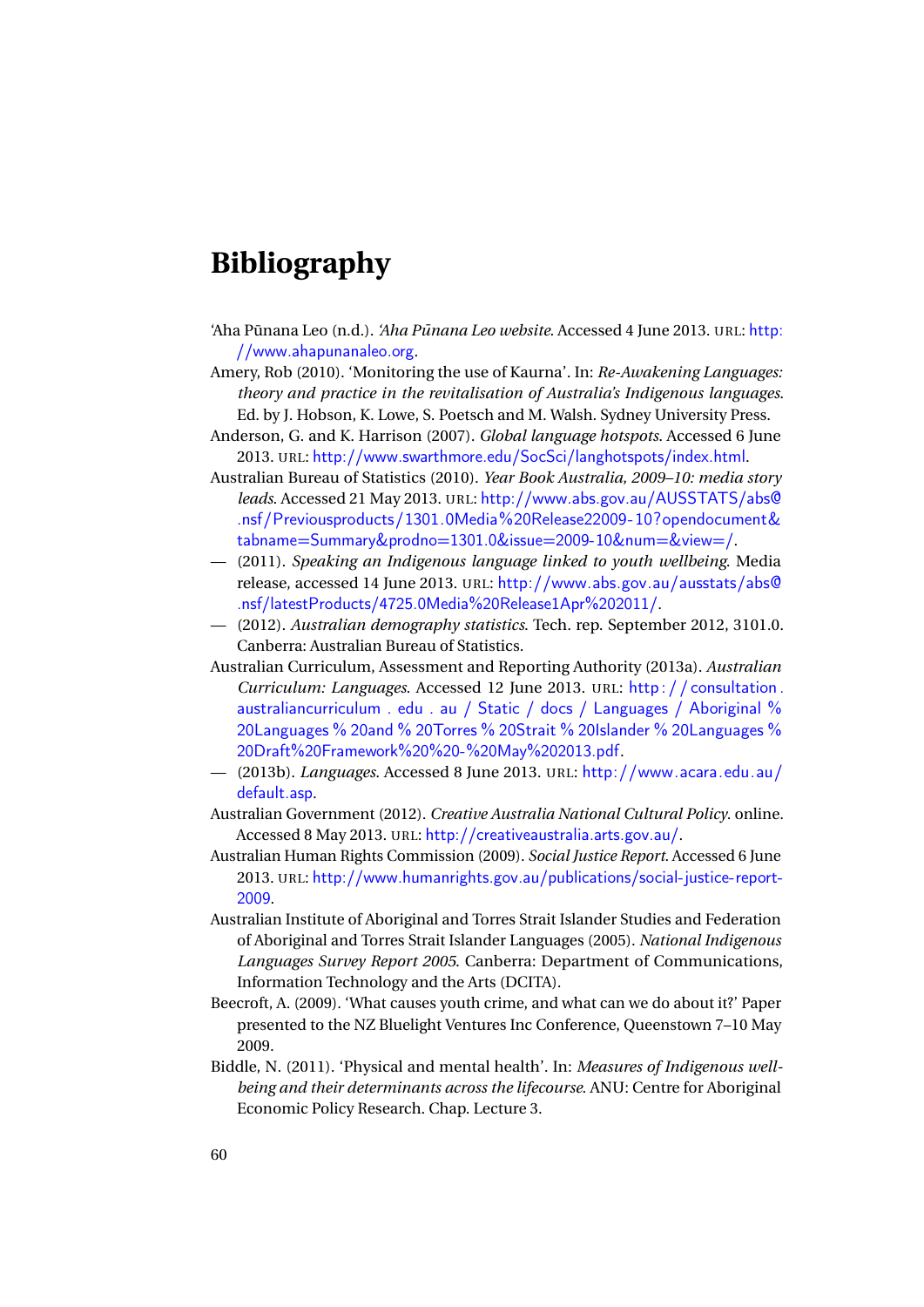- (2012). 'Indigenous language usage'. In: *Indigenous Population Project, 2011 Census Papers*. ANU, Canberra: Centre for Aboriginal Economic Policy Research. Chap. Paper 1.
- Biddle, N. and H. Swee (2012). 'The relationship between wellbeing and Indigenous land, language and culture in Australia'. In: *Australian Geographer* 43.3, pp. 215– 232.
- Caffery, J. (2008). 'Linguistic training in Indigenous adult education and its effects on endangered languages'. BA Hons thesis, Charles Darwin University.
- Department of Families, Housing, Community Services and Indigenous Affairs (2013a). *Closing the gap: Prime Minister's report 2013*. Accessed 8 May 2013. URL: [http://www.fahcsia.gov.au/our-responsibilities/indigenous-australians/](http://www.fahcsia.gov.au/our-responsibilities/indigenous-australians/programs-services/closing-the-gap/closing-the-gap-prime-ministers-report-2013) [programs-services/closing-the-gap/closing-the-gap-prime-ministers-report-](http://www.fahcsia.gov.au/our-responsibilities/indigenous-australians/programs-services/closing-the-gap/closing-the-gap-prime-ministers-report-2013)[2013](http://www.fahcsia.gov.au/our-responsibilities/indigenous-australians/programs-services/closing-the-gap/closing-the-gap-prime-ministers-report-2013).
- (2013b). *Footprints in time: the longitudinal study of Indigenous children*. Tech. rep. Accessed 8 May 2013. Australian Government. URL: [http://www.fahcsia.](http://www.fahcsia.gov.au/about-fahcsia/publications-articles/research-publications/longitudinal-data-initiatives/footprints-in-time-the-longitudinal-study-of-indigenous-children-lsic) [gov.au/about-fahcsia/publications-articles/research-publications/longitudinal](http://www.fahcsia.gov.au/about-fahcsia/publications-articles/research-publications/longitudinal-data-initiatives/footprints-in-time-the-longitudinal-study-of-indigenous-children-lsic)[data - initiatives/ footprints - in - time - the - longitudinal - study - of - indigenous](http://www.fahcsia.gov.au/about-fahcsia/publications-articles/research-publications/longitudinal-data-initiatives/footprints-in-time-the-longitudinal-study-of-indigenous-children-lsic)  [children-lsic](http://www.fahcsia.gov.au/about-fahcsia/publications-articles/research-publications/longitudinal-data-initiatives/footprints-in-time-the-longitudinal-study-of-indigenous-children-lsic).
- Expert Panel on Constitutional Recognition of Indigenous Australians (2012). *Recognising Aboriginal and Torres Strait Islander peoples in the constitution*. Accessed 14 June 2013. URL: [http://recognise.org.au/uploads/assets/3446%20FaHCSIA%](http://recognise.org.au/uploads/assets/3446%20FaHCSIA%20ICR%20report_text_Bookmarked%20PDF%2012%20Jan%20v4.pdf) [20ICR%20report\\_text\\_Bookmarked%20PDF%2012%20Jan%20v4.pdf](http://recognise.org.au/uploads/assets/3446%20FaHCSIA%20ICR%20report_text_Bookmarked%20PDF%2012%20Jan%20v4.pdf).
- First Peoples' Cultural Council (2013a). *First Peoples' Cultural Council website*. Accessed 4 June 2013. URL: <http://www.fpcc.ca/language>.
- (2013b). *Master–Apprentice program*. Accessed 4 June 2013. URL: [http://www.](http://www.fpcc.ca/language/Programs/Master-Apprentice.aspx) [fpcc.ca/language/Programs/Master-Apprentice.aspx](http://www.fpcc.ca/language/Programs/Master-Apprentice.aspx).
- Florey, Margaret and K. J. Olawsky (2013). 'Creating a regional Master–Apprentice training network in Australia'. Paper presented at the 3rd International Conference on Language Documentation and Conservation, Manoa Hawai'i 2 Feb 2013.
- *Framework for the teaching of Aboriginal languages in primary schools* (1992). Ministry of Education, Western Australia.
- Garrett, P. and J. Macklin (2009). *National Indigenous Languages Policy Statement*. Media release, 9 August 2009.
- Hinton, L. (1994). *Flutes of fire: essays on Californian Indian languages*. Heyday Books, Berkeley.
- (2001). *How to keep your language alive: a commonsense approach to language learning*. Heyday Books, Berkeley.
- (2013). *Bringing our languages home: language revitalization for families*. Heyday Books, Berkeley.
- House of Representatives Standing Committee on Aboriginal and Torres Strait Islander Affairs (2012). *Our land, our languages: language learning in Indigenous communities*. Parliament of the Commonwealth of Australia.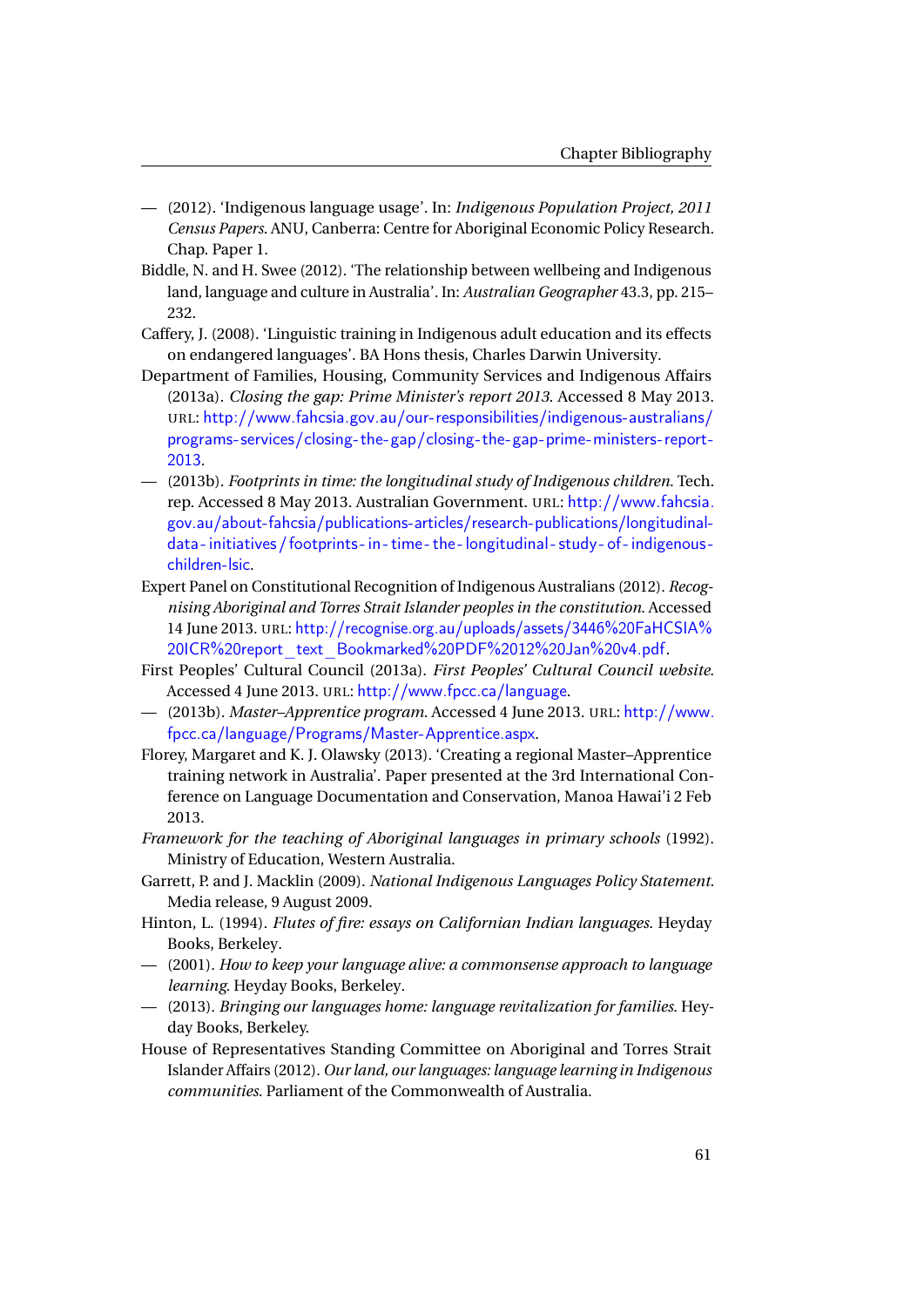- Lowe, K. (2010). 'Introduction: language in communities'. In: *Re-awakening languages: theory and practice in the revitalisation of Australia's Indigenous languages*. Ed. by J. Hobson, K. Lowe, S. Poetsch and M. Walsh. Sydney University Press.
- McIvor, Onowa (1998). 'Building the nests: Indigenous language revitalization in Canada through early childhood immersion programs'. MA thesis. University of Victoria.
- McIvor, Onowa, Art Napoleon and Kerissa M. Dickie (2009). 'Language and culture as protective factors for at-risk communities'. In: *Journal de la santé autochtone*, pp. 6–25.
- Moseley, Christopher (2012). *The UNESCO atlas of the world's languages in danger: context and process*. World Oral Literature Project Occasional paper 5, University of Cambridge. Accessed 17 June 2013. URL: [http://www.dspace.cam.ac.uk/](http://www.dspace.cam.ac.uk/handle/1810/243434) [handle/1810/243434](http://www.dspace.cam.ac.uk/handle/1810/243434).
- New South Wales Department of Aboriginal Affairs (n.d.). *Gaols and juvenile detention centres*. Accessed 14 June 2013. URL: [http://www.alrrc.nsw.gov.au/default.](http://www.alrrc.nsw.gov.au/default.aspx?nav_id=25)  $aspx?$ nav $id=25$ .
- New South Wales Government (2013). *'Ochre', NSW Government plan for Aboriginal Affairs: education, employment & accountability*. Accessed 8 May 2013. URL: [http://www.aboriginalaffairs.nsw.gov.au/wp-content/uploads/2013/04/AA\\_](http://www.aboriginalaffairs.nsw.gov.au/wp-content/uploads/2013/04/AA_OCHRE_final.pdf) OCHRE final.pdf.
- (n.d.). *Aboriginal Affairs strategy*. Accessed 12 June 2013. URL: [http://www.](http://www.aboriginalaffairs.nsw.gov.au/nsw-government-aboriginal-affairs-strategy/) [aboriginalaffairs.nsw.gov.au/nsw-government-aboriginal-affairs-strategy/](http://www.aboriginalaffairs.nsw.gov.au/nsw-government-aboriginal-affairs-strategy/).
- Office for the Arts (2009). *National Indigenous Languages Policy*. Accessed 8 May 2013. URL: <http://arts.gov.au/indigenous/languages>.
- (2012a). *Culture and closing the gap*. Accessed 21 May 2013. URL: [http://arts.](http://arts.gov.au/sites/default/files/indigenous/closing-the-gap/ICCG-factsheet-20130115.pdf) [gov.au/ sites/ default/ files/indigenous/ closing - the - gap/ICCG - factsheet -](http://arts.gov.au/sites/default/files/indigenous/closing-the-gap/ICCG-factsheet-20130115.pdf) [20130115.pdf](http://arts.gov.au/sites/default/files/indigenous/closing-the-gap/ICCG-factsheet-20130115.pdf).
- (2012b). *Indigenous Languages Support recipients*. Accessed 8 May 2013. URL: [http://arts.gov.au/topics/indigenous/indigenous- culture- languages- and](http://arts.gov.au/topics/indigenous/indigenous-culture-languages-and-visual-arts-funding/funding-round-outcomes-2012-1)  [visual-arts-funding/funding-round-outcomes-2012-1](http://arts.gov.au/topics/indigenous/indigenous-culture-languages-and-visual-arts-funding/funding-round-outcomes-2012-1).
- (2013a). *Indigenous Languages Support (ILS) case studies*. Accessed 8 May 2013. URL: <http://arts.gov.au/indigenous/ils/case-studies>.
- (2013b). *Indigenous Languages Support: new 2013–14 Indigenous Languages Support funding—digital and multi-media activities*. Accessed 4 June 2013. URL: <http://arts.gov.au/indigenous/ils>.
- Olawsky, K. J. (2013). 'The Master-Apprentice language learning program down under: experience and adaptation in an Australian context'. In: *Language Documentation and Conservation* 7, pp. 41–63.
- O'Shannessy, C. (2005). 'Light Warlpiri: a new language'. In: *Australian Journal of Linguistics* 25.1, pp. 31–57.
- Ouane, A. and C. Glanz (2010). *Why and how Africa should invest in African languages and multilingual education: an evidence and practice-based policy advocacy brief*. UNESCO Institute for Lifelong Learning, Hamburg.